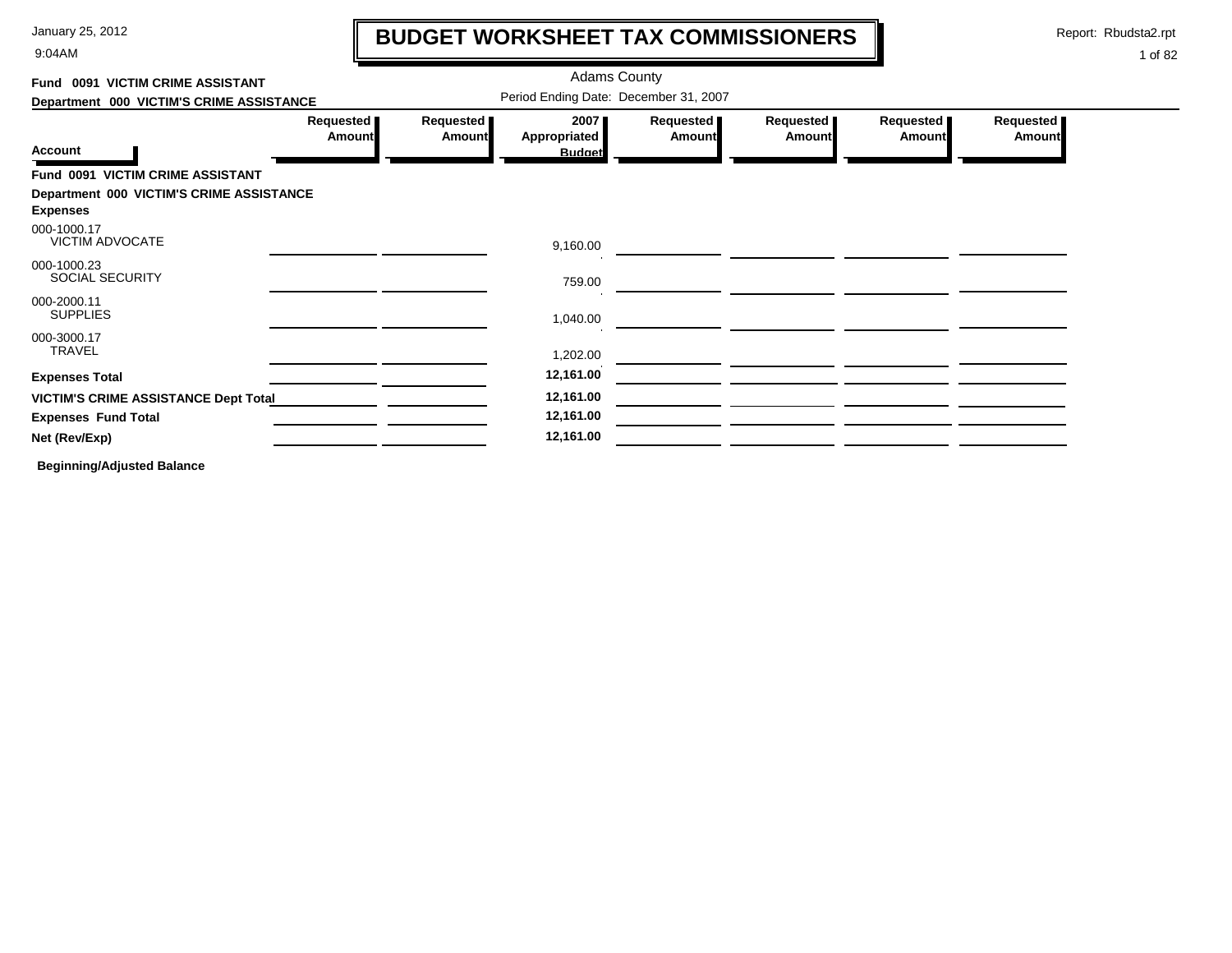9:04AM

## **BUDGET WORKSHEET TAX COMMISSIONERS**

Report: Rbudsta2.rpt

 $\mathbf l$ 

| Fund 0101 COUNTY GENERAL                      | <b>Adams County</b>        |                            |                                       |                     |                                                                                                                                                                                                                                      |                     |                            |  |  |  |
|-----------------------------------------------|----------------------------|----------------------------|---------------------------------------|---------------------|--------------------------------------------------------------------------------------------------------------------------------------------------------------------------------------------------------------------------------------|---------------------|----------------------------|--|--|--|
| Department 001 CLERK                          |                            |                            | Period Ending Date: December 31, 2007 |                     |                                                                                                                                                                                                                                      |                     |                            |  |  |  |
|                                               | Requested<br><b>Amount</b> | Requested<br><b>Amount</b> | 2007<br>Appropriated                  | Requested<br>Amount | Requested<br>Amount                                                                                                                                                                                                                  | Requested<br>Amount | Requested<br><b>Amount</b> |  |  |  |
| Account                                       |                            |                            | <b>Budget</b>                         |                     |                                                                                                                                                                                                                                      |                     |                            |  |  |  |
| Fund 0101 COUNTY GENERAL                      |                            |                            |                                       |                     |                                                                                                                                                                                                                                      |                     |                            |  |  |  |
| Department 001 CLERK<br><b>Expenses</b>       |                            |                            |                                       |                     |                                                                                                                                                                                                                                      |                     |                            |  |  |  |
| 001-1000.11<br><b>CLERK</b>                   |                            |                            | 40,117.00                             |                     |                                                                                                                                                                                                                                      |                     |                            |  |  |  |
| 001-1000.12<br><b>DEPUTIES</b>                |                            |                            | 181,975.00                            |                     |                                                                                                                                                                                                                                      |                     |                            |  |  |  |
| 001-1000.13<br>Part-Time Deputy               |                            |                            | 15,542.00                             |                     |                                                                                                                                                                                                                                      |                     |                            |  |  |  |
| 001-1000.16<br><b>VENUE IN ACCOUNT</b>        |                            |                            | 100.00                                |                     |                                                                                                                                                                                                                                      |                     |                            |  |  |  |
| 001-2000.11<br>OFFICE SUPPLIES                |                            |                            | 7,000.00                              |                     |                                                                                                                                                                                                                                      |                     |                            |  |  |  |
| 001-2000.16<br>LAW BOOKS AND DIRECTORIES      |                            |                            | 150.00                                |                     |                                                                                                                                                                                                                                      |                     |                            |  |  |  |
| 001-2000.17<br>SUPPORT AND TRUST CHECKS       |                            |                            | 1,900.00                              |                     | — <u>———————</u> —————                                                                                                                                                                                                               |                     |                            |  |  |  |
| 001-3000.12<br><b>TRAINING</b>                |                            |                            | 450.00                                |                     |                                                                                                                                                                                                                                      |                     |                            |  |  |  |
| 001-3000.16<br>POSTAGE/EXPRESS MAIL/P. O. BOX |                            |                            | 1,100.00                              |                     |                                                                                                                                                                                                                                      |                     |                            |  |  |  |
| 001-3000.17<br><b>TRAVEL</b>                  |                            |                            | 1,700.00                              |                     | <u> The Common State of the Common State of the Common State of the Common State of the Common State of the Common State of the Common State of the Common State of the Common State of the Common State of the Common State of </u> |                     |                            |  |  |  |
| 001-3000.22<br><b>PRINTING</b>                |                            |                            | 4,200.00                              |                     |                                                                                                                                                                                                                                      |                     |                            |  |  |  |
| 001-3000.23<br><b>REBIND BOOKS</b>            |                            |                            | 200.00                                |                     |                                                                                                                                                                                                                                      |                     |                            |  |  |  |
| 001-3000.37<br><b>EQUIPMENT REPAIR</b>        |                            |                            | 500.00                                |                     |                                                                                                                                                                                                                                      |                     |                            |  |  |  |
| 001-3000.51<br>DUES AND SUBSCRIPTIONS         |                            |                            | 500.00                                |                     | $\overline{\phantom{a}}$ and $\overline{\phantom{a}}$ and $\overline{\phantom{a}}$                                                                                                                                                   |                     |                            |  |  |  |
| 001-3000.52<br><b>CONFERENCE REGISTRATION</b> |                            |                            | 800.00                                |                     |                                                                                                                                                                                                                                      |                     |                            |  |  |  |
| 001-4000.26<br><b>OFFICE EQUIPMENT</b>        |                            |                            | 3,300.00                              |                     |                                                                                                                                                                                                                                      |                     |                            |  |  |  |
| <b>Expenses Total</b>                         |                            |                            | 259,534.00                            |                     | <u> Albanya (Albanya Albanya)</u>                                                                                                                                                                                                    |                     |                            |  |  |  |
| <b>CLERK Dept Total</b>                       |                            |                            | 259,534.00                            |                     |                                                                                                                                                                                                                                      |                     |                            |  |  |  |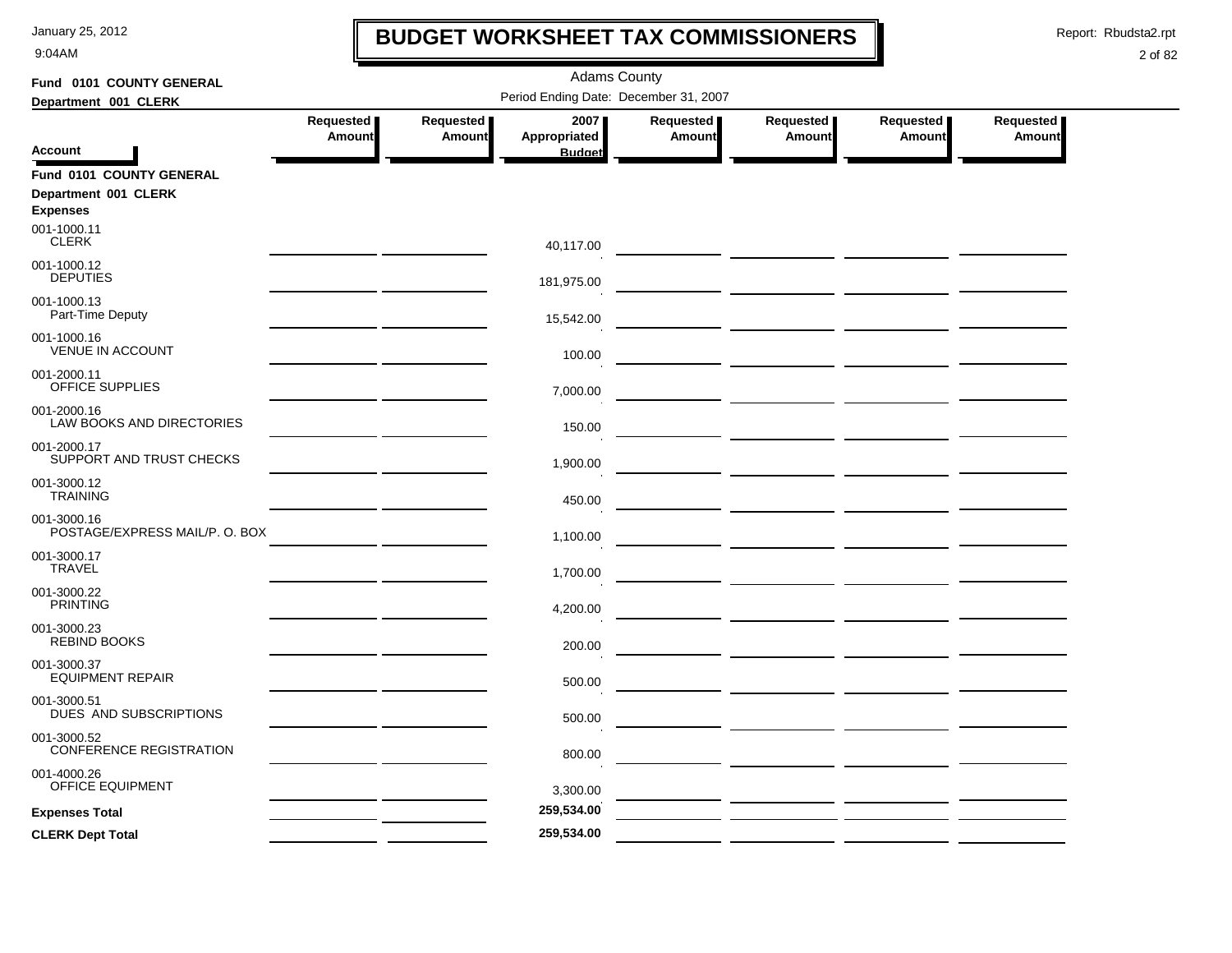9:04AM

## **BUDGET WORKSHEET TAX COMMISSIONERS**

Report: Rbudsta2.rpt

 $\mathbf l$ 

| Fund 0101 COUNTY GENERAL                  |                     | <b>Adams County</b>        |                                       |                     |                                                                                                                      |                                                 |                     |  |  |  |
|-------------------------------------------|---------------------|----------------------------|---------------------------------------|---------------------|----------------------------------------------------------------------------------------------------------------------|-------------------------------------------------|---------------------|--|--|--|
| Department 002 AUDITOR                    |                     |                            | Period Ending Date: December 31, 2007 |                     |                                                                                                                      |                                                 |                     |  |  |  |
| <b>Account</b>                            | Requested<br>Amount | Requested<br><b>Amount</b> | 2007<br>Appropriated<br><b>Budget</b> | Requested<br>Amount | Requested<br><b>Amount</b>                                                                                           | Requested<br><b>Amount</b>                      | Requested<br>Amount |  |  |  |
| Department 002 AUDITOR<br><b>Expenses</b> |                     |                            |                                       |                     |                                                                                                                      |                                                 |                     |  |  |  |
| 002-1000.11<br><b>AUDITOR</b>             |                     |                            | 40,117.00                             |                     |                                                                                                                      |                                                 |                     |  |  |  |
| 002-1000.12<br><b>DEPUTIES</b>            |                     |                            | 131,130.00                            |                     |                                                                                                                      |                                                 |                     |  |  |  |
| 002-1000.15<br><b>OVERTIME</b>            |                     |                            | 4,181.00                              |                     |                                                                                                                      |                                                 |                     |  |  |  |
| 002-2000.11<br>OFFICE SUPPLIES            |                     |                            | 2,040.00                              |                     |                                                                                                                      |                                                 |                     |  |  |  |
| 002-3000.12<br><b>TRAINING</b>            |                     |                            | 700.00                                |                     |                                                                                                                      |                                                 |                     |  |  |  |
| 002-3000.17<br><b>TRAVEL</b>              |                     |                            | 1,248.00                              |                     |                                                                                                                      |                                                 |                     |  |  |  |
| 002-3000.22<br>PRINTING AND ADVERTISING   |                     |                            | 6,242.00                              |                     |                                                                                                                      |                                                 |                     |  |  |  |
| 002-3000.23<br><b>REBINDING RECORDS</b>   |                     |                            | 3,060.00                              |                     |                                                                                                                      | <u> 1989 - Johann John Stein, mars et al. (</u> |                     |  |  |  |
| 002-3000.51<br>DUES AND SUBSCRIPTIONS     |                     |                            | 520.00                                |                     | <u> 1980 - Johann Barbara, markazi ya kutoka mwaka wa 1980 - Amanda alikuwa mwaka wa 1980 - Amanda alikuwa mwaka</u> |                                                 |                     |  |  |  |
| 002-3000.52<br><b>LAW BOOKS</b>           |                     |                            | 100.00                                |                     |                                                                                                                      |                                                 |                     |  |  |  |
| 002-4000.26<br>OFFICE EQUIPMENT           |                     |                            | 3,700.00                              |                     |                                                                                                                      |                                                 |                     |  |  |  |
| <b>Expenses Total</b>                     |                     |                            | 193,038.00                            |                     |                                                                                                                      |                                                 |                     |  |  |  |
| <b>AUDITOR Dept Total</b>                 |                     |                            | 193,038.00                            |                     |                                                                                                                      |                                                 |                     |  |  |  |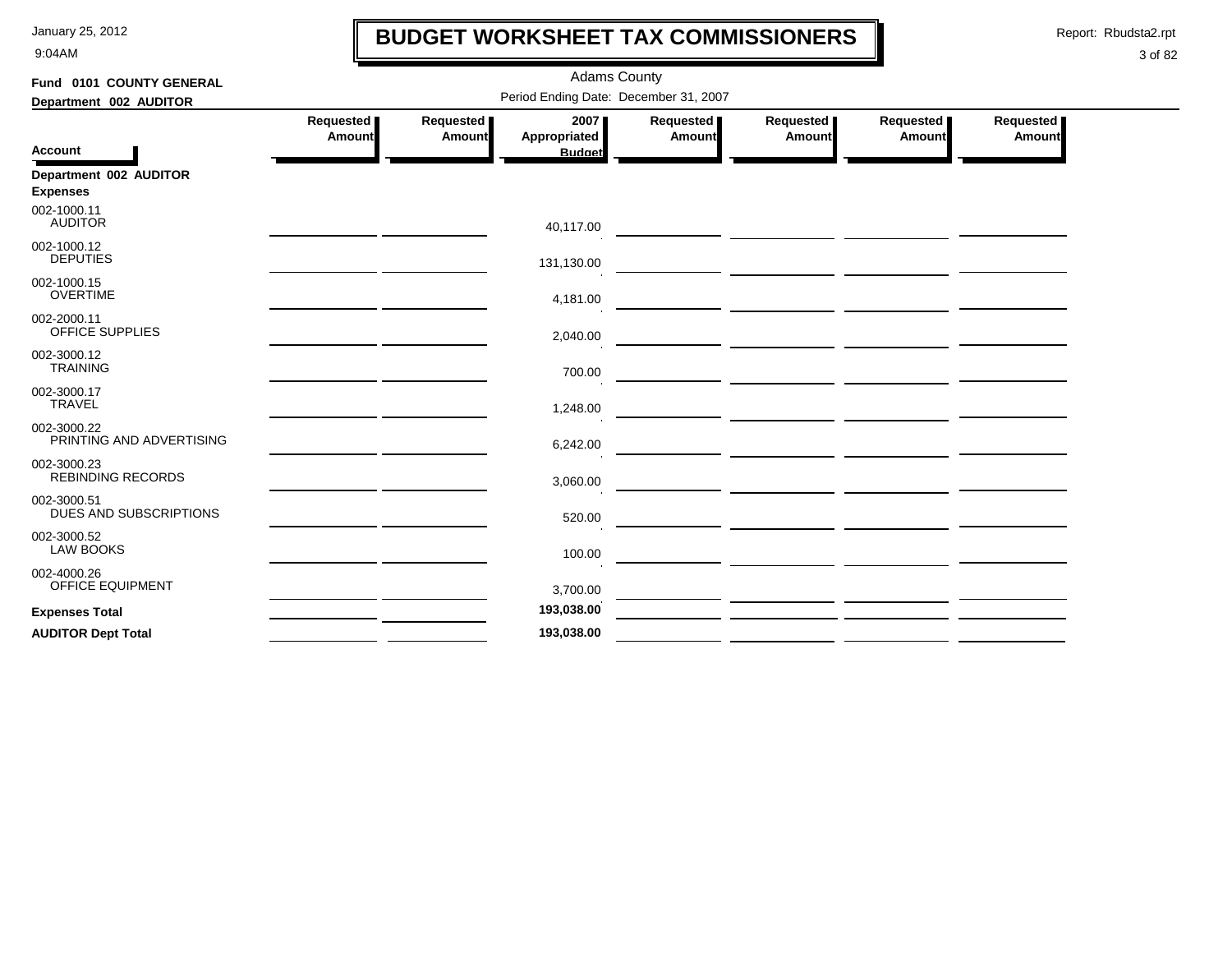9:04AM

## **BUDGET WORKSHEET TAX COMMISSIONERS**

Report: Rbudsta2.rpt

 $\mathbf l$ 

| Fund 0101 COUNTY GENERAL                      |                            |                     | <b>Adams County</b>                   |                     |                                                                                                                                                                                                                                      |                       |                                   |
|-----------------------------------------------|----------------------------|---------------------|---------------------------------------|---------------------|--------------------------------------------------------------------------------------------------------------------------------------------------------------------------------------------------------------------------------------|-----------------------|-----------------------------------|
| Department 003 TREASURER                      |                            |                     | Period Ending Date: December 31, 2007 |                     |                                                                                                                                                                                                                                      |                       |                                   |
|                                               | Requested<br><b>Amount</b> | Requested<br>Amount | 2007<br><b>Appropriated</b>           | Requested<br>Amount | Requested<br><b>Amount</b>                                                                                                                                                                                                           | Requested  <br>Amount | <b>Requested</b><br><b>Amount</b> |
| <b>Account</b>                                |                            |                     | <b>Budget</b>                         |                     |                                                                                                                                                                                                                                      |                       |                                   |
| Department 003 TREASURER<br><b>Expenses</b>   |                            |                     |                                       |                     |                                                                                                                                                                                                                                      |                       |                                   |
| 003-1000.11<br><b>TREASURER</b>               |                            |                     | 40,117.00                             |                     |                                                                                                                                                                                                                                      |                       |                                   |
| 003-1000.12<br><b>DEPUTIES</b>                |                            |                     | 78,604.00                             |                     |                                                                                                                                                                                                                                      |                       |                                   |
| 003-1000.15<br><b>OVERTIME</b>                |                            |                     | 1,000.00                              |                     | <u> 1989 - Johann John Stone, mars et al. (</u>                                                                                                                                                                                      |                       |                                   |
| 003-2000.11<br>OFFICE SUPPLIES                |                            |                     | 1,500.00                              |                     |                                                                                                                                                                                                                                      |                       |                                   |
| 003-3000.12<br><b>TRAINING</b>                |                            |                     | 600.00                                |                     |                                                                                                                                                                                                                                      |                       |                                   |
| 003-3000.16<br><b>POSTAGE</b>                 |                            |                     | 300.00                                |                     |                                                                                                                                                                                                                                      |                       |                                   |
| 003-3000.17<br><b>TRAVEL</b>                  |                            |                     | 612.00                                |                     | <u> 2000 - Jan Barbara (j. 1900)</u>                                                                                                                                                                                                 |                       |                                   |
| 003-3000.22<br><b>PRINTING</b>                |                            |                     | 1,000.00                              |                     | <u> The Common State of the Common State of the Common State of the Common State of the Common State of the Common</u>                                                                                                               |                       |                                   |
| 003-3000.37<br><b>EQUIPMENT - REPAIRS</b>     |                            |                     | 300.00                                |                     |                                                                                                                                                                                                                                      |                       |                                   |
| 003-3000.51<br>DUES AND SUBSCRIPTIONS         |                            |                     | 700.00                                |                     | <u> Andreas Andreas Andreas Andreas Andreas Andreas Andreas Andreas Andreas Andreas Andreas Andreas Andreas Andr</u>                                                                                                                 |                       |                                   |
| 003-3000.52<br><b>CONFERENCE REGISTRATION</b> |                            |                     | 300.00                                |                     | <u> 1990 - John Harry Harry Harry Harry Harry Harry Harry Harry Harry Harry Harry Harry Harry Harry Harry Harry Harry Harry Harry Harry Harry Harry Harry Harry Harry Harry Harry Harry Harry Harry Harry Harry Harry Harry Harr</u> |                       |                                   |
| 003-4000.26<br><b>OFFICE EQUIPMENT</b>        |                            |                     | 612.00                                |                     |                                                                                                                                                                                                                                      |                       |                                   |
| <b>Expenses Total</b>                         |                            |                     | 125,645.00                            |                     | <u> Alexandro de la contrada de la contrada de la contrada de la contrada de la contrada de la contrada de la con</u>                                                                                                                |                       |                                   |
| <b>TREASURER Dept Total</b>                   |                            |                     | 125,645.00                            |                     |                                                                                                                                                                                                                                      |                       |                                   |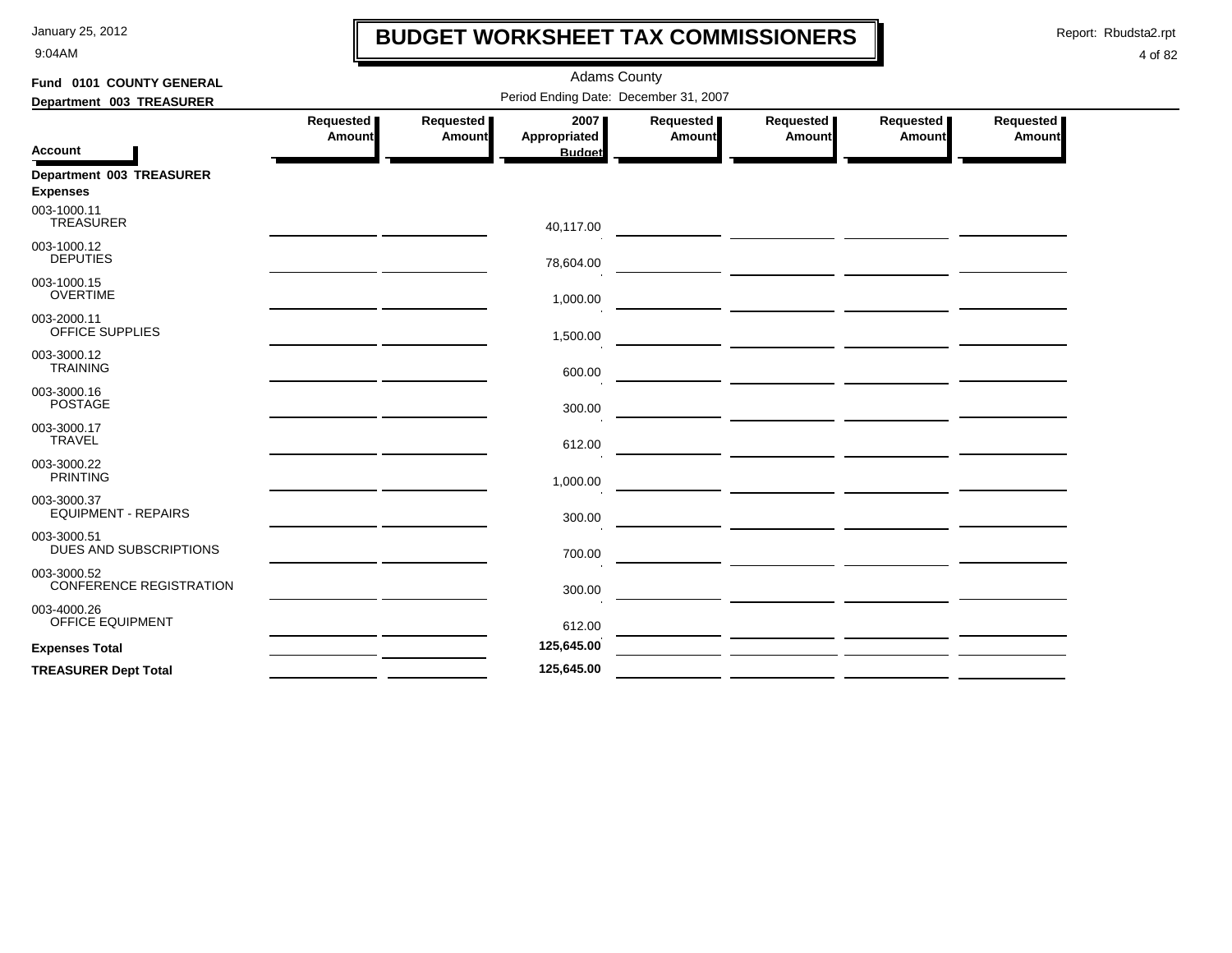9:04AM

## **BUDGET WORKSHEET TAX COMMISSIONERS**

Report: Rbudsta2.rpt

 $\mathbf l$ 

| Fund 0101 COUNTY GENERAL              | <b>Adams County</b>                   |                              |                      |                            |                            |                              |                            |  |  |  |
|---------------------------------------|---------------------------------------|------------------------------|----------------------|----------------------------|----------------------------|------------------------------|----------------------------|--|--|--|
| Department 004 RECORDER               | Period Ending Date: December 31, 2007 |                              |                      |                            |                            |                              |                            |  |  |  |
|                                       | Requested<br><b>Amount</b>            | Requested  <br><b>Amount</b> | 2007<br>Appropriated | Requested<br><b>Amount</b> | Requested<br><b>Amount</b> | Requested  <br><b>Amount</b> | Requested<br><b>Amount</b> |  |  |  |
| <b>Account</b>                        |                                       |                              | <b>Budget</b>        |                            |                            |                              |                            |  |  |  |
| Department 004 RECORDER               |                                       |                              |                      |                            |                            |                              |                            |  |  |  |
| <b>Expenses</b>                       |                                       |                              |                      |                            |                            |                              |                            |  |  |  |
| 004-1000.11<br><b>RECORDER</b>        |                                       |                              | 40,117.00            |                            |                            |                              |                            |  |  |  |
| 004-1000.12<br><b>DEPUTY</b>          |                                       |                              | 30,088.00            |                            |                            |                              |                            |  |  |  |
| 004-2000.11<br>OFFICE SUPPLIES        |                                       |                              | 2,000.00             |                            |                            |                              |                            |  |  |  |
| 004-3000.17<br><b>TRAVEL</b>          |                                       |                              | 312.00               |                            |                            |                              |                            |  |  |  |
| 004-3000.37<br><b>REPAIRS</b>         |                                       |                              | 100.00               |                            |                            |                              |                            |  |  |  |
| 004-3000.51<br>DUES AND SUBSCRIPTIONS |                                       |                              | 450.00               |                            |                            |                              |                            |  |  |  |
| <b>Expenses Total</b>                 |                                       |                              | 73,067.00            |                            |                            |                              |                            |  |  |  |
| <b>RECORDER Dept Total</b>            |                                       |                              | 73,067.00            |                            |                            |                              |                            |  |  |  |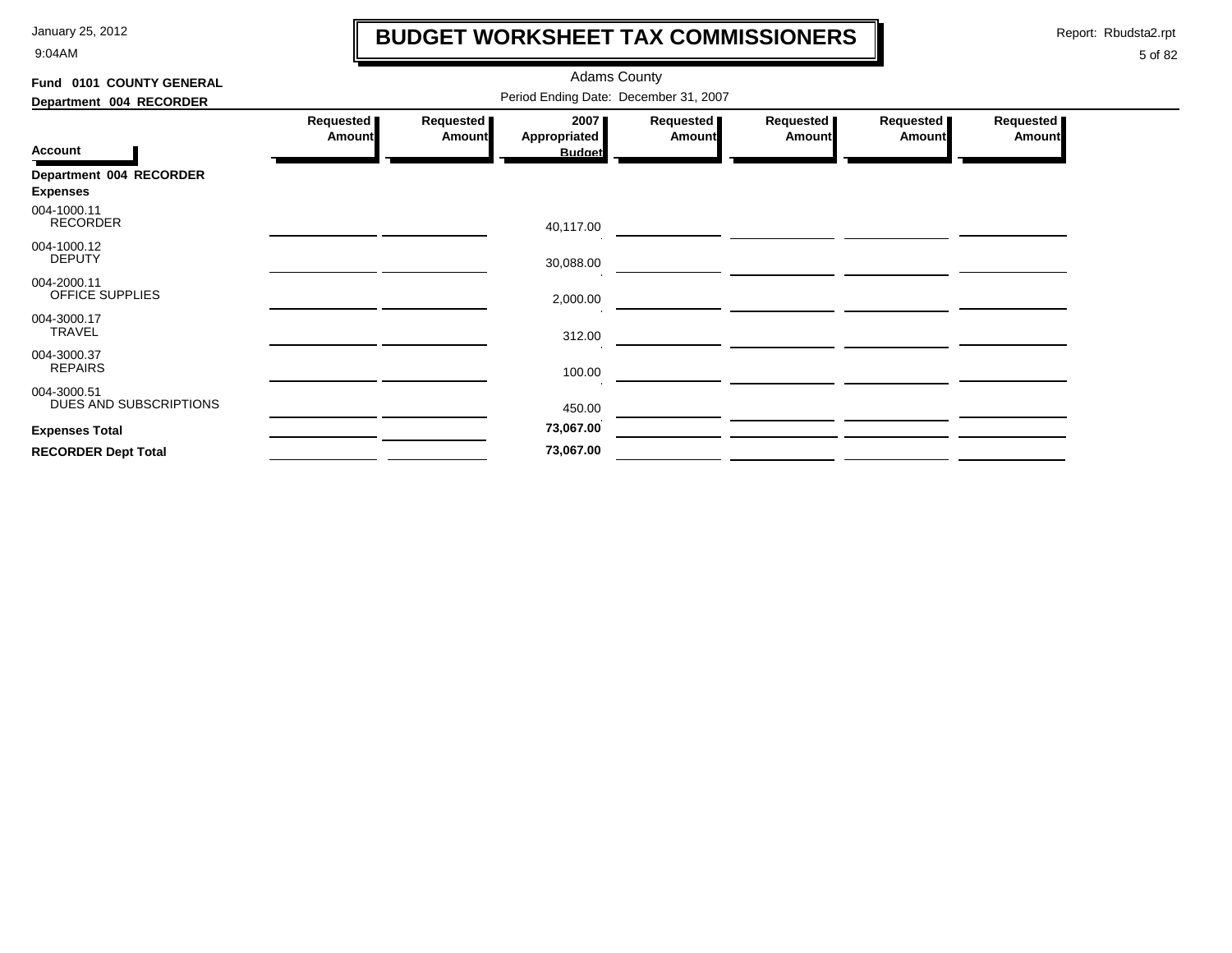9:04AM

### **BUDGET WORKSHEET TAX COMMISSIONERS**

Report: Rbudsta2.rpt

 $\mathbf \mathbf I$ 

| Fund 0101 COUNTY GENERAL                                 | <b>Adams County</b>                                                                                                   |                                       |                      |                            |                            |                            |                            |  |  |  |  |
|----------------------------------------------------------|-----------------------------------------------------------------------------------------------------------------------|---------------------------------------|----------------------|----------------------------|----------------------------|----------------------------|----------------------------|--|--|--|--|
| Department 005 SHERIFF                                   |                                                                                                                       | Period Ending Date: December 31, 2007 |                      |                            |                            |                            |                            |  |  |  |  |
|                                                          | Requested<br><b>Amount</b>                                                                                            | Requested<br><b>Amount</b>            | 2007<br>Appropriated | Requested<br><b>Amount</b> | Requested<br><b>Amount</b> | Requested<br><b>Amount</b> | Requested<br><b>Amount</b> |  |  |  |  |
| <b>Account</b>                                           |                                                                                                                       |                                       | <b>Budget</b>        |                            |                            |                            |                            |  |  |  |  |
| Department 005 SHERIFF<br><b>Expenses</b><br>005-1000.11 |                                                                                                                       |                                       |                      |                            |                            |                            |                            |  |  |  |  |
| <b>SHERIFF</b>                                           |                                                                                                                       |                                       | 65,000.00            |                            |                            |                            |                            |  |  |  |  |
| 005-1000.12<br>CHIEF DEPUTY                              |                                                                                                                       |                                       | 46,909.00            |                            |                            |                            |                            |  |  |  |  |
| 005-1000.13<br><b>MATRON</b>                             |                                                                                                                       |                                       | 34,034.00            |                            |                            |                            |                            |  |  |  |  |
| 005-1000.15<br>OFFICE DEPUTY                             |                                                                                                                       |                                       | 21,959.00            |                            |                            |                            |                            |  |  |  |  |
| 005-1000.16<br><b>OVERTIME</b>                           |                                                                                                                       |                                       | 20,000.00            |                            |                            |                            |                            |  |  |  |  |
| 005-1000.18<br><b>DEPUTIES / SERGEANTS</b>               | <u> 1989 - Andrea State Barbara, poeta esperanto-</u>                                                                 |                                       | 520,895.00           |                            |                            |                            |                            |  |  |  |  |
| 005-1000.19<br>SPECIAL DEPUTY                            | <u> 1989 - Johann Harry Barn, mars and de Branch and de Branch and de Branch and de Branch and de Branch and de B</u> |                                       | 60,000.00            |                            |                            |                            |                            |  |  |  |  |
| 005-1000.20<br><b>MERIT BOARD</b>                        |                                                                                                                       |                                       | 1,200.00             |                            |                            |                            |                            |  |  |  |  |
| 005-2000.11<br><b>SUPPLIES</b>                           |                                                                                                                       |                                       | 3,121.00             |                            |                            |                            |                            |  |  |  |  |
| 005-2000.20<br><b>GAS AND OIL</b>                        |                                                                                                                       |                                       | 49,174.00            |                            |                            |                            |                            |  |  |  |  |
| 005-2000.22<br><b>TIRES</b>                              |                                                                                                                       |                                       | 4,161.00             |                            |                            |                            |                            |  |  |  |  |
| 005-2000.33<br>GARAGE                                    |                                                                                                                       |                                       | 12,484.00            |                            |                            |                            |                            |  |  |  |  |
| 005-2000.44<br><b>UNIFORMS</b>                           | <u> 1989 - John Harry Barn, amerikansk politiker (</u>                                                                |                                       | 6,792.00             |                            |                            |                            |                            |  |  |  |  |
| 005-2000.48<br>SCHOOLING AND SUPPLIES                    |                                                                                                                       |                                       | 1,000.00             |                            |                            |                            |                            |  |  |  |  |
| 005-3000.16<br><b>POSTAGE</b>                            |                                                                                                                       |                                       | 100.00               |                            |                            |                            |                            |  |  |  |  |
| 005-3000.17<br><b>TRAVEL</b>                             |                                                                                                                       |                                       | 1,000.00             |                            |                            |                            |                            |  |  |  |  |
| 005-3000.24<br><b>PHOTO</b>                              |                                                                                                                       |                                       | 100.00               |                            |                            |                            |                            |  |  |  |  |
| 005-3000.28<br><b>COPY MACHINE</b>                       |                                                                                                                       |                                       | 500.00               |                            |                            |                            |                            |  |  |  |  |
| 005-3000.37<br><b>EQUIPMENT REPAIRS</b>                  |                                                                                                                       |                                       | 3,162.00             |                            |                            |                            |                            |  |  |  |  |
| 005-3000.51                                              |                                                                                                                       |                                       |                      |                            |                            |                            |                            |  |  |  |  |
| DUES AND SUBSCRIPTIONS                                   |                                                                                                                       |                                       | 1,000.00             |                            |                            |                            |                            |  |  |  |  |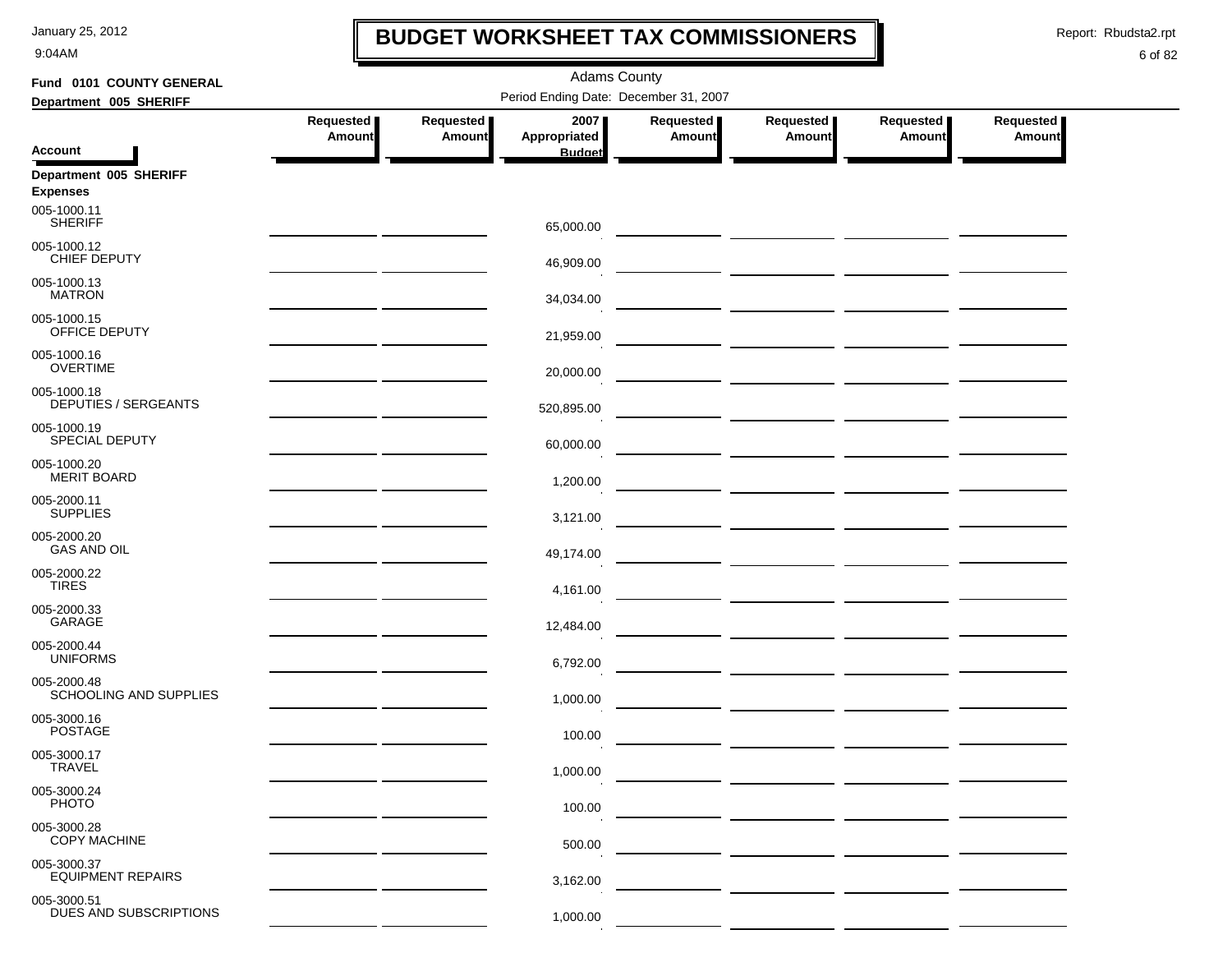9:04AM

## **BUDGET WORKSHEET TAX COMMISSIONERS**

Report: Rbudsta2.rpt

 $\mathbf \mathbf I$ 

| 0101 COUNTY GENERAL<br>Fund             |           | <b>Adams County</b> |                                       |           |           |           |           |  |
|-----------------------------------------|-----------|---------------------|---------------------------------------|-----------|-----------|-----------|-----------|--|
| Department 005 SHERIFF                  |           |                     | Period Ending Date: December 31, 2007 |           |           |           |           |  |
|                                         | Requested | Requested           | 2007                                  | Requested | Requested | Requested | Requested |  |
| Account                                 | Amount    | Amount              | Appropriated<br><b>Budget</b>         | Amount    | Amount    | Amount    | Amount    |  |
| 005-3000.55<br><b>RADIO</b>             |           |                     | 10,404.00                             |           |           |           |           |  |
| 005-4000.46<br><b>VEHICLE EQUIPMENT</b> |           |                     | 7,283.00                              |           |           |           |           |  |
| 005-4000.48<br><b>MOTOR VEHICLES</b>    |           |                     | 83,232.00                             |           |           |           |           |  |
| <b>Expenses Total</b>                   |           |                     | 953,510.00                            |           |           |           |           |  |
| <b>SHERIFF Dept Total</b>               |           |                     | 953,510.00                            |           |           |           |           |  |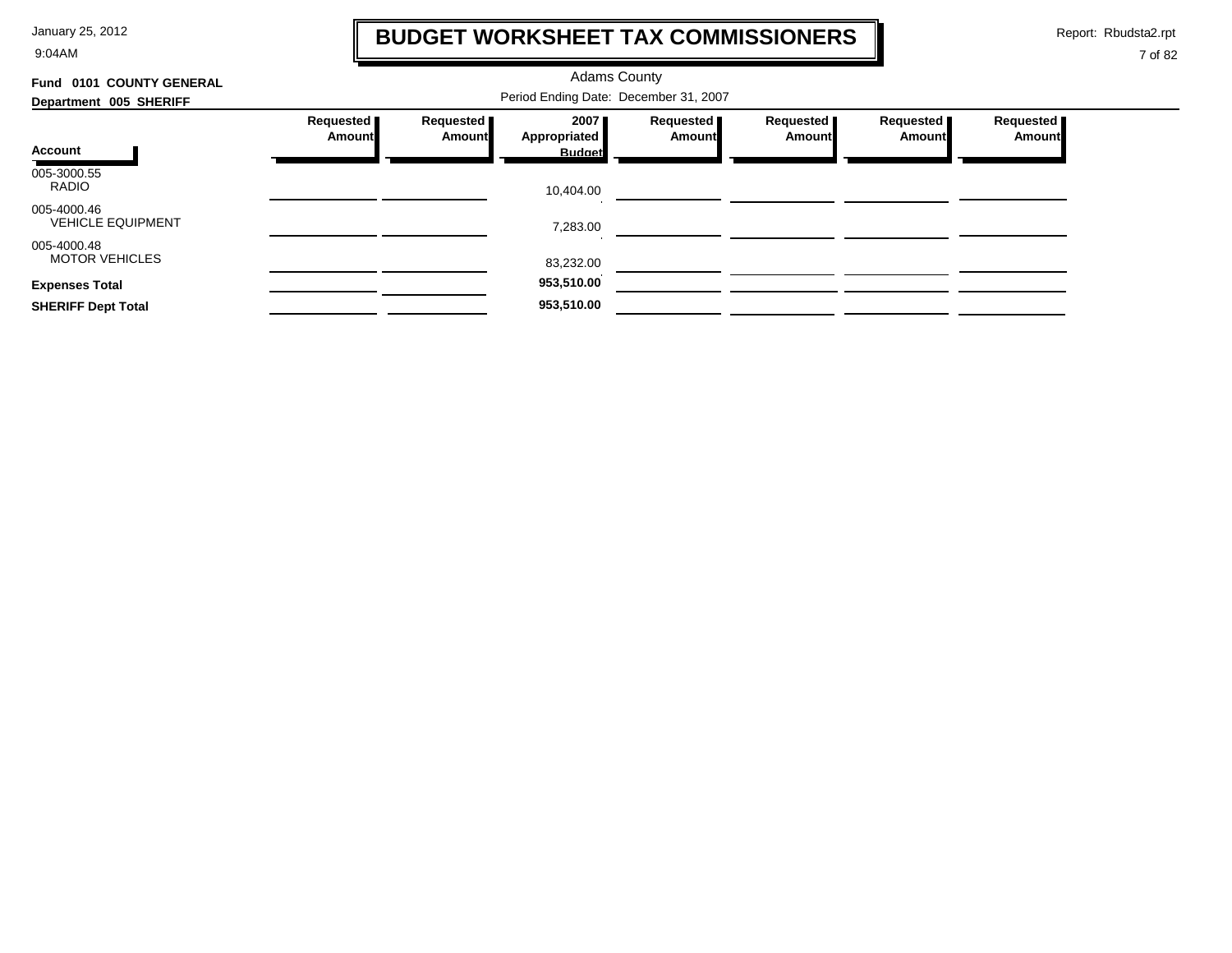9:04AM

### **BUDGET WORKSHEET TAX COMMISSIONERS**

Report: Rbudsta2.rpt

 $\mathbf I$ 

| Fund 0101 COUNTY GENERAL                         |                            |                     | <b>Adams County</b>                   |                                   |                                                                                                                                                                                                                                      |                            |                            |
|--------------------------------------------------|----------------------------|---------------------|---------------------------------------|-----------------------------------|--------------------------------------------------------------------------------------------------------------------------------------------------------------------------------------------------------------------------------------|----------------------------|----------------------------|
| Department 006 SURVEYOR                          |                            |                     | Period Ending Date: December 31, 2007 |                                   |                                                                                                                                                                                                                                      |                            |                            |
|                                                  | Requested<br><b>Amount</b> | Requested<br>Amount | 2007<br>Appropriated                  | <b>Requested</b><br><b>Amount</b> | Requested<br>Amount                                                                                                                                                                                                                  | Requested<br><b>Amount</b> | Requested<br><b>Amount</b> |
| <b>Account</b>                                   |                            |                     | <b>Budget</b>                         |                                   |                                                                                                                                                                                                                                      |                            |                            |
| Department 006 SURVEYOR<br><b>Expenses</b>       |                            |                     |                                       |                                   |                                                                                                                                                                                                                                      |                            |                            |
| 006-1000.11<br><b>SURVEYOR</b>                   |                            |                     | 40,117.00                             |                                   |                                                                                                                                                                                                                                      |                            |                            |
| 006-1000.12<br><b>DEPUTY</b>                     |                            |                     | 24,950.00                             |                                   |                                                                                                                                                                                                                                      |                            |                            |
| 006-1000.15<br><b>OVERTIME</b>                   |                            |                     | 400.00                                |                                   |                                                                                                                                                                                                                                      |                            |                            |
| 006-1000.28<br>LABOR ROD AND CHAIN/FULL-PART-TII |                            |                     | 12,880.00                             |                                   |                                                                                                                                                                                                                                      |                            |                            |
| 006-2000.11<br>OFFICE SUPPLIES                   |                            |                     | 650.00                                |                                   |                                                                                                                                                                                                                                      |                            |                            |
| 006-2000.20<br>GAS, OIL, AND LUBE                |                            |                     | 7,852.00                              |                                   | <u> 1990 - Johann Barbara, martin a</u>                                                                                                                                                                                              |                            |                            |
| 006-2000.22<br><b>TIRES AND TUBES</b>            |                            |                     | 1,780.00                              |                                   |                                                                                                                                                                                                                                      |                            |                            |
| 006-2000.23<br>STAKES, FLAGS AND SMALL TOOLS     |                            |                     | 750.00                                |                                   | <u> 1990 - John Harry Harry Harry Harry Harry Harry Harry Harry Harry Harry Harry Harry Harry Harry Harry Harry Harry Harry Harry Harry Harry Harry Harry Harry Harry Harry Harry Harry Harry Harry Harry Harry Harry Harry Harr</u> |                            |                            |
| 006-2000.33<br>LABOR, GARAGE AND MOTOR SUPPLIE   |                            |                     | 2,300.00                              |                                   |                                                                                                                                                                                                                                      |                            |                            |
| 006-3000.17<br><b>TRAVEL</b>                     |                            |                     | 1,430.00                              |                                   |                                                                                                                                                                                                                                      |                            |                            |
| 006-3000.19<br><b>FREIGHT AND EXPENSES</b>       |                            |                     | 100.00                                |                                   |                                                                                                                                                                                                                                      |                            |                            |
| 006-3000.21<br>PUBLICATION OF LEGAL NOTICES      |                            |                     | 160.00                                |                                   |                                                                                                                                                                                                                                      |                            |                            |
| 006-3000.22<br><b>PRINTING</b>                   |                            |                     | 300.00                                |                                   |                                                                                                                                                                                                                                      |                            |                            |
| 006-3000.23<br><b>REBINDING RECORDS</b>          |                            |                     | 100.00                                |                                   | <u> 1990 - John Harry Harry Harry Harry Harry Harry Harry Harry Harry Harry Harry Harry Harry Harry Harry Harry H</u>                                                                                                                |                            |                            |
| 006-3000.24<br>PHOTO AND BLUEPRINTING            |                            |                     | 300.00                                |                                   |                                                                                                                                                                                                                                      |                            |                            |
| 006-3000.36<br>SERVICE LAZER/EQUIPMENT           |                            |                     | 1,550.00                              |                                   |                                                                                                                                                                                                                                      |                            |                            |
| 006-3000.51<br>DUES AND SUBSCRIPTIONS            |                            |                     | 290.00                                |                                   |                                                                                                                                                                                                                                      |                            |                            |
| 006-3000.54<br>CDL/PHYSICAL                      |                            |                     | 400.00                                |                                   |                                                                                                                                                                                                                                      |                            |                            |
| 006-4000.26<br>OFFICE AND SURVEYING              |                            |                     | 120.00                                |                                   |                                                                                                                                                                                                                                      |                            |                            |
| <b>Expenses Total</b>                            |                            |                     | 96,429.00                             |                                   |                                                                                                                                                                                                                                      |                            |                            |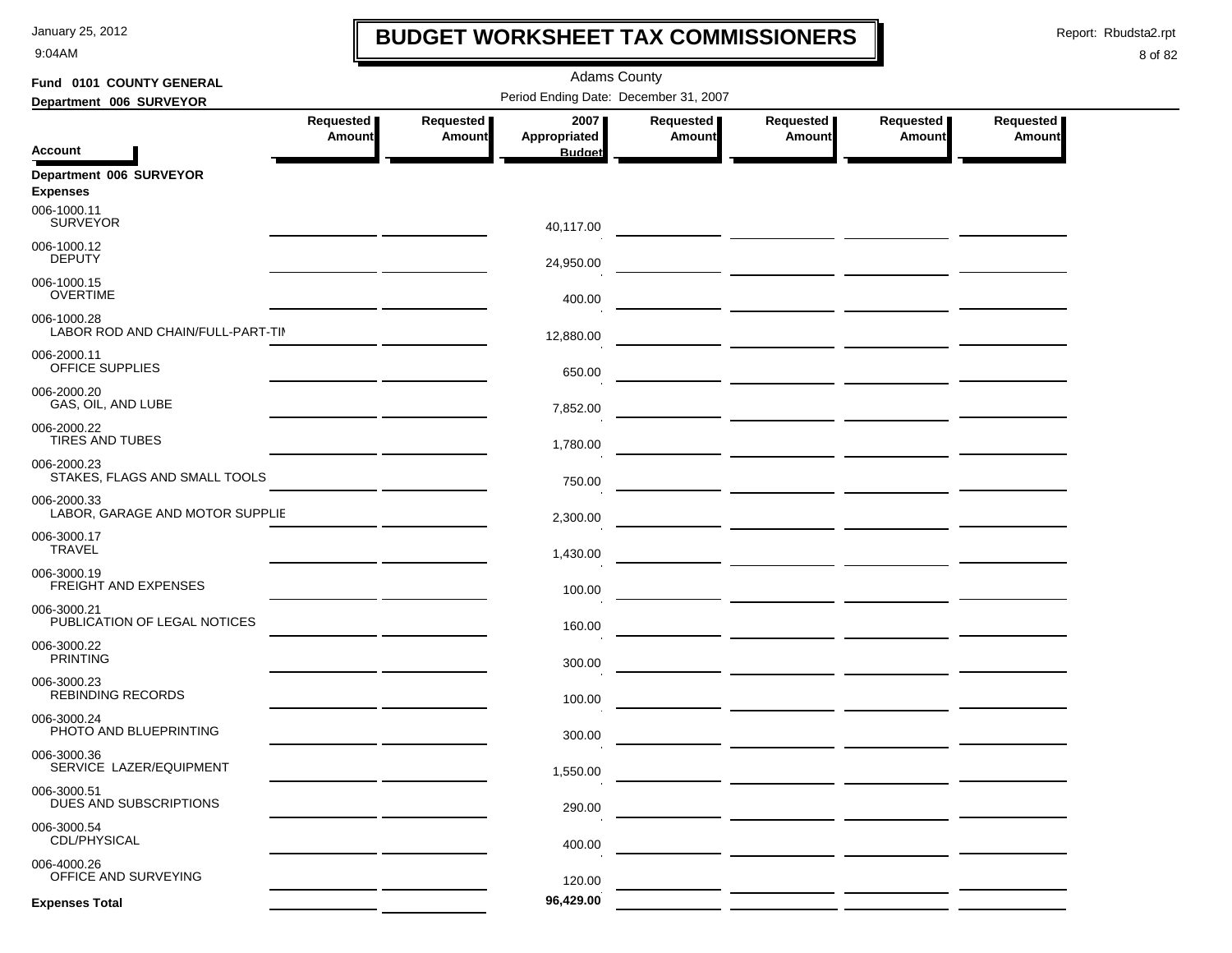| January 25, 2012 |  |  |  |
|------------------|--|--|--|
|------------------|--|--|--|

9:04AM

## **BUDGET WORKSHEET TAX COMMISSIONERS**

Report: Rbudsta2.rpt

**Amount**

9 of 82

#### Adams County Period Ending Date: December 31, 2007 **Account Department 006 SURVEYOR Fund 0101 COUNTY GENERAL Requested Amount Requested Amount 2007 Appropriated Budget Requested Amount Requested Amount Requested Amount Requested SURVEYOR Dept Total 96,429.00**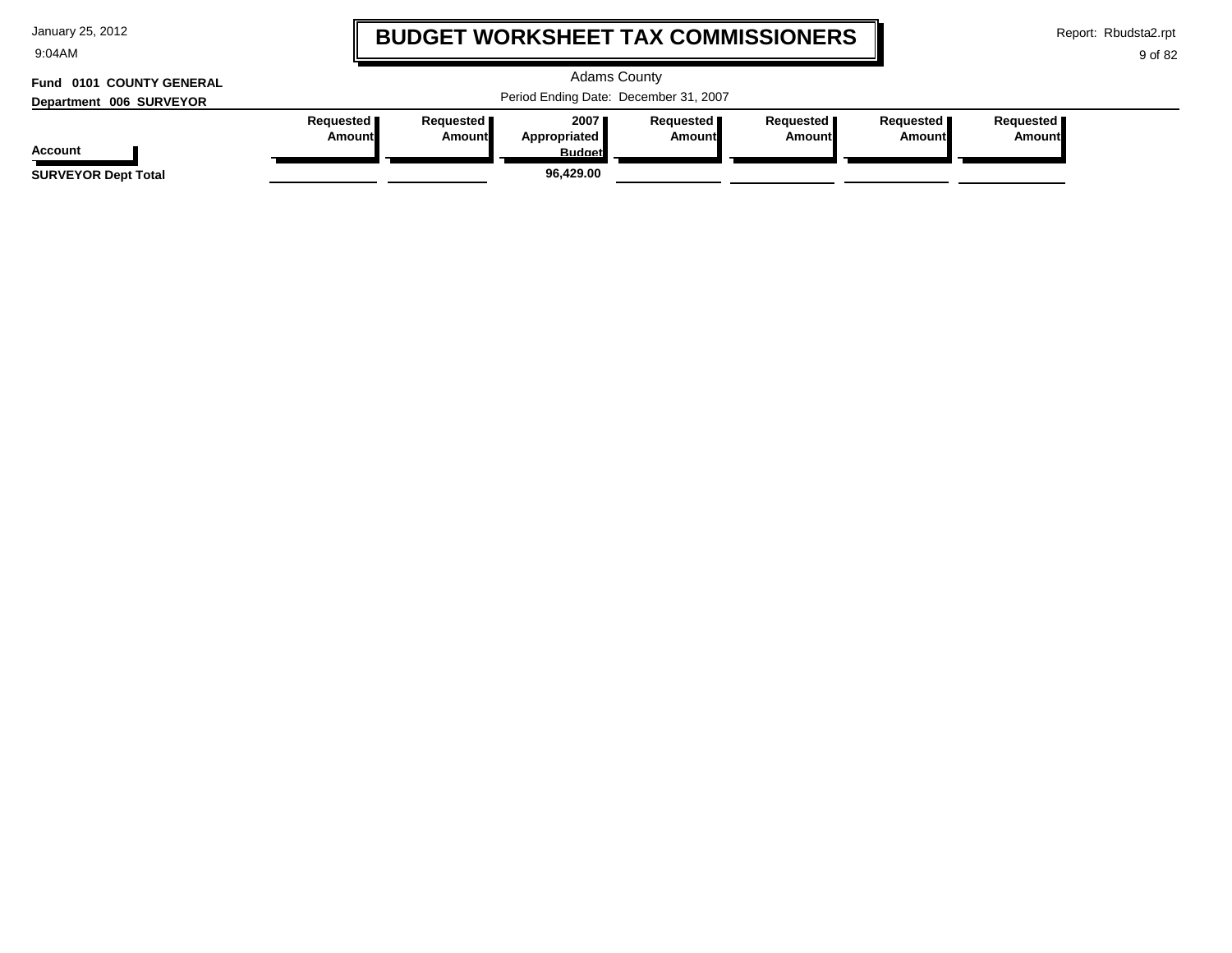9:04AM

## **BUDGET WORKSHEET TAX COMMISSIONERS**

Report: Rbudsta2.rpt

 $\mathbf l$ 

| Fund 0101 COUNTY GENERAL                        |                                                                                                                        |                            | <b>Adams County</b>                   |                     |                       |                       |                            |
|-------------------------------------------------|------------------------------------------------------------------------------------------------------------------------|----------------------------|---------------------------------------|---------------------|-----------------------|-----------------------|----------------------------|
| Department 007 CORONER                          |                                                                                                                        |                            | Period Ending Date: December 31, 2007 |                     |                       |                       |                            |
|                                                 | Requested  <br>Amount                                                                                                  | Requested<br><b>Amount</b> | 2007<br>Appropriated                  | Requested<br>Amount | Requested  <br>Amount | Requested  <br>Amount | Requested<br><b>Amount</b> |
| <b>Account</b>                                  |                                                                                                                        |                            | <b>Budget</b>                         |                     |                       |                       |                            |
| Department 007 CORONER<br><b>Expenses</b>       |                                                                                                                        |                            |                                       |                     |                       |                       |                            |
| 007-1000.11<br><b>CORONER</b>                   | <u> 1989 - Johann Harry Barn, mars an t-Amerikaansk kommunister (</u>                                                  |                            | 12,113.00                             |                     |                       |                       |                            |
| 007-1000.12<br>CHIEF DEPUTY                     | <u> 1989 - Johann John Stone, mars and de la population de la population de la population de la population de la</u>   |                            | 2,845.00                              |                     |                       |                       |                            |
| 007-1000.18<br><b>DEPUTIES</b>                  | <u> 1989 - Johann Stein, Amerikaansk politiker (</u>                                                                   |                            | 1,534.00                              |                     |                       |                       |                            |
| 007-2000.11<br>OFFICE SUPPLIES                  | <u> 1989 - Johann John Stone, mars et al. 1989 - John Stone, mars et al. 1989 - John Stone, mars et al. 1989 - Joh</u> |                            | 400.00                                |                     |                       |                       |                            |
| 007-2000.16<br>RADIO BATTERIES & OTHER SUPPLIES |                                                                                                                        |                            | 215.00                                |                     |                       |                       |                            |
| 007-2000.17<br>FILM, SYRINGES, ETC.             |                                                                                                                        |                            | 425.00                                |                     |                       |                       |                            |
| 007-3000.11<br><b>LEGAL FEES</b>                | <u> 1989 - Johann Stein, mars an t-Amerikaansk ferskeinder (</u>                                                       |                            | 50.00                                 |                     |                       |                       |                            |
| 007-3000.12<br><b>AUTOPSY FEES</b>              |                                                                                                                        |                            | 20,000.00                             |                     |                       |                       |                            |
| 007-3000.16<br><b>POSTAGE</b>                   |                                                                                                                        |                            | 60.00                                 |                     |                       |                       |                            |
| 007-3000.17<br><b>TRAVEL</b>                    |                                                                                                                        |                            | 400.00                                |                     |                       |                       |                            |
| 007-3000.19<br>PAGER RENTAL                     | <u> 1989 - Johann John Stein, mars an de British (b. 1989)</u>                                                         |                            | 350.00                                |                     |                       |                       |                            |
| 007-3000.31<br><b>RADIO MAINTENANCE</b>         |                                                                                                                        |                            | 50.00                                 |                     |                       |                       |                            |
| 007-3000.41<br>OFFICE SPACE AND EQUIPMENT       |                                                                                                                        |                            | 1,500.00                              |                     |                       |                       |                            |
| 007-3000.51<br><b>DUES AND SUBSCRIPTIONS</b>    | the contract of the contract of the contract of the contract of                                                        |                            | 300.00                                |                     |                       |                       |                            |
| <b>Expenses Total</b>                           |                                                                                                                        |                            | 40,242.00                             |                     |                       |                       |                            |
| <b>CORONER Dept Total</b>                       |                                                                                                                        |                            | 40,242.00                             |                     |                       |                       |                            |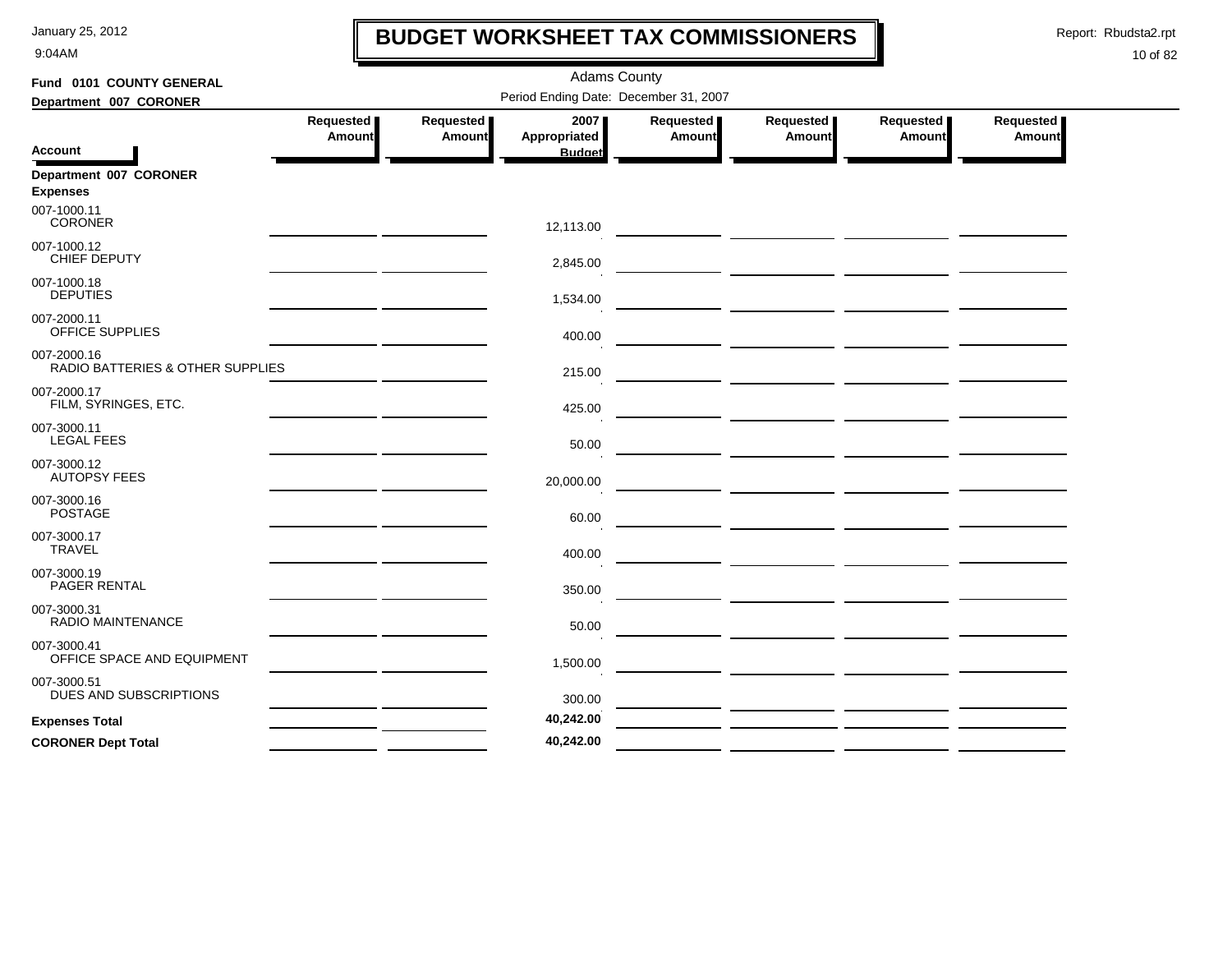9:04AM

## **BUDGET WORKSHEET TAX COMMISSIONERS**

Report: Rbudsta2.rpt

 $\mathbf I$ 

| Fund 0101 COUNTY GENERAL              |                            |                     | Adams County         |                            |                                                                                                                      |                     |                            |
|---------------------------------------|----------------------------|---------------------|----------------------|----------------------------|----------------------------------------------------------------------------------------------------------------------|---------------------|----------------------------|
| Department 008 ASSESSOR               |                            |                     |                      |                            |                                                                                                                      |                     |                            |
|                                       | Requested<br><b>Amount</b> | Requested<br>Amount | 2007<br>Appropriated | Requested<br><b>Amount</b> | Requested  <br>Amount                                                                                                | Requested<br>Amount | Requested<br><b>Amount</b> |
| <b>Account</b>                        |                            |                     | <b>Budget</b>        |                            |                                                                                                                      |                     |                            |
| Department 008 ASSESSOR               |                            |                     |                      |                            |                                                                                                                      |                     |                            |
| <b>Expenses</b>                       |                            |                     |                      |                            |                                                                                                                      |                     |                            |
| 008-1000.11<br><b>ASSESSOR</b>        |                            |                     | 41,117.00            |                            |                                                                                                                      |                     |                            |
| 008-1000.12<br><b>DEPUTIES</b>        |                            |                     | 72,851.00            |                            | <u> 1980 - Johann Barbara, martxa eta idazlea (h. 1980).</u><br>1980 - Johann Barbara, italiar musikaria (h. 1980).  |                     |                            |
| 008-1000.15<br><b>OVERTIME</b>        |                            |                     | 500.00               |                            | <u> Andreas Andreas Andreas Andreas Andreas Andreas Andreas Andreas Andreas Andreas Andreas Andreas Andreas Andr</u> |                     |                            |
| 008-1000.28<br>PER DIEM               |                            |                     | 300.00               |                            |                                                                                                                      |                     |                            |
| 008-2000.11<br>OFFICE SUPPLIES        |                            |                     | 4,000.00             |                            | <u> Andreas Andreas Andreas Andreas Andreas Andreas Andreas Andreas Andreas Andreas Andreas Andreas Andreas Andr</u> |                     |                            |
| 008-3000.17<br><b>TRAVEL</b>          |                            |                     | 500.00               |                            |                                                                                                                      |                     |                            |
| 008-3000.51<br>DUES AND SUBSCRIPTIONS |                            |                     | 720.00               |                            | <u> 1980 - Johann John Stein, marwolaethau (b. 1980)</u>                                                             |                     |                            |
| 008-4000.26<br><b>EQUIPMENT</b>       |                            |                     | 200.00               |                            |                                                                                                                      |                     |                            |
| <b>Expenses Total</b>                 |                            |                     | 120,188.00           |                            |                                                                                                                      |                     |                            |
| <b>ASSESSOR Dept Total</b>            |                            |                     | 120,188.00           |                            |                                                                                                                      |                     |                            |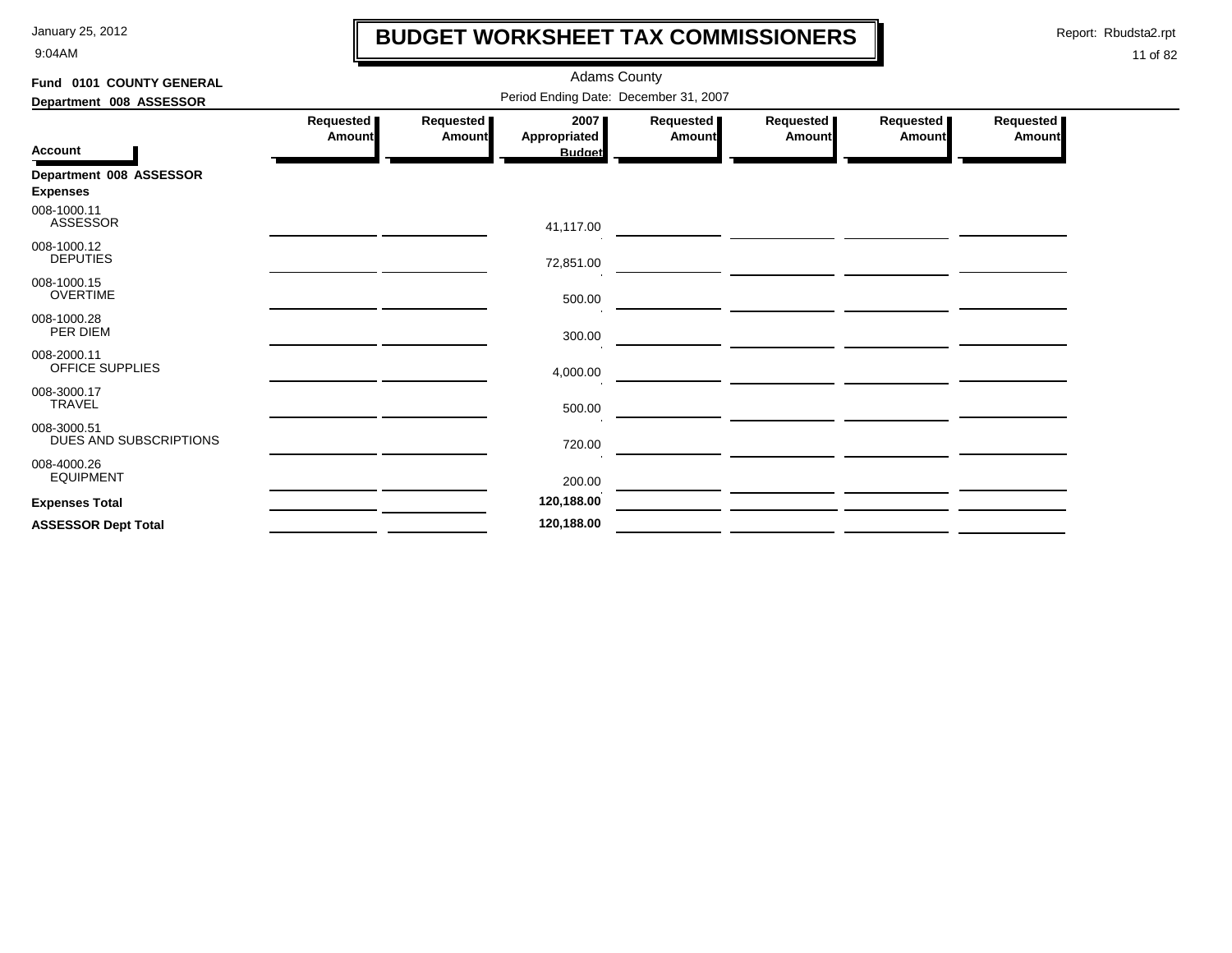9:04AM

## **BUDGET WORKSHEET TAX COMMISSIONERS**

Report: Rbudsta2.rpt

 $\mathbf I$ 

| Fund 0101 COUNTY GENERAL                               | <b>Adams County</b>                          |                            |                                       |                            |                                                                                                                                                                                                                                      |                            |                            |  |  |  |
|--------------------------------------------------------|----------------------------------------------|----------------------------|---------------------------------------|----------------------------|--------------------------------------------------------------------------------------------------------------------------------------------------------------------------------------------------------------------------------------|----------------------------|----------------------------|--|--|--|
| Department 009 PROSECUTING ATTORNEY                    |                                              |                            | Period Ending Date: December 31, 2007 |                            |                                                                                                                                                                                                                                      |                            |                            |  |  |  |
| <b>Account</b>                                         | Requested<br>Amount                          | Requested<br><b>Amount</b> | 2007<br>Appropriated<br><b>Budget</b> | Requested<br><b>Amount</b> | Requested<br><b>Amount</b>                                                                                                                                                                                                           | Requested<br><b>Amount</b> | Requested<br><b>Amount</b> |  |  |  |
| Department 009 PROSECUTING ATTORNEY<br><b>Expenses</b> |                                              |                            |                                       |                            |                                                                                                                                                                                                                                      |                            |                            |  |  |  |
| 009-1000.13<br>ADMINISTRATOR/SECRETARY                 |                                              |                            | 32,199.00                             |                            |                                                                                                                                                                                                                                      |                            |                            |  |  |  |
| 009-1000.14<br><b>SECRETARY</b>                        |                                              |                            | 26,715.00                             |                            |                                                                                                                                                                                                                                      |                            |                            |  |  |  |
| 009-1000.16<br>SECRETARY/RECEPTIONIST                  |                                              |                            | 25,341.00                             |                            |                                                                                                                                                                                                                                      |                            |                            |  |  |  |
| 009-1000.17<br><b>DEPUTY PROSECUTOR</b>                |                                              |                            | 22,847.00                             |                            |                                                                                                                                                                                                                                      |                            |                            |  |  |  |
| 009-1000.18<br>Victim Advocate                         |                                              |                            | 19,866.00                             |                            | <u> The Common State of the Common State of the Common State of the Common State of the Common State of the Common State of the Common State of the Common State of the Common State of the Common State of the Common State of </u> |                            |                            |  |  |  |
| 009-1000.21<br>Prosecutor's Investigator               |                                              |                            | 30,903.00                             |                            |                                                                                                                                                                                                                                      |                            |                            |  |  |  |
| 009-1000.22<br>PART-TIME SECRETARY                     |                                              |                            | 13,993.00                             |                            |                                                                                                                                                                                                                                      |                            |                            |  |  |  |
| 009-2000.11<br><b>SUPPLIES</b>                         |                                              |                            | 3,121.00                              |                            |                                                                                                                                                                                                                                      |                            |                            |  |  |  |
| 009-2000.12<br>Victim Advocate Supplies                | the control of the control of the control of |                            | 520.00                                |                            | — <u>— — — — — — — — — — — — —</u>                                                                                                                                                                                                   |                            |                            |  |  |  |
| 009-2000.13<br><b>BOOKS</b>                            |                                              |                            | 1,040.00                              |                            | — <u>— — — — — — — — — — — — —</u>                                                                                                                                                                                                   |                            |                            |  |  |  |
| 009-3000.17<br><b>TRAVEL</b>                           |                                              |                            | 780.00                                |                            |                                                                                                                                                                                                                                      |                            |                            |  |  |  |
| 009-3000.19<br>VICTIM ADVOCATE TRAVEL                  |                                              |                            | 1,020.00                              |                            |                                                                                                                                                                                                                                      |                            |                            |  |  |  |
| 009-3000.37<br><b>EQUIPMENT REPAIRS</b>                |                                              |                            | 104.00                                |                            | — <u>— — — — — — — — — — — — —</u>                                                                                                                                                                                                   |                            |                            |  |  |  |
| 009-3000.41<br><b>EQUIPMENT RENTAL</b>                 |                                              |                            | 520.00                                |                            |                                                                                                                                                                                                                                      |                            |                            |  |  |  |
| 009-3000.51<br><b>ASSOCIATION DUES</b>                 |                                              |                            | 624.00                                |                            |                                                                                                                                                                                                                                      |                            |                            |  |  |  |
| 009-3000.52<br><b>CRIMINAL INVESTIGATION</b>           |                                              |                            | 1,040.00                              |                            |                                                                                                                                                                                                                                      |                            |                            |  |  |  |
| 009-3000.53<br><b>WITNESS FEES</b>                     |                                              |                            | 2,081.00                              |                            |                                                                                                                                                                                                                                      |                            |                            |  |  |  |
| 009-4000.26<br><b>EQUIPMENT PURCHASE</b>               |                                              |                            | 624.00                                |                            |                                                                                                                                                                                                                                      |                            |                            |  |  |  |
| <b>Expenses Total</b>                                  |                                              |                            | 183,338.00                            |                            |                                                                                                                                                                                                                                      |                            |                            |  |  |  |
| PROSECUTING ATTORNEY Dept Total                        |                                              |                            | 183,338.00                            |                            |                                                                                                                                                                                                                                      |                            |                            |  |  |  |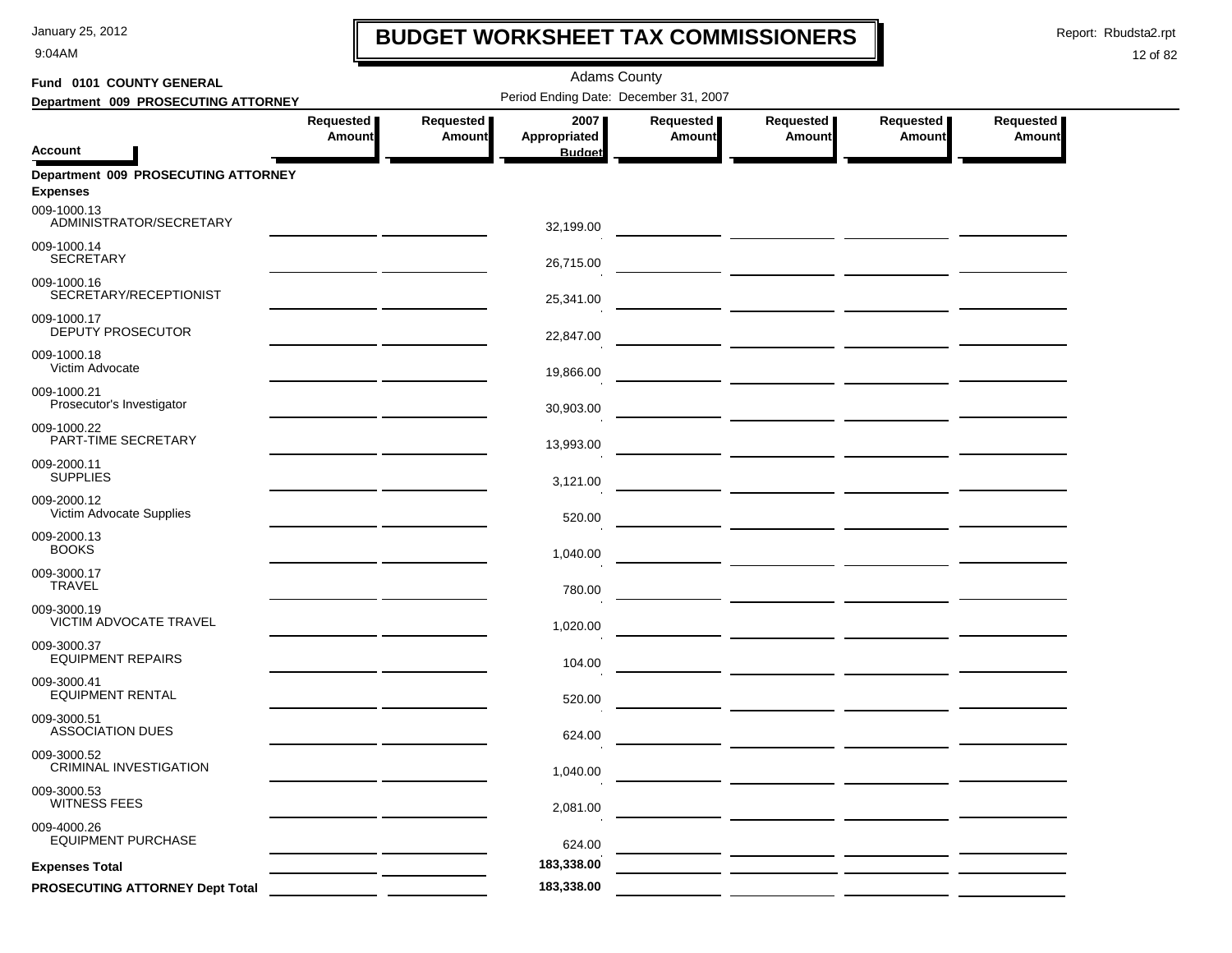9:04AM

## **BUDGET WORKSHEET TAX COMMISSIONERS**

Report: Rbudsta2.rpt

 $\mathbf \mathbf I$ 

| 0101 COUNTY GENERAL<br>Fund                              |                     |                                       | <b>Adams County</b>  |                            |                            |                     |                            |
|----------------------------------------------------------|---------------------|---------------------------------------|----------------------|----------------------------|----------------------------|---------------------|----------------------------|
| Department 010 REGISTRATION OF VOTERS                    |                     | Period Ending Date: December 31, 2007 |                      |                            |                            |                     |                            |
|                                                          | Requested<br>Amount | Requested<br>Amount                   | 2007<br>Appropriated | Requested<br><b>Amount</b> | Requested<br><b>Amount</b> | Requested<br>Amount | Requested<br><b>Amount</b> |
| <b>Account</b>                                           |                     |                                       | <b>Budget</b>        |                            |                            |                     |                            |
| Department 010 REGISTRATION OF VOTERS<br><b>Expenses</b> |                     |                                       |                      |                            |                            |                     |                            |
| 010-1000.22<br><b>VOTER REGISTRATION PER DIEM</b>        |                     |                                       | 1,700.00             |                            |                            |                     |                            |
| 010-2000.11<br><b>SUPPLIES</b>                           |                     |                                       | 1,000.00             |                            |                            |                     |                            |
| 010-3000.22<br>PRINTING/FORMS                            |                     |                                       | 1,500.00             |                            |                            |                     |                            |
| <b>Expenses Total</b>                                    |                     |                                       | 4,200.00             |                            |                            |                     |                            |
| <b>REGISTRATION OF VOTERS Dept Total</b>                 |                     |                                       | 4,200.00             |                            |                            |                     |                            |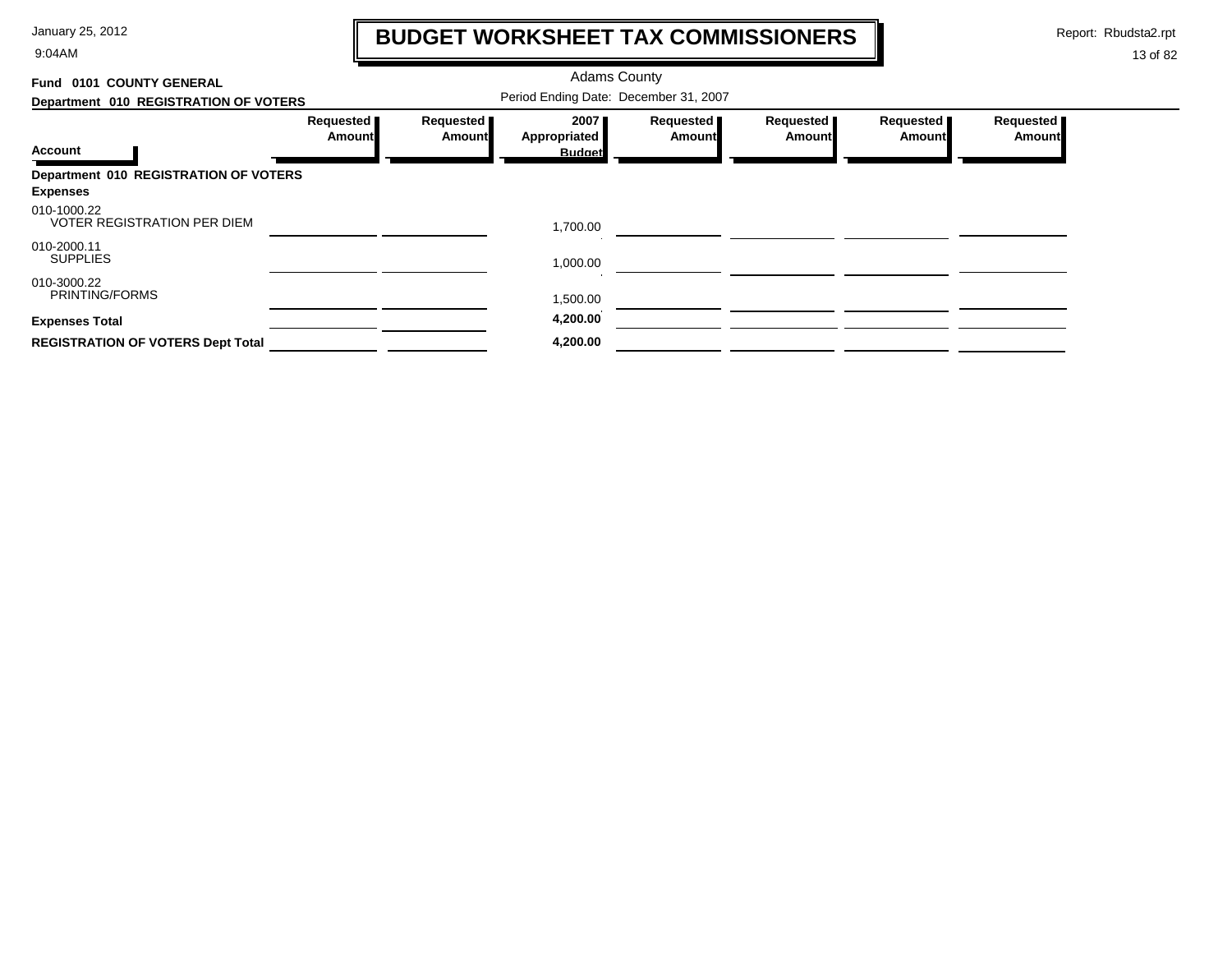9:04AM

## **BUDGET WORKSHEET TAX COMMISSIONERS**

Report: Rbudsta2.rpt

 $\mathbf l$ 

| Fund 0101 COUNTY GENERAL                                        |                            |                            | <b>Adams County</b>                   |                       |                                                                                                                  |                            |                     |
|-----------------------------------------------------------------|----------------------------|----------------------------|---------------------------------------|-----------------------|------------------------------------------------------------------------------------------------------------------|----------------------------|---------------------|
| Department 011 CO-OPERATIVE EXTENSION OFFICE                    |                            |                            | Period Ending Date: December 31, 2007 |                       |                                                                                                                  |                            |                     |
| <b>Account</b>                                                  | Requested<br><b>Amount</b> | Requested<br><b>Amount</b> | 2007<br>Appropriated<br><b>Budget</b> | Requested  <br>Amount | Requested<br>Amount                                                                                              | Requested<br><b>Amount</b> | Requested<br>Amount |
| Department 011 CO-OPERATIVE EXTENSION OFFICE<br><b>Expenses</b> |                            |                            |                                       |                       |                                                                                                                  |                            |                     |
| 011-1000.12<br><b>OFFICE MANAGER</b>                            |                            |                            | 26,395.00                             |                       | <u> 1990 - Johann John Harrison, markin amerikan (</u>                                                           |                            |                     |
| 011-1000.13<br>PROGRAM ASSISTANT                                |                            |                            | 8,000.00                              |                       |                                                                                                                  |                            |                     |
| 011-1000.14<br>ADMINISTRATIVE/PROGRAM ASSISTAN                  |                            |                            | 21,948.00                             |                       |                                                                                                                  |                            |                     |
| 011-1000.15<br><b>OVERTIME AT 4-H FAIR</b>                      |                            |                            | 2,000.00                              |                       |                                                                                                                  |                            |                     |
| 011-1000.17<br><b>Administrative Assistant</b>                  |                            |                            | 23,862.00                             |                       |                                                                                                                  |                            |                     |
| 011-2000.11<br>OFFICE SUPPLIES                                  |                            |                            | 7,237.00                              |                       |                                                                                                                  |                            |                     |
| 011-2000.16<br>EDUCATIONAL LESSON SUPPLIES                      |                            |                            | 1,200.00                              |                       |                                                                                                                  |                            |                     |
| 011-3000.01<br>CONTRACTURAL SERVICES PURDUE                     |                            |                            | 94,090.00                             |                       |                                                                                                                  |                            |                     |
| 011-3000.02<br>Computer Lease with Purdue                       |                            |                            | 6,450.00                              |                       |                                                                                                                  |                            |                     |
| 011-3000.16<br><b>POSTAGE</b>                                   |                            |                            | 6,335.00                              |                       |                                                                                                                  |                            |                     |
| 011-3000.17<br><b>TRAVEL</b>                                    |                            |                            | 8,665.00                              |                       | <u> 1980 - Johann Barbara, martin ann an t-Amhain ann an t-Amhain ann an t-Amhain ann an t-Amhain ann an t-A</u> |                            |                     |
| 011-3000.19<br><b>EDUCATOR TRAINING</b>                         |                            |                            | 1,200.00                              |                       |                                                                                                                  |                            |                     |
| 011-3000.22<br><b>PRINTING</b>                                  |                            |                            | 1,200.00                              |                       |                                                                                                                  |                            |                     |
| <b>Expenses Total</b>                                           |                            |                            | 208,582.00                            |                       |                                                                                                                  |                            |                     |
| <b>CO-OPERATIVE EXTENSION OFFICE Dept</b><br><b>Total</b>       |                            |                            | 208,582.00                            |                       |                                                                                                                  |                            |                     |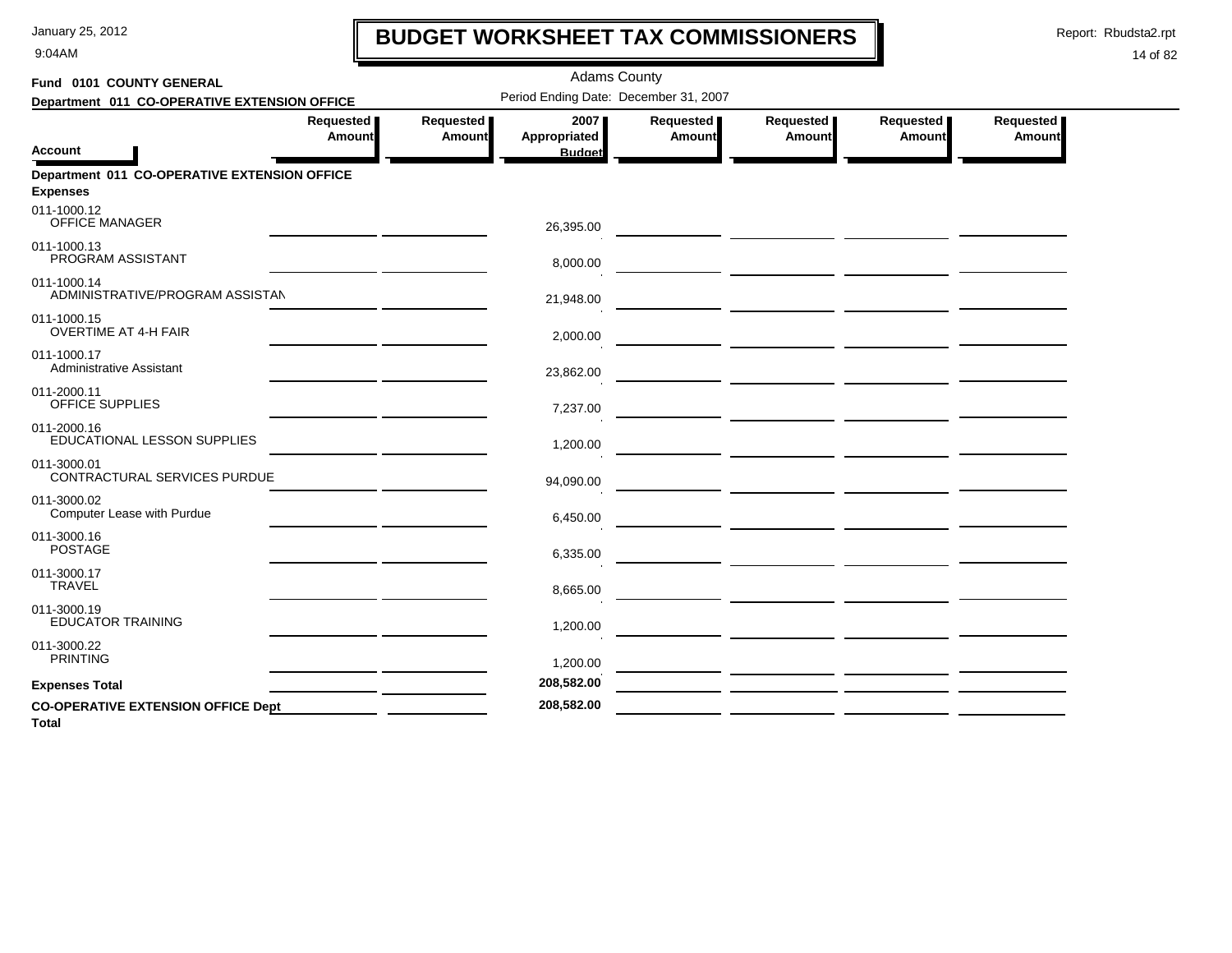9:04AM

# **BUDGET WORKSHEET TAX COMMISSIONERS**

Report: Rbudsta2.rpt

 $\mathbf l$ 

| Fund 0101 COUNTY GENERAL                  |                            |                                       |                                              |                            |                            |                     |                            |  |  |
|-------------------------------------------|----------------------------|---------------------------------------|----------------------------------------------|----------------------------|----------------------------|---------------------|----------------------------|--|--|
| Department 012 VETERAN SERVICE OFFICER    |                            | Period Ending Date: December 31, 2007 |                                              |                            |                            |                     |                            |  |  |
| <b>Account</b>                            | Requested<br><b>Amount</b> | Requested<br><b>Amount</b>            | 2007<br><b>Appropriated</b><br><b>Budget</b> | Requested<br><b>Amount</b> | Requested<br><b>Amount</b> | Requested<br>Amount | Requested<br><b>Amount</b> |  |  |
| Department 012 VETERAN SERVICE OFFICER    |                            |                                       |                                              |                            |                            |                     |                            |  |  |
| <b>Expenses</b>                           |                            |                                       |                                              |                            |                            |                     |                            |  |  |
| 012-1000.11<br><b>SERVICE OFFICER</b>     |                            |                                       | 5,683.00                                     |                            |                            |                     |                            |  |  |
| 012-2000.11<br>OFFICE SUPPLIES            |                            |                                       | 152.00                                       |                            |                            |                     |                            |  |  |
| 012-3000.16<br><b>POSTAGE</b>             |                            |                                       | 100.00                                       |                            |                            |                     |                            |  |  |
| 012-3000.17<br><b>TRAVEL</b>              |                            |                                       | 1,100.00                                     |                            |                            |                     |                            |  |  |
| 012-3000.18<br><b>TELEPHONE</b>           |                            |                                       | 50.00                                        |                            |                            |                     |                            |  |  |
| 012-3000.51<br>DUES AND SUBSCRIPTIONS     |                            |                                       | 65.00                                        |                            |                            |                     |                            |  |  |
| <b>Expenses Total</b>                     |                            |                                       | 7,150.00                                     |                            |                            |                     |                            |  |  |
| <b>VETERAN SERVICE OFFICER Dept Total</b> |                            |                                       | 7,150.00                                     |                            |                            |                     |                            |  |  |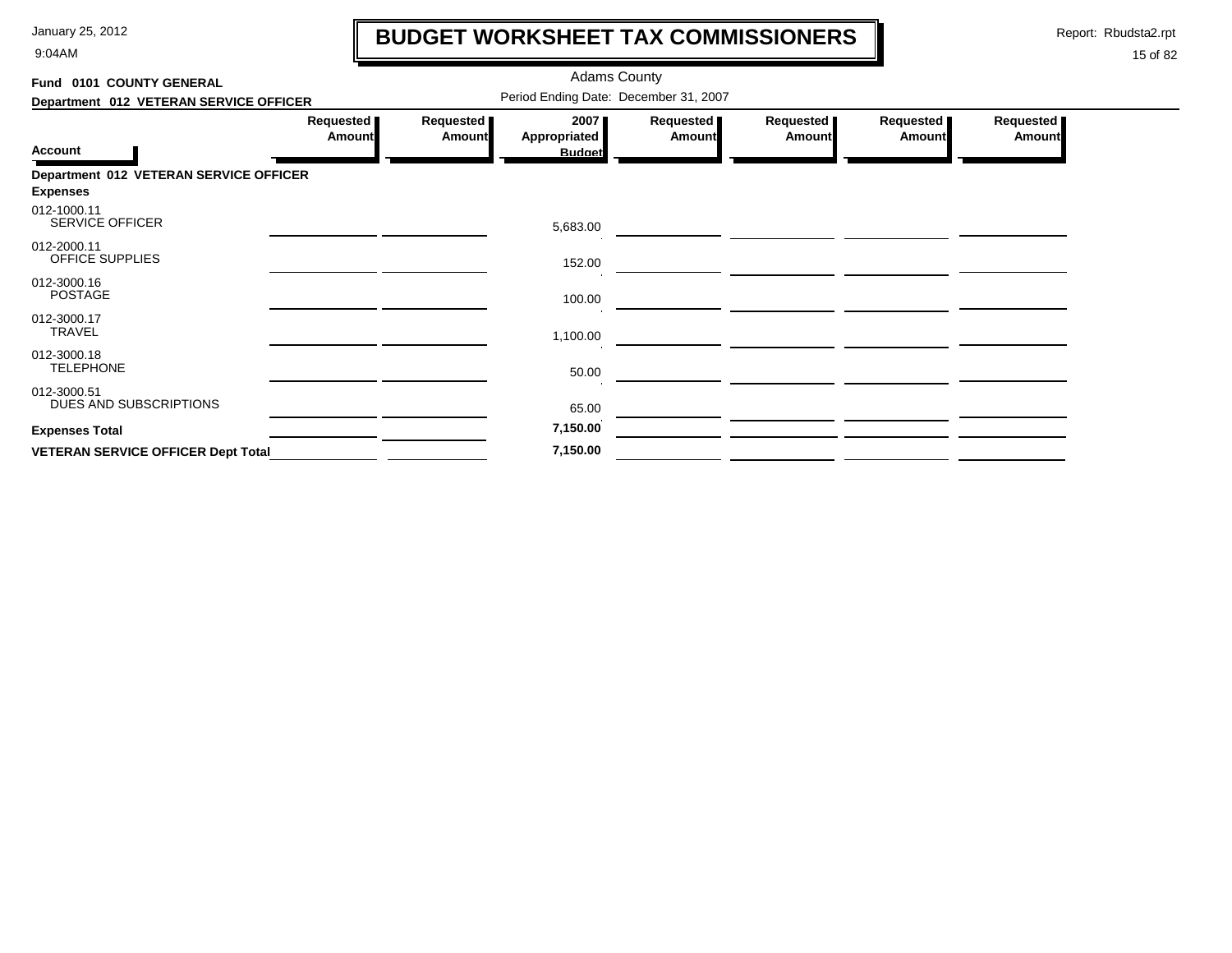9:04AM

## **BUDGET WORKSHEET TAX COMMISSIONERS**

Report: Rbudsta2.rpt

 $\mathbf l$ 

| Fund 0101 COUNTY GENERAL               |                     |                     |                                       |                     |                                                                                                                      |                     |                     |
|----------------------------------------|---------------------|---------------------|---------------------------------------|---------------------|----------------------------------------------------------------------------------------------------------------------|---------------------|---------------------|
| Department 013 WASHINGTON TOWNSHIP     |                     |                     | Period Ending Date: December 31, 2007 |                     |                                                                                                                      |                     |                     |
| <b>Account</b>                         | Requested<br>Amount | Requested<br>Amount | 2007<br>Appropriated<br><b>Budget</b> | Requested<br>Amount | Requested<br>Amount                                                                                                  | Requested<br>Amount | Requested<br>Amount |
| Department 013 WASHINGTON TOWNSHIP     |                     |                     |                                       |                     |                                                                                                                      |                     |                     |
| <b>Expenses</b>                        |                     |                     |                                       |                     |                                                                                                                      |                     |                     |
| 013-1000.11<br><b>ASSESSOR</b>         |                     |                     | 18,230.00                             |                     |                                                                                                                      |                     |                     |
| 013-1000.12<br>CLERICAL #1             |                     |                     | 21,958.00                             |                     | <u> Andreas Andreas Andreas Andreas Andreas Andreas Andreas Andreas Andreas Andreas Andreas Andreas Andreas Andr</u> |                     |                     |
| 013-2000.11<br><b>SUPPLIES</b>         |                     |                     | 578.00                                |                     | <u> Alban a Carl Charles (Carl Charl Charl</u>                                                                       |                     |                     |
| 013-3000.16<br><b>POSTAGE</b>          |                     |                     | 636.00                                |                     |                                                                                                                      |                     |                     |
| 013-3000.17<br><b>TRAVEL</b>           |                     |                     | 260.00                                |                     |                                                                                                                      |                     |                     |
| 013-3000.37<br><b>MACHINE REPAIR</b>   |                     |                     | 183.00                                |                     |                                                                                                                      |                     |                     |
| 013-3000.51<br>DUES AND SUBSCRIPTIONS  |                     |                     | 300.00                                |                     | <u> 1980 - John Stein, amerikansk politiker (d. 1980)</u>                                                            |                     |                     |
| 013-4000.26<br><b>OFFICE EQUIPMENT</b> |                     |                     | 400.00                                |                     |                                                                                                                      |                     |                     |
| <b>Expenses Total</b>                  |                     |                     | 42,545.00                             |                     |                                                                                                                      |                     |                     |
| <b>WASHINGTON TOWNSHIP Dept Total</b>  |                     |                     | 42,545.00                             |                     |                                                                                                                      |                     |                     |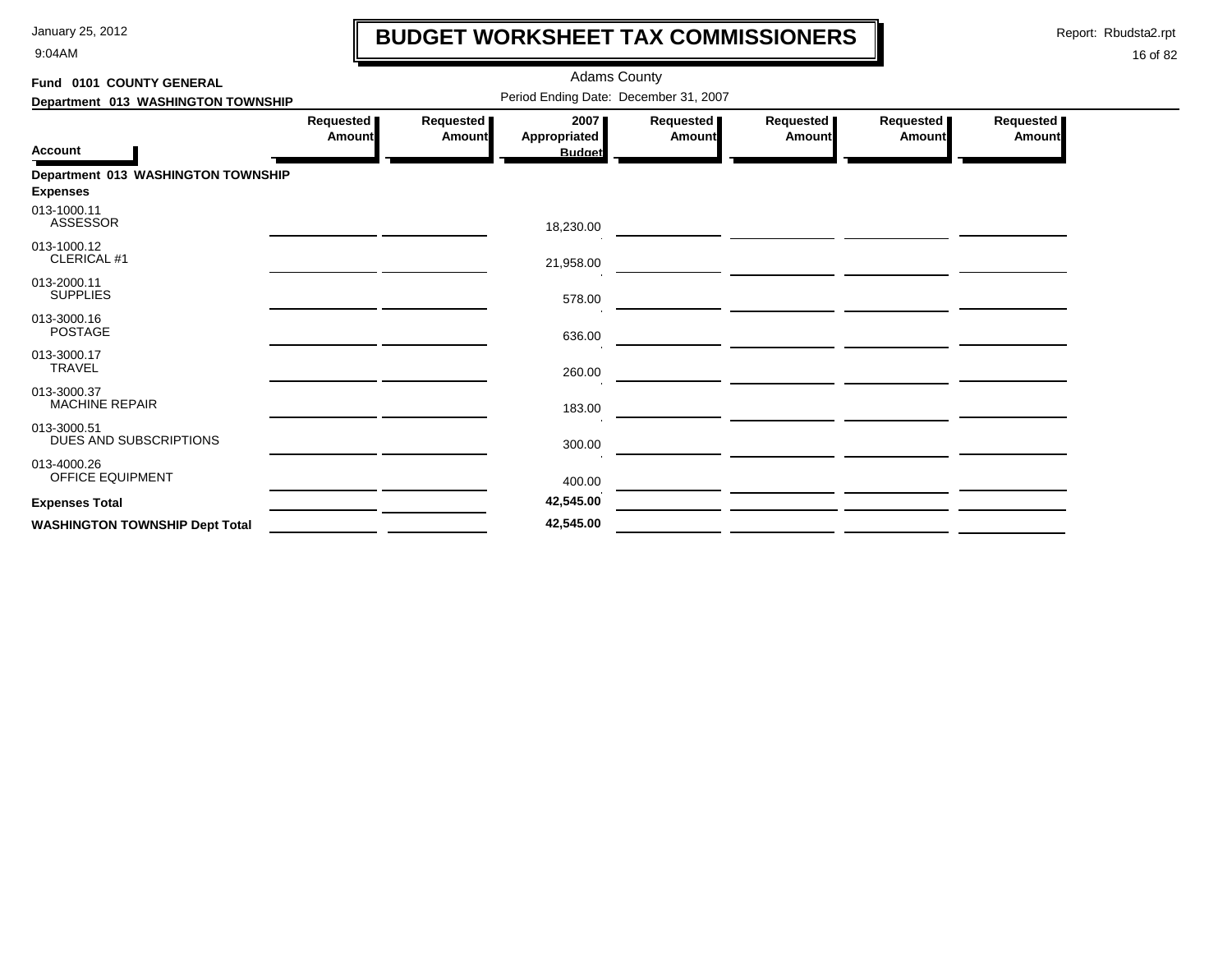9:04AM

# **BUDGET WORKSHEET TAX COMMISSIONERS**

Report: Rbudsta2.rpt

 $\mathbf l$ 

| Fund 0101 COUNTY GENERAL              |                                       |                     | <b>Adams County</b>                   |                            |                            |                            |                            |  |  |
|---------------------------------------|---------------------------------------|---------------------|---------------------------------------|----------------------------|----------------------------|----------------------------|----------------------------|--|--|
| Department 014 BLUE CREEK TOWNSHIP    | Period Ending Date: December 31, 2007 |                     |                                       |                            |                            |                            |                            |  |  |
| <b>Account</b>                        | Requested<br><b>Amount</b>            | Requested<br>Amount | 2007<br>Appropriated<br><b>Budget</b> | Requested<br><b>Amount</b> | Requested<br><b>Amount</b> | Requested<br><b>Amount</b> | Requested<br><b>Amount</b> |  |  |
| Department 014 BLUE CREEK TOWNSHIP    |                                       |                     |                                       |                            |                            |                            |                            |  |  |
| <b>Expenses</b>                       |                                       |                     |                                       |                            |                            |                            |                            |  |  |
| 014-1000.11<br><b>ASSESSOR</b>        |                                       |                     | 2,108.00                              |                            |                            |                            |                            |  |  |
| 014-1000.12<br><b>DEPUTY</b>          |                                       |                     | 1,638.00                              |                            |                            |                            |                            |  |  |
| 014-2000.11<br>OFFICE SUPPLIES        |                                       |                     | 50.00                                 |                            |                            |                            |                            |  |  |
| 014-3000.16<br><b>POSTAGE</b>         |                                       |                     | 50.00                                 |                            |                            |                            |                            |  |  |
| 014-3000.17<br>TRAVEL                 |                                       |                     | 150.00                                |                            |                            |                            |                            |  |  |
| 014-3000.61<br>OFFICE RENT            |                                       |                     | 637.00                                |                            |                            |                            |                            |  |  |
| <b>Expenses Total</b>                 |                                       |                     | 4,633.00                              |                            |                            |                            |                            |  |  |
| <b>BLUE CREEK TOWNSHIP Dept Total</b> |                                       |                     | 4,633.00                              |                            |                            |                            |                            |  |  |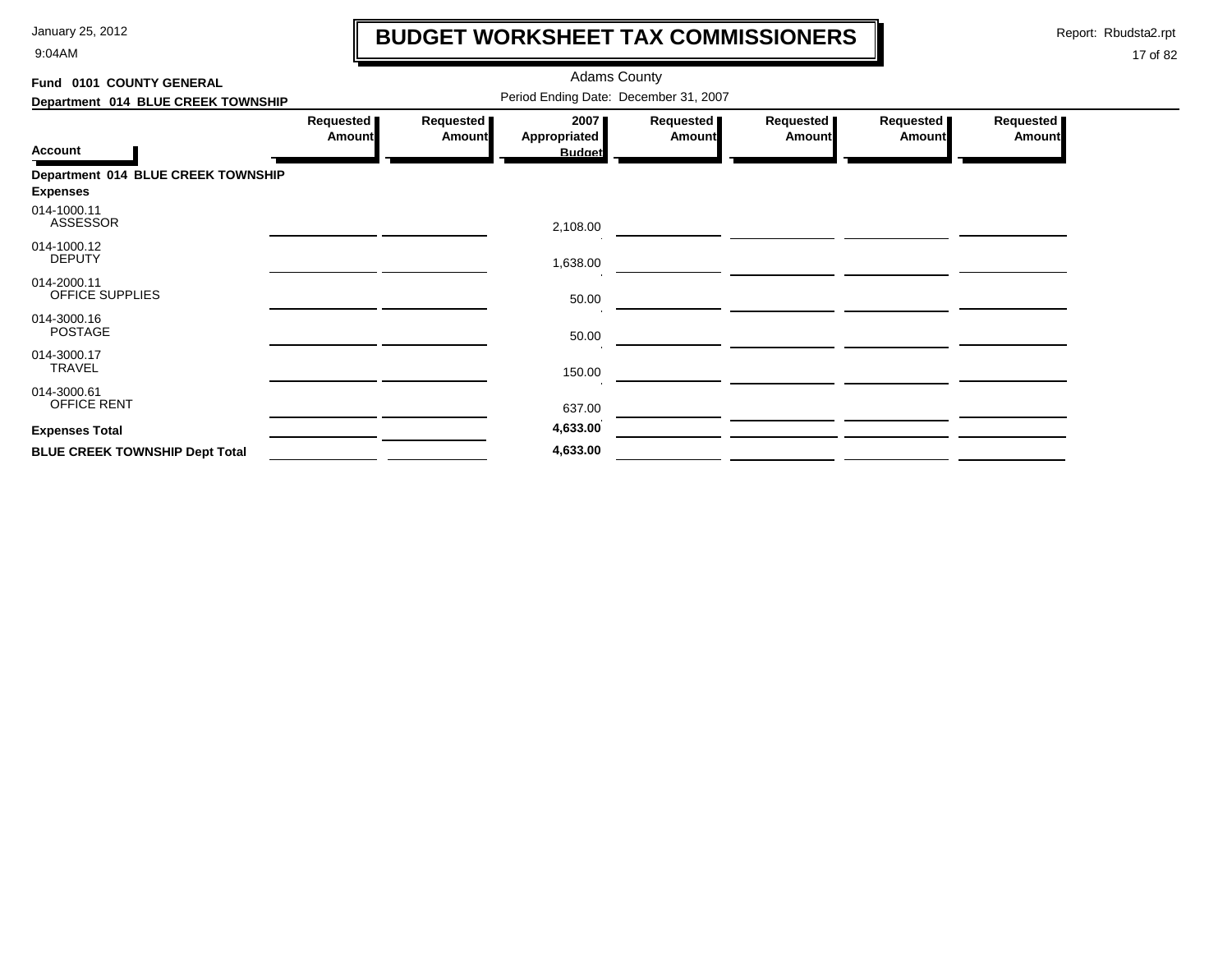9:04AM

## **BUDGET WORKSHEET TAX COMMISSIONERS**

Report: Rbudsta2.rpt

 $\mathbf l$ 

| Fund 0101 COUNTY GENERAL                          |                              |                            |                                       |                            |                            |                     |                     |
|---------------------------------------------------|------------------------------|----------------------------|---------------------------------------|----------------------------|----------------------------|---------------------|---------------------|
| Department 015 FRENCH TOWNSHIP                    |                              |                            |                                       |                            |                            |                     |                     |
| Account                                           | Requested  <br><b>Amount</b> | Requested<br><b>Amount</b> | 2007<br>Appropriated<br><b>Budget</b> | Requested<br><b>Amount</b> | Requested<br><b>Amount</b> | Requested<br>Amount | Requested<br>Amount |
| Department 015 FRENCH TOWNSHIP<br><b>Expenses</b> |                              |                            |                                       |                            |                            |                     |                     |
| 015-1000.11<br><b>ASSESSOR</b>                    |                              |                            | 3,726.00                              |                            |                            |                     |                     |
| 015-2000.11<br><b>OFFICE SUPPLIES</b>             |                              |                            | 100.00                                |                            |                            |                     |                     |
| 015-3000.16<br><b>POSTAGE</b>                     |                              |                            | 100.00                                |                            |                            |                     |                     |
| 015-3000.61<br>OFFICE RENT                        |                              |                            | 650.00                                |                            |                            |                     |                     |
| <b>Expenses Total</b>                             |                              |                            | 4,576.00                              |                            |                            |                     |                     |
| <b>FRENCH TOWNSHIP Dept Total</b>                 |                              |                            | 4,576.00                              |                            |                            |                     |                     |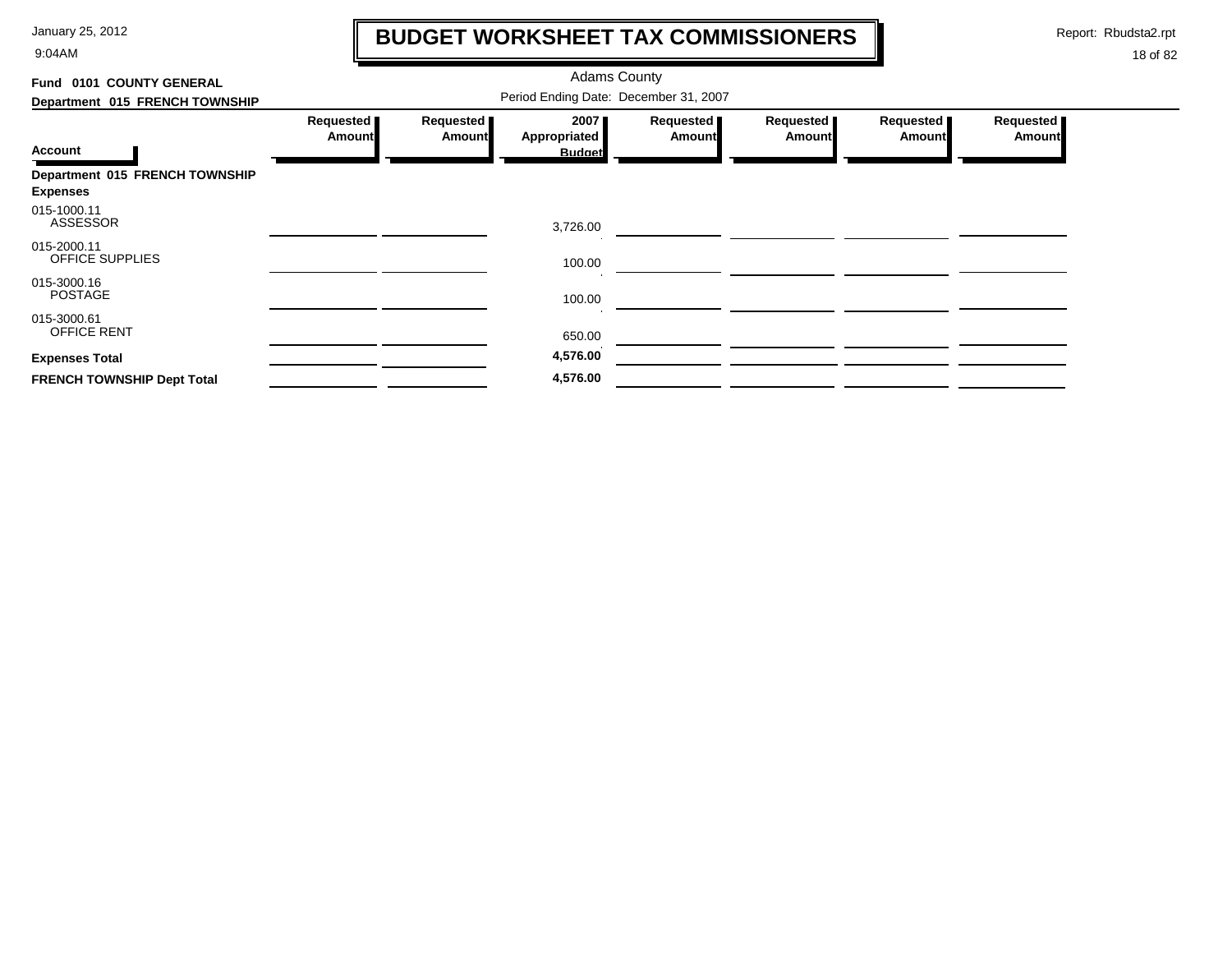9:04AM

# **BUDGET WORKSHEET TAX COMMISSIONERS**

Report: Rbudsta2.rpt

 $\mathbf l$ 

| Fund 0101 COUNTY GENERAL            |                                       |                            | <b>Adams County</b>                          |                            |                            |                            |                            |  |  |  |
|-------------------------------------|---------------------------------------|----------------------------|----------------------------------------------|----------------------------|----------------------------|----------------------------|----------------------------|--|--|--|
| Department 016 HARTFORD TOWNSHIP    | Period Ending Date: December 31, 2007 |                            |                                              |                            |                            |                            |                            |  |  |  |
| <b>Account</b>                      | Requested<br><b>Amount</b>            | Requested<br><b>Amount</b> | 2007<br><b>Appropriated</b><br><b>Budget</b> | Requested<br><b>Amount</b> | Requested<br><b>Amount</b> | Requested<br><b>Amount</b> | Requested<br><b>Amount</b> |  |  |  |
| Department 016 HARTFORD TOWNSHIP    |                                       |                            |                                              |                            |                            |                            |                            |  |  |  |
| <b>Expenses</b>                     |                                       |                            |                                              |                            |                            |                            |                            |  |  |  |
| 016-1000.11<br>ASSESSOR             |                                       |                            | 1,982.00                                     |                            |                            |                            |                            |  |  |  |
| 016-1000.12<br><b>DEPUTY</b>        |                                       |                            | 1,628.00                                     |                            |                            |                            |                            |  |  |  |
| 016-2000.11<br>OFFICE SUPPLIES      |                                       |                            | 106.00                                       |                            |                            |                            |                            |  |  |  |
| 016-3000.16<br><b>POSTAGE</b>       |                                       |                            | 62.00                                        |                            |                            |                            |                            |  |  |  |
| 016-3000.17<br><b>TRAVEL</b>        |                                       |                            | 62.00                                        |                            |                            |                            |                            |  |  |  |
| 016-3000.61<br>OFFICE RENT          |                                       |                            | 650.00                                       |                            |                            |                            |                            |  |  |  |
| <b>Expenses Total</b>               |                                       |                            | 4,490.00                                     |                            |                            |                            |                            |  |  |  |
| <b>HARTFORD TOWNSHIP Dept Total</b> |                                       |                            | 4,490.00                                     |                            |                            |                            |                            |  |  |  |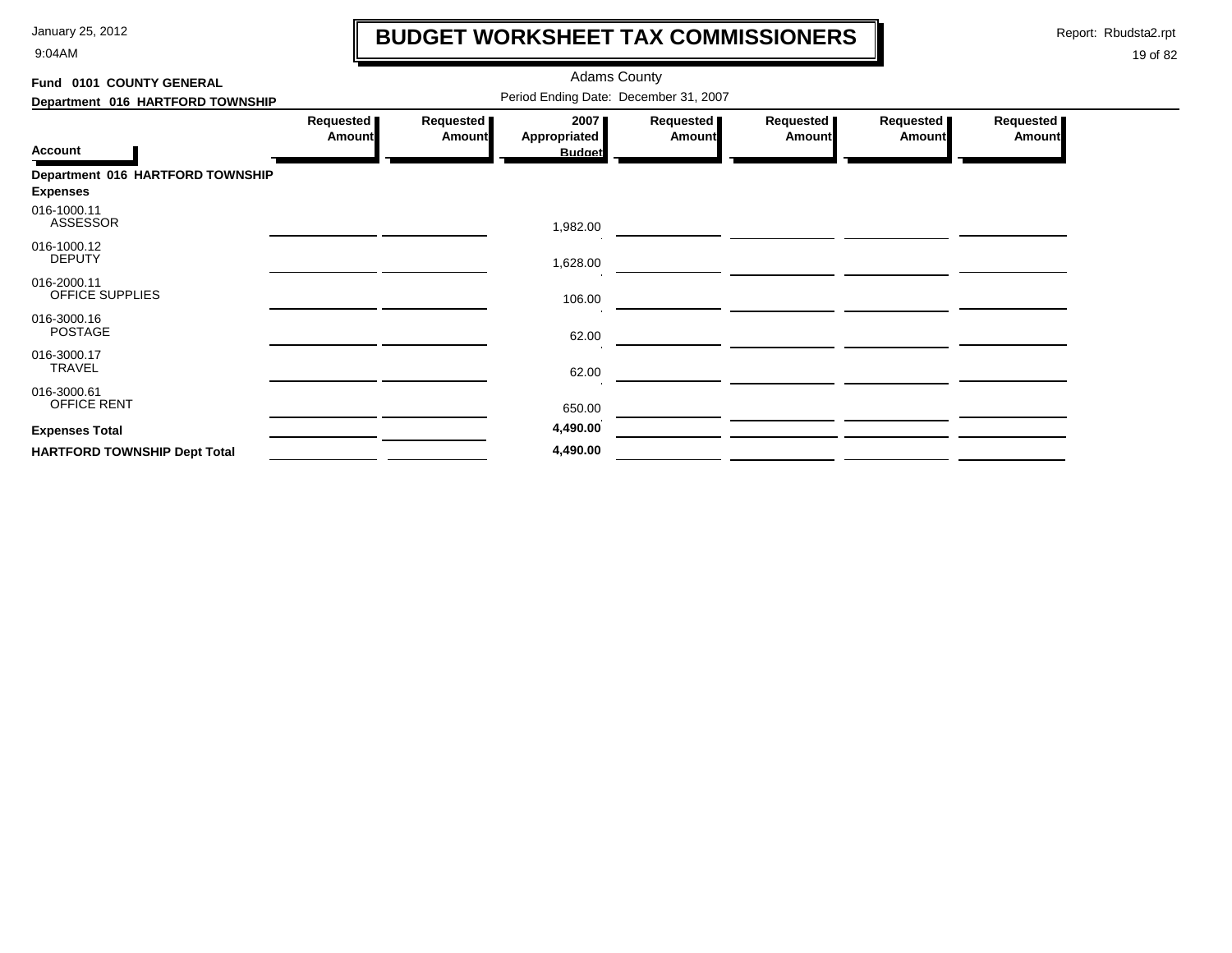9:04AM

# **BUDGET WORKSHEET TAX COMMISSIONERS**

Report: Rbudsta2.rpt

 $\mathbf l$ 

| Fund 0101 COUNTY GENERAL<br>Department 017 JEFFERSON TOWNSHIP | <b>Adams County</b><br>Period Ending Date: December 31, 2007 |                            |                                              |                            |                            |                            |                            |  |
|---------------------------------------------------------------|--------------------------------------------------------------|----------------------------|----------------------------------------------|----------------------------|----------------------------|----------------------------|----------------------------|--|
| <b>Account</b>                                                | Requested<br><b>Amount</b>                                   | Requested<br><b>Amount</b> | 2007<br><b>Appropriated</b><br><b>Budget</b> | Requested<br><b>Amount</b> | Requested<br><b>Amount</b> | Requested<br><b>Amount</b> | Requested<br><b>Amount</b> |  |
| Department 017 JEFFERSON TOWNSHIP<br><b>Expenses</b>          |                                                              |                            |                                              |                            |                            |                            |                            |  |
| 017-1000.11<br>ASSESSOR                                       |                                                              |                            | 2,012.00                                     |                            |                            |                            |                            |  |
| 017-1000.12<br><b>DEPUTY</b>                                  |                                                              |                            | 1,674.00                                     |                            |                            |                            |                            |  |
| 017-2000.11<br>OFFICE SUPPLIES                                |                                                              |                            | 130.00                                       |                            |                            |                            |                            |  |
| 017-3000.16<br><b>POSTAGE</b>                                 |                                                              |                            | 57.00                                        |                            |                            |                            |                            |  |
| 017-3000.17<br><b>TRAVEL</b>                                  |                                                              |                            | 87.00                                        |                            |                            |                            |                            |  |
| 017-3000.61<br>OFFICE RENT                                    |                                                              |                            | 660.00                                       |                            |                            |                            |                            |  |
| <b>Expenses Total</b>                                         |                                                              |                            | 4,620.00                                     |                            |                            |                            |                            |  |
| JEFFERSON TOWNSHIP Dept Total                                 |                                                              |                            | 4,620.00                                     |                            |                            |                            |                            |  |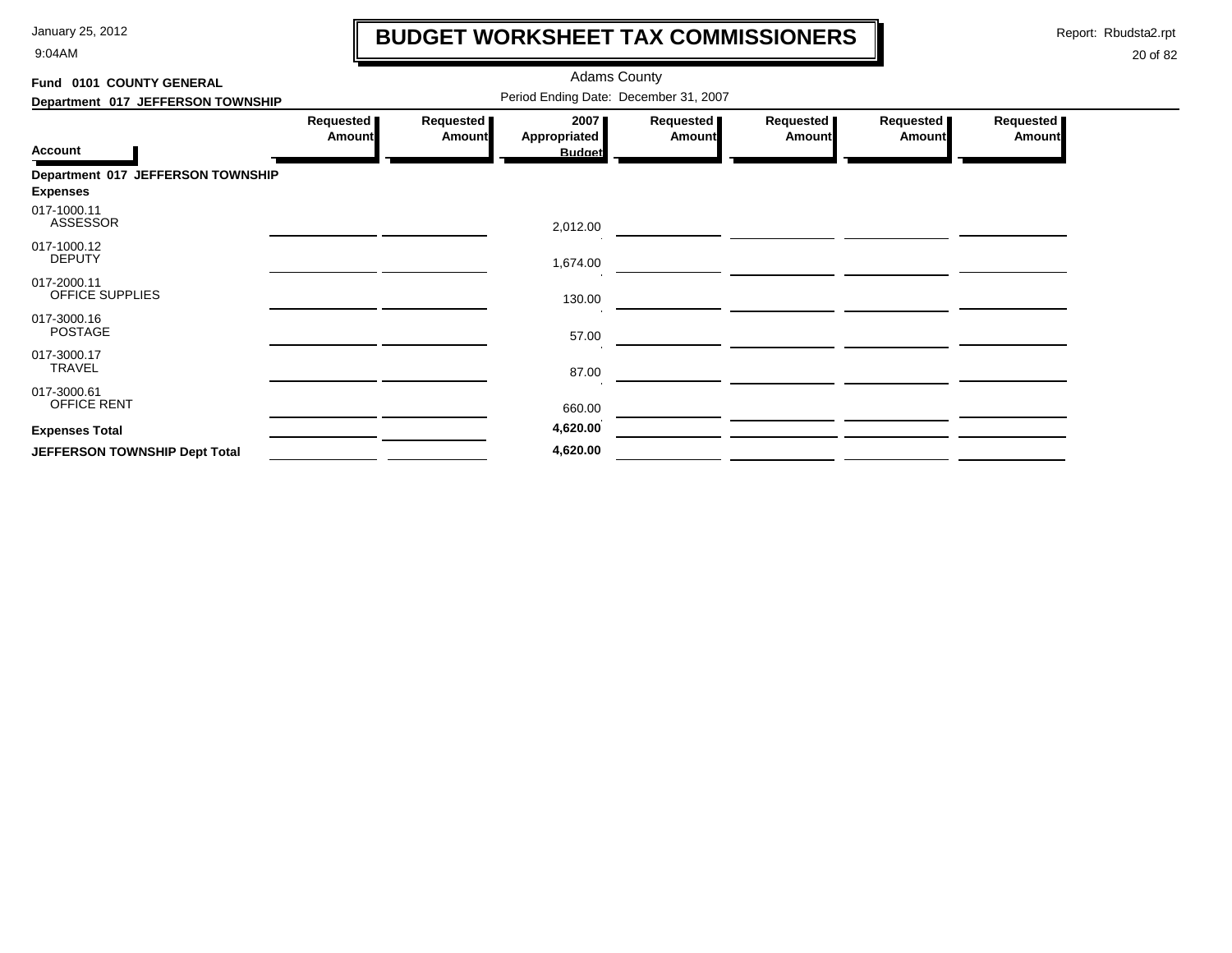9:04AM

# **BUDGET WORKSHEET TAX COMMISSIONERS**

Report: Rbudsta2.rpt

 $\mathbf l$ 

| Fund 0101 COUNTY GENERAL                            |                                       |                     |                      |                            |                              |                            |                            |  |  |
|-----------------------------------------------------|---------------------------------------|---------------------|----------------------|----------------------------|------------------------------|----------------------------|----------------------------|--|--|
| Department 018 KIRKLAND TOWNSHIP                    | Period Ending Date: December 31, 2007 |                     |                      |                            |                              |                            |                            |  |  |
|                                                     | Requested<br><b>Amount</b>            | Requested<br>Amount | 2007<br>Appropriated | Requested<br><b>Amount</b> | Requested  <br><b>Amount</b> | Requested<br><b>Amount</b> | Requested<br><b>Amount</b> |  |  |
| <b>Account</b>                                      |                                       |                     | <b>Budget</b>        |                            |                              |                            |                            |  |  |
| Department 018 KIRKLAND TOWNSHIP<br><b>Expenses</b> |                                       |                     |                      |                            |                              |                            |                            |  |  |
| 018-1000.11<br>ASSESSOR                             |                                       |                     | 2,045.00             |                            |                              |                            |                            |  |  |
| 018-1000.12<br><b>DEPUTY</b>                        |                                       |                     | 1,636.00             |                            |                              |                            |                            |  |  |
| 018-2000.11<br>OFFICE SUPPLIES                      |                                       |                     | 52.00                |                            |                              |                            |                            |  |  |
| 018-3000.16<br><b>POSTAGE</b>                       |                                       |                     | 50.00                |                            |                              |                            |                            |  |  |
| 018-3000.17<br><b>TRAVEL</b>                        |                                       |                     | 115.00               |                            |                              |                            |                            |  |  |
| 018-3000.61<br>OFFICE RENT                          |                                       |                     | 647.00               |                            |                              |                            |                            |  |  |
| <b>Expenses Total</b>                               |                                       |                     | 4,545.00             |                            |                              |                            |                            |  |  |
| <b>KIRKLAND TOWNSHIP Dept Total</b>                 |                                       |                     | 4,545.00             |                            |                              |                            |                            |  |  |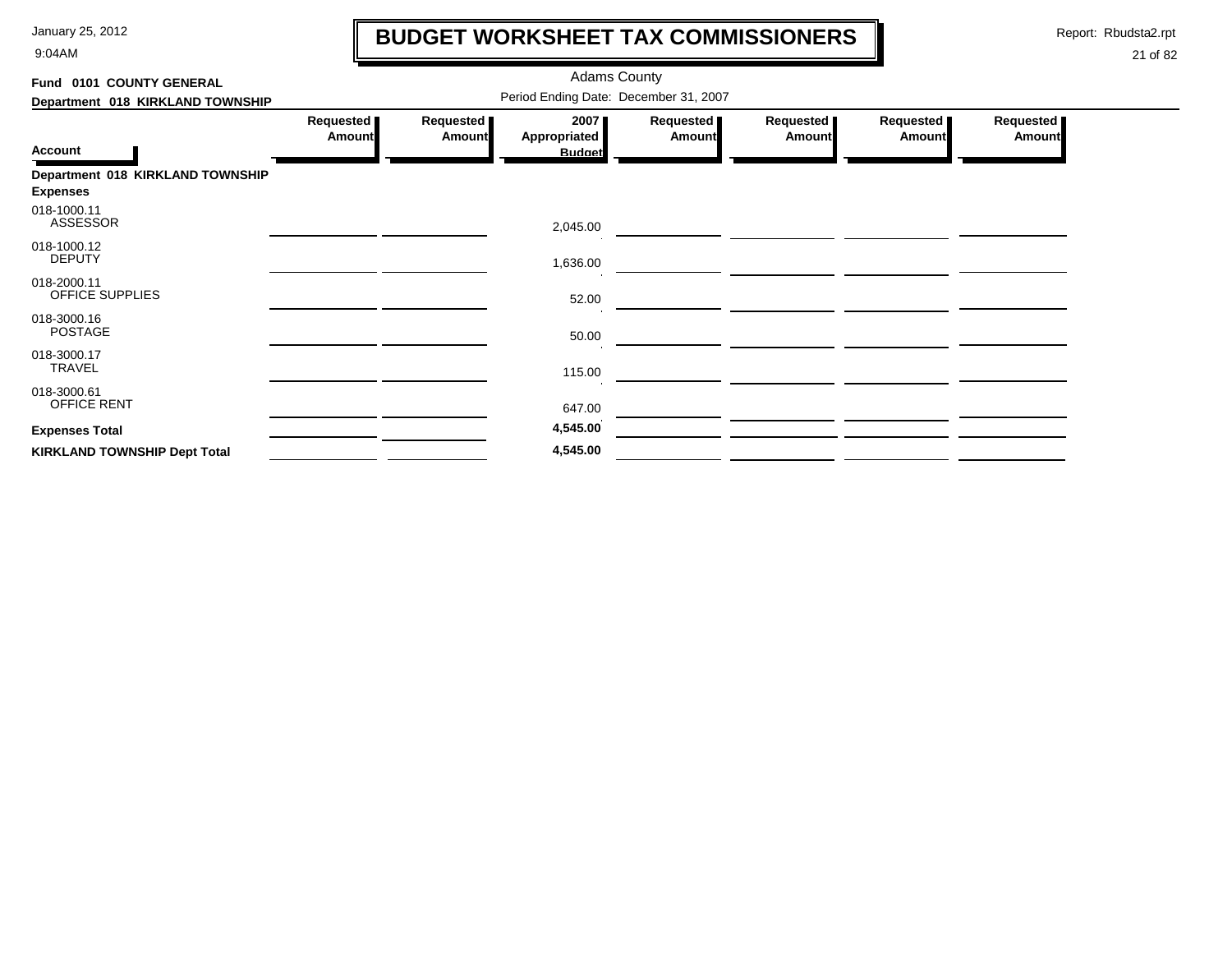9:04AM

## **BUDGET WORKSHEET TAX COMMISSIONERS**

Report: Rbudsta2.rpt

 $\mathbf \mathbf I$ 

| Fund 0101 COUNTY GENERAL<br>Department 019 MONROE TOWNSHIP |                            |                            |                                                                                |                            |                     |                            |                            |
|------------------------------------------------------------|----------------------------|----------------------------|--------------------------------------------------------------------------------|----------------------------|---------------------|----------------------------|----------------------------|
| <b>Account</b>                                             | Requested<br><b>Amount</b> | Requested<br><b>Amount</b> | Period Ending Date: December 31, 2007<br>2007<br>Appropriated<br><b>Budget</b> | Requested<br><b>Amount</b> | Requested<br>Amount | Requested<br><b>Amount</b> | Requested<br><b>Amount</b> |
| Department 019 MONROE TOWNSHIP<br><b>Expenses</b>          |                            |                            |                                                                                |                            |                     |                            |                            |
| 019-1000.11<br><b>ASSESSOR</b>                             |                            |                            | 1,600.00                                                                       |                            |                     |                            |                            |
| 019-1000.12<br><b>DEPUTY</b>                               |                            |                            | 8,664.00                                                                       |                            |                     |                            |                            |
| 019-2000.11<br>OFFICE SUPPLIES                             |                            |                            | 650.00                                                                         |                            |                     |                            |                            |
| 019-3000.16<br><b>POSTAGE</b>                              |                            |                            | 500.00                                                                         |                            |                     |                            |                            |
| 019-3000.17<br>TRAVEL                                      |                            |                            | 250.00                                                                         |                            |                     |                            |                            |
| 019-3000.18<br><b>TELEPHONE</b>                            |                            |                            | 20.00                                                                          |                            |                     |                            |                            |
| 019-3000.61<br><b>OFFICE RENT</b>                          |                            |                            | 625.00                                                                         |                            |                     |                            |                            |
| <b>Expenses Total</b>                                      |                            |                            | 12,309.00                                                                      |                            |                     |                            |                            |
| <b>MONROE TOWNSHIP Dept Total</b>                          |                            |                            | 12,309.00                                                                      |                            |                     |                            |                            |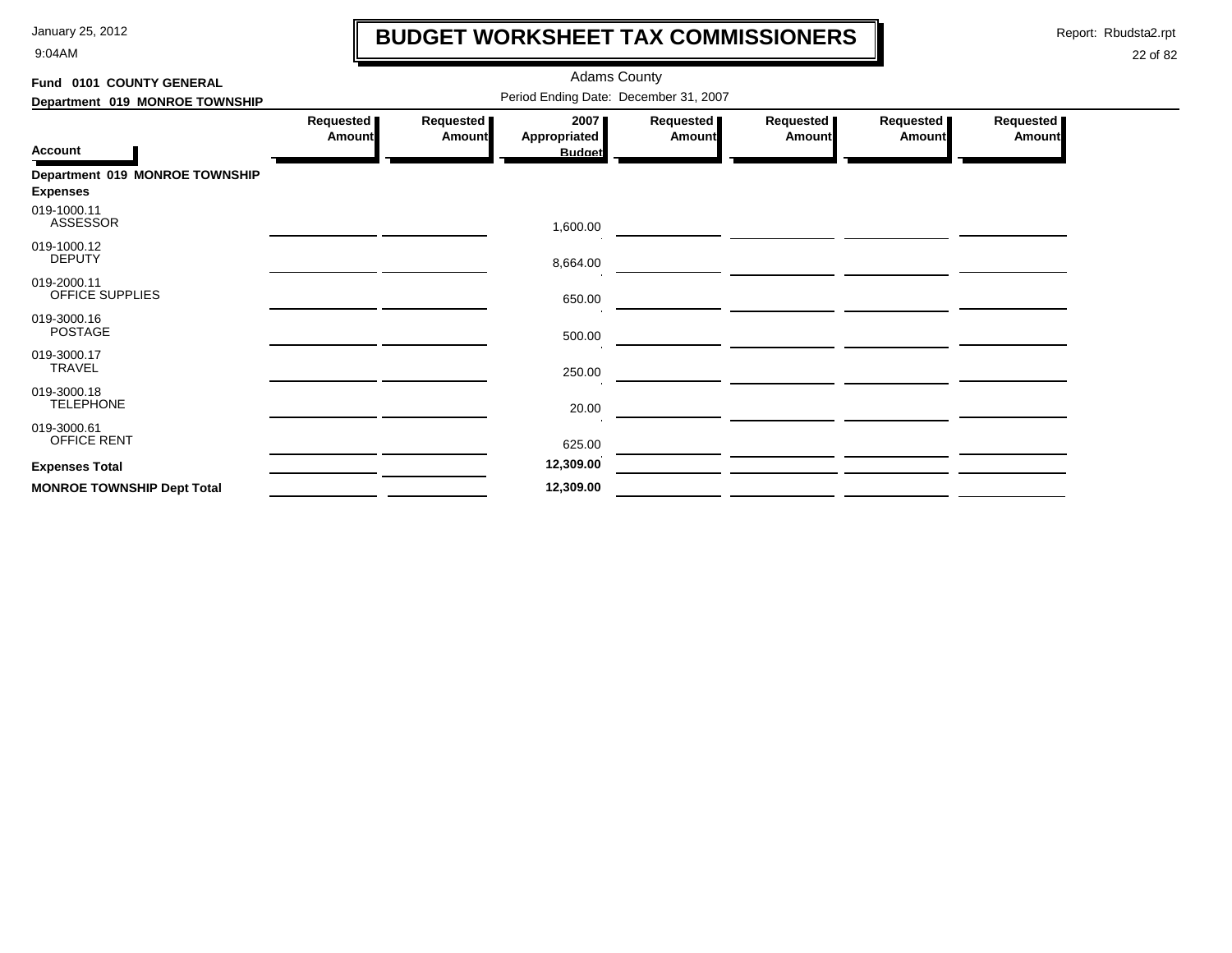9:04AM

## **BUDGET WORKSHEET TAX COMMISSIONERS**

Report: Rbudsta2.rpt

 $\mathbf l$ 

| Fund 0101 COUNTY GENERAL                          |                                       |                            |                      |                            |                            |                            |                            |  |  |
|---------------------------------------------------|---------------------------------------|----------------------------|----------------------|----------------------------|----------------------------|----------------------------|----------------------------|--|--|
| Department 020 PREBLE TOWNSHIP                    | Period Ending Date: December 31, 2007 |                            |                      |                            |                            |                            |                            |  |  |
| <b>Account</b>                                    | Requested<br>Amount                   | Requested<br><b>Amount</b> | 2007<br>Appropriated | Requested<br><b>Amount</b> | Requested<br><b>Amount</b> | Requested<br><b>Amount</b> | Requested<br><b>Amount</b> |  |  |
|                                                   |                                       |                            | <b>Budget</b>        |                            |                            |                            |                            |  |  |
| Department 020 PREBLE TOWNSHIP<br><b>Expenses</b> |                                       |                            |                      |                            |                            |                            |                            |  |  |
| 020-1000.11<br><b>ASSESSOR</b>                    |                                       |                            | 2,087.00             |                            |                            |                            |                            |  |  |
| 020-1000.12<br><b>DEPUTY</b>                      |                                       |                            | 1,580.00             |                            |                            |                            |                            |  |  |
| 020-3000.16<br><b>POSTAGE</b>                     |                                       |                            | 131.00               |                            |                            |                            |                            |  |  |
| 020-3000.61<br>OFFICE RENT                        |                                       |                            | 600.00               |                            |                            |                            |                            |  |  |
| <b>Expenses Total</b>                             |                                       |                            | 4,398.00             |                            |                            |                            |                            |  |  |
| PREBLE TOWNSHIP Dept Total                        |                                       |                            | 4,398.00             |                            |                            |                            |                            |  |  |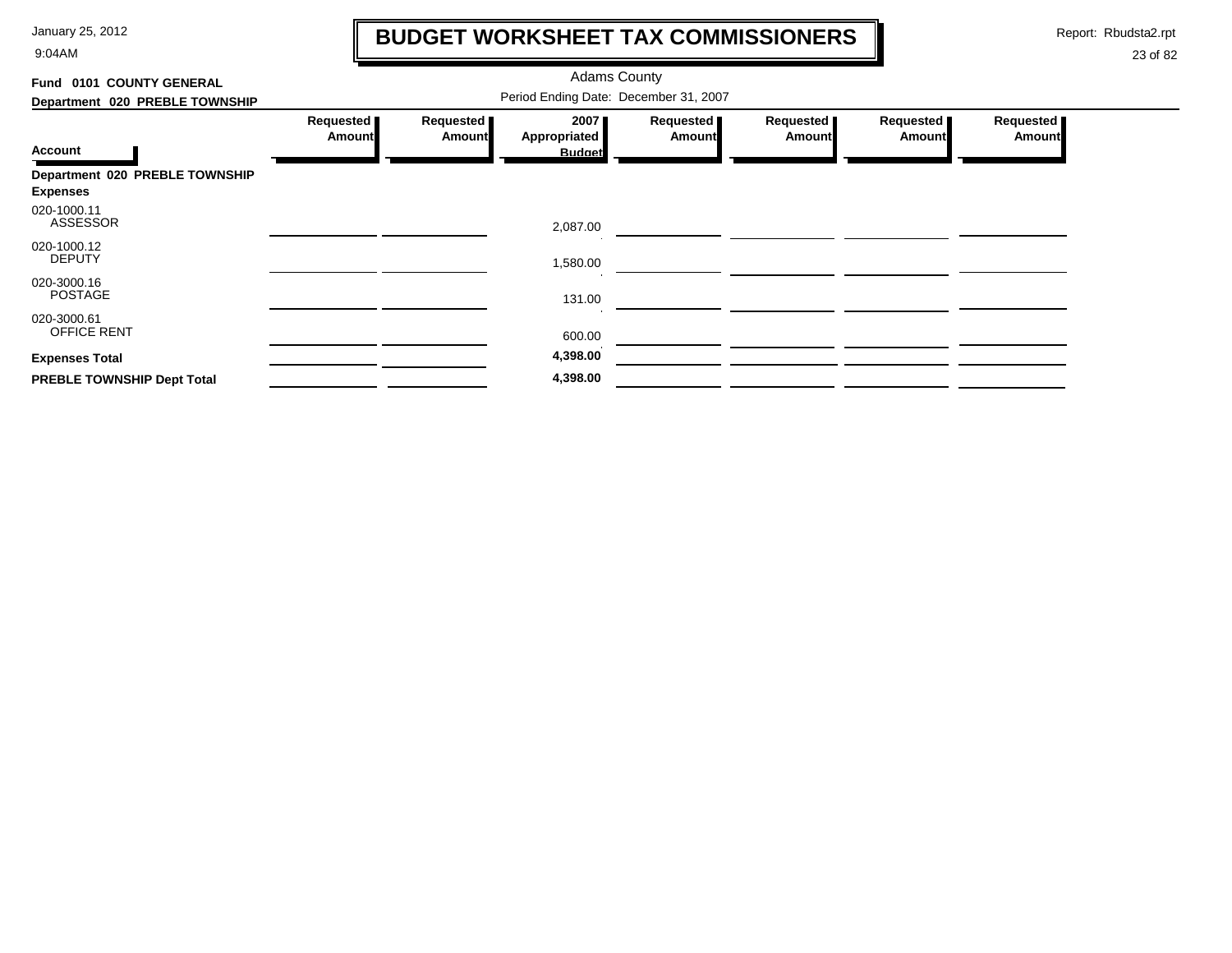9:04AM

## **BUDGET WORKSHEET TAX COMMISSIONERS**

Report: Rbudsta2.rpt

 $\mathbf I$ 

| Fund 0101 COUNTY GENERAL                        |                            |                                       | <b>Adams County</b>                   |                            |                                                                     |                       |                     |  |  |  |  |
|-------------------------------------------------|----------------------------|---------------------------------------|---------------------------------------|----------------------------|---------------------------------------------------------------------|-----------------------|---------------------|--|--|--|--|
| Department 021 ROOT TOWNSHIP                    |                            | Period Ending Date: December 31, 2007 |                                       |                            |                                                                     |                       |                     |  |  |  |  |
| <b>Account</b>                                  | Requested<br><b>Amount</b> | Requested<br>Amount                   | 2007<br>Appropriated<br><b>Budget</b> | Requested<br><b>Amount</b> | Requested  <br><b>Amount</b>                                        | Requested  <br>Amount | Requested<br>Amount |  |  |  |  |
| Department 021 ROOT TOWNSHIP<br><b>Expenses</b> |                            |                                       |                                       |                            |                                                                     |                       |                     |  |  |  |  |
| 021-1000.11<br><b>ASSESSOR</b>                  |                            |                                       | 5,855.00                              |                            |                                                                     |                       |                     |  |  |  |  |
| 021-1000.12<br><b>DEPUTY</b>                    |                            |                                       | 5,241.00                              |                            |                                                                     |                       |                     |  |  |  |  |
| 021-2000.11<br><b>OFFICE SUPLIES</b>            |                            |                                       | 350.00                                |                            |                                                                     |                       |                     |  |  |  |  |
| 021-3000.16<br><b>POSTAGE</b>                   |                            |                                       | 475.00                                |                            |                                                                     |                       |                     |  |  |  |  |
| 021-3000.17<br><b>TRAVEL</b>                    |                            |                                       | 375.00                                |                            |                                                                     |                       |                     |  |  |  |  |
| 021-3000.26<br><b>BOND</b>                      |                            |                                       | 100.00                                |                            | <u> 1989 - Johann John Stone, mars et al. 1989 - Anna ann an t-</u> |                       |                     |  |  |  |  |
| 021-3000.51<br><b>ASSOCIATION DUES</b>          |                            |                                       | 59.00                                 |                            |                                                                     |                       |                     |  |  |  |  |
| 021-3000.61<br>OFFICE RENT                      |                            |                                       | 625.00                                |                            |                                                                     |                       |                     |  |  |  |  |
| <b>Expenses Total</b>                           |                            |                                       | 13,080.00                             |                            |                                                                     |                       |                     |  |  |  |  |
| <b>ROOT TOWNSHIP Dept Total</b>                 |                            |                                       | 13,080.00                             |                            |                                                                     |                       |                     |  |  |  |  |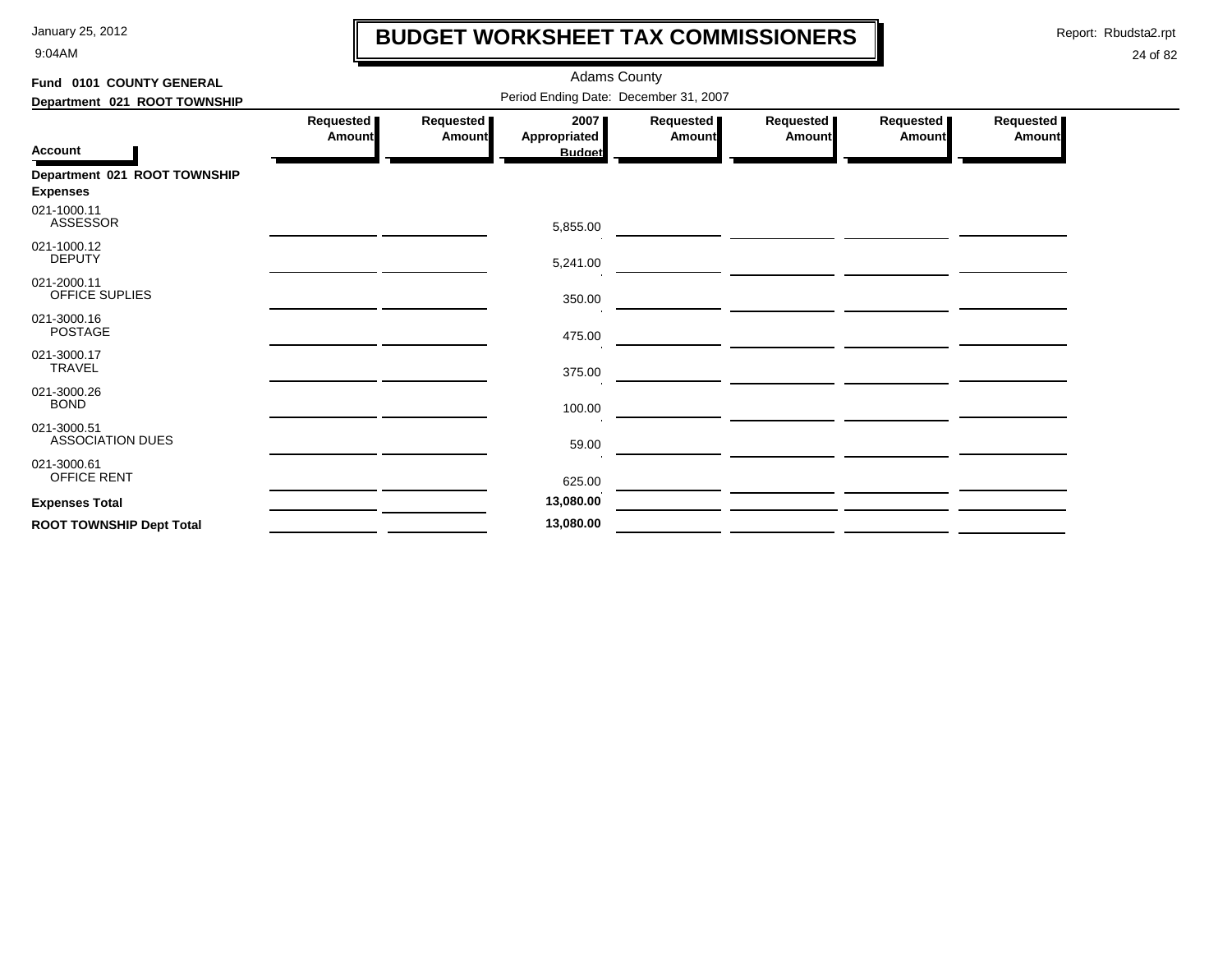9:04AM

# **BUDGET WORKSHEET TAX COMMISSIONERS**

Report: Rbudsta2.rpt

 $\mathbf \mathbf I$ 

| Fund 0101 COUNTY GENERAL              |                                       |                            | <b>Adams County</b>  |                            |                            |                            |                     |  |
|---------------------------------------|---------------------------------------|----------------------------|----------------------|----------------------------|----------------------------|----------------------------|---------------------|--|
| Department 022 ST. MARY'S TOWNSHIP    | Period Ending Date: December 31, 2007 |                            |                      |                            |                            |                            |                     |  |
|                                       | Requested<br><b>Amount</b>            | Requested<br><b>Amount</b> | 2007<br>Appropriated | Requested<br><b>Amount</b> | Requested<br><b>Amount</b> | Requested<br><b>Amount</b> | Requested<br>Amount |  |
| <b>Account</b>                        |                                       |                            | <b>Budget</b>        |                            |                            |                            |                     |  |
| Department 022 ST. MARY'S TOWNSHIP    |                                       |                            |                      |                            |                            |                            |                     |  |
| <b>Expenses</b>                       |                                       |                            |                      |                            |                            |                            |                     |  |
| 022-1000.11<br><b>ASSESSOR</b>        |                                       |                            | 2,075.00             |                            |                            |                            |                     |  |
| 022-1000.12<br><b>DEPUTY</b>          |                                       |                            | 1,611.00             |                            |                            |                            |                     |  |
| 022-2000.11<br><b>SUPPLIES</b>        |                                       |                            | 120.00               |                            |                            |                            |                     |  |
| 022-3000.16<br><b>POSTAGE</b>         |                                       |                            | 100.00               |                            |                            |                            |                     |  |
| 022-3000.61<br>OFFICE RENT            |                                       |                            | 649.00               |                            |                            |                            |                     |  |
| <b>Expenses Total</b>                 |                                       |                            | 4,555.00             |                            |                            |                            |                     |  |
| <b>ST. MARY'S TOWNSHIP Dept Total</b> |                                       |                            | 4,555.00             |                            |                            |                            |                     |  |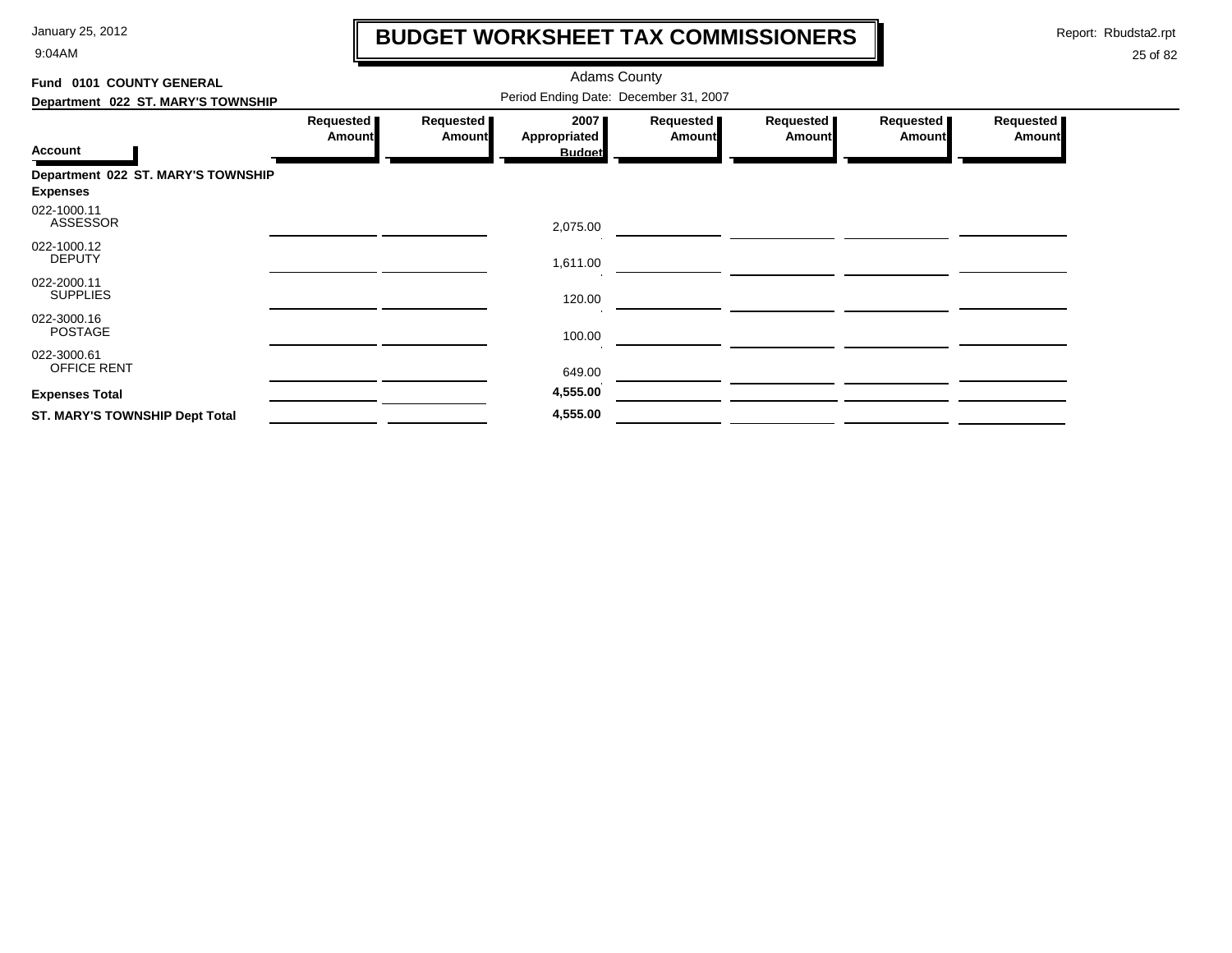9:04AM

## **BUDGET WORKSHEET TAX COMMISSIONERS**

Report: Rbudsta2.rpt

 $\mathbf \mathbf I$ 

| 0101 COUNTY GENERAL<br>Fund       |                     |                     | <b>Adams County</b>  |                     |                     |                     |                     |
|-----------------------------------|---------------------|---------------------|----------------------|---------------------|---------------------|---------------------|---------------------|
| Department 023 UNION TOWNSHIP     |                     |                     |                      |                     |                     |                     |                     |
|                                   | Requested<br>Amount | Requested<br>Amount | 2007<br>Appropriated | Requested<br>Amount | Requested<br>Amount | Requested<br>Amount | Requested<br>Amount |
| <b>Account</b>                    |                     |                     | <b>Budget</b>        |                     |                     |                     |                     |
| Department 023 UNION TOWNSHIP     |                     |                     |                      |                     |                     |                     |                     |
| <b>Expenses</b>                   |                     |                     |                      |                     |                     |                     |                     |
| 023-1000.11<br><b>ASSESSOR</b>    |                     |                     | 2,089.00             |                     |                     |                     |                     |
| 023-1000.12                       |                     |                     |                      |                     |                     |                     |                     |
| <b>DEPUTY</b>                     |                     |                     | 1,770.00             |                     |                     |                     |                     |
| 023-3000.61<br><b>OFFICE RENT</b> |                     |                     | 650.00               |                     |                     |                     |                     |
| <b>Expenses Total</b>             |                     |                     | 4,509.00             |                     |                     |                     |                     |
| <b>UNION TOWNSHIP Dept Total</b>  |                     |                     | 4,509.00             |                     |                     |                     |                     |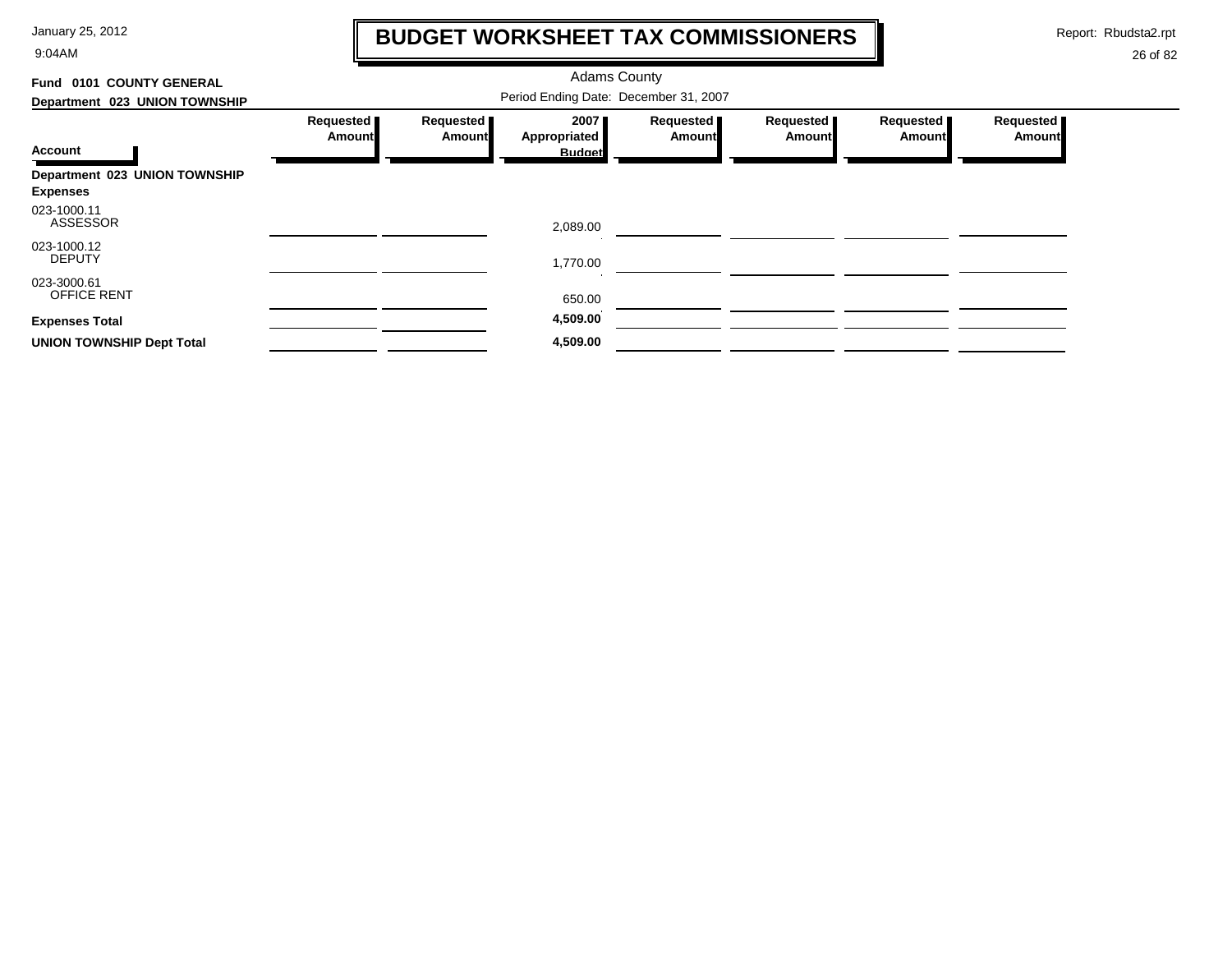9:04AM

## **BUDGET WORKSHEET TAX COMMISSIONERS**

Report: Rbudsta2.rpt

 $\mathbf \mathbf I$ 

| Fund 0101 COUNTY GENERAL                          |                     |                            |                                       |                              |                     |                     |                            |
|---------------------------------------------------|---------------------|----------------------------|---------------------------------------|------------------------------|---------------------|---------------------|----------------------------|
| Department 024 WABASH TOWNSHIP                    |                     |                            |                                       |                              |                     |                     |                            |
| <b>Account</b>                                    | Requested<br>Amount | Requested<br><b>Amount</b> | 2007<br>Appropriated<br><b>Budget</b> | Requested  <br><b>Amount</b> | Requested<br>Amount | Requested<br>Amount | Requested<br><b>Amount</b> |
| Department 024 WABASH TOWNSHIP<br><b>Expenses</b> |                     |                            |                                       |                              |                     |                     |                            |
| 024-1000.11<br><b>ASSESSOR</b>                    |                     |                            | 3,327.00                              |                              |                     |                     |                            |
| 024-1000.12<br><b>DEPUTY</b>                      |                     |                            | 5,654.00                              |                              |                     |                     |                            |
| 024-2000.11<br>OFFICE SUPPLIES                    |                     |                            | 262.00                                |                              |                     |                     |                            |
| 024-3000.16<br><b>POSTAGE</b>                     |                     |                            | 306.00                                |                              |                     |                     |                            |
| 024-3000.17<br>TRAVEL                             |                     |                            | 102.00                                |                              |                     |                     |                            |
| 024-3000.24<br><b>PRINTING</b>                    |                     |                            | 41.00                                 |                              |                     |                     |                            |
| 024-3000.61<br>OFFICE RENT                        |                     |                            | 715.00                                |                              |                     |                     |                            |
| <b>Expenses Total</b>                             |                     |                            | 10,407.00                             |                              |                     |                     |                            |
| <b>WABASH TOWNSHIP Dept Total</b>                 |                     |                            | 10,407.00                             |                              |                     |                     |                            |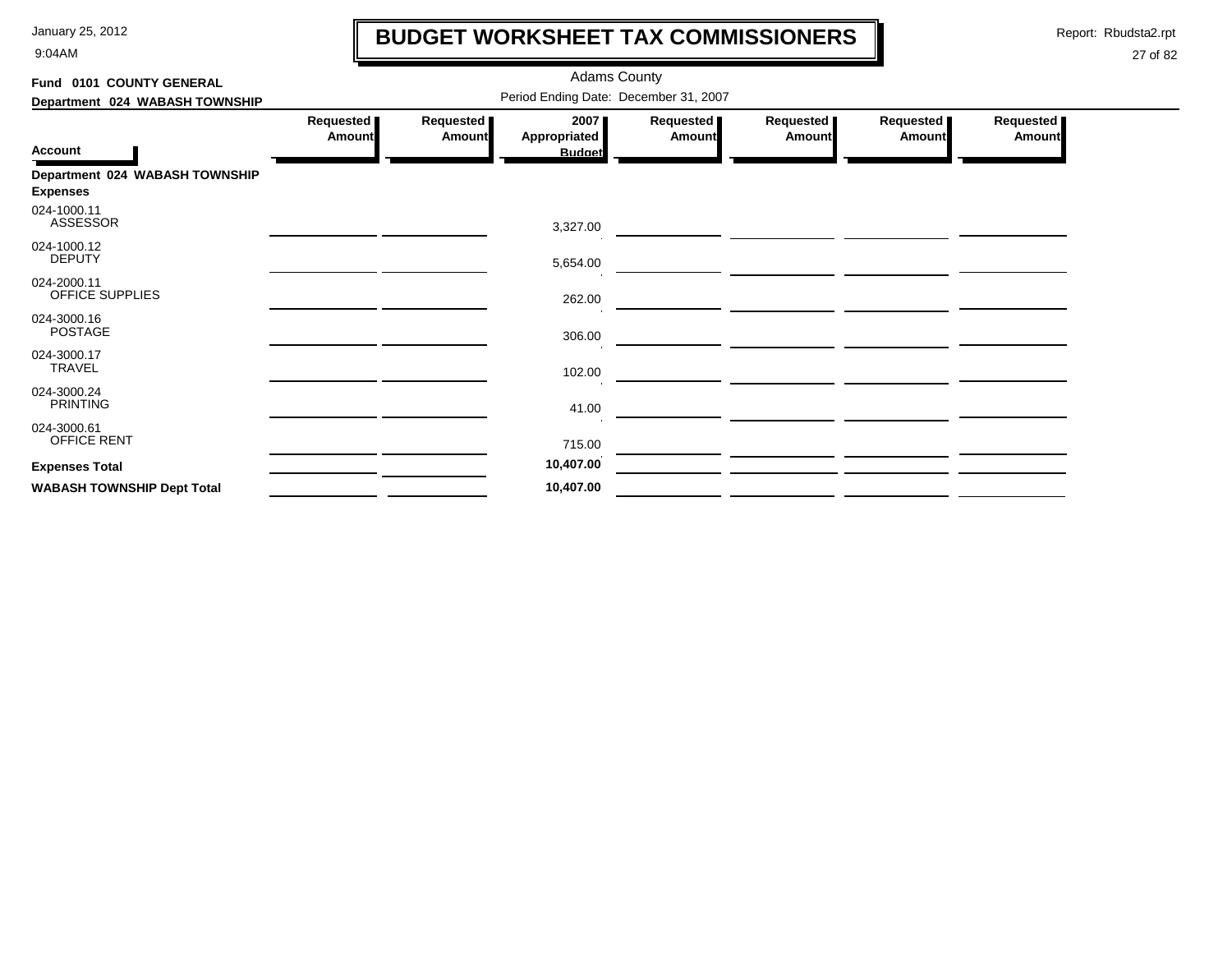9:04AM

## **BUDGET WORKSHEET TAX COMMISSIONERS**

Report: Rbudsta2.rpt

 $\mathbf l$ 

| Fund 0101 COUNTY GENERAL                              |                                              |                              | <b>Adams County</b>                   |                     |                     |                     |                     |
|-------------------------------------------------------|----------------------------------------------|------------------------------|---------------------------------------|---------------------|---------------------|---------------------|---------------------|
| Department 025 INFORMATION SYSTEMS                    |                                              |                              | Period Ending Date: December 31, 2007 |                     |                     |                     |                     |
| <b>Account</b>                                        | Requested<br><b>Amount</b>                   | Requested  <br><b>Amount</b> | 2007<br>Appropriated<br><b>Budget</b> | Requested<br>Amount | Requested<br>Amount | Requested<br>Amount | Requested<br>Amount |
| Department 025 INFORMATION SYSTEMS<br><b>Expenses</b> |                                              |                              |                                       |                     |                     |                     |                     |
| 025-1000.11<br>I. S. Manager                          |                                              |                              | 55,890.00                             |                     |                     |                     |                     |
| 025-1000.13<br>Part-time                              |                                              |                              | 10,000.00                             |                     |                     |                     |                     |
| 025-1000.14<br>Network Tech Full-Time                 |                                              |                              | 38,750.00                             |                     |                     |                     |                     |
| 025-2000.11<br><b>Office Supplies</b>                 |                                              |                              | 200.00                                |                     |                     |                     |                     |
| 025-3000.12<br>Training                               |                                              |                              | 3,000.00                              |                     |                     |                     |                     |
| 025-3000.15<br>PRE-PRINTED FORMS                      |                                              |                              | 7,000.00                              |                     |                     |                     |                     |
| 025-3000.17<br>Travel                                 |                                              |                              | 3,000.00                              |                     |                     |                     |                     |
| 025-3000.51<br>Dues and Subscriptions                 |                                              |                              | 200.00                                |                     |                     |                     |                     |
| 025-3000.55<br>SELF-FUNDED COPY MACHINE REPAIR        |                                              |                              | 18,000.00                             |                     |                     |                     |                     |
| 025-3000.57<br>Maintenance                            |                                              |                              | 168,000.00                            |                     |                     |                     |                     |
| 025-4000.25<br><b>Computer Hardware Purchases</b>     | the control of the control of the control of |                              | 65,000.00                             |                     |                     |                     |                     |
| 025-4000.26<br><b>New Printer Purchases</b>           |                                              |                              | 4,000.00                              |                     |                     |                     |                     |
| 025-4000.33<br>New Copy Machine/Purchases/Leases      |                                              |                              | 39,000.00                             |                     |                     |                     |                     |
| <b>Expenses Total</b>                                 |                                              |                              | 412,040.00                            |                     |                     |                     |                     |
| <b>INFORMATION SYSTEMS Dept Total</b>                 |                                              |                              | 412,040.00                            |                     |                     |                     |                     |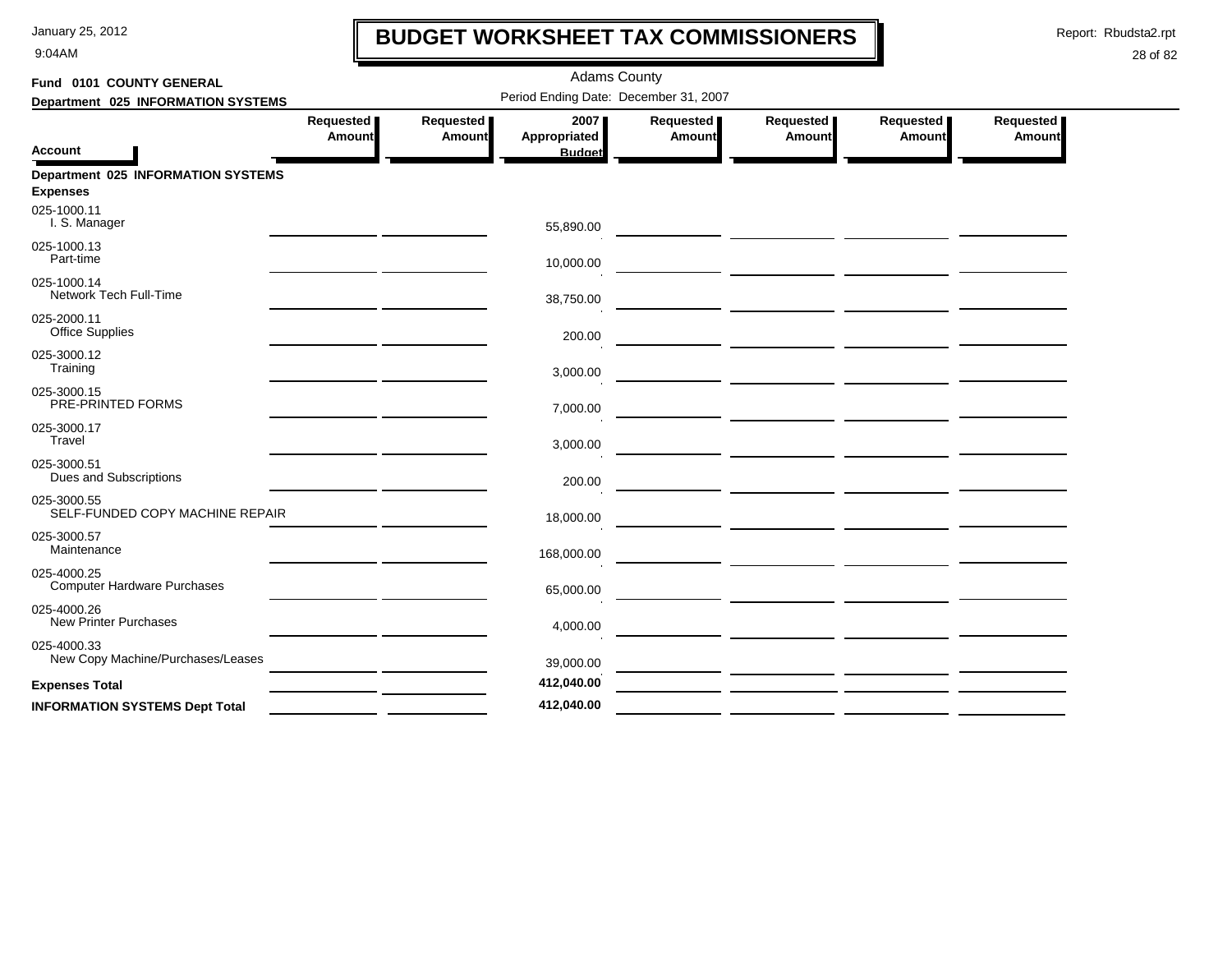9:04AM

## **BUDGET WORKSHEET TAX COMMISSIONERS**

Report: Rbudsta2.rpt

 $\mathbf l$ 

| Fund 0101 COUNTY GENERAL                         |                                       |                     |                                       |                            |                            |                            |                            |  |  |
|--------------------------------------------------|---------------------------------------|---------------------|---------------------------------------|----------------------------|----------------------------|----------------------------|----------------------------|--|--|
| Department 061 COUNTY COUNCIL                    | Period Ending Date: December 31, 2007 |                     |                                       |                            |                            |                            |                            |  |  |
| <b>Account</b>                                   | Requested<br>Amount                   | Requested<br>Amount | 2007<br>Appropriated<br><b>Budget</b> | Requested<br><b>Amount</b> | Requested<br><b>Amount</b> | Requested<br><b>Amount</b> | Requested<br><b>Amount</b> |  |  |
| Department 061 COUNTY COUNCIL<br><b>Expenses</b> |                                       |                     |                                       |                            |                            |                            |                            |  |  |
| 061-1000.11<br>ELECTED OFFICIALS                 |                                       |                     | 60,759.00                             |                            |                            |                            |                            |  |  |
| 061-1000.16<br><b>COUNCIL ATTORNEY</b>           |                                       |                     | 4,239.00                              |                            |                            |                            |                            |  |  |
| 061-2000.11<br>OFFICE SUPPLIES                   |                                       |                     | 50.00                                 |                            |                            |                            |                            |  |  |
| 061-3000.11<br><b>LEGAL SERVICES</b>             |                                       |                     | 4,000.00                              |                            |                            |                            |                            |  |  |
| 061-3000.17<br><b>TRAVEL</b>                     |                                       |                     | 115.00                                |                            |                            |                            |                            |  |  |
| 061-3000.51<br>DUES AND SUBSCRIPTIONS            |                                       |                     | 160.00                                |                            |                            |                            |                            |  |  |
| <b>Expenses Total</b>                            |                                       |                     | 69,323.00                             |                            |                            |                            |                            |  |  |
| <b>COUNTY COUNCIL Dept Total</b>                 |                                       |                     | 69,323.00                             |                            |                            |                            |                            |  |  |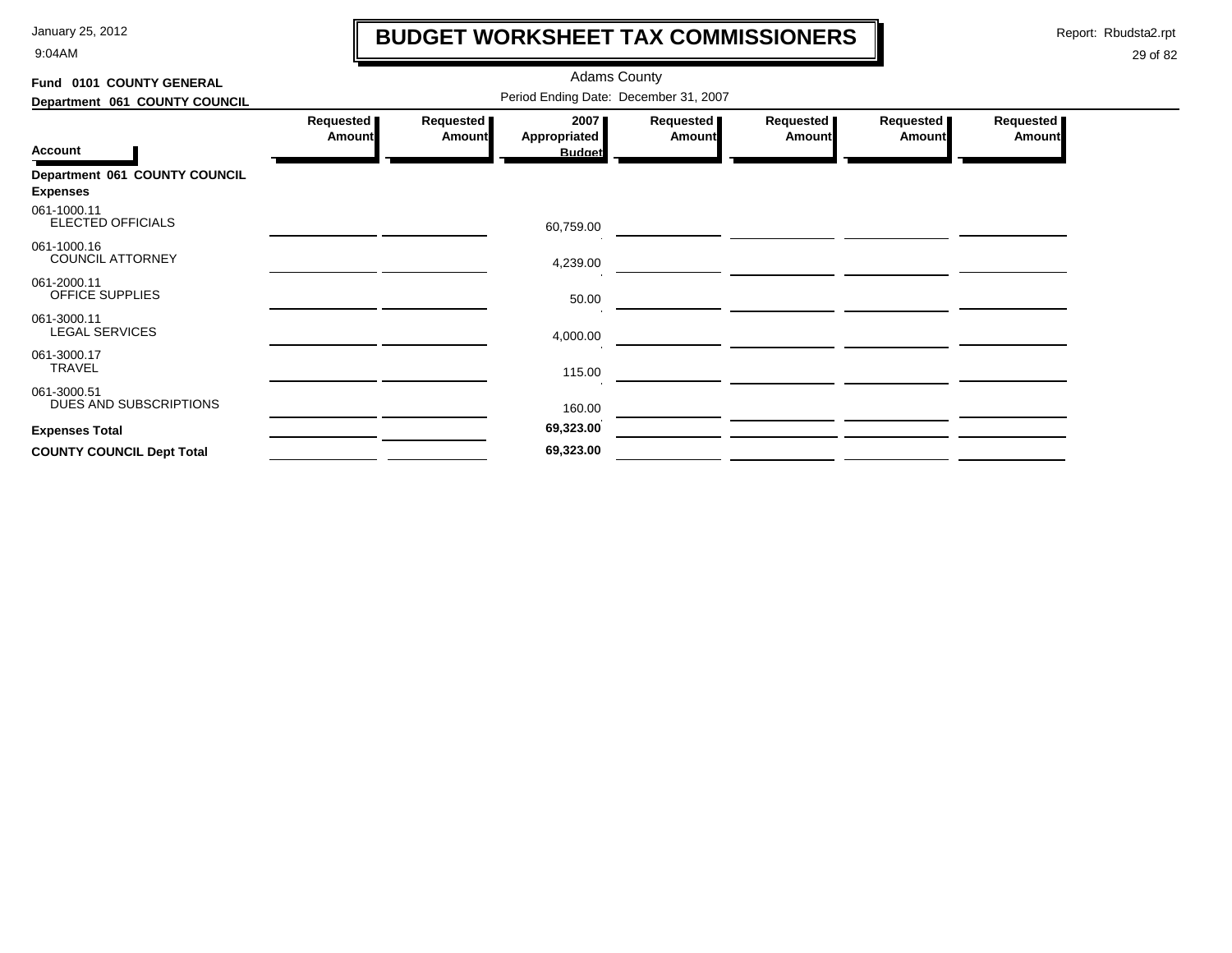9:04AM

## **BUDGET WORKSHEET TAX COMMISSIONERS**

Report: Rbudsta2.rpt

 $\mathbf \mathbf I$ 

| Fund 0101 COUNTY GENERAL                           |                            |                            |                      |                            |                                                                                                                                                                                                                                      |                            |                                   |  |
|----------------------------------------------------|----------------------------|----------------------------|----------------------|----------------------------|--------------------------------------------------------------------------------------------------------------------------------------------------------------------------------------------------------------------------------------|----------------------------|-----------------------------------|--|
| Department 062 ELECTION BOARD                      |                            |                            |                      |                            |                                                                                                                                                                                                                                      |                            |                                   |  |
|                                                    | Requested<br><b>Amount</b> | Requested<br><b>Amount</b> | 2007<br>Appropriated | Requested<br><b>Amount</b> | <b>Requested</b><br><b>Amount</b>                                                                                                                                                                                                    | Requested<br><b>Amount</b> | <b>Requested</b><br><b>Amount</b> |  |
| <b>Account</b>                                     |                            |                            | <b>Budget</b>        |                            |                                                                                                                                                                                                                                      |                            |                                   |  |
| Department 062 ELECTION BOARD<br><b>Expenses</b>   |                            |                            |                      |                            |                                                                                                                                                                                                                                      |                            |                                   |  |
| 062-1000.15<br>MEMBERS (3)                         |                            |                            | 9,000.00             |                            |                                                                                                                                                                                                                                      |                            |                                   |  |
| 062-1000.16<br>ABSENTEE/TRAVEL BOARD               |                            |                            | 8,000.00             |                            |                                                                                                                                                                                                                                      |                            |                                   |  |
| 062-1000.17<br><b>INSPECTORS</b>                   |                            |                            | 2,160.00             |                            |                                                                                                                                                                                                                                      |                            |                                   |  |
| 062-1000.18<br><b>JUDGES</b>                       |                            |                            | 3,240.00             |                            | <u> The Common State of the Common State of the Common State of the Common State of the Common State of the Common State of the Common State of the Common State of the Common State of the Common State of the Common State of </u> |                            |                                   |  |
| 062-1000.19<br><b>CLERKS</b>                       |                            |                            | 3,240.00             |                            |                                                                                                                                                                                                                                      |                            |                                   |  |
| 062-1000.22<br><b>INSTRUCTION PER DIEM</b>         |                            |                            | 1,000.00             |                            | <u> 1999 - Johann Harry Harry Harry Harry Harry Harry Harry Harry Harry Harry Harry Harry Harry Harry Harry Harry</u>                                                                                                                |                            |                                   |  |
| 062-1000.23<br><b>MEALS</b>                        |                            |                            | 900.00               |                            |                                                                                                                                                                                                                                      |                            |                                   |  |
| 062-1000.24<br><b>ALTERNATES</b>                   |                            |                            | 900.00               |                            |                                                                                                                                                                                                                                      |                            |                                   |  |
| 062-1000.25<br><b>COUNTING CENTER/PREP MEMBERS</b> |                            |                            | 1,000.00             |                            | <u> 2000 - Jan James James (</u>                                                                                                                                                                                                     |                            |                                   |  |
| 062-1000.26<br>Counting Center/Prep/Co. Employees  |                            |                            | 2,500.00             |                            |                                                                                                                                                                                                                                      |                            |                                   |  |
| 062-2000.11<br><b>SUPPLIES</b>                     |                            |                            | 1,000.00             |                            |                                                                                                                                                                                                                                      |                            |                                   |  |
| 062-3000.15<br>PRECINCT MAP UPDATE                 |                            |                            | 50.00                |                            |                                                                                                                                                                                                                                      |                            |                                   |  |
| 062-3000.16<br>TRAVEL FOR POLES AND ABSENTEE       |                            |                            | 200.00               |                            |                                                                                                                                                                                                                                      |                            |                                   |  |
| 062-3000.17<br>TRAVEL/LODGING                      |                            |                            | 1,200.00             |                            |                                                                                                                                                                                                                                      |                            |                                   |  |
| 062-3000.18<br><b>DELIVERY</b>                     |                            |                            | 400.00               |                            |                                                                                                                                                                                                                                      |                            |                                   |  |
| 062-3000.21<br>LEGAL ADVERTISING                   |                            |                            | 150.00               |                            |                                                                                                                                                                                                                                      |                            |                                   |  |
| 062-3000.22<br><b>PRINTING</b>                     |                            |                            | 750.00               |                            |                                                                                                                                                                                                                                      |                            |                                   |  |
| 062-3000.28<br><b>COMPUTER MAINTENANCE</b>         |                            |                            | 5,500.00             |                            |                                                                                                                                                                                                                                      |                            |                                   |  |
| 062-3000.41<br>POLL RENTAL                         |                            |                            | 280.00               |                            |                                                                                                                                                                                                                                      |                            |                                   |  |
| 062-3000.52<br><b>CONFERENCE REGISTRATION</b>      |                            |                            | 700.00               |                            |                                                                                                                                                                                                                                      |                            |                                   |  |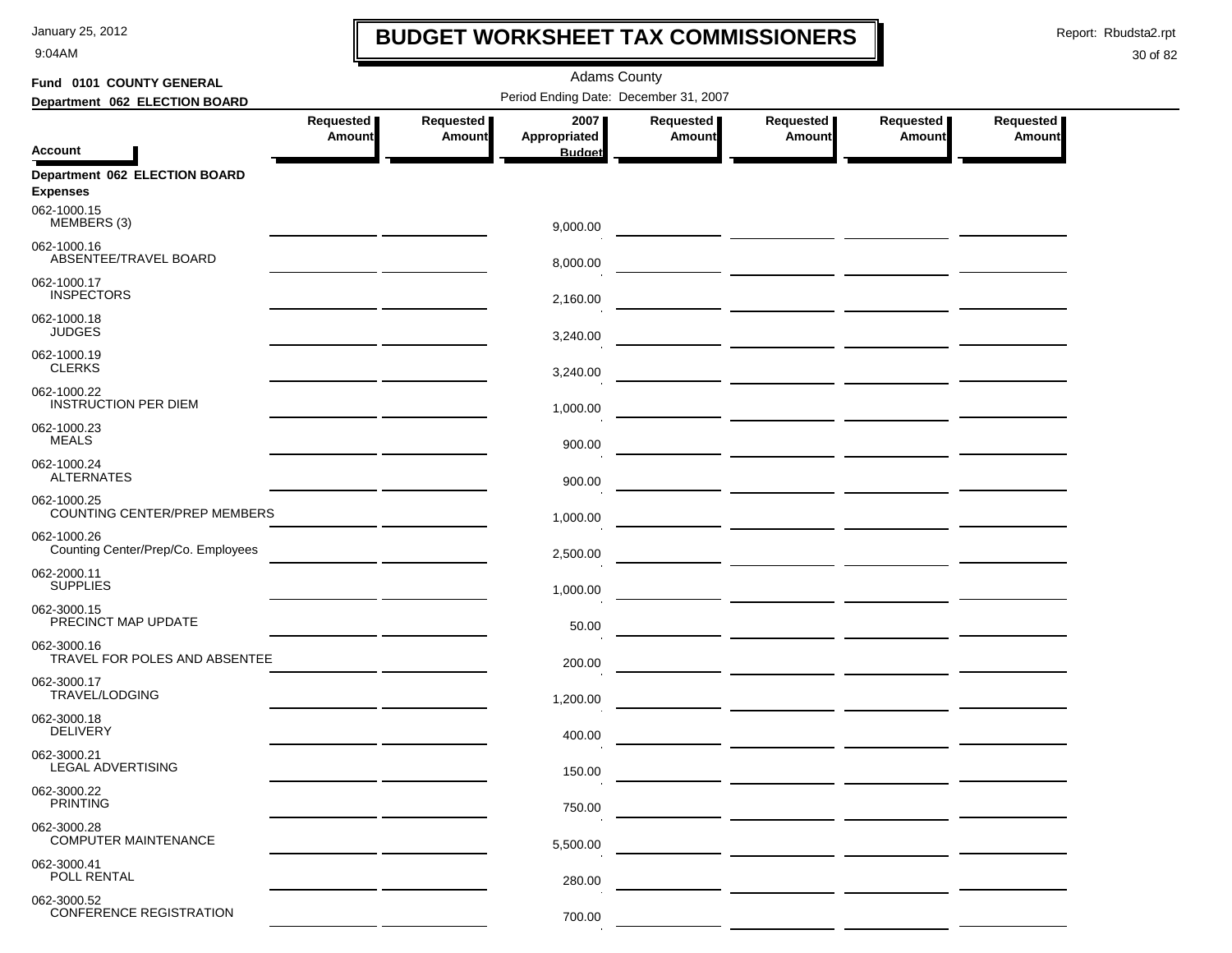9:04AM

## **BUDGET WORKSHEET TAX COMMISSIONERS**

Report: Rbudsta2.rpt

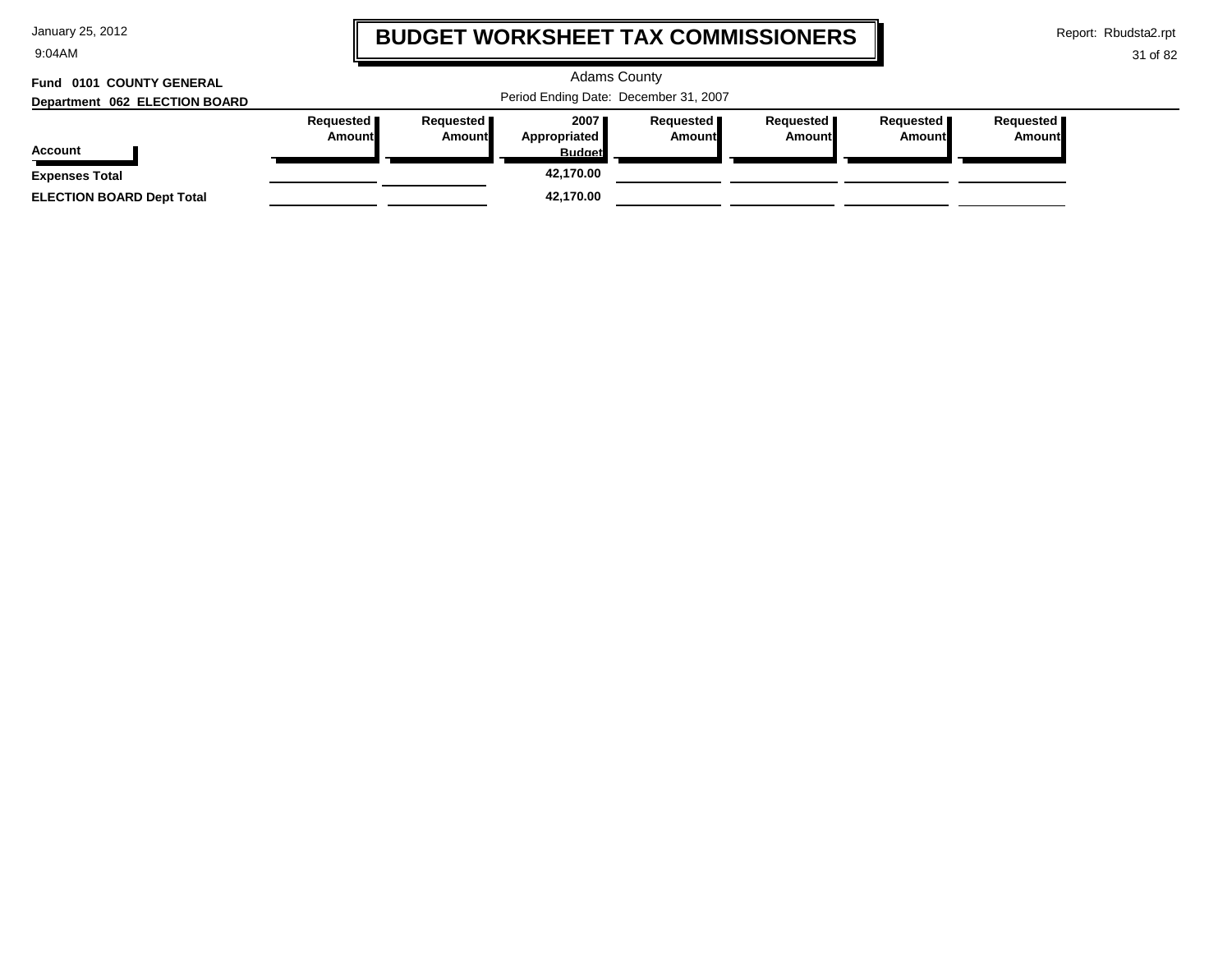9:04AM

## **BUDGET WORKSHEET TAX COMMISSIONERS**

Report: Rbudsta2.rpt

 $\mathbf l$ 

| Fund 0101 COUNTY GENERAL                                 |                                       |               | <b>Adams County</b>           |               |           |           |               |  |  |  |
|----------------------------------------------------------|---------------------------------------|---------------|-------------------------------|---------------|-----------|-----------|---------------|--|--|--|
| Department 063 DRAINAGE BOARD                            | Period Ending Date: December 31, 2007 |               |                               |               |           |           |               |  |  |  |
|                                                          | Requested                             | Requested     | 2007                          | Requested     | Requested | Requested | Requested     |  |  |  |
| <b>Account</b>                                           | <b>Amount</b>                         | <b>Amount</b> | Appropriated<br><b>Budget</b> | <b>Amount</b> | Amount    | Amount    | <b>Amount</b> |  |  |  |
| Department 063 DRAINAGE BOARD<br><b>Expenses</b>         |                                       |               |                               |               |           |           |               |  |  |  |
| 063-1000.11<br>COMPENSATION OF BOARD                     |                                       |               | 5,750.00                      |               |           |           |               |  |  |  |
| 063-1000.12<br><b>DEPUTY</b>                             |                                       |               | 26,695.00                     |               |           |           |               |  |  |  |
| 063-1000.15<br><b>OVERTIME</b>                           |                                       |               | 500.00                        |               |           |           |               |  |  |  |
| 063-1000.16<br><b>ATTORNEY</b>                           |                                       |               | 6,525.00                      |               |           |           |               |  |  |  |
| 063-1000.28<br>PER DIEM SPECIAL BOARD MEMBERS            |                                       |               | 100.00                        |               |           |           |               |  |  |  |
| 063-1000.31<br>DRAINAGE BD ASST. / FULL-PART TIME        |                                       |               | 9,363.00                      |               |           |           |               |  |  |  |
| 063-1000.32<br>MAUMEE/WAB. RIVER BASIN COMMISS           |                                       |               | 1,611.00                      |               |           |           |               |  |  |  |
| 063-2000.11<br>OFFICE SUPPLIES                           |                                       |               | 915.00                        |               |           |           |               |  |  |  |
| 063-3000.11<br><b>Legal Consulting Fees</b>              |                                       |               | 2,000.00                      |               |           |           |               |  |  |  |
| 063-3000.12<br><b>APPLICATION FEES</b>                   |                                       |               | 250.00                        |               |           |           |               |  |  |  |
| 063-3000.13<br><b>ENGINEERING FEES</b>                   |                                       |               | 2,629.00                      |               |           |           |               |  |  |  |
| 063-3000.17<br><b>TRAVEL</b>                             |                                       |               | 265.00                        |               |           |           |               |  |  |  |
| 063-3000.21<br>PUBLICATION OF LEGAL NOTICES              |                                       |               | 400.00                        |               |           |           |               |  |  |  |
| 063-3000.22<br>PRINTING OTHER THAN OFFICE SUPPL          |                                       |               | 450.00                        |               |           |           |               |  |  |  |
| 063-3000.37<br><b>EQUIPMENT REPAIR &amp; INCIDENTALS</b> |                                       |               | 400.00                        |               |           |           |               |  |  |  |
| 063-3000.41<br><b>UNIFORMS</b>                           |                                       |               | 200.00                        |               |           |           |               |  |  |  |
| 063-4000.26<br>OFFICE EQUIPMENT                          |                                       |               | 510.00                        |               |           |           |               |  |  |  |
| <b>Expenses Total</b>                                    |                                       |               | 58,563.00                     |               |           |           |               |  |  |  |
| <b>DRAINAGE BOARD Dept Total</b>                         |                                       |               | 58,563.00                     |               |           |           |               |  |  |  |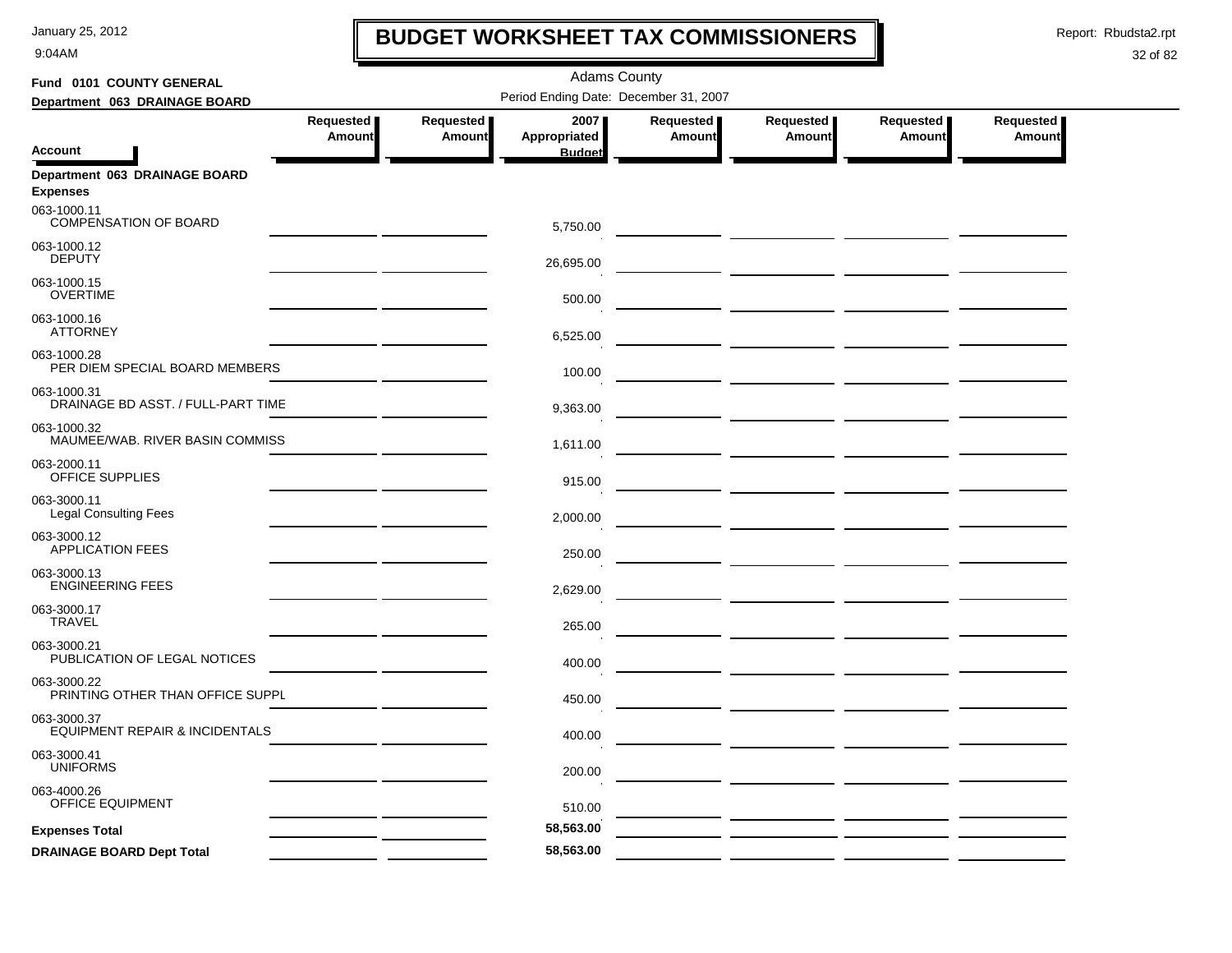9:04AM

## **BUDGET WORKSHEET TAX COMMISSIONERS**

Report: Rbudsta2.rpt

 $\mathbf l$ 

| Fund 0101 COUNTY GENERAL                          |                     |                     | <b>Adams County</b>                   |                     |                                                                                                                        |                     |                     |  |
|---------------------------------------------------|---------------------|---------------------|---------------------------------------|---------------------|------------------------------------------------------------------------------------------------------------------------|---------------------|---------------------|--|
| Department 064 BOARD OF ZONING                    |                     |                     | Period Ending Date: December 31, 2007 |                     |                                                                                                                        |                     |                     |  |
| <b>Account</b>                                    | Requested<br>Amount | Requested<br>Amount | 2007<br>Appropriated                  | Requested<br>Amount | Requested<br>Amount                                                                                                    | Requested<br>Amount | Requested<br>Amount |  |
|                                                   |                     |                     | <b>Budget</b>                         |                     |                                                                                                                        |                     |                     |  |
| Department 064 BOARD OF ZONING<br><b>Expenses</b> |                     |                     |                                       |                     |                                                                                                                        |                     |                     |  |
| 064-1000.16<br><b>ATTORNEY</b>                    |                     |                     | 1,632.00                              |                     |                                                                                                                        |                     |                     |  |
| 064-1000.28<br>PER DIEM                           |                     |                     | 2,500.00                              |                     | <u> 1980 - Johann Barbara, marka a shekara tsara na shekara tsara na shekara tsara na shekara tsara na shekara t</u>   |                     |                     |  |
| 064-2000.11<br>OFFICE SUPPLIES                    |                     |                     | 214.00                                |                     |                                                                                                                        |                     |                     |  |
| 064-2000.12<br>OFFICIAL RECORDS                   |                     |                     | 104.00                                |                     |                                                                                                                        |                     |                     |  |
| 064-2000.13<br><b>STATIONERY &amp; PRINTING</b>   |                     |                     | 96.00                                 |                     |                                                                                                                        |                     |                     |  |
| 064-3000.11<br><b>LEGAL SERVICES</b>              |                     |                     | 3,077.00                              |                     | <u> 1980 - Johann Barbara, martin and an t-Amerikaansk filosofisk fan de Amerikaansk filosofisk fan de Amerikaans</u>  |                     |                     |  |
| 064-3000.16<br><b>POSTAGE</b>                     |                     |                     | 293.00                                |                     | <u> 1980 - John Barnett, fransk politiker (d. 1980)</u>                                                                |                     |                     |  |
| 064-3000.17<br><b>TRAVEL</b>                      |                     |                     | 102.00                                |                     |                                                                                                                        |                     |                     |  |
| 064-3000.21<br><b>LEGAL ADVERTISING</b>           |                     |                     | 314.00                                |                     | <u> 1989 - Johann John Stone, mars et al. 1989 - John Stone, mars et al. 1989 - John Stone, mars et al. 1989 - Joh</u> |                     |                     |  |
| <b>Expenses Total</b>                             |                     |                     | 8,332.00                              |                     |                                                                                                                        |                     |                     |  |
| <b>BOARD OF ZONING Dept Total</b>                 |                     |                     | 8,332.00                              |                     |                                                                                                                        |                     |                     |  |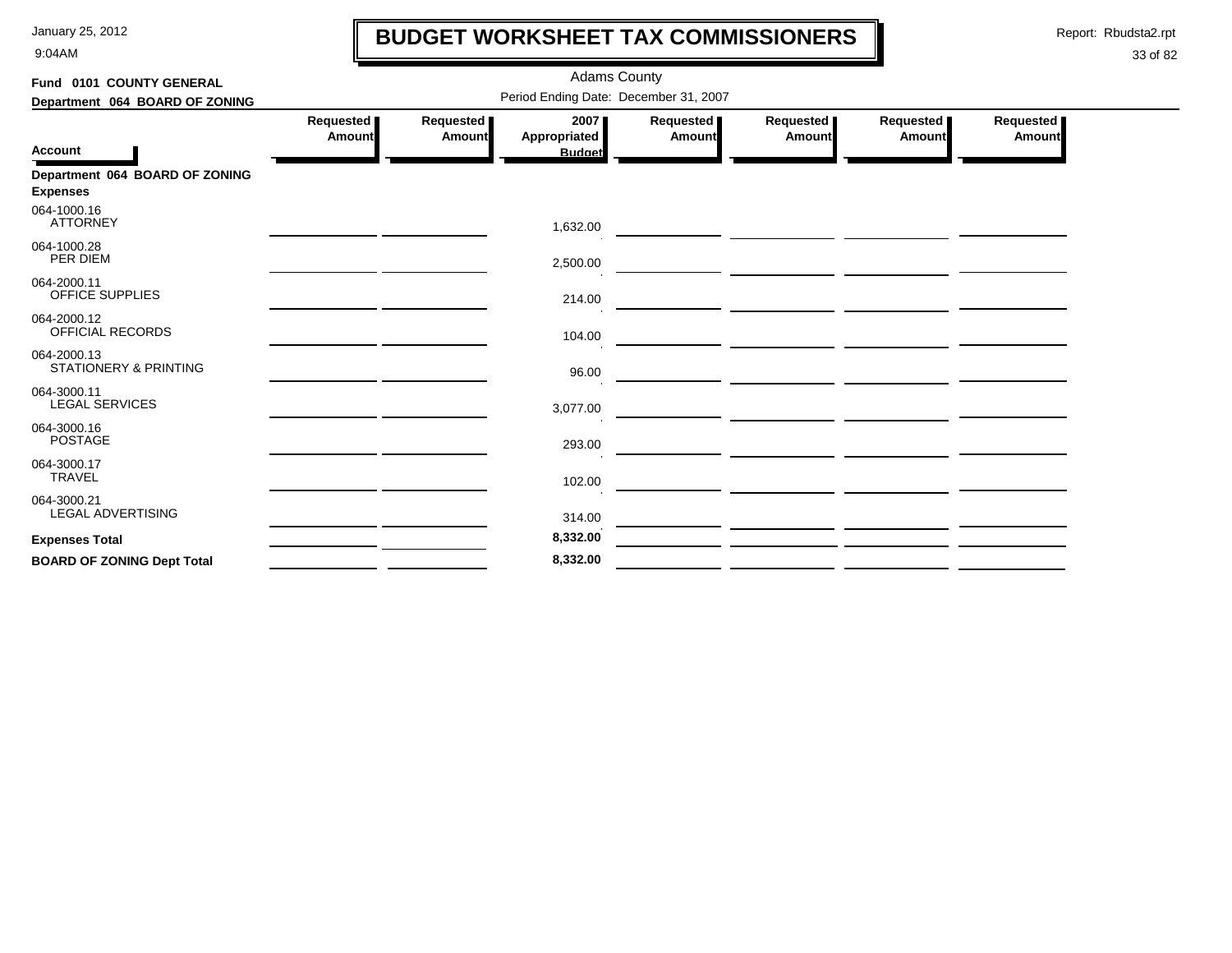9:04AM

# **BUDGET WORKSHEET TAX COMMISSIONERS**

Report: Rbudsta2.rpt

 $\mathbf l$ 

| Fund 0101 COUNTY GENERAL                       |                     |                       | <b>Adams County</b>                   |                            |                       |                            |                            |
|------------------------------------------------|---------------------|-----------------------|---------------------------------------|----------------------------|-----------------------|----------------------------|----------------------------|
| Department 066 PROPERTY TAX ASSESSMENT B/A     |                     |                       | Period Ending Date: December 31, 2007 |                            |                       |                            |                            |
|                                                | Requested<br>Amount | Requested  <br>Amount | 20071<br>Appropriated                 | Requested<br><b>Amount</b> | Requested  <br>Amount | Requested<br><b>Amount</b> | Requested<br><b>Amount</b> |
| <b>Account</b>                                 |                     |                       | <b>Budget</b>                         |                            |                       |                            |                            |
| Department 066 PROPERTY TAX ASSESSMENT B/A     |                     |                       |                                       |                            |                       |                            |                            |
| <b>Expenses</b>                                |                     |                       |                                       |                            |                       |                            |                            |
| 066-1000.21<br>PROPERTY TAX ASSESSMENT BD OF A |                     |                       | 3,000.00                              |                            |                       |                            |                            |
| 066-3000.17<br><b>TRAVEL</b>                   |                     |                       | 350.00                                |                            |                       |                            |                            |
| 066-3000.22<br>Advertising                     |                     |                       | 50.00                                 |                            |                       |                            |                            |
| <b>Expenses Total</b>                          |                     |                       | 3,400.00                              |                            |                       |                            |                            |
| PROPERTY TAX ASSESSMENT B/A Dept<br>Total      |                     |                       | 3,400.00                              |                            |                       |                            |                            |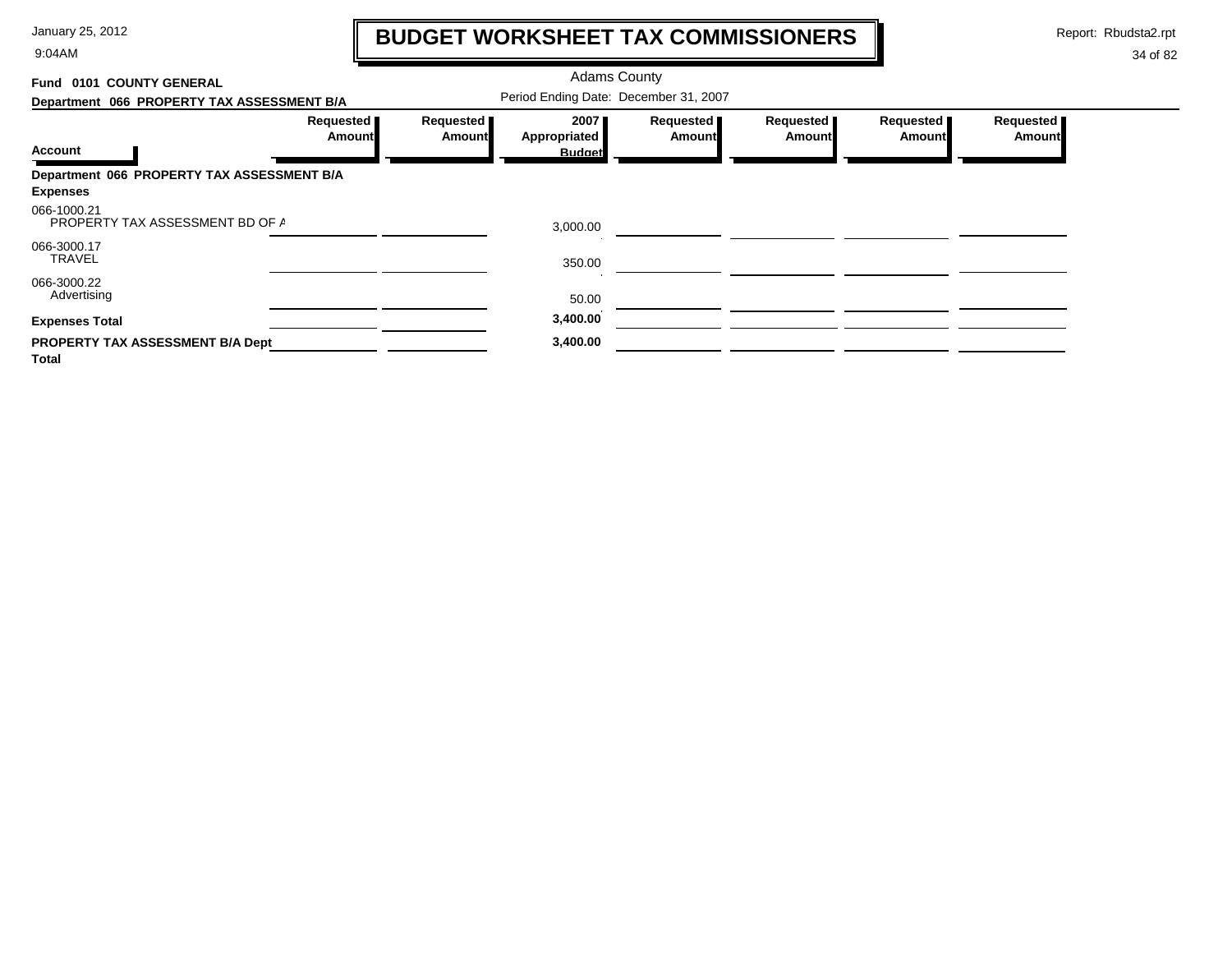9:04AM

## **BUDGET WORKSHEET TAX COMMISSIONERS**

Report: Rbudsta2.rpt

 $\mathbf \mathbf I$ 

| Fund 0101 COUNTY GENERAL                                 | <b>Adams County</b>                                                                                                 |                     |                      |                            |                                          |                                          |                            |  |  |
|----------------------------------------------------------|---------------------------------------------------------------------------------------------------------------------|---------------------|----------------------|----------------------------|------------------------------------------|------------------------------------------|----------------------------|--|--|
| Department 068 COMMISSIONERS                             | Period Ending Date: December 31, 2007                                                                               |                     |                      |                            |                                          |                                          |                            |  |  |
|                                                          | Requested<br>Amount                                                                                                 | Requested<br>Amount | 2007<br>Appropriated | Requested<br><b>Amount</b> | Requested<br>Amount                      | Requested<br>Amount                      | Requested<br><b>Amount</b> |  |  |
| <b>Account</b>                                           |                                                                                                                     |                     | <b>Budget</b>        |                            |                                          |                                          |                            |  |  |
| Department 068 COMMISSIONERS<br><b>Expenses</b>          |                                                                                                                     |                     |                      |                            |                                          |                                          |                            |  |  |
| 068-1000.11<br><b>COMMISSIONERS</b>                      |                                                                                                                     |                     | 63,292.00            |                            |                                          |                                          |                            |  |  |
| 068-1000.12<br><b>GROUNDS &amp; MAINTENANCE DIRECTOR</b> |                                                                                                                     |                     | 7,307.00             |                            |                                          |                                          |                            |  |  |
| 068-1000.16<br><b>COUNTY ATTORNEY</b>                    |                                                                                                                     |                     | 24,110.00            |                            |                                          |                                          |                            |  |  |
| 068-1000.18<br><b>HIGHWAY ENGINEER</b>                   |                                                                                                                     |                     | 57,291.00            |                            |                                          |                                          |                            |  |  |
| 068-1000.21<br>PART-TIME CLERICAL POOL                   |                                                                                                                     |                     | 36,358.00            |                            | <u>— _ _ _ _ _ _ _ _</u> _ _ _ _ _ _ _ _ |                                          |                            |  |  |
| 068-1000.23<br><b>SOCIAL SECURITY</b>                    |                                                                                                                     |                     | 322,660.00           |                            |                                          |                                          |                            |  |  |
| 068-1000.24<br><b>RETIREMENT</b>                         |                                                                                                                     |                     | 282,764.00           |                            |                                          |                                          |                            |  |  |
| 068-1000.25<br>SHERIFF RETIREMENT                        | <u> 1989 - John Harry Harry Harry Harry Harry Harry Harry Harry Harry Harry Harry Harry Harry Harry Harry Harry</u> |                     | 165,000.00           |                            |                                          | — <u>— — — — — — — — — — — — — — — —</u> |                            |  |  |
| 068-1000.26<br><b>HEALTH INSURANCE</b>                   |                                                                                                                     |                     | 1,125,000.00         |                            |                                          |                                          |                            |  |  |
| 068-1000.27<br><b>WORKMAN'S COMP</b>                     |                                                                                                                     |                     | 71,000.00            |                            |                                          |                                          |                            |  |  |
| 068-1000.30<br>OFFICE AND MISCELLANEOUS                  |                                                                                                                     |                     | 10,200.00            |                            |                                          |                                          |                            |  |  |
| 068-2000.11<br>OFFICE SUPPLIES                           |                                                                                                                     |                     | 220.00               |                            |                                          |                                          |                            |  |  |
| 068-2000.17<br>GAS & OIL                                 |                                                                                                                     |                     | 900.00               |                            |                                          |                                          |                            |  |  |
| 068-3000.11<br>LEGAL SERVICES                            |                                                                                                                     |                     | 27,000.00            |                            |                                          |                                          |                            |  |  |
| 068-3000.13<br><b>Temporary Services</b>                 |                                                                                                                     |                     | 24,000.00            |                            |                                          |                                          |                            |  |  |
| 068-3000.14<br>PRESERVATION OF COUNTY RECORDS            |                                                                                                                     |                     | 3,200.00             |                            |                                          |                                          |                            |  |  |
| 068-3000.15<br>PLAT BOOK ENGINEER                        |                                                                                                                     |                     | 12,000.00            |                            |                                          |                                          |                            |  |  |
| 068-3000.16<br><b>POSTAGE</b>                            |                                                                                                                     |                     | 80,000.00            |                            |                                          |                                          |                            |  |  |
| 068-3000.17<br><b>TRAVEL</b>                             |                                                                                                                     |                     | 1,530.00             |                            |                                          |                                          |                            |  |  |
| 068-3000.18<br><b>TELEPHONE</b>                          |                                                                                                                     |                     | 67,400.00            |                            |                                          |                                          |                            |  |  |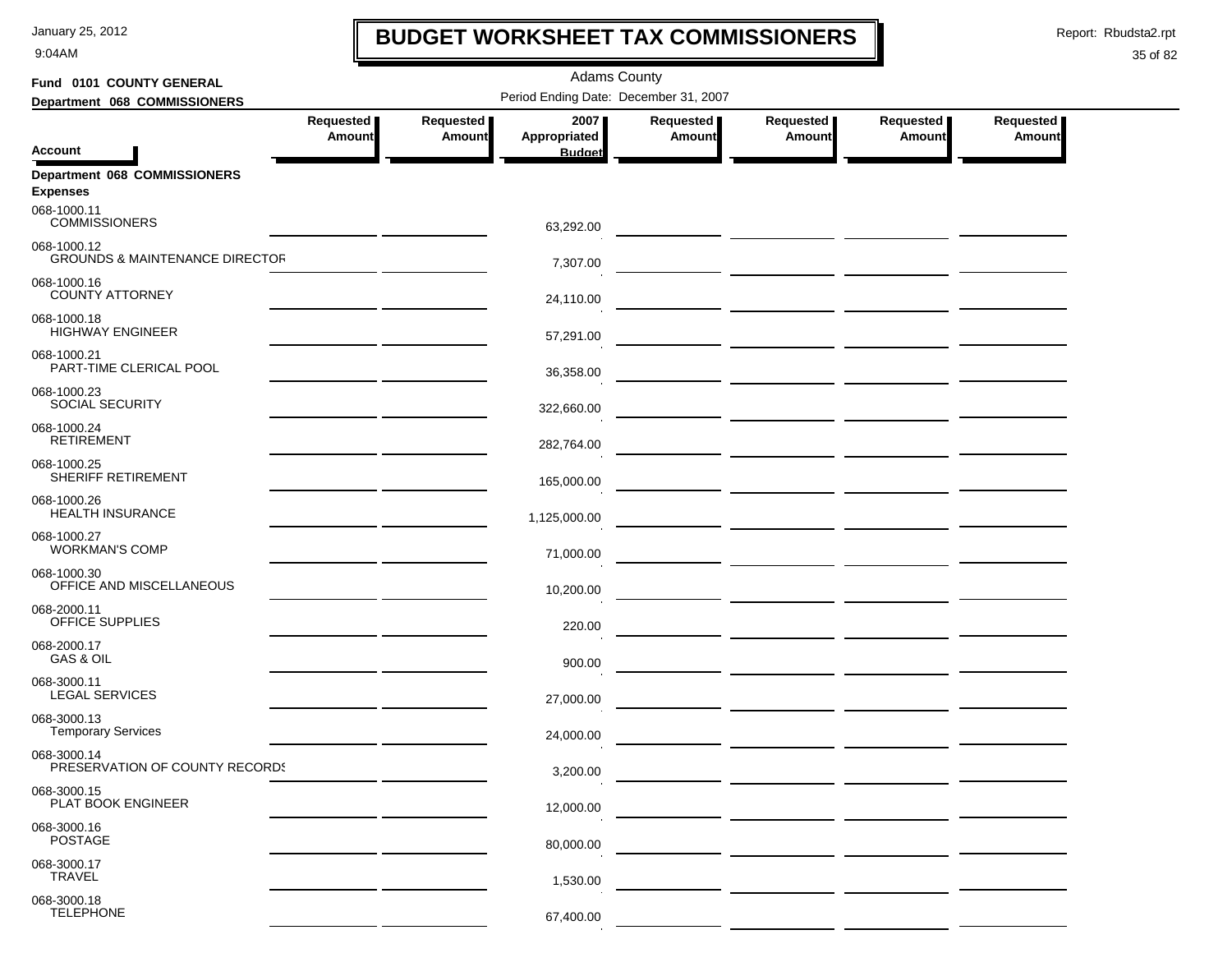9:04AM

## **BUDGET WORKSHEET TAX COMMISSIONERS**

Report: Rbudsta2.rpt

 $\mathbf I$ 

### 36 of 82

| Fund 0101 COUNTY GENERAL                           |                                                                                       | <b>Adams County</b>                   |                      |                     |                     |                            |                     |  |  |  |
|----------------------------------------------------|---------------------------------------------------------------------------------------|---------------------------------------|----------------------|---------------------|---------------------|----------------------------|---------------------|--|--|--|
| Department 068 COMMISSIONERS                       |                                                                                       | Period Ending Date: December 31, 2007 |                      |                     |                     |                            |                     |  |  |  |
|                                                    | Requested<br>Amount                                                                   | Requested<br>Amount                   | 2007<br>Appropriated | Requested<br>Amount | Requested<br>Amount | Requested<br><b>Amount</b> | Requested<br>Amount |  |  |  |
| <b>Account</b>                                     |                                                                                       |                                       | <b>Budget</b>        |                     |                     |                            |                     |  |  |  |
| 068-3000.19<br>POST. METER RENT/REPAIR/COPY PAF    |                                                                                       |                                       | 6,728.00             |                     |                     |                            |                     |  |  |  |
| 068-3000.21<br>PUBLICATION OF LEGAL NOTICES        |                                                                                       |                                       | 8,000.00             |                     |                     |                            |                     |  |  |  |
| 068-3000.26<br><b>UNEMPLOYMENT</b>                 |                                                                                       |                                       | 7,500.00             |                     |                     |                            |                     |  |  |  |
| 068-3000.27<br>OFFICIAL BONDS                      |                                                                                       |                                       | 3,000.00             |                     |                     |                            |                     |  |  |  |
| 068-3000.28<br>INSURANCE BUILDING & STRUCTURE      |                                                                                       |                                       | 178,000.00           |                     |                     |                            |                     |  |  |  |
| 068-3000.29<br><b>INSURANCE SHERIFFS RESERVES</b>  |                                                                                       |                                       | 500.00               |                     |                     |                            |                     |  |  |  |
| 068-3000.50<br><b>Unsafe Buildings</b>             |                                                                                       |                                       | 40,000.00            |                     |                     |                            |                     |  |  |  |
| 068-3000.51<br><b>DUES AND SUBSCRIPTIONS</b>       | <u> 1989 - Johann Barnett, fransk kongresu</u>                                        |                                       | 4,000.00             |                     |                     |                            |                     |  |  |  |
| 068-3000.52<br><b>MENTAL HEALTH</b>                |                                                                                       |                                       | 152,250.00           |                     |                     |                            |                     |  |  |  |
| 068-3000.53<br><b>EMS</b>                          | <u> 1980 - Johann John Stone, mars et al. 1980 - John Stone Barnett, fransk konge</u> |                                       | 361,300.00           |                     |                     |                            |                     |  |  |  |
| 068-3000.54<br><b>BI-COUNTY SERVICES</b>           |                                                                                       |                                       | 39,312.00            |                     |                     |                            |                     |  |  |  |
| 068-3000.55<br>STATE INSTITUTIONS                  |                                                                                       |                                       | 205,000.00           |                     |                     |                            |                     |  |  |  |
| 068-3000.56<br>Private Institutions/Secure Detent. |                                                                                       |                                       | 85,000.00            |                     |                     |                            |                     |  |  |  |
| 068-3000.58<br>4-H BUILDING MAINTENANCE            |                                                                                       |                                       | 15,000.00            |                     |                     |                            |                     |  |  |  |
| 068-3000.59<br>4-H COUNCIL BUDGET                  |                                                                                       |                                       | 18.000.00            |                     |                     |                            |                     |  |  |  |
| 068-3000.60<br>SOIL AND WATER DISTRICT             |                                                                                       |                                       | 13,000.00            |                     |                     |                            |                     |  |  |  |
| 068-3000.61<br>SOLDIER BURIAL                      |                                                                                       |                                       | 6,000.00             |                     |                     |                            |                     |  |  |  |
| 068-3000.62<br>MEMORIAL DAY EXPENSES               |                                                                                       |                                       | 1,600.00             |                     |                     |                            |                     |  |  |  |
| 068-3000.63<br>ST. MARY'S WABASH RIVER CLEANUP     |                                                                                       |                                       | 25,000.00            |                     |                     |                            |                     |  |  |  |
| 068-3000.64<br><b>TAX REFUNDS</b>                  |                                                                                       |                                       | 20,000.00            |                     |                     |                            |                     |  |  |  |
| 068-3000.65<br>CHANGE OF VENUE                     |                                                                                       |                                       | 500.00               |                     |                     |                            |                     |  |  |  |

 $\alpha$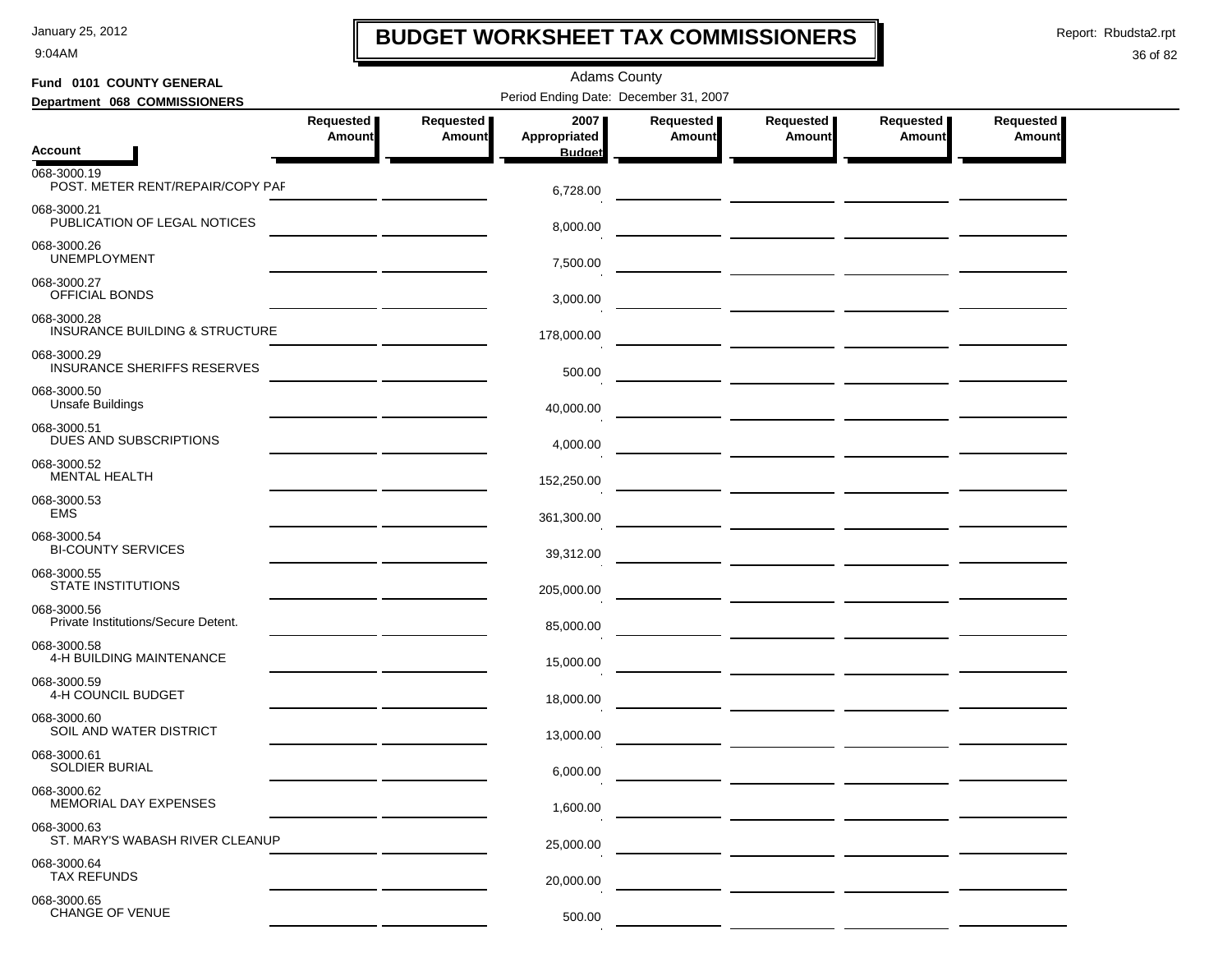9:04AM

### **BUDGET WORKSHEET TAX COMMISSIONERS**

Report: Rbudsta2.rpt

 $\mathbf l$ 

| Fund 0101 COUNTY GENERAL                        |           |           | <b>Adams County</b>                   |               |                                                                                                                             |           |           |
|-------------------------------------------------|-----------|-----------|---------------------------------------|---------------|-----------------------------------------------------------------------------------------------------------------------------|-----------|-----------|
| Department 068 COMMISSIONERS                    |           |           | Period Ending Date: December 31, 2007 |               |                                                                                                                             |           |           |
|                                                 | Requested | Requested | 2007                                  | Requested     | Requested                                                                                                                   | Requested | Requested |
| <b>Account</b>                                  | Amount    | Amount    | Appropriated<br><b>Budget</b>         | <b>Amount</b> | <b>Amount</b>                                                                                                               | Amount    | Amount    |
| 068-3000.66<br><b>EXAMINATION OF RECORDS</b>    |           |           | 20,000.00                             |               |                                                                                                                             |           |           |
| 068-3000.67<br>ANIMAL HEALTH TESTING/CONTROL    |           |           |                                       |               |                                                                                                                             |           |           |
| 068-3000.68<br>UPPER WABASH R.B.COMM.-OFFICE E. |           |           | 1,000.00                              |               |                                                                                                                             |           |           |
| 068-3000.69                                     |           |           | 1,000.00                              |               |                                                                                                                             |           |           |
| ST. MARY'S RIVER GAGE                           |           |           | 2,000.00                              |               |                                                                                                                             |           |           |
| 068-3000.70<br>ADAMS COUNTY COUNCIL ON AGING    |           |           | 23,000.00                             |               |                                                                                                                             |           |           |
| 068-3000.71<br><b>COUNTY PROMOTIONS</b>         |           |           | 500.00                                |               |                                                                                                                             |           |           |
| 068-3000.72<br><b>FEES AND PENALTIES</b>        |           |           | 500.00                                |               |                                                                                                                             |           |           |
| 068-3000.73<br>COUNTY COST ALLOCATION PLAN      |           |           | 8,000.00                              |               |                                                                                                                             |           |           |
| 068-3000.79<br><b>DOG POUND</b>                 |           |           |                                       |               |                                                                                                                             |           |           |
| 068-3000.80                                     |           |           | 45,650.00                             |               |                                                                                                                             |           |           |
| JUVENILE ALTERNATIVE PROJECT                    |           |           | 5,000.00                              |               | <u> 1989 - Johann John Stone, mars eta industrial eta industrial eta industrial eta industrial eta industrial eta</u>       |           |           |
| 068-3000.81<br>MAUMEE RIVER BASIN               |           |           | 22,100.00                             |               |                                                                                                                             |           |           |
| 068-3000.82<br><b>HISTORICAL SOCIETY</b>        |           |           | 4,000.00                              |               |                                                                                                                             |           |           |
| 068-3000.83<br><b>CONSULTING FEES</b>           |           |           | 4,000.00                              |               |                                                                                                                             |           |           |
| 068-3000.87<br><b>Transporting Prisoners</b>    |           |           | 7,000.00                              |               |                                                                                                                             |           |           |
| 068-3000.89<br><b>EMERGENCIES</b>               |           |           |                                       |               |                                                                                                                             |           |           |
|                                                 |           |           | 10.000.00                             |               |                                                                                                                             |           |           |
| 068-4000.21<br>UNINCORPORATED COMM. INFRASTRU   |           |           | 10,000.00                             |               | <u> 1989 - Andrea Station Barbara, amerikan personal personal personal personal personal personal personal personal per</u> |           |           |
| 068-4000.26<br><b>EQUIPMENT</b>                 |           |           | 55,000.00                             |               |                                                                                                                             |           |           |
| 068-4000.27<br>HOSPITAL AMBULANCE               |           |           | 55,000.00                             |               |                                                                                                                             |           |           |
| <b>Expenses Total</b>                           |           |           | 3,844,672.00                          |               |                                                                                                                             |           |           |
| <b>COMMISSIONERS Dept Total</b>                 |           |           | 3,844,672.00                          |               |                                                                                                                             |           |           |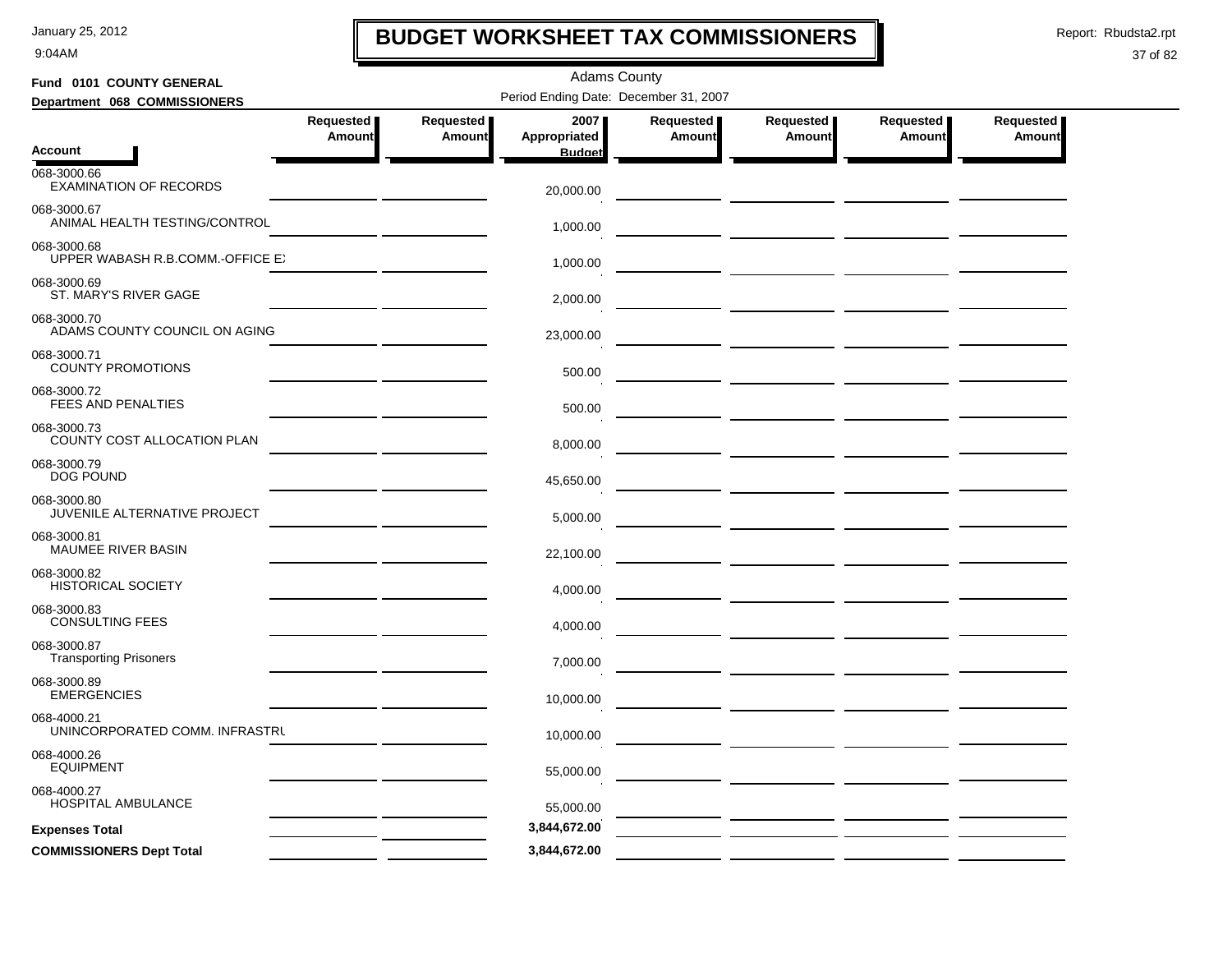9:04AM

### **BUDGET WORKSHEET TAX COMMISSIONERS**

Report: Rbudsta2.rpt

 $\mathbf l$ 

| Fund 0101 COUNTY GENERAL                          | <b>Adams County</b> |                            |                                       |                            |                                                                                                                                                                                                                                      |                                                                                                                      |                            |  |  |  |
|---------------------------------------------------|---------------------|----------------------------|---------------------------------------|----------------------------|--------------------------------------------------------------------------------------------------------------------------------------------------------------------------------------------------------------------------------------|----------------------------------------------------------------------------------------------------------------------|----------------------------|--|--|--|
| Department 079 PLAN COMMISSION                    |                     |                            | Period Ending Date: December 31, 2007 |                            |                                                                                                                                                                                                                                      |                                                                                                                      |                            |  |  |  |
|                                                   | Requested<br>Amount | Requested<br><b>Amount</b> | 2007<br>Appropriated                  | Requested<br><b>Amount</b> | Requested<br><b>Amount</b>                                                                                                                                                                                                           | Requested<br>Amount                                                                                                  | Requested<br><b>Amount</b> |  |  |  |
| <b>Account</b>                                    |                     |                            | <b>Budget</b>                         |                            |                                                                                                                                                                                                                                      |                                                                                                                      |                            |  |  |  |
| Department 079 PLAN COMMISSION<br><b>Expenses</b> |                     |                            |                                       |                            |                                                                                                                                                                                                                                      |                                                                                                                      |                            |  |  |  |
| 079-1000.12<br>FIRST DEPUTY & ASSISTANT DIRECTOL  |                     |                            | 26,619.00                             |                            |                                                                                                                                                                                                                                      |                                                                                                                      |                            |  |  |  |
| 079-1000.15<br><b>OVERTIME</b>                    |                     |                            | 50.00                                 |                            |                                                                                                                                                                                                                                      |                                                                                                                      |                            |  |  |  |
| 079-1000.16<br><b>ATTORNEY</b>                    |                     |                            | 4,164.00                              |                            | <u> The Common State Common State Common State Common State Common State Common State Common State Common State Common State Common State Common State Common State Common State Common State Common State Common State Common S</u> |                                                                                                                      |                            |  |  |  |
| 079-1000.17<br>PER DIEM                           |                     |                            | 3,500.00                              |                            | <u> 1999 - Johann Harry Harry Harry Harry Harry Harry Harry Harry Harry Harry Harry Harry Harry Harry Harry Harry</u>                                                                                                                |                                                                                                                      |                            |  |  |  |
| 079-2000.11<br>OFFICE SUPPLIES                    |                     |                            | 950.00                                |                            |                                                                                                                                                                                                                                      |                                                                                                                      |                            |  |  |  |
| 079-2000.12<br>OFFICIAL RECORDS                   |                     |                            | 160.00                                |                            |                                                                                                                                                                                                                                      |                                                                                                                      |                            |  |  |  |
| 079-2000.13<br>STATIONERY & PRINTING              |                     |                            | 220.00                                |                            |                                                                                                                                                                                                                                      |                                                                                                                      |                            |  |  |  |
| 079-2000.21<br><b>EQUIPMENT REPAIR</b>            |                     |                            | 544.00                                |                            |                                                                                                                                                                                                                                      |                                                                                                                      |                            |  |  |  |
| 079-3000.11<br><b>LEGAL SERVICES</b>              |                     |                            | 3,425.00                              |                            |                                                                                                                                                                                                                                      | <u> 2000 - 2000 - 2000 - 2000 - 2000 - 2000 - 2000 - 2000 - 2000 - 2000 - 2000 - 2000 - 2000 - 2000 - 2000 - 200</u> |                            |  |  |  |
| 079-3000.13<br><b>TEMPORARY SERVICES</b>          |                     |                            | 500.00                                |                            |                                                                                                                                                                                                                                      |                                                                                                                      |                            |  |  |  |
| 079-3000.16<br><b>POSTAGE</b>                     |                     |                            | 340.00                                |                            |                                                                                                                                                                                                                                      |                                                                                                                      |                            |  |  |  |
| 079-3000.17<br><b>TRAVEL</b>                      |                     |                            | 100.00                                |                            | <u> La Carlo Carlo Carlo Carlo Carlo Carlo Carlo Ca</u>                                                                                                                                                                              |                                                                                                                      |                            |  |  |  |
| 079-3000.21<br>LEGAL ADVERTISING                  |                     |                            | 505.00                                |                            |                                                                                                                                                                                                                                      |                                                                                                                      |                            |  |  |  |
| 079-3000.22<br>PRINTING OTHER THAN OFFICE SUPPL   |                     |                            | 210.00                                |                            |                                                                                                                                                                                                                                      |                                                                                                                      |                            |  |  |  |
| 079-3000.24<br>PHOTOGRAPHY & BLUE PRINTING        |                     |                            | 170.00                                |                            |                                                                                                                                                                                                                                      |                                                                                                                      |                            |  |  |  |
| 079-3000.51<br>DUES AND SUBSCRIPTIONS             |                     |                            | 1,754.00                              |                            |                                                                                                                                                                                                                                      |                                                                                                                      |                            |  |  |  |
| 079-3000.52<br>SEMINAR FEES                       |                     |                            | 510.00                                |                            |                                                                                                                                                                                                                                      |                                                                                                                      |                            |  |  |  |
| 079-4000.31<br><b>FURNITURE &amp; FIXTURES</b>    |                     |                            | 648.00                                |                            |                                                                                                                                                                                                                                      |                                                                                                                      |                            |  |  |  |
| <b>Expenses Total</b>                             |                     |                            | 44,369.00                             |                            |                                                                                                                                                                                                                                      |                                                                                                                      |                            |  |  |  |
| PLAN COMMISSION Dept Total                        |                     |                            | 44,369.00                             |                            |                                                                                                                                                                                                                                      |                                                                                                                      |                            |  |  |  |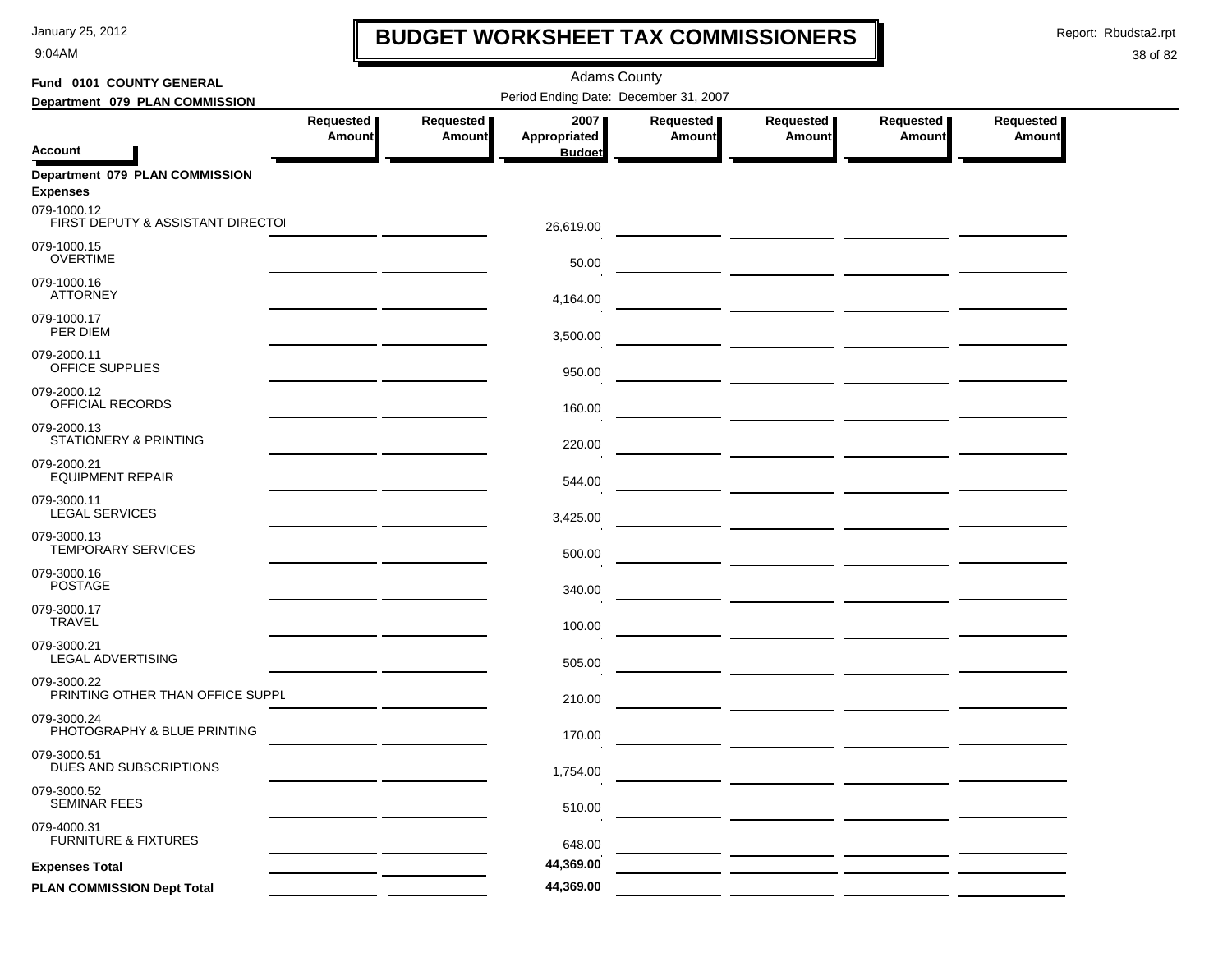9:04AM

### **BUDGET WORKSHEET TAX COMMISSIONERS**

Report: Rbudsta2.rpt

 $\mathbf l$ 

| Fund 0101 COUNTY GENERAL                                    |                                                                                                                       |               | <b>Adams County</b> |                  |                                                                  |           |                  |  |  |  |
|-------------------------------------------------------------|-----------------------------------------------------------------------------------------------------------------------|---------------|---------------------|------------------|------------------------------------------------------------------|-----------|------------------|--|--|--|
| Department 161 COURTHOUSE                                   | Period Ending Date: December 31, 2007                                                                                 |               |                     |                  |                                                                  |           |                  |  |  |  |
|                                                             | Requested                                                                                                             | Requested     | 2007                | <b>Requested</b> | <b>Requested</b>                                                 | Requested | <b>Requested</b> |  |  |  |
|                                                             | Amount                                                                                                                | <b>Amount</b> | Appropriated        | <b>Amount</b>    | Amount                                                           | Amount    | Amount           |  |  |  |
| <b>Account</b>                                              |                                                                                                                       |               | <b>Budget</b>       |                  |                                                                  |           |                  |  |  |  |
| Department 161 COURTHOUSE<br><b>Expenses</b>                |                                                                                                                       |               |                     |                  |                                                                  |           |                  |  |  |  |
| 161-1000.14<br><b>CUSTODIAL COURTHOUSE</b>                  |                                                                                                                       |               | 23,225.00           |                  |                                                                  |           |                  |  |  |  |
| 161-1000.15<br><b>OVERTIME</b>                              | <u> 1980 - John Harry Harry Harry Harry Harry Harry Harry Harry Harry Harry Harry Harry Harry Harry Harry Harry H</u> |               | 200.00              |                  |                                                                  |           |                  |  |  |  |
| 161-1000.16<br><b>BUILDING MAINTENANCE</b>                  |                                                                                                                       |               | 27,893.00           |                  |                                                                  |           |                  |  |  |  |
| 161-1000.17<br><b>CUSTODIAL SERVICE COMPLEX</b>             |                                                                                                                       |               | 27,448.00           |                  |                                                                  |           |                  |  |  |  |
| 161-1000.20<br><b>CUSTODIAL EXTRA HELP</b>                  |                                                                                                                       |               | 5,500.00            |                  |                                                                  |           |                  |  |  |  |
| 161-1000.21<br><b>CUSTODIAL ANNEX III</b>                   |                                                                                                                       |               | 5,500.00            |                  |                                                                  |           |                  |  |  |  |
| 161-2000.17<br><b>GAS, OIL &amp; REPAIRS</b>                |                                                                                                                       |               | 3,601.00            |                  |                                                                  |           |                  |  |  |  |
| 161-2000.21<br><b>CUSTODIAL SUPPLIES</b>                    |                                                                                                                       |               | 11,965.00           |                  | <u> 1989 - Johann John Stone, mars eta industrial (h. 1989).</u> |           |                  |  |  |  |
| 161-3000.12<br>CONTRACTUAL                                  | <u> 1989 - Jan Barbara Barbara, politik a primeira politik (</u>                                                      |               | 13,525.00           |                  |                                                                  |           |                  |  |  |  |
| 161-3000.31<br><b>UTILITIES</b>                             | <u> 1990 - John Harry Barn, amerikan bisa per</u>                                                                     |               | 140,000.00          |                  |                                                                  |           |                  |  |  |  |
| 161-3000.39<br><b>GENERAL BUILDING MAIN. &amp; SUPPLIES</b> |                                                                                                                       |               | 8,323.00            |                  |                                                                  |           |                  |  |  |  |
| 161-3000.40<br>GENERAL MAINTENANCE / CONTRACT               |                                                                                                                       |               | 5,202.00            |                  |                                                                  |           |                  |  |  |  |
| 161-3000.41<br>LANDSCAPE SUPPLIES & MATERIALS               |                                                                                                                       |               | 1,000.00            |                  |                                                                  |           |                  |  |  |  |
| 161-3000.42<br><b>UNIFORMS</b>                              |                                                                                                                       |               | 400.00              |                  |                                                                  |           |                  |  |  |  |
| 161-4000.26<br><b>EQUIPMENT</b>                             |                                                                                                                       |               | 1,000.00            |                  |                                                                  |           |                  |  |  |  |
| <b>Expenses Total</b>                                       |                                                                                                                       |               | 274,782.00          |                  |                                                                  |           |                  |  |  |  |
| <b>COURTHOUSE Dept Total</b>                                |                                                                                                                       |               | 274,782.00          |                  |                                                                  |           |                  |  |  |  |
|                                                             |                                                                                                                       |               |                     |                  |                                                                  |           |                  |  |  |  |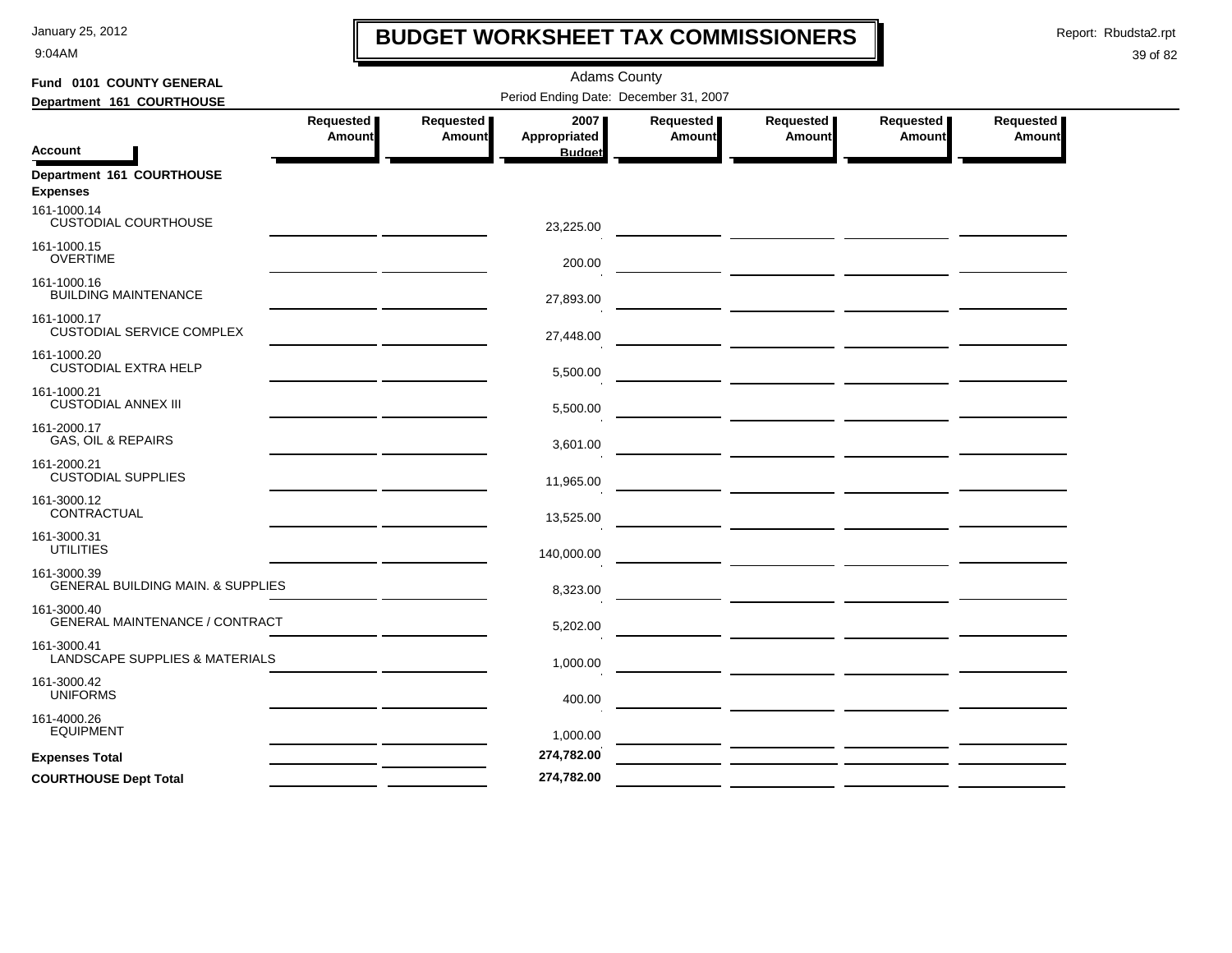9:04AM

### **BUDGET WORKSHEET TAX COMMISSIONERS**

Report: Rbudsta2.rpt

 $\mathbf I$ 

| Fund 0101 COUNTY GENERAL                          |                                                      |                              | <b>Adams County</b>                   |                            |                     |                     |                                   |
|---------------------------------------------------|------------------------------------------------------|------------------------------|---------------------------------------|----------------------------|---------------------|---------------------|-----------------------------------|
| Department 201 SUPERIOR COURT                     |                                                      |                              | Period Ending Date: December 31, 2007 |                            |                     |                     |                                   |
|                                                   | Requested<br><b>Amount</b>                           | Requested  <br><b>Amount</b> | 2007<br>Appropriated                  | Requested<br><b>Amount</b> | Requested<br>Amount | Requested<br>Amount | <b>Requested</b><br><b>Amount</b> |
| <b>Account</b>                                    |                                                      |                              | <b>Budget</b>                         |                            |                     |                     |                                   |
| Department 201 SUPERIOR COURT<br><b>Expenses</b>  |                                                      |                              |                                       |                            |                     |                     |                                   |
| 201-1000.12<br>COURT ADMIN/COURT REPORTER         |                                                      |                              | 32,199.00                             |                            |                     |                     |                                   |
| 201-1000.13<br>COURT REPORTER/RESEARCH ASS'T      |                                                      |                              | 24,743.00                             |                            |                     |                     |                                   |
| 201-1000.14<br>COURT REPORTER/COMPUTER ADMIN      |                                                      |                              | 23,401.00                             |                            |                     |                     |                                   |
| 201-1000.15<br><b>OVERTIME</b>                    |                                                      |                              | 100.00                                |                            |                     |                     |                                   |
| 201-1000.17<br><b>CLERK TYPIST</b>                |                                                      |                              | 100.00                                |                            |                     |                     |                                   |
| 201-1000.18<br><b>TRANSLATOR</b>                  |                                                      |                              | 100.00                                |                            |                     |                     |                                   |
| 201-1000.19<br><b>BAILIFF/CLERK</b>               |                                                      |                              | 23,401.00                             |                            |                     |                     |                                   |
| 201-1000.28<br><b>COMPENSATION-PAUPER COUNSEL</b> |                                                      |                              | 7,575.00                              |                            |                     |                     |                                   |
| 201-1000.29<br>PER DIEM-PETIT JURORS              |                                                      |                              | 2,000.00                              |                            |                     |                     |                                   |
| 201-1000.30<br>PER DIEM-JUDGE VENUE               | <u> 1999 - Johann John Stone, markin samti som s</u> |                              | 100.00                                |                            |                     |                     |                                   |
| 201-1000.31<br>PER DIEM-COURT REPORTER-VENUE      |                                                      |                              | 50.00                                 |                            |                     |                     |                                   |
| 201-1000.32<br>PER DIEM-BAILIFF-VENUE             |                                                      |                              | 50.00                                 |                            |                     |                     |                                   |
| 201-1000.34<br>MISCELLANEOUS INDIGENT             |                                                      |                              | 2,500.00                              |                            |                     |                     |                                   |
| 201-2000.11<br>OFFICE SUPPLIES                    |                                                      |                              | 3,191.00                              |                            |                     |                     |                                   |
| 201-3000.16<br><b>POSTAGE</b>                     |                                                      |                              | 156.00                                |                            |                     |                     |                                   |
| 201-3000.17<br><b>TRAVEL</b>                      |                                                      |                              | 416.00                                |                            |                     |                     |                                   |
| 201-3000.25<br><b>PRINTING</b>                    |                                                      |                              | 312.00                                |                            |                     |                     |                                   |
| 201-3000.36<br>MAINTENANCE & REPAIR CONTRACTS     |                                                      |                              | 416.00                                |                            |                     |                     |                                   |
| 201-3000.37<br><b>EQUIPMENT REPAIR</b>            |                                                      |                              | 312.00                                |                            |                     |                     |                                   |
| 201-3000.51<br>DUES AND SUBSCRIPTIONS             |                                                      |                              | 416.00                                |                            |                     |                     |                                   |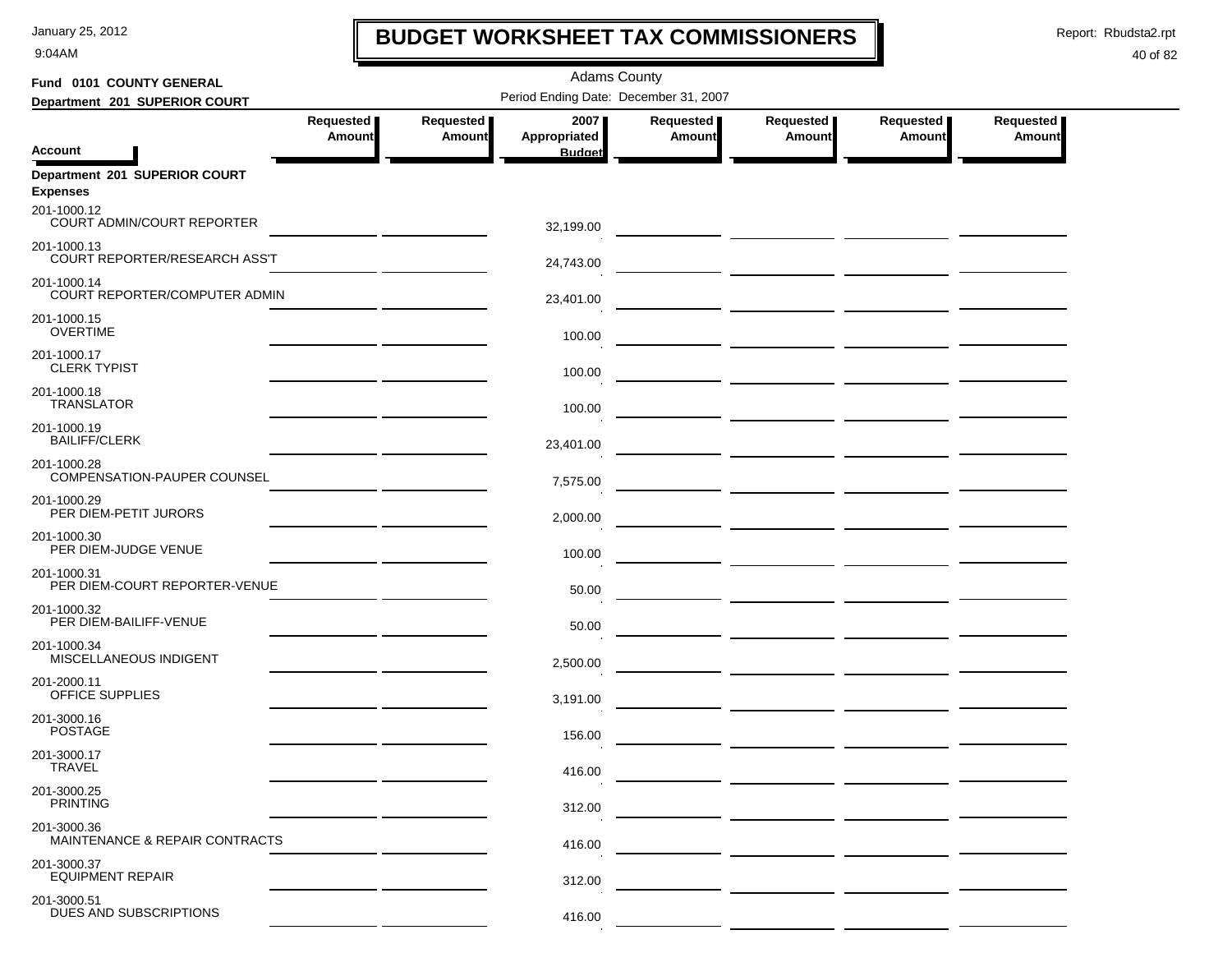9:04AM

### **BUDGET WORKSHEET TAX COMMISSIONERS**

Report: Rbudsta2.rpt

 $\mathbf l$ 

| Fund 0101 COUNTY GENERAL                      |                                       |                                   | <b>Adams County</b>  |                            |                     |                       |                              |  |
|-----------------------------------------------|---------------------------------------|-----------------------------------|----------------------|----------------------------|---------------------|-----------------------|------------------------------|--|
| Department 201 SUPERIOR COURT                 | Period Ending Date: December 31, 2007 |                                   |                      |                            |                     |                       |                              |  |
|                                               | Requested<br><b>Amount</b>            | <b>Requested</b><br><b>Amount</b> | 2007<br>Appropriated | Requested<br><b>Amount</b> | Requested<br>Amount | Requested  <br>Amount | Requested  <br><b>Amount</b> |  |
| <b>Account</b>                                |                                       |                                   | <b>Budget</b>        |                            |                     |                       |                              |  |
| 201-3000.52<br><b>CONFERENCE AND SEMINARS</b> |                                       |                                   | 312.00               |                            |                     |                       |                              |  |
| 201-3000.53<br>MEALS AND LODGING              |                                       |                                   | 312.00               |                            |                     |                       |                              |  |
| 201-4000.21<br><b>FURNITURE AND FIXTURES</b>  |                                       |                                   | 520.00               |                            |                     |                       |                              |  |
| 201-4000.26<br><b>OFFICE MACHINE</b>          |                                       |                                   | 520.00               |                            |                     |                       |                              |  |
| 201-4000.31<br>LAW BOOKS AND WESTLAW          |                                       |                                   | 3,483.00             |                            |                     |                       |                              |  |
| <b>Expenses Total</b>                         |                                       |                                   | 126,685.00           |                            |                     |                       |                              |  |
| <b>SUPERIOR COURT Dept Total</b>              |                                       |                                   | 126,685.00           |                            |                     |                       |                              |  |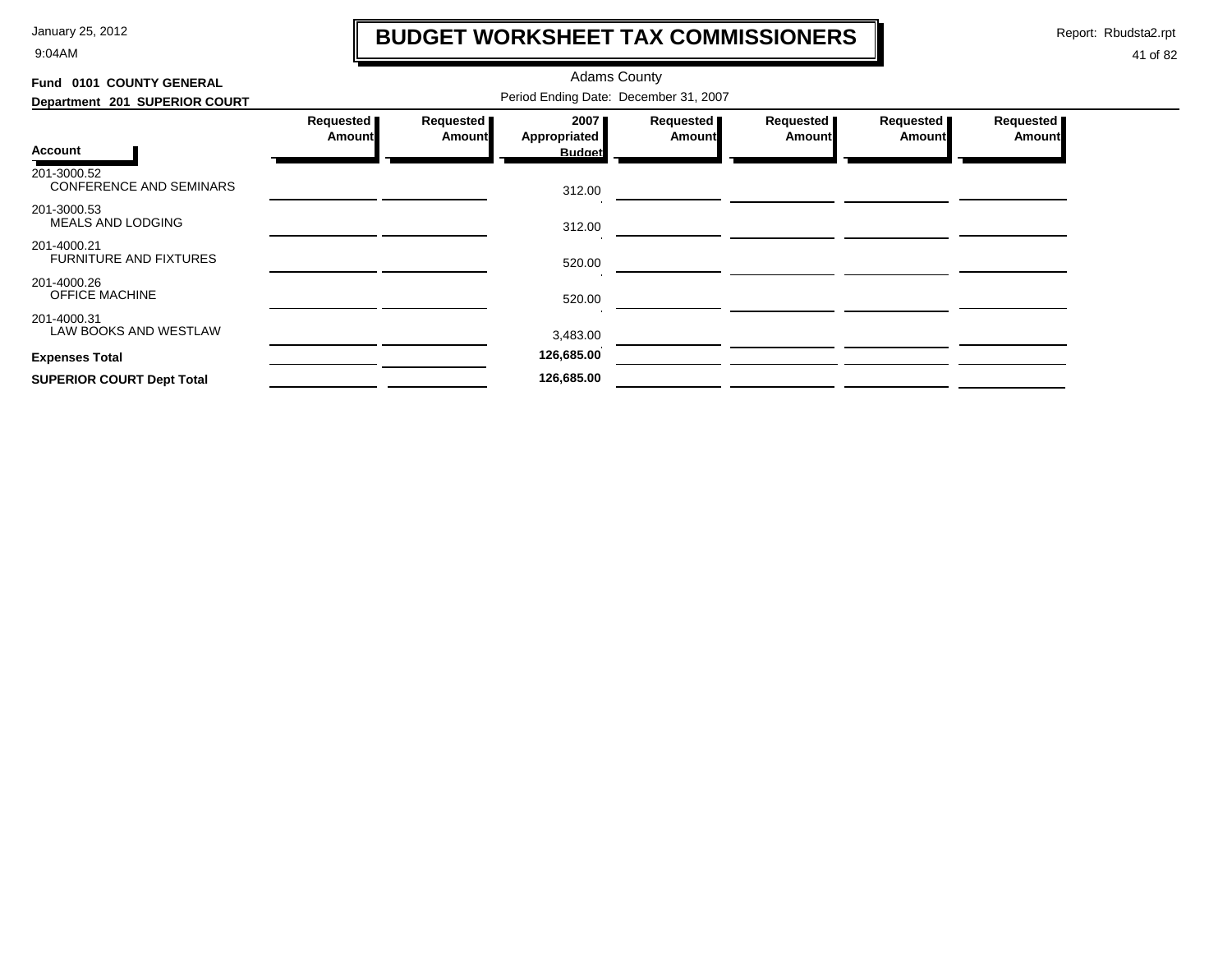9:04AM

### **BUDGET WORKSHEET TAX COMMISSIONERS**

Report: Rbudsta2.rpt

 $\mathbf l$ 

| Fund 0101 COUNTY GENERAL                          |                            |                     | <b>Adams County</b>                   |                            |                                                                                                                     |                     |                     |
|---------------------------------------------------|----------------------------|---------------------|---------------------------------------|----------------------------|---------------------------------------------------------------------------------------------------------------------|---------------------|---------------------|
| Department 231 PUBLIC DEFENDER                    |                            |                     | Period Ending Date: December 31, 2007 |                            |                                                                                                                     |                     |                     |
| <b>Account</b>                                    | Requested<br><b>Amount</b> | Requested<br>Amount | 2007<br>Appropriated<br><b>Budget</b> | Requested<br><b>Amount</b> | Requested<br>Amount                                                                                                 | Requested<br>Amount | Requested<br>Amount |
| Department 231 PUBLIC DEFENDER<br><b>Expenses</b> |                            |                     |                                       |                            |                                                                                                                     |                     |                     |
| 231-1000.11<br>PUBLIC DEFENDER                    |                            |                     | 62,543.00                             |                            |                                                                                                                     |                     |                     |
| 231-1000.12<br>DEPUTY PUBLIC DEFENDERS            |                            |                     | 83,600.00                             |                            |                                                                                                                     |                     |                     |
| 231-1000.13<br><b>FULL-TIME SECRETARY</b>         |                            |                     | 23,753.00                             |                            |                                                                                                                     |                     |                     |
| 231-1000.37<br>Miscellaneous Indigent Expenses    |                            |                     | 4,500.00                              |                            | <u> 1989 - Johann Marie Barn, mars eta inperiodor eta inperiodor eta inperiodor eta inperiodor eta inperiodor e</u> |                     |                     |
| 231-2000.11<br>OFFICE SUPPLIES                    |                            |                     | 1,500.00                              |                            |                                                                                                                     |                     |                     |
| 231-2000.12<br>Office Allowance                   |                            |                     | 2,400.00                              |                            |                                                                                                                     |                     |                     |
| 231-3000.13<br><b>TEMPORARY SERVICES</b>          |                            |                     | 1,000.00                              |                            |                                                                                                                     |                     |                     |
| 231-3000.16<br>Postage                            |                            |                     | 1,666.00                              |                            | <u> 1989 - Johann Stein, syntynysk politiker († 1908)</u>                                                           |                     |                     |
| 231-3000.17<br><b>TRAVEL/TRAINING</b>             |                            |                     | 1,000.00                              |                            |                                                                                                                     |                     |                     |
| 231-3000.18<br><b>TELEPHONE</b>                   |                            |                     | 2,300.00                              |                            |                                                                                                                     |                     |                     |
| 231-3000.41<br><b>RENT</b>                        |                            |                     | 3,600.00                              |                            |                                                                                                                     |                     |                     |
| 231-4000.26<br><b>EQUIPMENT</b>                   |                            |                     | 1,300.00                              |                            |                                                                                                                     |                     |                     |
| <b>Expenses Total</b>                             |                            |                     | 189,162.00                            |                            |                                                                                                                     |                     |                     |
| <b>PUBLIC DEFENDER Dept Total</b>                 |                            |                     | 189,162.00                            |                            |                                                                                                                     |                     |                     |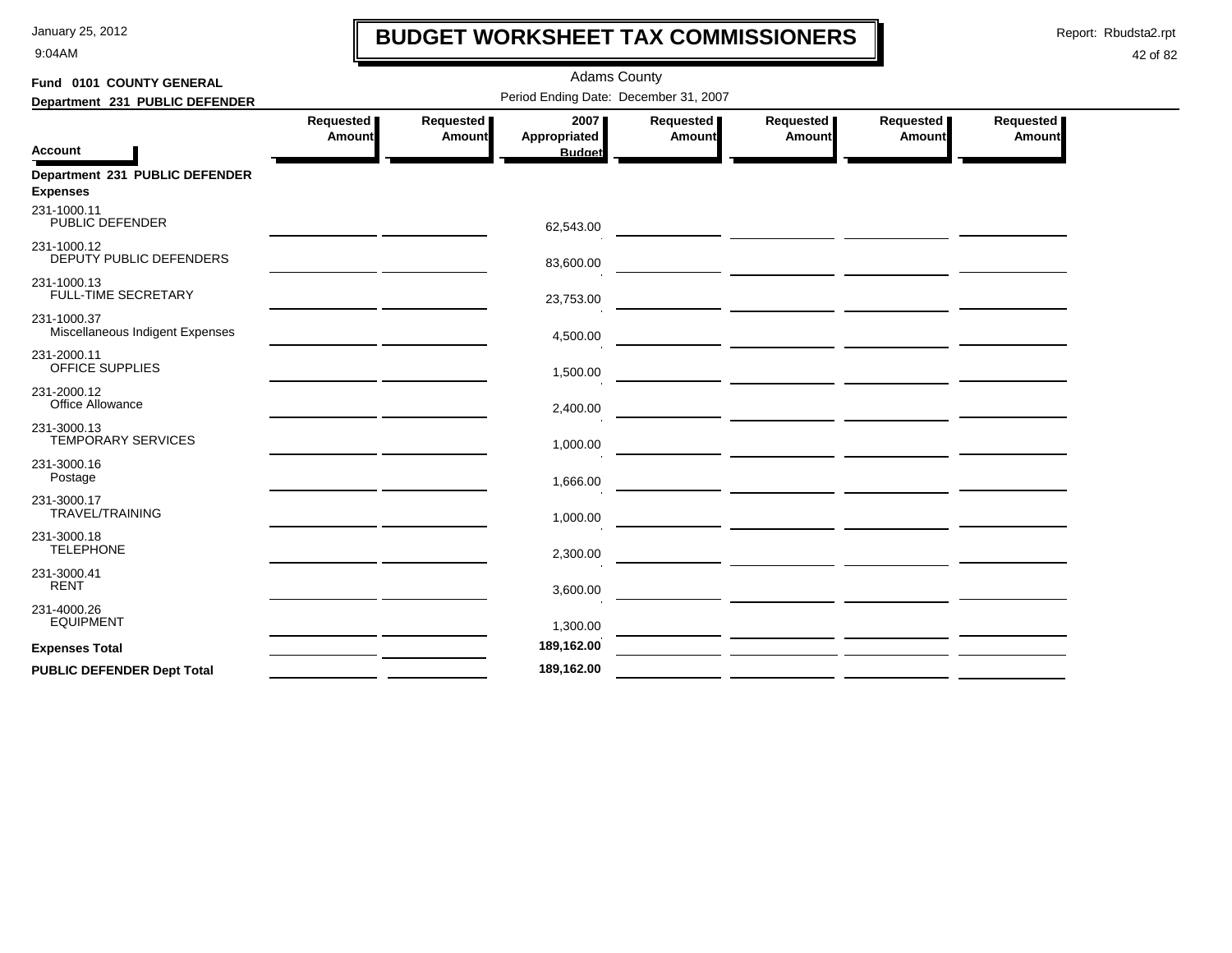9:04AM

### **BUDGET WORKSHEET TAX COMMISSIONERS**

Report: Rbudsta2.rpt

 $\mathbf I$ 

| Fund 0101 COUNTY GENERAL                          |                                   |                     | <b>Adams County</b>                   |                            |                                                                                                                       |                            |                            |  |
|---------------------------------------------------|-----------------------------------|---------------------|---------------------------------------|----------------------------|-----------------------------------------------------------------------------------------------------------------------|----------------------------|----------------------------|--|
| Department 232 CIRCUIT COURT                      |                                   |                     | Period Ending Date: December 31, 2007 |                            |                                                                                                                       |                            |                            |  |
|                                                   | <b>Requested</b><br><b>Amount</b> | Requested<br>Amount | 2007<br>Appropriated                  | Requested<br><b>Amount</b> | Requested<br>Amount                                                                                                   | Requested<br><b>Amount</b> | Requested<br><b>Amount</b> |  |
| <b>Account</b>                                    |                                   |                     | <b>Budget</b>                         |                            |                                                                                                                       |                            |                            |  |
| Department 232 CIRCUIT COURT<br><b>Expenses</b>   |                                   |                     |                                       |                            |                                                                                                                       |                            |                            |  |
| 232-1000.12<br>COURT ADMIN/SEC/ASS'T. REPORTER    |                                   |                     | 32,100.00                             |                            |                                                                                                                       |                            |                            |  |
| 232-1000.13<br><b>CHIEF REPORTER</b>              |                                   |                     | 28,200.00                             |                            |                                                                                                                       |                            |                            |  |
| 232-1000.14<br><b>ASSISTANT REPORTER</b>          |                                   |                     | 25,400.00                             |                            |                                                                                                                       |                            |                            |  |
| 232-1000.17<br><b>TRANSLATOR</b>                  |                                   |                     | 300.00                                |                            |                                                                                                                       |                            |                            |  |
| 232-1000.18<br>BAILIFF/ASS'T ADMIN/ASS'T REPORTEF |                                   |                     | 23,200.00                             |                            |                                                                                                                       |                            |                            |  |
| 232-1000.19<br>TEMPORARY ASS'T COURT REPORTER     |                                   |                     | 850.00                                |                            | — <u>— — — — — — — — — — — — — —</u>                                                                                  |                            |                            |  |
| 232-1000.30<br>PER DIEM-CT. REPORTER-VENUE        |                                   |                     | 300.00                                |                            |                                                                                                                       |                            |                            |  |
| 232-1000.31<br>PER DIEM-BAILIFF-VENUE             |                                   |                     | 200.00                                |                            |                                                                                                                       |                            |                            |  |
| 232-1000.33<br>PER DIEM-GRAND JURY                |                                   |                     | 500.00                                |                            |                                                                                                                       |                            |                            |  |
| 232-1000.34<br>PER DIEM-PETIT JURY                |                                   |                     | 6,500.00                              |                            |                                                                                                                       |                            |                            |  |
| 232-1000.35<br>PAUPER ATTORNEY                    |                                   |                     | 25,000.00                             |                            |                                                                                                                       |                            |                            |  |
| 232-1000.36<br><b>WITNESS FEES</b>                |                                   |                     | 200.00                                |                            |                                                                                                                       |                            |                            |  |
| 232-1000.37<br>MISCELLANEOUS INDIGENT EXPENSES    |                                   |                     | 1,500.00                              |                            | ___ ______________ ______________                                                                                     |                            |                            |  |
| 232-1000.38<br><b>GUARDIAN AD LITEM</b>           |                                   |                     | 10,000.00                             |                            |                                                                                                                       |                            |                            |  |
| 232-2000.11<br>STATIONERY AND PRINTING            |                                   |                     | 500.00                                |                            | <u> La provincia de la contrada de la provincia de la provincia de la provincia de la provincia de la provincia d</u> |                            |                            |  |
| 232-2000.12<br>OTHER OFFICE SUPPLIES & PETTY CA!  |                                   |                     | 2,533.00                              |                            |                                                                                                                       |                            |                            |  |
| 232-3000.12<br>PSYCHIATRIC AND MEDICAL SERVICE    |                                   |                     | 1,000.00                              |                            |                                                                                                                       |                            |                            |  |
| 232-3000.16<br><b>POSTAGE</b>                     |                                   |                     | 300.00                                |                            |                                                                                                                       |                            |                            |  |
| 232-3000.37<br><b>REPAIRS</b>                     |                                   |                     | 500.00                                |                            |                                                                                                                       |                            |                            |  |
| 232-3000.40<br>DRY CLEANING                       |                                   |                     | 50.00                                 |                            |                                                                                                                       |                            |                            |  |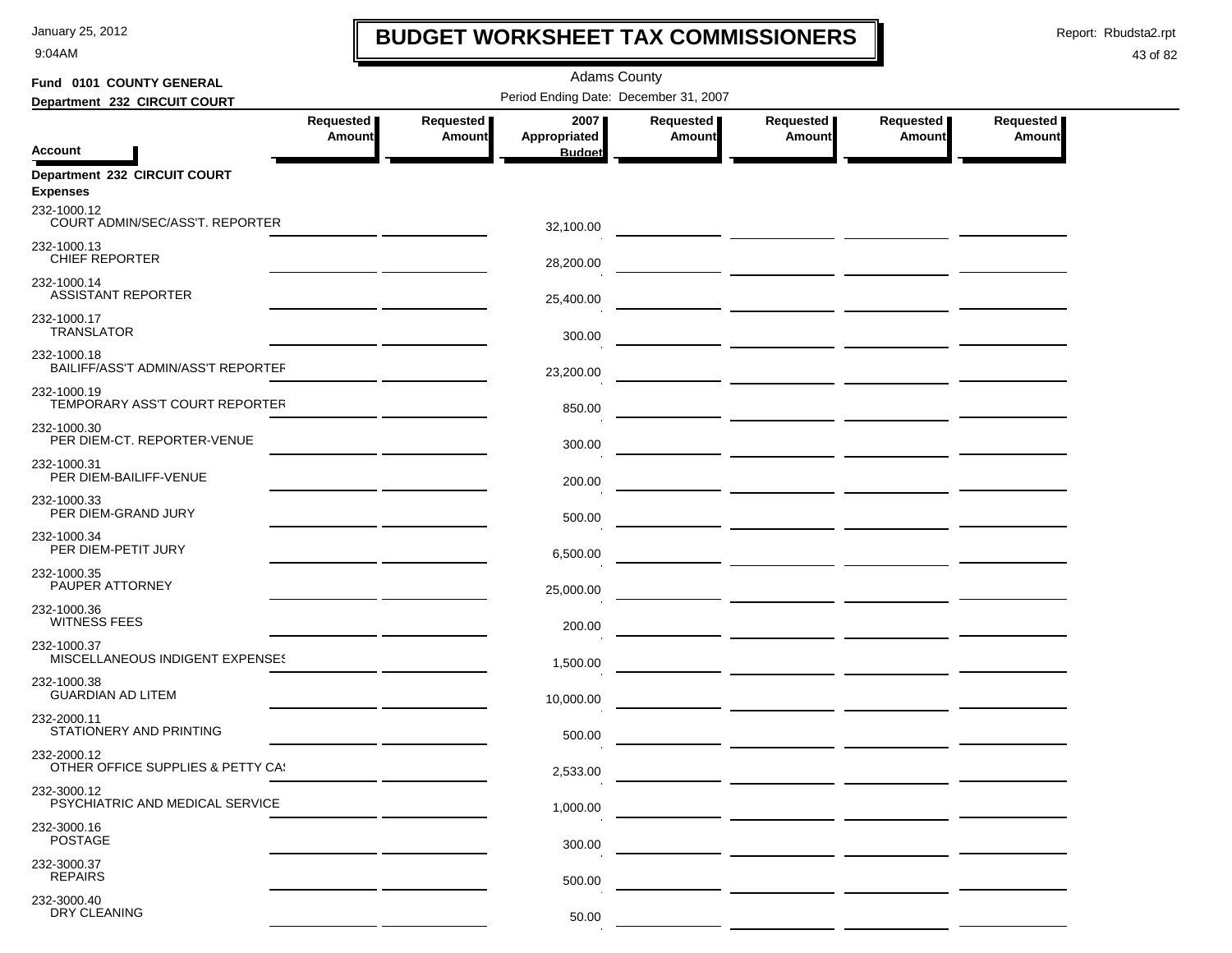9:04AM

### **BUDGET WORKSHEET TAX COMMISSIONERS**

Report: Rbudsta2.rpt

 $\mathbf l$ 

| Fund 0101 COUNTY GENERAL                      |                                       |                            | <b>Adams County</b>  |                              |                            |                       |                     |  |  |  |
|-----------------------------------------------|---------------------------------------|----------------------------|----------------------|------------------------------|----------------------------|-----------------------|---------------------|--|--|--|
| Department 232 CIRCUIT COURT                  | Period Ending Date: December 31, 2007 |                            |                      |                              |                            |                       |                     |  |  |  |
|                                               | Requested<br><b>Amount</b>            | Requested<br><b>Amount</b> | 2007<br>Appropriated | Requested  <br><b>Amount</b> | Requested<br><b>Amount</b> | Requested  <br>Amount | Requested<br>Amount |  |  |  |
| <b>Account</b>                                |                                       |                            | <b>Budget</b>        |                              |                            |                       |                     |  |  |  |
| 232-3000.41<br>MAINTENANCE & REPAIR AGREEMENT |                                       |                            | 1,000.00             |                              |                            |                       |                     |  |  |  |
| 232-3000.51<br>DUES AND SUBSCRIPTIONS         |                                       |                            | 900.00               |                              |                            |                       |                     |  |  |  |
| 232-3000.52<br>CONFERENCES AND SEMINARS       |                                       |                            | 1,200.00             |                              |                            |                       |                     |  |  |  |
| 232-3000.92<br>LODGING AND MEALS OF JURORS    |                                       |                            | 500.00               |                              |                            |                       |                     |  |  |  |
| 232-4000.21<br><b>FURNITURE AND FIXTURES</b>  |                                       |                            | 1,200.00             |                              |                            |                       |                     |  |  |  |
| 232-4000.26<br>OFFICE MACHINES                |                                       |                            | 1,000.00             |                              |                            |                       |                     |  |  |  |
| 232-4000.31<br><b>LAW BOOKS</b>               |                                       |                            | 17,000.00            |                              |                            |                       |                     |  |  |  |
| <b>Expenses Total</b>                         |                                       |                            | 181,933.00           |                              |                            |                       |                     |  |  |  |
| <b>CIRCUIT COURT Dept Total</b>               |                                       |                            | 181,933.00           |                              |                            |                       |                     |  |  |  |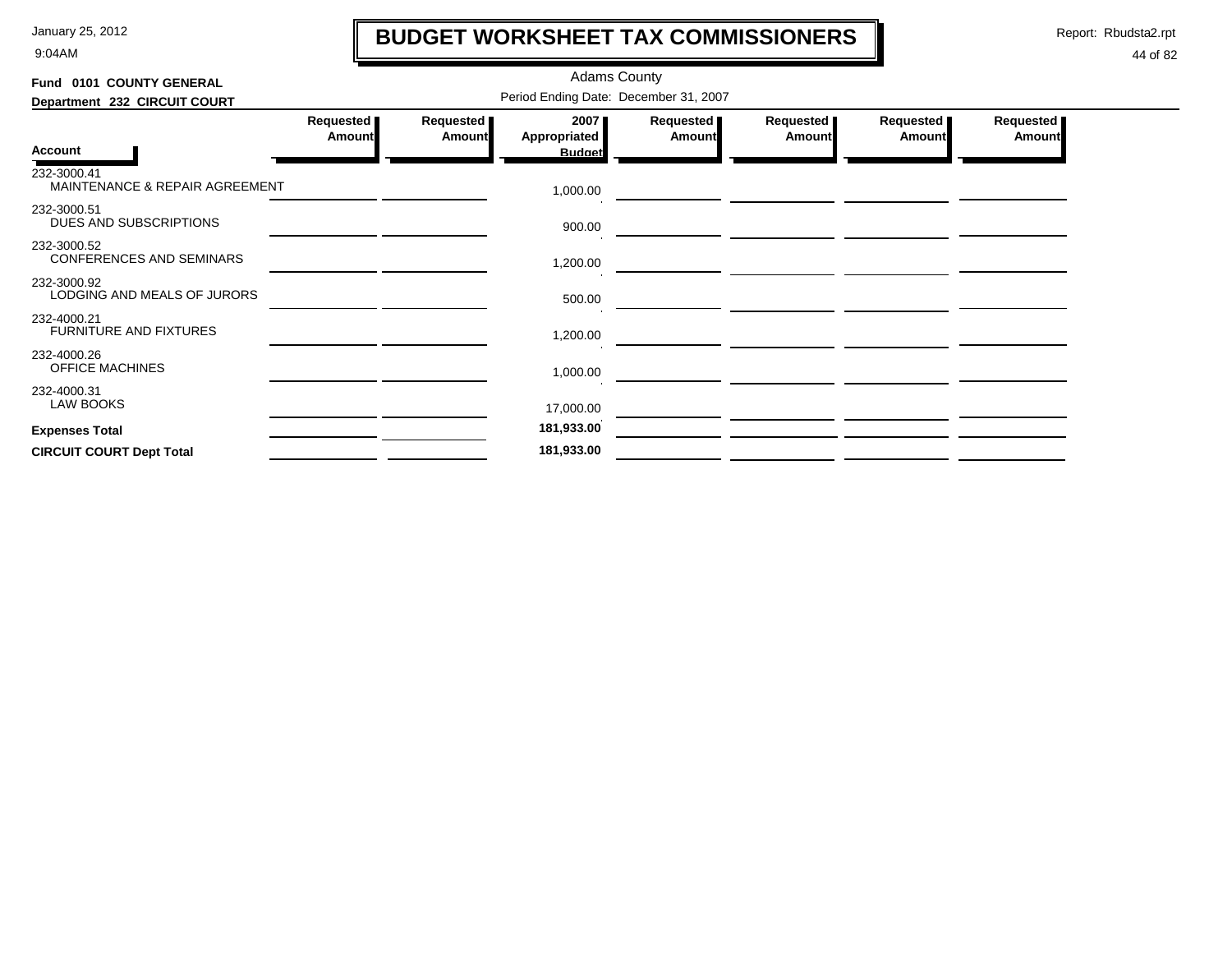9:04AM

### **BUDGET WORKSHEET TAX COMMISSIONERS**

Report: Rbudsta2.rpt

 $\mathbf l$ 

| Fund 0101 COUNTY GENERAL                                        |                     |                     | <b>Adams County</b>                   |                     |                     |                     |                     |
|-----------------------------------------------------------------|---------------------|---------------------|---------------------------------------|---------------------|---------------------|---------------------|---------------------|
| Department 234 JUVENILE ALTERNATIVES-CIR.CT.                    |                     |                     | Period Ending Date: December 31, 2007 |                     |                     |                     |                     |
| <b>Account</b>                                                  | Requested<br>Amount | Requested<br>Amount | 2007<br>Appropriated<br><b>Budget</b> | Requested<br>Amount | Requested<br>Amount | Requested<br>Amount | Requested<br>Amount |
| Department 234 JUVENILE ALTERNATIVES-CIR.CT.<br><b>Expenses</b> |                     |                     |                                       |                     |                     |                     |                     |
| 234-1000.12<br>JUVENILE ALTERNATIVES MANAGER                    |                     |                     | 20,462.00                             |                     |                     |                     |                     |
| 234-1000.17<br>ALTERNATIVES ASSISTANT                           |                     |                     | 13,640.00                             |                     |                     |                     |                     |
| 234-1000.20<br>FIELD SUPERVISOR                                 |                     |                     | 100.00                                |                     |                     |                     |                     |
| 234-2000.11<br>OFFICE SUPPLIES                                  |                     |                     | 400.00                                |                     |                     |                     |                     |
| 234-2000.26<br><b>COMMUNITY SERVICE SUPPLIES</b>                |                     |                     | 100.00                                |                     |                     |                     |                     |
| 234-3000.17<br><b>TRAVEL</b>                                    |                     |                     | 100.00                                |                     |                     |                     |                     |
| 234-3000.19<br>POST OFFICE BOX                                  |                     |                     | 60.00                                 |                     |                     |                     |                     |
| 234-3000.37<br><b>REPAIRS</b>                                   |                     |                     | 100.00                                |                     |                     |                     |                     |
| 234-3000.51<br><b>DUES</b>                                      |                     |                     | 100.00                                |                     |                     |                     |                     |
| 234-4000.26<br><b>OFFICE EQUIPMENT</b>                          |                     |                     | 370.00                                |                     |                     |                     |                     |
| <b>Expenses Total</b>                                           |                     |                     | 35,432.00                             |                     |                     |                     |                     |
| JUVENILE ALTERNATIVES-CIR.CT. Dept<br><b>Total</b>              |                     |                     | 35,432.00                             |                     |                     |                     |                     |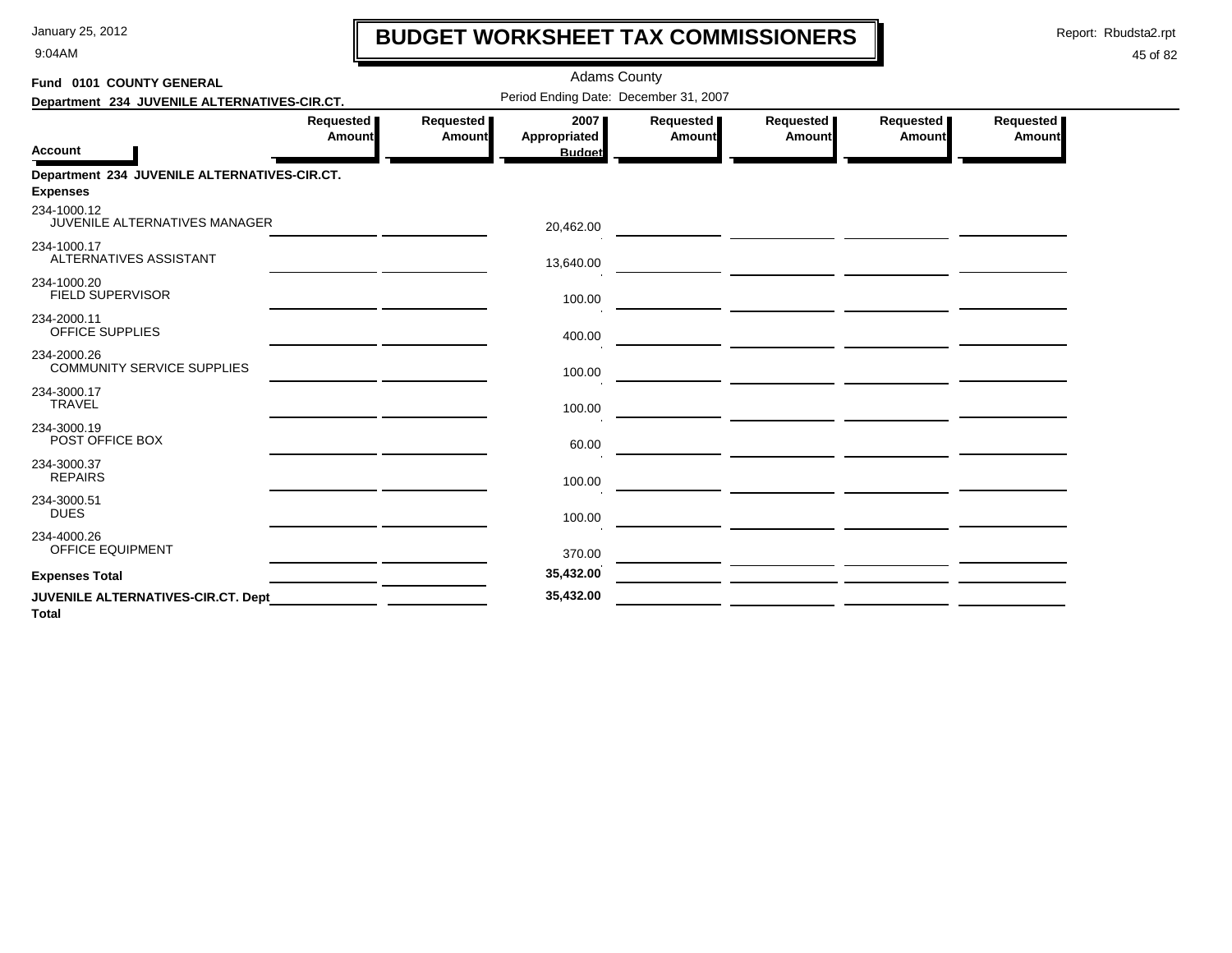9:04AM

### **BUDGET WORKSHEET TAX COMMISSIONERS**

Report: Rbudsta2.rpt

 $\mathbf l$ 

| Fund 0101 COUNTY GENERAL                        | <b>Adams County</b>                             |                     |                                       |                     |                                                                                                                       |                                                                                                                        |                                   |  |  |  |
|-------------------------------------------------|-------------------------------------------------|---------------------|---------------------------------------|---------------------|-----------------------------------------------------------------------------------------------------------------------|------------------------------------------------------------------------------------------------------------------------|-----------------------------------|--|--|--|
| Department 273 PROBATION                        |                                                 |                     | Period Ending Date: December 31, 2007 |                     |                                                                                                                       |                                                                                                                        |                                   |  |  |  |
|                                                 | Requested<br>Amount                             | Requested<br>Amount | 2007<br><b>Appropriated</b>           | Requested<br>Amount | Requested<br>Amount                                                                                                   | Requested<br>Amount                                                                                                    | <b>Requested</b><br><b>Amount</b> |  |  |  |
| <b>Account</b>                                  |                                                 |                     | <b>Budget</b>                         |                     |                                                                                                                       |                                                                                                                        |                                   |  |  |  |
| Department 273 PROBATION<br><b>Expenses</b>     |                                                 |                     |                                       |                     |                                                                                                                       |                                                                                                                        |                                   |  |  |  |
| 273-1000.11<br>CHIEF PROBATION OFFICER          |                                                 |                     | 58,243.00                             |                     | <u> 1989 - John Stein, amerikansk politiker (d. 1989)</u>                                                             |                                                                                                                        |                                   |  |  |  |
| 273-1000.12<br>ASSISTANT CHIEF PROBATION OFFICE |                                                 |                     | 50,743.00                             |                     |                                                                                                                       |                                                                                                                        |                                   |  |  |  |
| 273-1000.13<br><b>SECRETARY</b>                 |                                                 |                     | 22,905.00                             |                     |                                                                                                                       |                                                                                                                        |                                   |  |  |  |
| 273-1000.14<br>PART-TIME SECRETARIES            |                                                 |                     | 20,641.00                             |                     | <u> De Carlos de Carlos de la contrada de la contrada de la contrada de la contrada de la contrada de la contrada</u> |                                                                                                                        |                                   |  |  |  |
| 273-1000.17<br>PROBATION OFFICER                |                                                 |                     | 50,743.00                             |                     |                                                                                                                       |                                                                                                                        |                                   |  |  |  |
| 273-1000.18<br>PROBATION OFFICER                |                                                 |                     | 46,131.00                             |                     |                                                                                                                       |                                                                                                                        |                                   |  |  |  |
| 273-1000.19<br>PROBATION OFFICER                |                                                 |                     | 38,125.00                             |                     |                                                                                                                       | — <u>— — — — — — — — — — — — — —</u>                                                                                   |                                   |  |  |  |
| 273-2000.11<br><b>GENERAL OFFICE SUPPLIES</b>   |                                                 |                     | 2,650.00                              |                     |                                                                                                                       |                                                                                                                        |                                   |  |  |  |
| 273-3000.17<br><b>TRAVEL</b>                    |                                                 |                     | 2,440.00                              |                     |                                                                                                                       |                                                                                                                        |                                   |  |  |  |
| 273-3000.22<br>PRINTING OTHER THAN OFFICE SUPPL |                                                 |                     | 200.00                                |                     |                                                                                                                       |                                                                                                                        |                                   |  |  |  |
| 273-3000.51<br>DUES AND SUBSCRIPTIONS           |                                                 |                     | 655.00                                |                     | <u> Alexandria de la contrada de la contrada de la contrada de la contrada de la contrada de la contrada de la c</u>  |                                                                                                                        |                                   |  |  |  |
| 273-3000.52<br>CONFERENCES AND TRAINING         |                                                 |                     | 1,590.00                              |                     |                                                                                                                       |                                                                                                                        |                                   |  |  |  |
| 273-4000.31<br><b>FURNITURE AND FIXTURES</b>    |                                                 |                     | 100.00                                |                     | <u>and the state of the state of the state</u>                                                                        |                                                                                                                        |                                   |  |  |  |
| <b>Expenses Total</b>                           | <u> 1989 - Johann Barnett, fransk politik (</u> |                     | 295,166.00                            |                     |                                                                                                                       | <u> The Common State of the Common State of the Common State of the Common State of the Common State of the Common</u> |                                   |  |  |  |
| <b>PROBATION Dept Total</b>                     |                                                 |                     | 295,166.00                            |                     |                                                                                                                       |                                                                                                                        |                                   |  |  |  |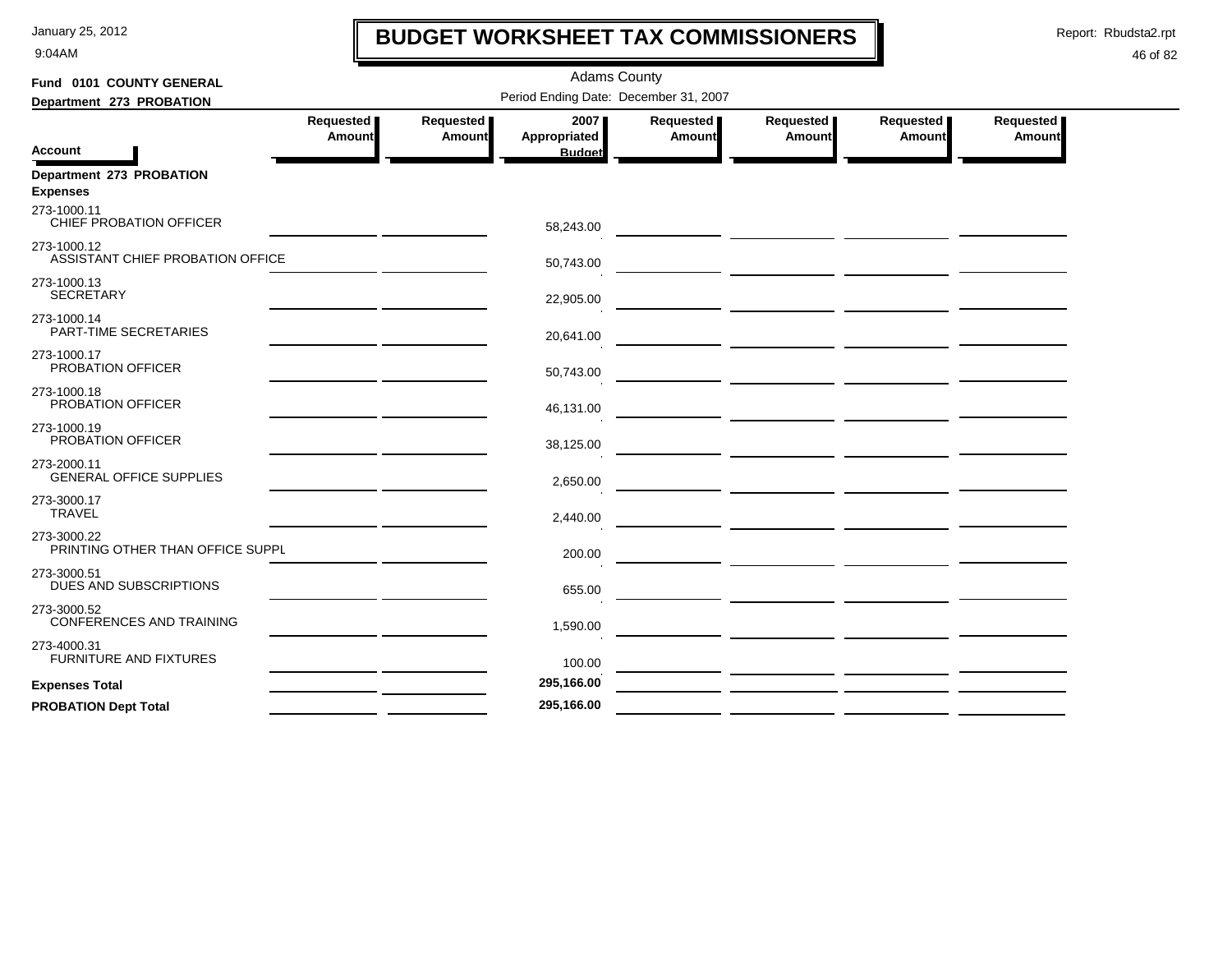9:04AM

### **BUDGET WORKSHEET TAX COMMISSIONERS**

Report: Rbudsta2.rpt

 $\mathbf \mathbf I$ 

| Fund 0101 COUNTY GENERAL                            |                     |                            | <b>Adams County</b>                   |                            |                            |                            |                       |
|-----------------------------------------------------|---------------------|----------------------------|---------------------------------------|----------------------------|----------------------------|----------------------------|-----------------------|
| Department 308 WEIGHT & MEASURES                    |                     |                            |                                       |                            |                            |                            |                       |
| <b>Account</b>                                      | Requested<br>Amount | Requested<br><b>Amount</b> | 2007<br>Appropriated<br><b>Budget</b> | Requested<br><b>Amount</b> | Requested<br><b>Amount</b> | Requested<br><b>Amount</b> | Requested  <br>Amount |
| Department 308 WEIGHT & MEASURES<br><b>Expenses</b> |                     |                            |                                       |                            |                            |                            |                       |
| 308-1000.11<br><b>INSPECTOR</b>                     |                     |                            | 6,334.00                              |                            |                            |                            |                       |
| 308-2000.11<br><b>SUPPLIES</b>                      |                     |                            | 200.00                                |                            |                            |                            |                       |
| 308-3000.17<br>TRAVEL                               |                     |                            | 1,040.00                              |                            |                            |                            |                       |
| 308-3000.18<br><b>TELEPHONE</b>                     |                     |                            | 200.00                                |                            |                            |                            |                       |
| 308-4000.26<br><b>EQUIPMENT</b>                     |                     |                            | 600.00                                |                            |                            |                            |                       |
| <b>Expenses Total</b>                               |                     |                            | 8,374.00                              |                            |                            |                            |                       |
| <b>WEIGHT &amp; MEASURES Dept Total</b>             |                     |                            | 8,374.00                              |                            |                            |                            |                       |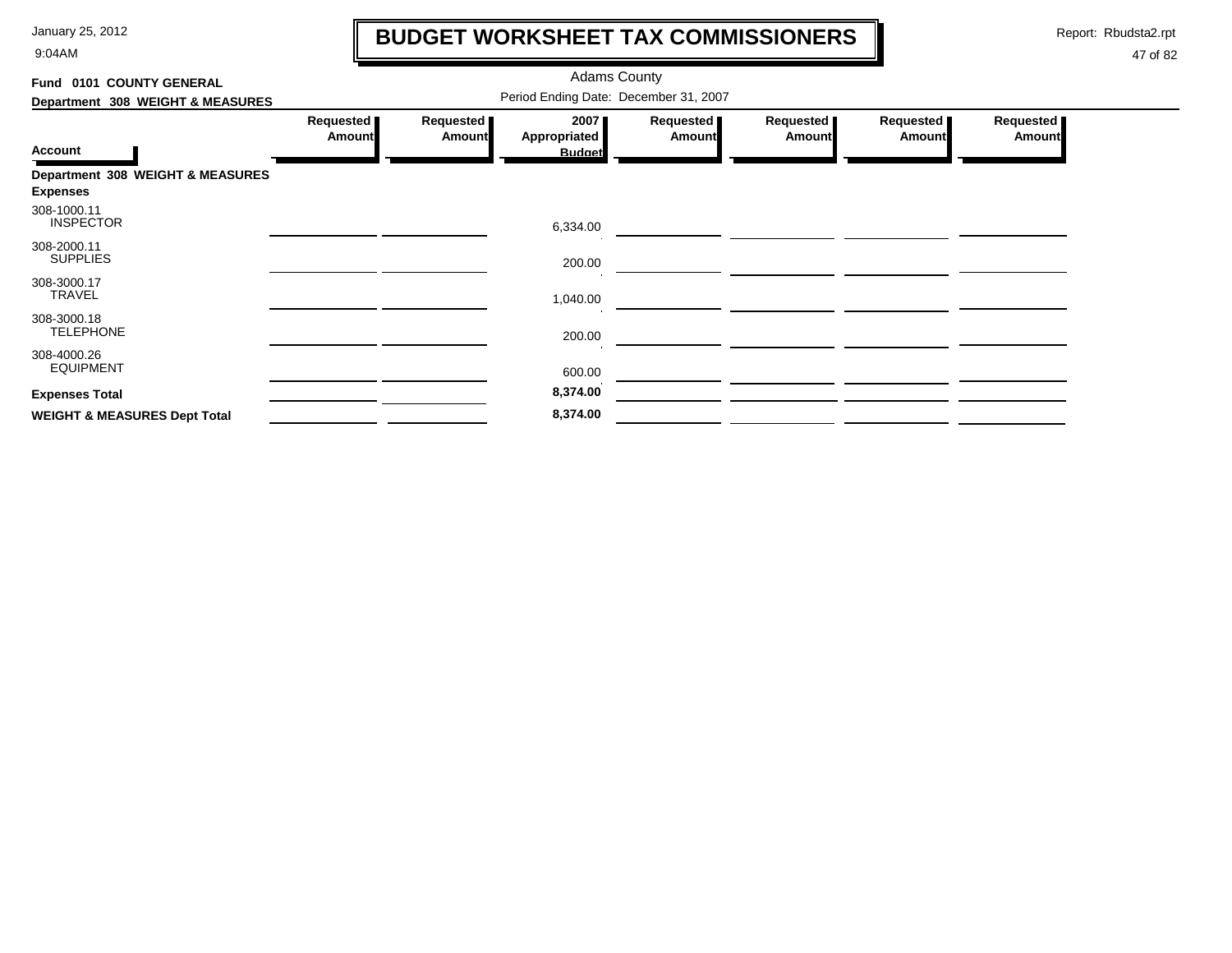9:04AM

### **BUDGET WORKSHEET TAX COMMISSIONERS**

Report: Rbudsta2.rpt

 $\mathbf l$ 

| Fund 0101 COUNTY GENERAL                                 |                            |                            | <b>Adams County</b>                   |                     |                                                                   |                            |                            |
|----------------------------------------------------------|----------------------------|----------------------------|---------------------------------------|---------------------|-------------------------------------------------------------------|----------------------------|----------------------------|
| Department 312 BUILDING DEPARTMENT                       |                            |                            | Period Ending Date: December 31, 2007 |                     |                                                                   |                            |                            |
| <b>Account</b>                                           | Requested<br><b>Amount</b> | Requested<br><b>Amount</b> | 2007<br>Appropriated<br><b>Budget</b> | Requested<br>Amount | Requested<br><b>Amount</b>                                        | Requested<br><b>Amount</b> | Requested<br><b>Amount</b> |
| Department 312 BUILDING DEPARTMENT<br><b>Expenses</b>    |                            |                            |                                       |                     |                                                                   |                            |                            |
| 312-1000.11<br><b>BUILDING COMM. &amp; PLAN DIRECTOR</b> |                            |                            | 40,117.00                             |                     |                                                                   |                            |                            |
| 312-1000.12<br>FIRST DEPUTY                              |                            |                            | 25,184.00                             |                     |                                                                   |                            |                            |
| 312-1000.15<br><b>OVERTIME</b>                           |                            |                            | 200.00                                |                     |                                                                   |                            |                            |
| 312-1000.17<br>PART-TIME INSPECTOR                       |                            |                            | 2,229.00                              |                     |                                                                   |                            |                            |
| 312-2000.11<br>OFFICE SUPPLIES                           |                            |                            | 440.00                                |                     | <u> The Common School (1999) and the Common School (1999) and</u> |                            |                            |
| 312-2000.20<br>Gas & Oil                                 |                            |                            | 2,165.00                              |                     |                                                                   |                            |                            |
| 312-2000.22<br><b>TIRES</b>                              |                            |                            | 330.00                                |                     |                                                                   |                            |                            |
| 312-2000.26<br><b>OTHER SUPPLIES</b>                     |                            |                            | 324.00                                |                     |                                                                   |                            |                            |
| 312-3000.11<br><b>LEGAL SERVICES</b>                     |                            |                            | 200.00                                |                     |                                                                   |                            |                            |
| 312-3000.13<br><b>TEMPORARY SERVICES</b>                 |                            |                            | 500.00                                |                     |                                                                   |                            |                            |
| 312-3000.16<br><b>POSTAGE</b>                            |                            |                            | 245.00                                |                     |                                                                   |                            |                            |
| 312-3000.17<br><b>TRAVEL</b>                             |                            |                            | 500.00                                |                     |                                                                   |                            |                            |
| 312-3000.37<br><b>EQUIPMENT REPAIR</b>                   |                            |                            | 316.00                                |                     | — <u>— — — — — — — — — — — — —</u>                                |                            |                            |
| 312-3000.51<br>DUES AND SUBSCRIPTIONS                    |                            |                            | 408.00                                |                     |                                                                   |                            |                            |
| 312-3000.52<br><b>SEMINAR FEES</b>                       |                            |                            | 530.00                                |                     |                                                                   |                            |                            |
| 312-3000.53<br>INSPEC. REPAIR/REMOVAL/UNSAFE BL          |                            |                            | 1,000.00                              |                     |                                                                   |                            |                            |
| 312-3000.54<br><b>INSPECTION FEE REFUND</b>              |                            |                            | 260.00                                |                     |                                                                   |                            |                            |
| 312-4000.31<br><b>FURNITURE &amp; FIXTURES</b>           |                            |                            | 547.00                                |                     |                                                                   |                            |                            |
| <b>Expenses Total</b>                                    |                            |                            | 75,495.00                             |                     |                                                                   |                            |                            |
| <b>BUILDING DEPARTMENT Dept Total</b>                    |                            |                            | 75,495.00                             |                     |                                                                   |                            |                            |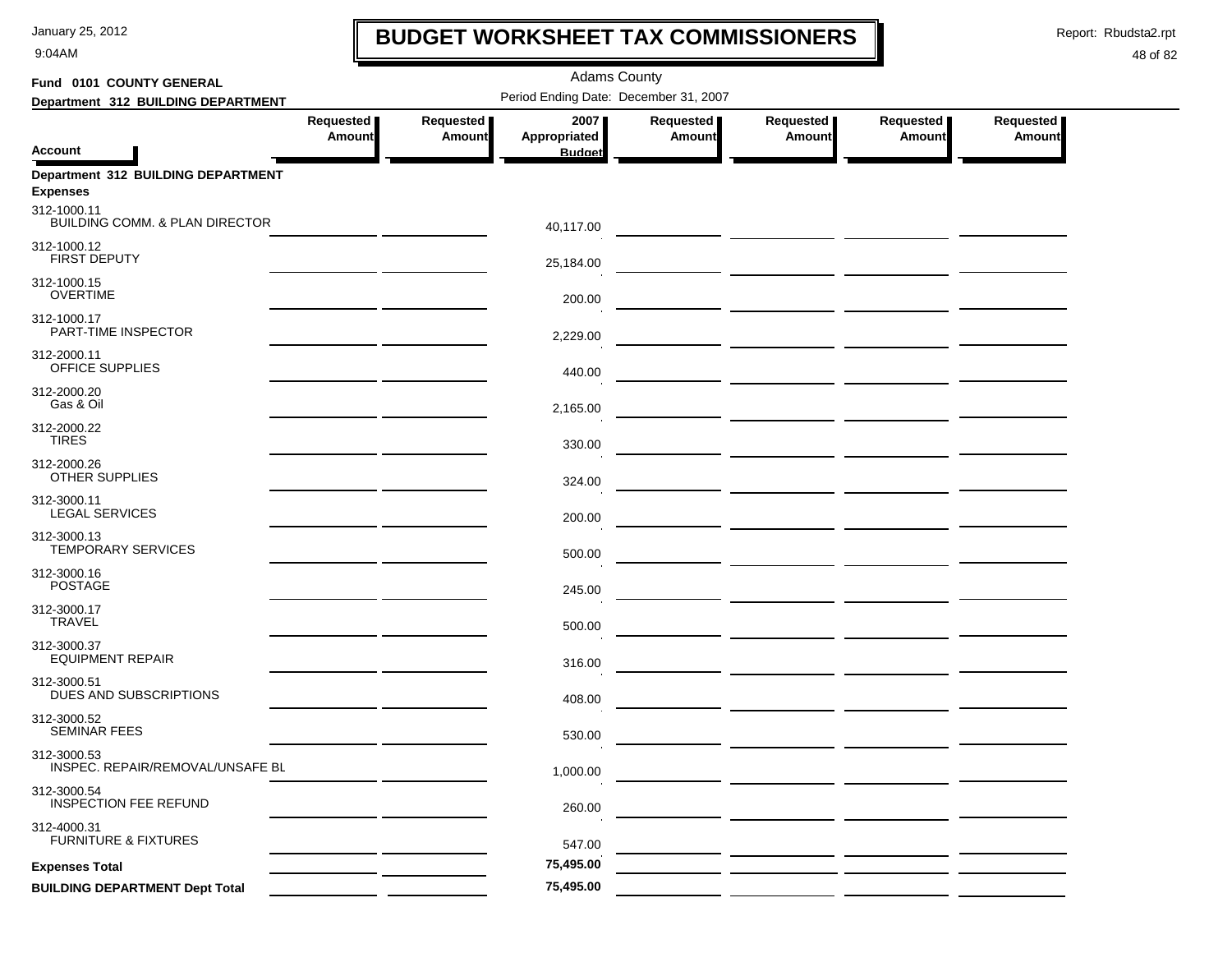9:04AM

### **BUDGET WORKSHEET TAX COMMISSIONERS**

Report: Rbudsta2.rpt

 $\mathbf l$ 

| Fund 0101 COUNTY GENERAL                               |                            |                            | <b>Adams County</b>                   |                     |                                                                                                                      |                     |                            |
|--------------------------------------------------------|----------------------------|----------------------------|---------------------------------------|---------------------|----------------------------------------------------------------------------------------------------------------------|---------------------|----------------------------|
| Department 361 EMERGENCY MANAGEMENT                    |                            |                            | Period Ending Date: December 31, 2007 |                     |                                                                                                                      |                     |                            |
| Account                                                | Requested<br><b>Amount</b> | Requested<br><b>Amount</b> | 2007<br>Appropriated<br><b>Budget</b> | Requested<br>Amount | Requested<br>Amount                                                                                                  | Requested<br>Amount | Requested<br><b>Amount</b> |
| Department 361 EMERGENCY MANAGEMENT<br><b>Expenses</b> |                            |                            |                                       |                     |                                                                                                                      |                     |                            |
| 361-1000.11<br><b>DIRECTOR</b>                         |                            |                            | 33,782.00                             |                     |                                                                                                                      |                     |                            |
| 361-1000.13<br>PART-TIME CLERICAL                      |                            |                            | 10,376.00                             |                     |                                                                                                                      |                     |                            |
| 361-1000.14<br>ADMINISTRATIVE ASSISTANT                |                            |                            | 23,927.00                             |                     | <u> Andreas Andreas Andreas Andreas Andreas Andreas Andreas Andreas Andreas Andreas Andreas Andreas Andreas Andr</u> |                     |                            |
| 361-2000.11<br>OFFICE SUPPLIES                         |                            |                            | 832.00                                |                     |                                                                                                                      |                     |                            |
| 361-2000.16<br><b>FREIGHT</b>                          |                            |                            | 102.00                                |                     |                                                                                                                      |                     |                            |
| 361-3000.16<br><b>POSTAGE</b>                          |                            |                            | 156.00                                |                     |                                                                                                                      |                     |                            |
| 361-3000.17<br><b>TRAVEL - FUEL</b>                    |                            |                            | 1,560.00                              |                     |                                                                                                                      |                     |                            |
| 361-3000.36<br>MAINTENANCE CONTRACTS                   |                            |                            | 1,875.00                              |                     |                                                                                                                      |                     |                            |
| 361-3000.37<br><b>EQUIPMENT REPAIR</b>                 |                            |                            | 2,050.00                              |                     |                                                                                                                      |                     |                            |
| 361-3000.51<br>SUBSCRIPTIONS, DUES & REGISTRATI        |                            |                            | 2,050.00                              |                     |                                                                                                                      |                     |                            |
| 361-3000.52<br><b>TRAINING</b>                         |                            |                            | 510.00                                |                     |                                                                                                                      |                     |                            |
| 361-3000.53<br><b>EMERGENCY CONTINGENCY</b>            |                            |                            | 1,040.00                              |                     |                                                                                                                      |                     |                            |
| 361-3000.54<br><b>HAZARDOUS CHEMICAL</b>               |                            |                            | 520.00                                |                     |                                                                                                                      |                     |                            |
| 361-4000.26<br><b>EQUIPMENT</b>                        |                            |                            | 1,020.00                              |                     |                                                                                                                      |                     |                            |
| <b>Expenses Total</b>                                  |                            |                            | 79,800.00                             |                     |                                                                                                                      |                     |                            |
| <b>EMERGENCY MANAGEMENT Dept Total</b>                 |                            |                            | 79,800.00                             |                     |                                                                                                                      |                     |                            |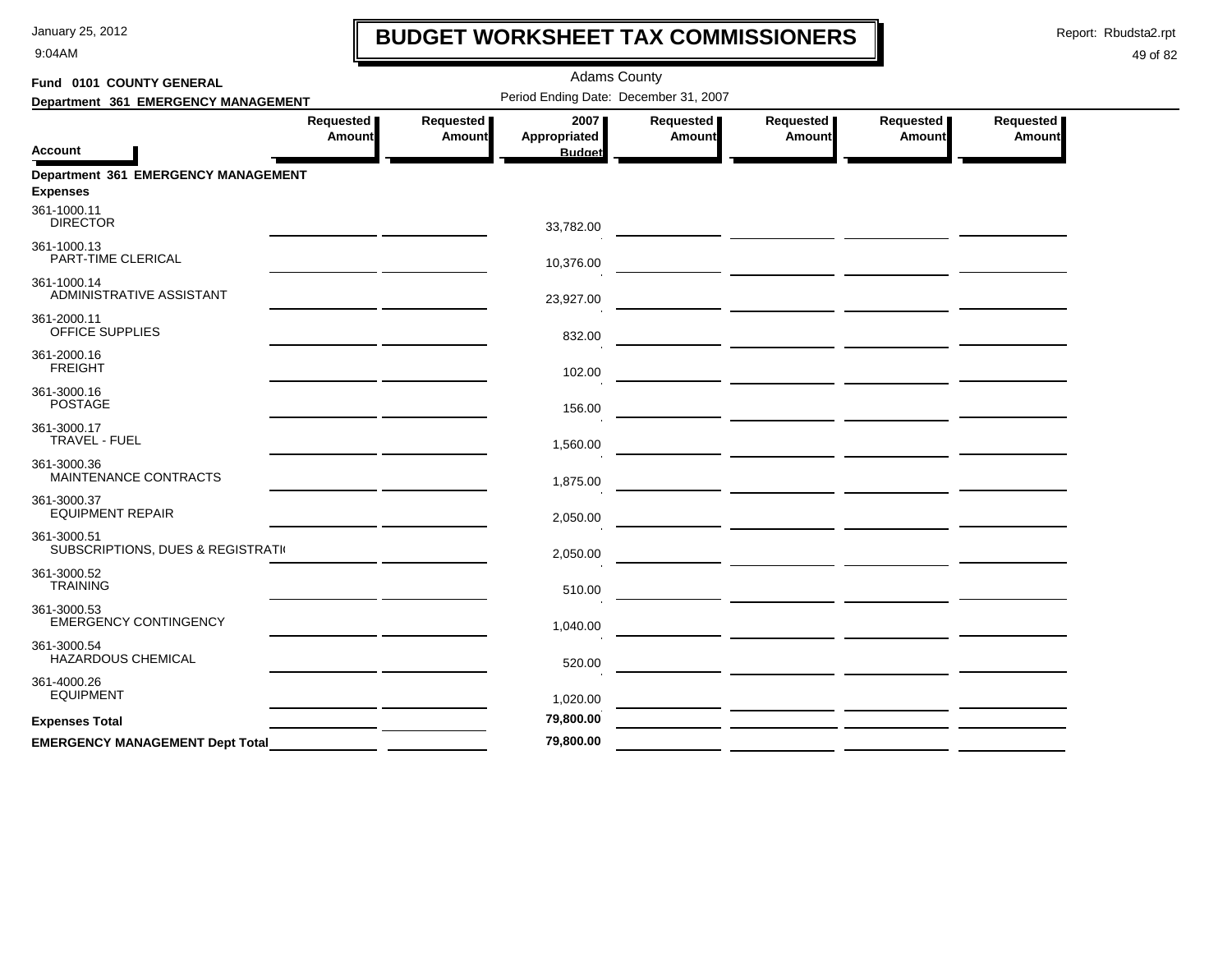9:04AM

### **BUDGET WORKSHEET TAX COMMISSIONERS**

Report: Rbudsta2.rpt

 $\mathbf l$ 

| Fund 0101 COUNTY GENERAL                | <b>Adams County</b>                          |           |                                       |                                                                                                                                                                                                                                      |                                                                                                                                                                                                                                      |               |               |  |  |  |
|-----------------------------------------|----------------------------------------------|-----------|---------------------------------------|--------------------------------------------------------------------------------------------------------------------------------------------------------------------------------------------------------------------------------------|--------------------------------------------------------------------------------------------------------------------------------------------------------------------------------------------------------------------------------------|---------------|---------------|--|--|--|
| Department 380 JAIL                     |                                              |           | Period Ending Date: December 31, 2007 |                                                                                                                                                                                                                                      |                                                                                                                                                                                                                                      |               |               |  |  |  |
|                                         | Requested                                    | Requested | 2007                                  | Requested                                                                                                                                                                                                                            | Requested                                                                                                                                                                                                                            | Requested     | Requested     |  |  |  |
| <b>Account</b>                          | Amount                                       | Amount    | Appropriated<br><b>Budget</b>         | <b>Amount</b>                                                                                                                                                                                                                        | <b>Amount</b>                                                                                                                                                                                                                        | <b>Amount</b> | <b>Amount</b> |  |  |  |
| Department 380 JAIL<br><b>Expenses</b>  |                                              |           |                                       |                                                                                                                                                                                                                                      |                                                                                                                                                                                                                                      |               |               |  |  |  |
| 380-1000.11<br><b>CHIEF JAILER</b>      |                                              |           | 33,782.00                             |                                                                                                                                                                                                                                      |                                                                                                                                                                                                                                      |               |               |  |  |  |
| 380-1000.16<br><b>JAILERS</b>           |                                              |           | 384,816.00                            |                                                                                                                                                                                                                                      |                                                                                                                                                                                                                                      |               |               |  |  |  |
| 380-1000.18<br><b>DISPATCHERS</b>       |                                              |           | 56,780.00                             |                                                                                                                                                                                                                                      |                                                                                                                                                                                                                                      |               |               |  |  |  |
| 380-1000.19<br><b>CHIEF DISPATCHER</b>  |                                              |           | 33,782.00                             |                                                                                                                                                                                                                                      |                                                                                                                                                                                                                                      |               |               |  |  |  |
| 380-1000.20<br>Overtime                 |                                              |           | 22,000.00                             |                                                                                                                                                                                                                                      | — <u>— — — — — — — — — — — — — —</u>                                                                                                                                                                                                 |               |               |  |  |  |
| 380-1000.22<br><b>ASSISTANT COOKS</b>   |                                              |           | 23,225.00                             |                                                                                                                                                                                                                                      |                                                                                                                                                                                                                                      |               |               |  |  |  |
| 380-1000.29<br><b>ASSISTANT JAILERS</b> |                                              |           | 12,420.00                             |                                                                                                                                                                                                                                      |                                                                                                                                                                                                                                      |               |               |  |  |  |
| 380-2000.16<br><b>SUPPLIES</b>          |                                              |           | 10,404.00                             |                                                                                                                                                                                                                                      | <u> 1990 - John Harry Harry Harry Harry Harry Harry Harry Harry Harry Harry Harry Harry Harry Harry Harry Harry H</u>                                                                                                                |               |               |  |  |  |
| 380-3000.12<br><b>MEDICAL</b>           |                                              |           | 18,727.00                             |                                                                                                                                                                                                                                      |                                                                                                                                                                                                                                      |               |               |  |  |  |
| 380-3000.14<br><b>MEDICAL CONTRACT</b>  | the control of the control of the control of |           | 36,000.00                             |                                                                                                                                                                                                                                      | — ————— ————— — <del>—————</del>                                                                                                                                                                                                     |               |               |  |  |  |
| 380-3000.18<br><b>TELEPHONE</b>         |                                              |           | 50.00                                 |                                                                                                                                                                                                                                      |                                                                                                                                                                                                                                      |               |               |  |  |  |
| 380-3000.31<br><b>UTILITIES</b>         |                                              |           | 66,504.00                             |                                                                                                                                                                                                                                      | <u> The Common State of the Common State of the Common State of the Common State of the Common State of the Common State of the Common State of the Common State of the Common State of the Common State of the Common State of </u> |               |               |  |  |  |
| 380-3000.37<br>REPAIRS AND MAINTENANCE  |                                              |           | 21,321.00                             |                                                                                                                                                                                                                                      |                                                                                                                                                                                                                                      |               |               |  |  |  |
| 380-3000.99<br><b>MEALS</b>             |                                              |           | 71,400.00                             |                                                                                                                                                                                                                                      |                                                                                                                                                                                                                                      |               |               |  |  |  |
| 380-4000.26<br><b>EQUIPMENT</b>         |                                              |           | 3,000.00                              |                                                                                                                                                                                                                                      | — <u>— — — — — — — — — — — — — — —</u>                                                                                                                                                                                               |               |               |  |  |  |
| <b>Expenses Total</b>                   |                                              |           | 794,211.00                            |                                                                                                                                                                                                                                      |                                                                                                                                                                                                                                      |               |               |  |  |  |
| <b>JAIL Dept Total</b>                  |                                              |           | 794,211.00                            | <u>and the state of the state of the state of the state of the state of the state of the state of the state of the state of the state of the state of the state of the state of the state of the state of the state of the state</u> |                                                                                                                                                                                                                                      |               |               |  |  |  |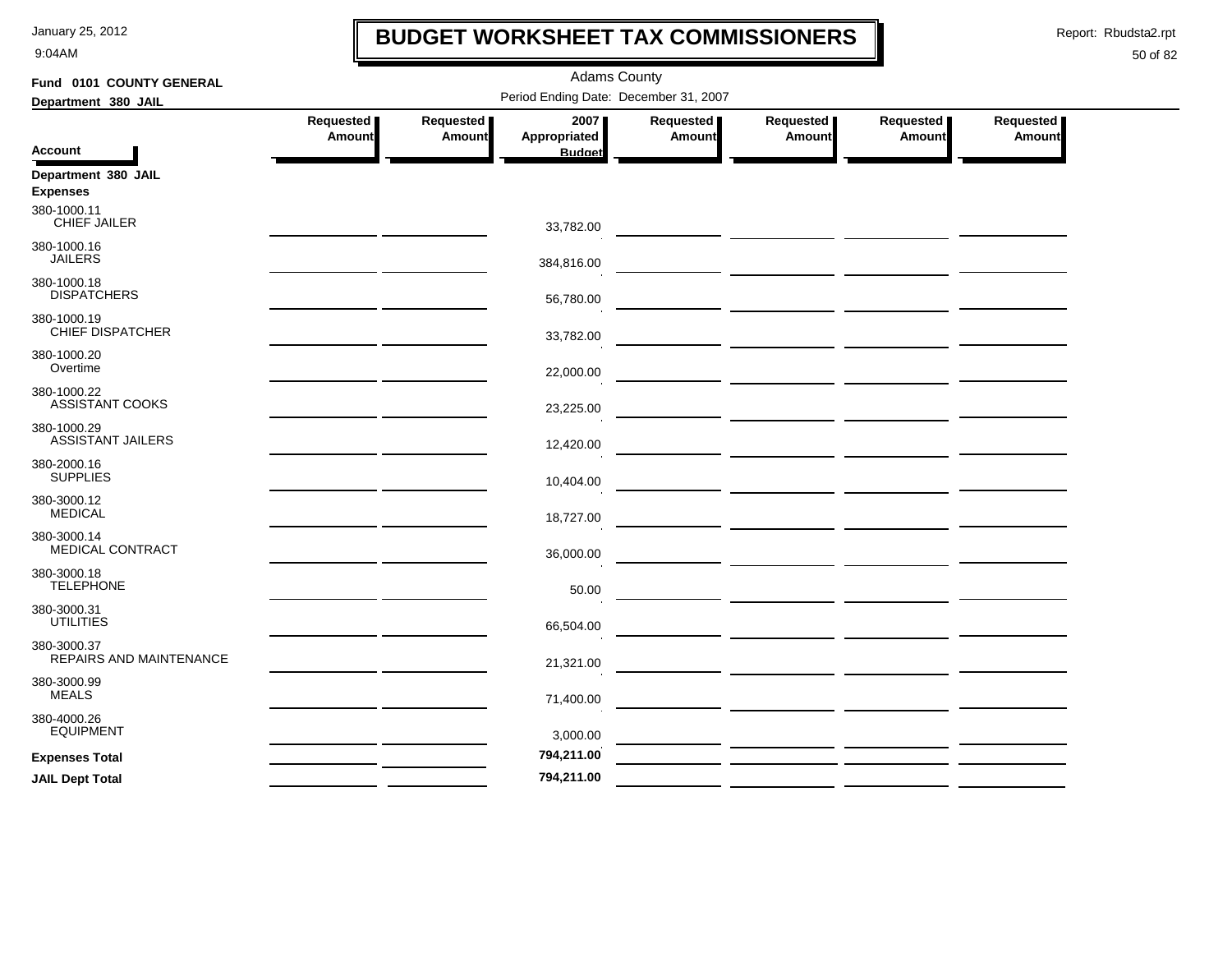9:04AM

### **BUDGET WORKSHEET TAX COMMISSIONERS**

Report: Rbudsta2.rpt

 $\mathbf I$ 

| Fund 0101 COUNTY GENERAL                         |                                                                                                                       |                            |                      |                     |                     |                     |                            |  |
|--------------------------------------------------|-----------------------------------------------------------------------------------------------------------------------|----------------------------|----------------------|---------------------|---------------------|---------------------|----------------------------|--|
| Department 622 GOLDEN MEADOWS                    | Period Ending Date: December 31, 2007                                                                                 |                            |                      |                     |                     |                     |                            |  |
|                                                  | Requested<br><b>Amount</b>                                                                                            | Requested<br><b>Amount</b> | 2007<br>Appropriated | Requested<br>Amount | Requested<br>Amount | Requested<br>Amount | Requested<br><b>Amount</b> |  |
| <b>Account</b>                                   |                                                                                                                       |                            | <b>Budget</b>        |                     |                     |                     |                            |  |
| Department 622 GOLDEN MEADOWS<br><b>Expenses</b> |                                                                                                                       |                            |                      |                     |                     |                     |                            |  |
| 622-1000.11<br><b>ADMINISTRATOR</b>              |                                                                                                                       |                            | 40,117.00            |                     |                     |                     |                            |  |
| 622-1000.12<br><b>DIRECTOR OF NURSING</b>        |                                                                                                                       |                            | 35,617.00            |                     |                     |                     |                            |  |
| 622-1000.13<br><b>EXTRA HELP</b>                 |                                                                                                                       |                            | 100,300.00           |                     |                     |                     |                            |  |
| 622-1000.14<br><b>ATTENDANTS</b>                 |                                                                                                                       |                            | 114,036.00           |                     |                     |                     |                            |  |
| 622-1000.15<br><b>OVERTIME</b>                   |                                                                                                                       |                            | 13,068.00            |                     |                     |                     |                            |  |
| 622-1000.16<br>ADMINISTRATIVE ASSISTANT          |                                                                                                                       |                            | 26,708.00            |                     |                     |                     |                            |  |
| 622-1000.18<br>FOOD SERVICE SUPERVISOR           | <u> 1989 - Alexandr Alexandr III, poet</u>                                                                            |                            | 26,811.00            |                     |                     |                     |                            |  |
| 622-1000.19<br><b>FULL-TIME COOK</b>             | <u> 1980 - John Harry Barn, mars and de Branch and de Branch and de Branch and de Branch and de Branch and de Bra</u> |                            | 21,570.00            |                     |                     |                     |                            |  |
| 622-1000.20<br>ASSISTANT DIRECTOR OF NURSING     |                                                                                                                       |                            | 29,515.00            |                     |                     |                     |                            |  |
| 622-1000.22<br><b>HOUSEKEEPER</b>                |                                                                                                                       |                            | 21,549.00            |                     |                     |                     |                            |  |
| 622-2000.11<br>OFFICE SUPPLIES                   |                                                                                                                       |                            | 3,447.00             |                     |                     |                     |                            |  |
| 622-2000.16<br><b>FOOD</b>                       |                                                                                                                       |                            | 57,222.00            |                     |                     |                     |                            |  |
| 622-2000.17<br>SOFTENER SALT                     |                                                                                                                       |                            | 1,836.00             |                     |                     |                     |                            |  |
| 622-2000.18<br>HOUSEHOLD/LAUNDRY                 |                                                                                                                       |                            | 8,021.00             |                     |                     |                     |                            |  |
| 622-2000.19<br><b>MEDICAL SUPPLIES</b>           |                                                                                                                       |                            | 4,080.00             |                     |                     |                     |                            |  |
| 622-2000.20<br>GAS, OIL, LUBE, ETC.              |                                                                                                                       |                            | 2,601.00             |                     |                     |                     |                            |  |
| 622-2000.23<br>TOOLS, PAINT AND HARDWARE         |                                                                                                                       |                            | 2,040.00             |                     |                     |                     |                            |  |
| 622-2000.24<br>HOUSEKEEPING SUPPLIES             |                                                                                                                       |                            | 6,896.00             |                     |                     |                     |                            |  |
| 622-2000.33<br><b>VEHICLE MAINTENANCE</b>        |                                                                                                                       |                            | 1,275.00             |                     |                     |                     |                            |  |
| 622-3000.12                                      |                                                                                                                       |                            |                      |                     |                     |                     |                            |  |
| MEDICAL, VETERINARIAN, TEST, ETC>                |                                                                                                                       |                            | 200.00               |                     |                     |                     |                            |  |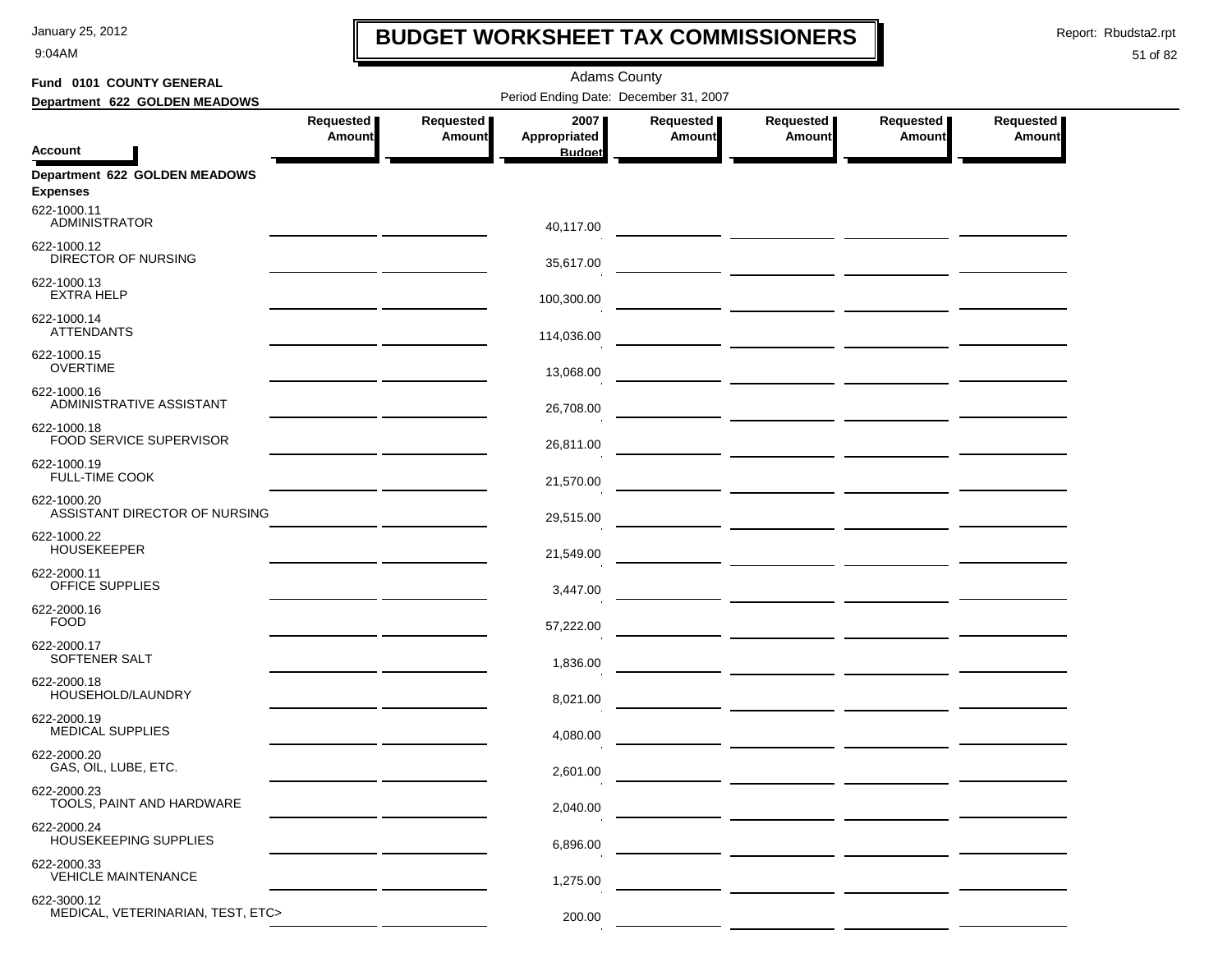9:04AM

### **BUDGET WORKSHEET TAX COMMISSIONERS**

Report: Rbudsta2.rpt

 $\mathbf I$ 

 $-$ 

### 52 of 82

| Fund 0101 COUNTY GENERAL                                | <b>Adams County</b>                          |                     |                                       |                            |                            |                       |                     |  |  |  |
|---------------------------------------------------------|----------------------------------------------|---------------------|---------------------------------------|----------------------------|----------------------------|-----------------------|---------------------|--|--|--|
| Department 622 GOLDEN MEADOWS                           |                                              |                     | Period Ending Date: December 31, 2007 |                            |                            |                       |                     |  |  |  |
|                                                         | Requested<br>Amount                          | Requested<br>Amount | 20071<br>Appropriated                 | <b>Requested</b><br>Amount | Requested<br><b>Amount</b> | Requested  <br>Amount | Requested<br>Amount |  |  |  |
| <b>Account</b>                                          |                                              |                     | <b>Budget</b>                         |                            |                            |                       |                     |  |  |  |
| 622-3000.13<br><b>MEDICAL DIRECTOR</b>                  |                                              |                     | 4,895.00                              |                            |                            |                       |                     |  |  |  |
| 622-3000.14<br><b>TEMPORARY SERVICES</b>                |                                              |                     | 16,800.00                             |                            |                            |                       |                     |  |  |  |
| 622-3000.16<br><b>POSTAGE</b>                           |                                              |                     | 510.00                                |                            |                            |                       |                     |  |  |  |
| 622-3000.17<br><b>TRAVEL &amp; EDUCATIONAL SEMINARS</b> |                                              |                     | 3,060.00                              |                            |                            |                       |                     |  |  |  |
| 622-3000.18<br><b>TELEPHONE</b>                         |                                              |                     | 4,200.00                              |                            |                            |                       |                     |  |  |  |
| 622-3000.21<br><b>ADVERTISING</b>                       |                                              |                     | 800.00                                |                            |                            |                       |                     |  |  |  |
| 622-3000.26<br><b>ADMINISTRATOR'S BOND</b>              |                                              |                     | 300.00                                |                            |                            |                       |                     |  |  |  |
| 622-3000.31<br><b>UTILITIES</b>                         |                                              |                     | 40,128.00                             |                            |                            |                       |                     |  |  |  |
| 622-3000.36<br>MAINTENANCE CONTRACTS                    | the control of the control of the control of |                     | 4,488.00                              |                            |                            |                       |                     |  |  |  |
| 622-3000.37<br><b>EQUIPMENT REPAIR</b>                  |                                              |                     | 6,444.00                              |                            |                            |                       |                     |  |  |  |
| 622-3000.39<br><b>BUILDING STRUCTURE</b>                |                                              |                     | 13,000.00                             |                            |                            |                       |                     |  |  |  |
| 622-3000.40<br>FARM AND YARD                            |                                              |                     | 1,066.00                              |                            |                            |                       |                     |  |  |  |
| 622-3000.51<br>DUES AND SUBSCRIPTIONS                   |                                              |                     | 2,448.00                              |                            |                            |                       |                     |  |  |  |
| 622-3000.52<br>SPECIAL ASSESSMENT TAXES                 |                                              |                     | 300.00                                |                            |                            |                       |                     |  |  |  |
| 622-3000.54<br>SOCIAL AND ACTIVITIES                    |                                              |                     | 3,500.00                              |                            |                            |                       |                     |  |  |  |
| 622-3000.55<br><b>CONSULTATION</b>                      |                                              |                     | 12,074.00                             |                            |                            |                       |                     |  |  |  |
| 622-3000.57<br>MOUND MAINTENANCE                        |                                              |                     | 3,060.00                              |                            |                            |                       |                     |  |  |  |
| 622-4000.31<br><b>FURNISHINGS</b>                       |                                              |                     | 6,000.00                              |                            |                            |                       |                     |  |  |  |
| 622-4000.32<br>PURCHASE NEW EQUIPMENT                   |                                              |                     | 3,500.00                              |                            |                            |                       |                     |  |  |  |
| 622-4000.41<br>Air Conditioning                         |                                              |                     | 1,500.00                              |                            |                            |                       |                     |  |  |  |
| 622-4000.42<br>Boilers & Water Heater                   |                                              |                     | 4,000.00                              |                            |                            |                       |                     |  |  |  |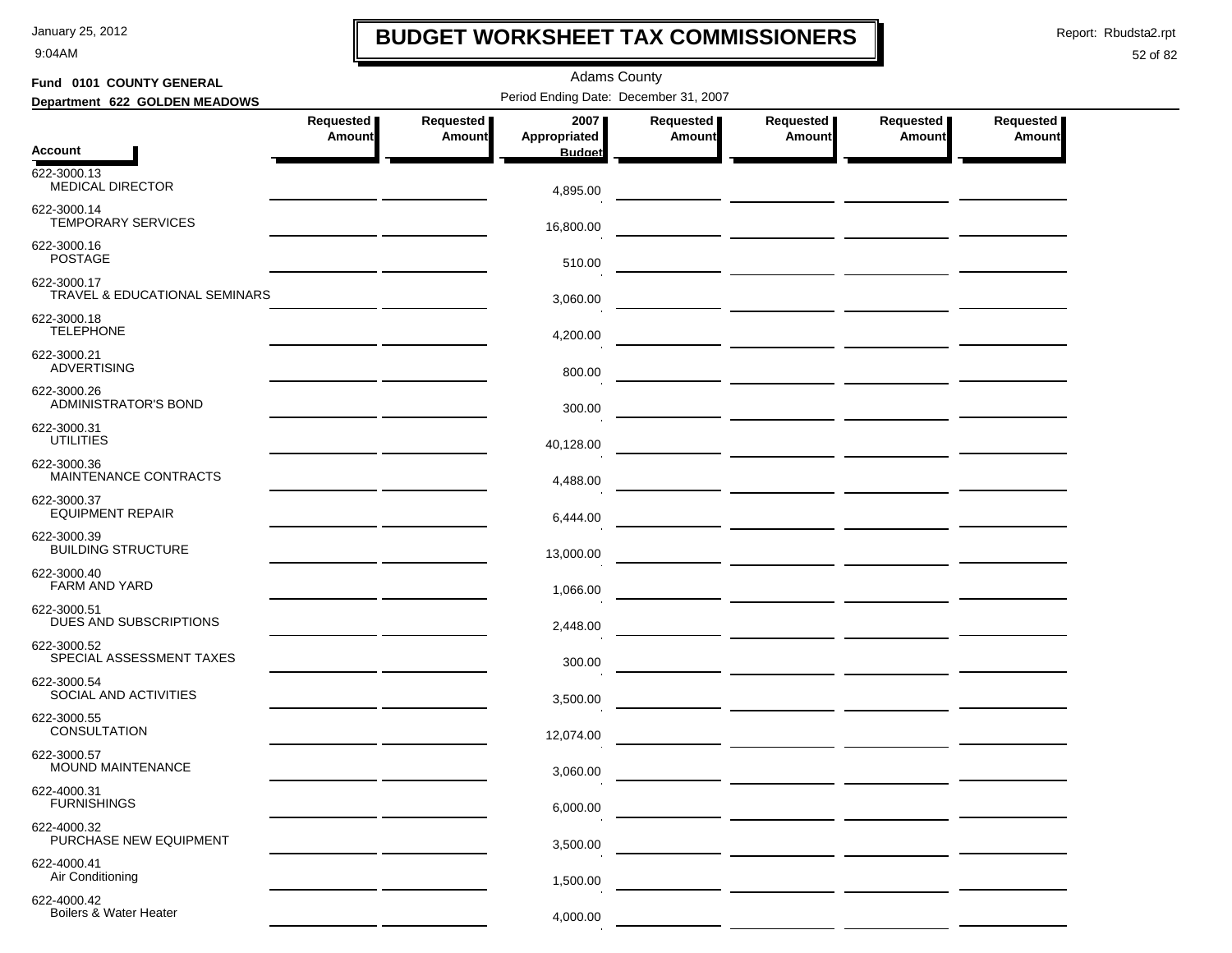9:04AM

### **BUDGET WORKSHEET TAX COMMISSIONERS**

Report: Rbudsta2.rpt

 $\mathbf \mathbf I$ 

| Fund 0101 COUNTY GENERAL<br>Department 622 GOLDEN MEADOWS |                              | <b>Adams County</b><br>Period Ending Date: December 31, 2007 |                                         |                                     |                       |                       |                              |  |  |
|-----------------------------------------------------------|------------------------------|--------------------------------------------------------------|-----------------------------------------|-------------------------------------|-----------------------|-----------------------|------------------------------|--|--|
| <b>Account</b>                                            | Requested  <br><b>Amount</b> | Requested <b>I</b><br>Amount                                 | 2007<br>Appropriated  <br><b>Budget</b> | Reauested <b>I</b><br><b>Amount</b> | Requested  <br>Amount | Requested  <br>Amount | Requested  <br><b>Amount</b> |  |  |
| <b>Expenses Total</b>                                     |                              |                                                              | 648,982.00                              |                                     |                       |                       |                              |  |  |
| <b>GOLDEN MEADOWS Dept Total</b>                          |                              |                                                              | 648,982.00                              |                                     |                       |                       |                              |  |  |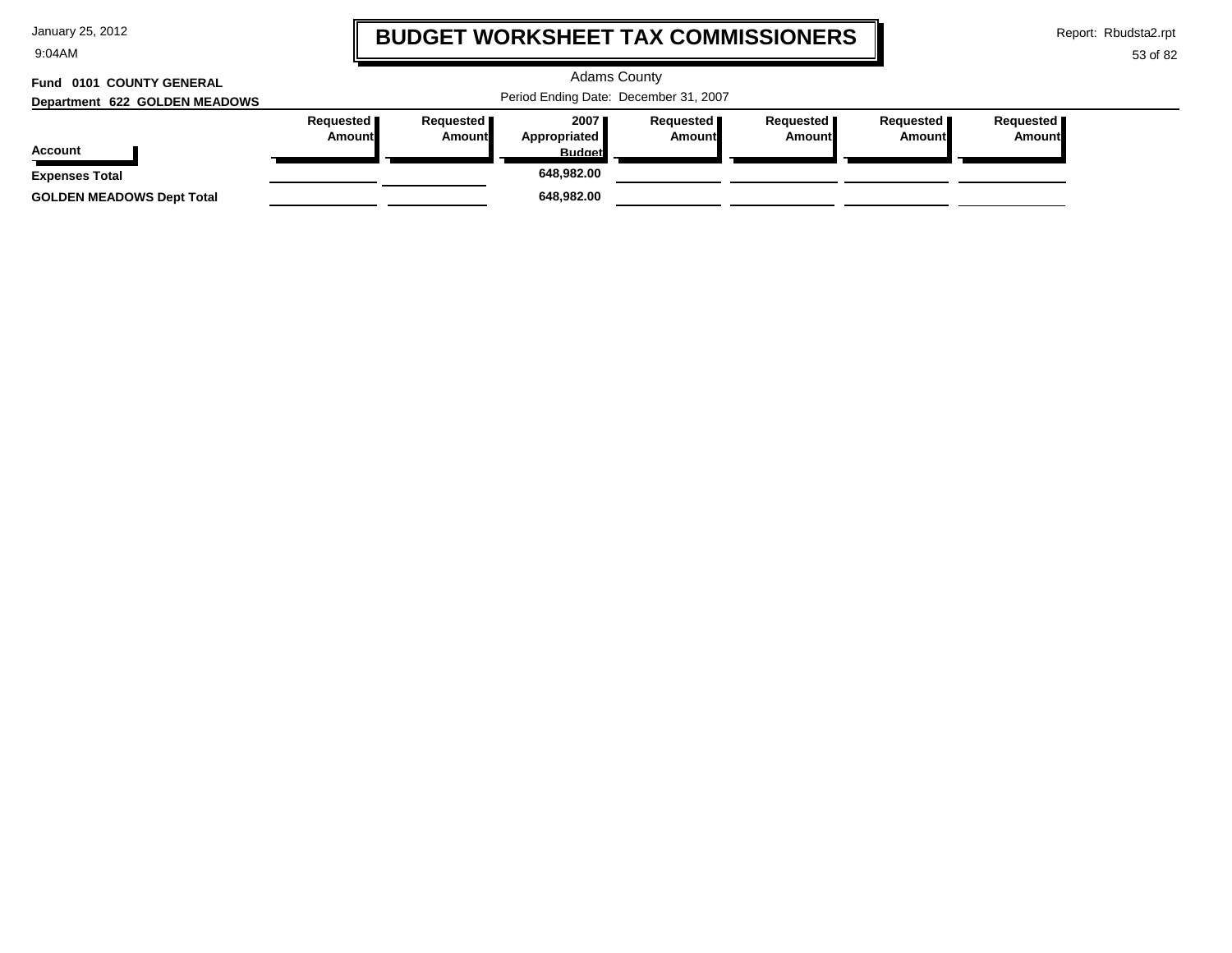9:04AM

### **BUDGET WORKSHEET TAX COMMISSIONERS**

Report: Rbudsta2.rpt

 $\mathbf \mathbf I$ 

| Fund 0101 COUNTY GENERAL                           |                                       | <b>Adams County</b>          |                                              |                       |                     |                     |                     |  |  |  |
|----------------------------------------------------|---------------------------------------|------------------------------|----------------------------------------------|-----------------------|---------------------|---------------------|---------------------|--|--|--|
| Department 660 PROS. ATTY. IV-D                    | Period Ending Date: December 31, 2007 |                              |                                              |                       |                     |                     |                     |  |  |  |
| <b>Account</b>                                     | Requested<br>Amount                   | Requested  <br><b>Amount</b> | 2007<br><b>Appropriated</b><br><b>Budget</b> | Requested  <br>Amount | Requested<br>Amount | Requested<br>Amount | Requested<br>Amount |  |  |  |
| Department 660 PROS. ATTY. IV-D<br><b>Expenses</b> |                                       |                              |                                              |                       |                     |                     |                     |  |  |  |
| 660-1000.12<br>IV-D DEPUTY PROSECUTOR              |                                       |                              | 22,736.00                                    |                       |                     |                     |                     |  |  |  |
| 660-1000.13<br><b>IV-D CASEWORKER</b>              |                                       |                              | 25,625.00                                    |                       |                     |                     |                     |  |  |  |
| 660-1000.14<br><b>IV-D CASEWORKER</b>              |                                       |                              | 25,625.00                                    |                       |                     |                     |                     |  |  |  |
| 660-1000.18<br><b>IV-D Caseworker</b>              |                                       |                              | 25,625.00                                    |                       |                     |                     |                     |  |  |  |
| 660-2000.11<br>OFFICE SUPPLIES                     |                                       |                              | 1,561.00                                     |                       |                     |                     |                     |  |  |  |
| 660-3000.17<br>TRAVEL                              |                                       |                              | 873.00                                       |                       |                     |                     |                     |  |  |  |
| 660-4000.26<br><b>EQUIPMENT</b>                    |                                       |                              | 520.00                                       |                       |                     |                     |                     |  |  |  |
| <b>Expenses Total</b>                              |                                       |                              | 102,565.00                                   |                       |                     |                     |                     |  |  |  |
| PROS. ATTY. IV-D Dept Total                        |                                       |                              | 102,565.00                                   |                       |                     |                     |                     |  |  |  |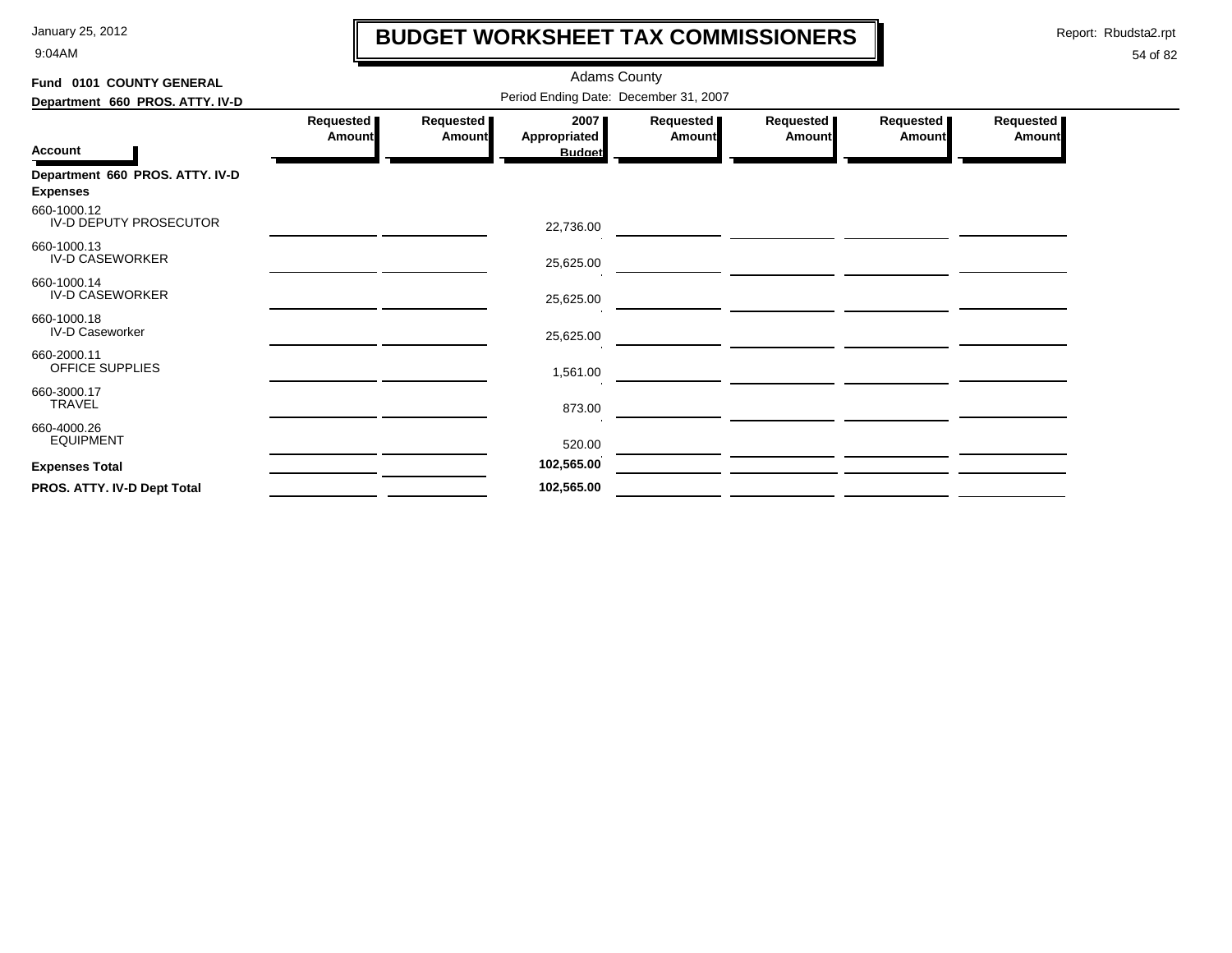9:04AM

### **BUDGET WORKSHEET TAX COMMISSIONERS**

Report: Rbudsta2.rpt

 $\mathbf l$ 

#### 55 of 82

| Requested<br><b>Amount</b> |
|----------------------------|
|                            |
|                            |
|                            |
|                            |
|                            |
|                            |
|                            |
|                            |
|                            |
|                            |
|                            |
|                            |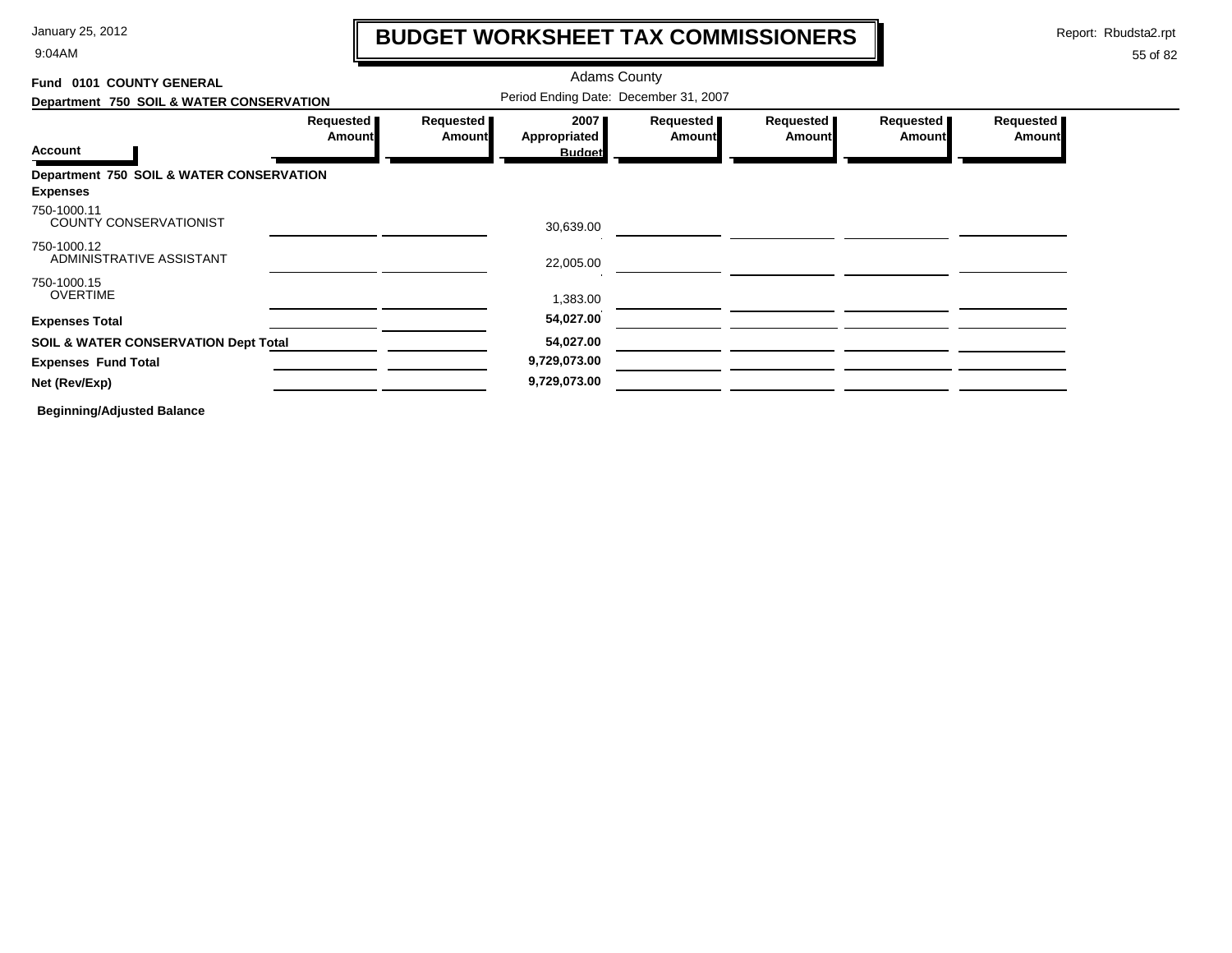9:04AM

# **BUDGET WORKSHEET TAX COMMISSIONERS**

Report: Rbudsta2.rpt

 $\mathbf l$ 

### 56 of 82

| Fund 0103 SALES DISCLOSURE VERIFICATION                   |                              | <b>Adams County</b>                   |                     |                       |                       |                            |
|-----------------------------------------------------------|------------------------------|---------------------------------------|---------------------|-----------------------|-----------------------|----------------------------|
| Department 000 SALES DISCLOSURE VERIFICATION              |                              | Period Ending Date: December 31, 2007 |                     |                       |                       |                            |
| Requested  <br>Amount                                     | <b>Requested</b> ■<br>Amount | 2007<br>Appropriated                  | Requested<br>Amount | Requested  <br>Amount | Requested  <br>Amount | Requested<br><b>Amount</b> |
| <b>Account</b>                                            |                              | <b>Budget</b>                         |                     |                       |                       |                            |
| <b>Fund 0103 SALES DISCLOSURE VERIFICATION</b>            |                              |                                       |                     |                       |                       |                            |
| Department 000 SALES DISCLOSURE VERIFICATION              |                              |                                       |                     |                       |                       |                            |
| <b>Expenses</b>                                           |                              |                                       |                     |                       |                       |                            |
| 000-1000.13<br>Part time Clerical                         |                              | 3,000.00                              |                     |                       |                       |                            |
| 000-3000.13<br>OTHER SERVICES                             |                              | 3,000.00                              |                     |                       |                       |                            |
| 000-3000.17<br><b>TRAVEL</b>                              |                              | 800.00                                |                     |                       |                       |                            |
| 000-3000.51<br>DUES AND SUBSCRIPTIONS                     |                              | 1,000.00                              |                     |                       |                       |                            |
| 000-3000.56<br><b>Technical Service</b>                   |                              | 9,500.00                              |                     |                       |                       |                            |
| <b>Expenses Total</b>                                     |                              | 17,300.00                             |                     |                       |                       |                            |
| <b>SALES DISCLOSURE VERIFICATION Dept</b><br><b>Total</b> |                              | 17,300.00                             |                     |                       |                       |                            |
| <b>Expenses Fund Total</b>                                |                              | 17,300.00                             |                     |                       |                       |                            |
| Net (Rev/Exp)                                             |                              | 17,300.00                             |                     |                       |                       |                            |
| _                                                         |                              |                                       |                     |                       |                       |                            |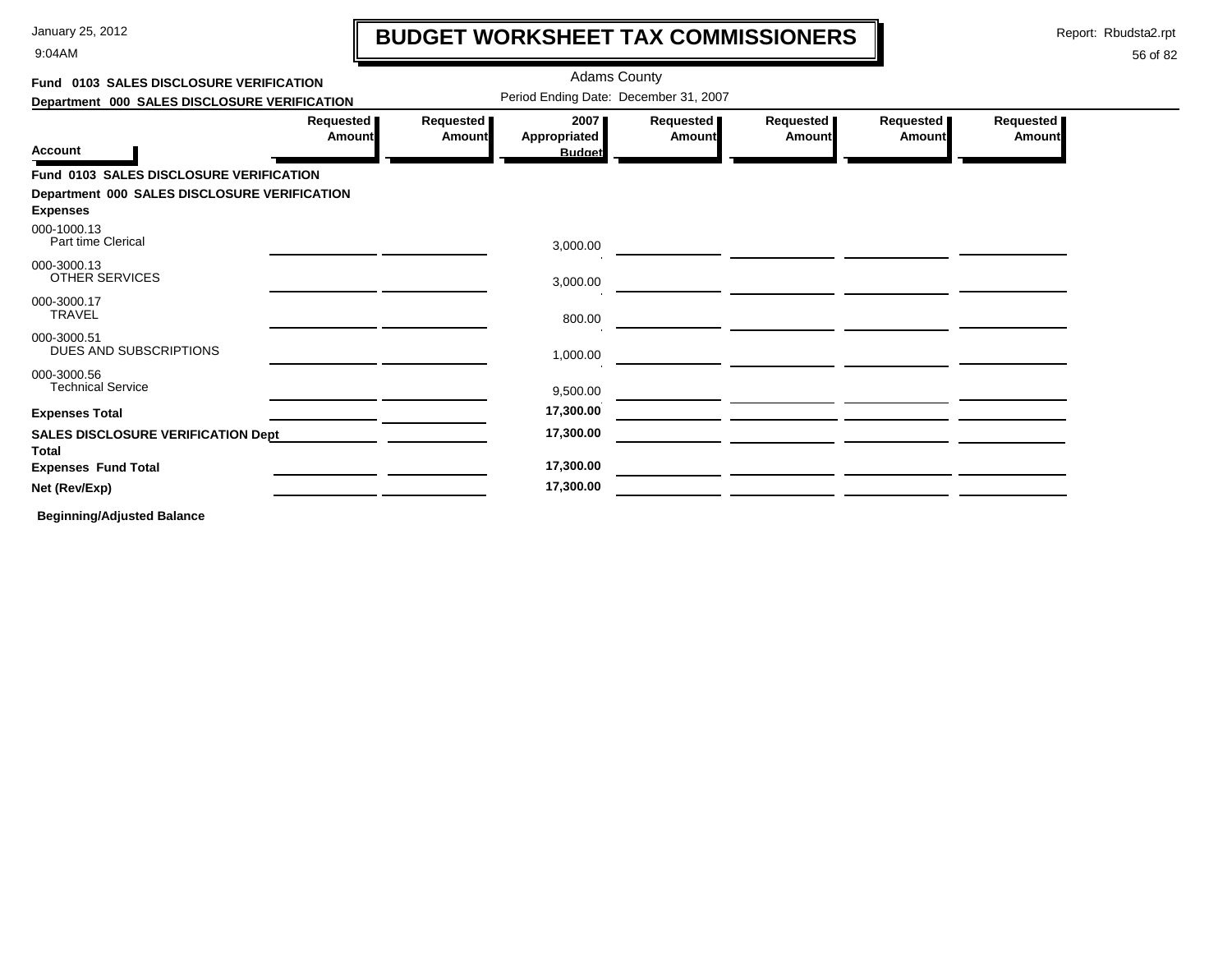9:04AM

# **BUDGET WORKSHEET TAX COMMISSIONERS**

Report: Rbudsta2.rpt

57 of 82

#### Adams County **Fund 0116 COUNTY SURVEYOR CORNER PERP.**Period Ending Date: December 31, 2007 **Department 000 COUNTY SURVEYOR CORNER PERP. Requested Requested Requested Requested Requested Requested 2007 AmountAmountAppropriated AmountAmount Amount Amount Account Budget Fund 0116 COUNTY SURVEYOR CORNER PERP. Department 000 COUNTY SURVEYOR CORNER PERP. Expenses** Social Security 000-1000.23 745.00000-1000.24Retirement 584.00 000-1000.25Ditch Tech-Full/Part Time 9,737.00  $\overline{\phantom{a}}$  , and the set of  $\overline{\phantom{a}}$ **Expenses Total 11,066.00 COUNTY SURVEYOR CORNER PERP. Dept 11,066.00 TotalExpenses Fund Total 11,066.00 Net (Rev/Exp) 11,066.00**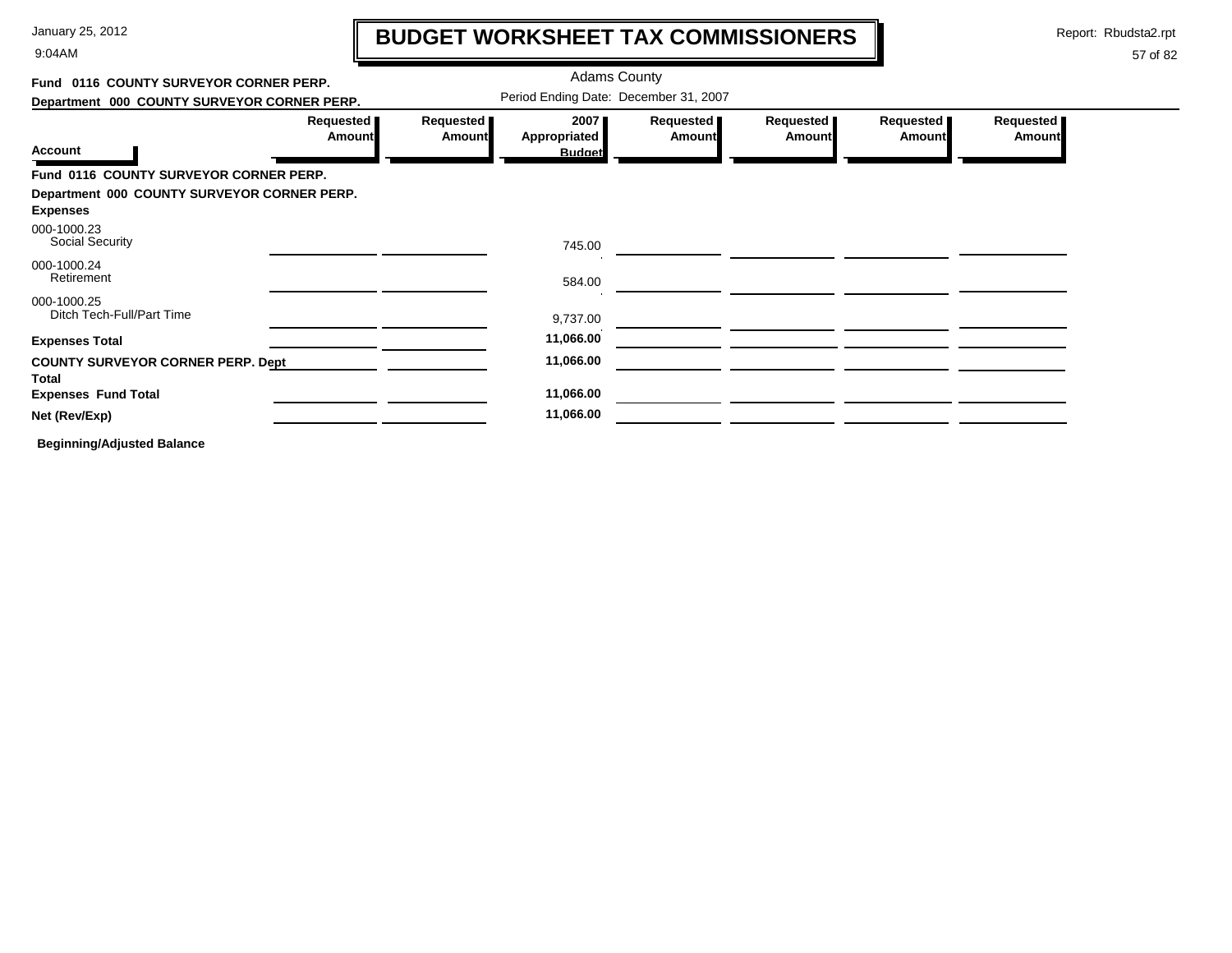9:04AM

### **BUDGET WORKSHEET TAX COMMISSIONERS**

Report: Rbudsta2.rpt

 $\mathbf l$ 

| Fund 0123 FUTURE REASSESSMENT                  |                     |                            | <b>Adams County</b>                   |                     |                                                                                                                      |                            |                            |
|------------------------------------------------|---------------------|----------------------------|---------------------------------------|---------------------|----------------------------------------------------------------------------------------------------------------------|----------------------------|----------------------------|
| Department 000 REASSESSMENT                    |                     |                            | Period Ending Date: December 31, 2007 |                     |                                                                                                                      |                            |                            |
| <b>Account</b>                                 | Requested<br>Amount | Requested<br><b>Amount</b> | 2007<br>Appropriated<br><b>Budget</b> | Requested<br>Amount | Requested<br><b>Amount</b>                                                                                           | Requested<br><b>Amount</b> | <b>Requested</b><br>Amount |
| Fund 0123 FUTURE REASSESSMENT                  |                     |                            |                                       |                     |                                                                                                                      |                            |                            |
| Department 000 REASSESSMENT<br><b>Expenses</b> |                     |                            |                                       |                     |                                                                                                                      |                            |                            |
| 000-1000.13<br>PART-TIME CLERICAL/DATA ENTRY   |                     |                            | 2,500.00                              |                     |                                                                                                                      |                            |                            |
| 000-1000.15<br><b>OVERTIME</b>                 |                     |                            | 4,000.00                              |                     |                                                                                                                      |                            |                            |
| 000-1000.16<br>TOWNSHIP ASSESSOR TRAINING      |                     |                            | 2,500.00                              |                     |                                                                                                                      |                            |                            |
| 000-1000.23<br>SOCIAL SECURITY                 |                     |                            | 700.00                                |                     |                                                                                                                      |                            |                            |
| 000-1000.24<br>Perf                            |                     |                            | 300.00                                |                     |                                                                                                                      |                            |                            |
| 000-2000.11<br>OFFICE SUPPLIES                 |                     |                            | 1,500.00                              |                     | <u> 1989 - Johann John Harry Harry Harry Harry Harry Harry Harry Harry Harry Harry Harry Harry Harry Harry Harry</u> |                            |                            |
| 000-3000.17<br><b>TRAVEL</b>                   |                     |                            | 5,000.00                              |                     |                                                                                                                      |                            |                            |
| 000-3000.21<br><b>PRINTING</b>                 |                     |                            | 100.00                                |                     |                                                                                                                      |                            |                            |
| 000-3000.22<br><b>ADVERTISING</b>              |                     |                            | 50.00                                 |                     |                                                                                                                      |                            |                            |
| 000-3000.52<br>REASSESSMENT CONTRACT           |                     |                            | 50,000.00                             |                     |                                                                                                                      |                            |                            |
| 000-3000.53<br>CONTRACT MAINTENANCE            |                     |                            | 50,000.00                             |                     |                                                                                                                      |                            |                            |
| 000-3000.55<br><b>SOFTWARE</b>                 |                     |                            | 20,000.00                             |                     |                                                                                                                      |                            |                            |
| 000-3000.56<br><b>TECHNICAL SERVICE</b>        |                     |                            | 20,000.00                             |                     |                                                                                                                      |                            |                            |
| 000-4000.26<br><b>EQUIPMENT</b>                |                     |                            | 5,000.00                              |                     |                                                                                                                      |                            |                            |
| <b>Expenses Total</b>                          |                     |                            | 161,650.00                            |                     |                                                                                                                      |                            |                            |
| <b>REASSESSMENT Dept Total</b>                 |                     |                            | 161,650.00                            |                     |                                                                                                                      |                            |                            |
| <b>Expenses Fund Total</b>                     |                     |                            | 161,650.00                            |                     |                                                                                                                      |                            |                            |
| Net (Rev/Exp)                                  |                     |                            | 161,650.00                            |                     |                                                                                                                      |                            |                            |
| <b>Beginning/Adjusted Balance</b>              |                     |                            |                                       |                     |                                                                                                                      |                            |                            |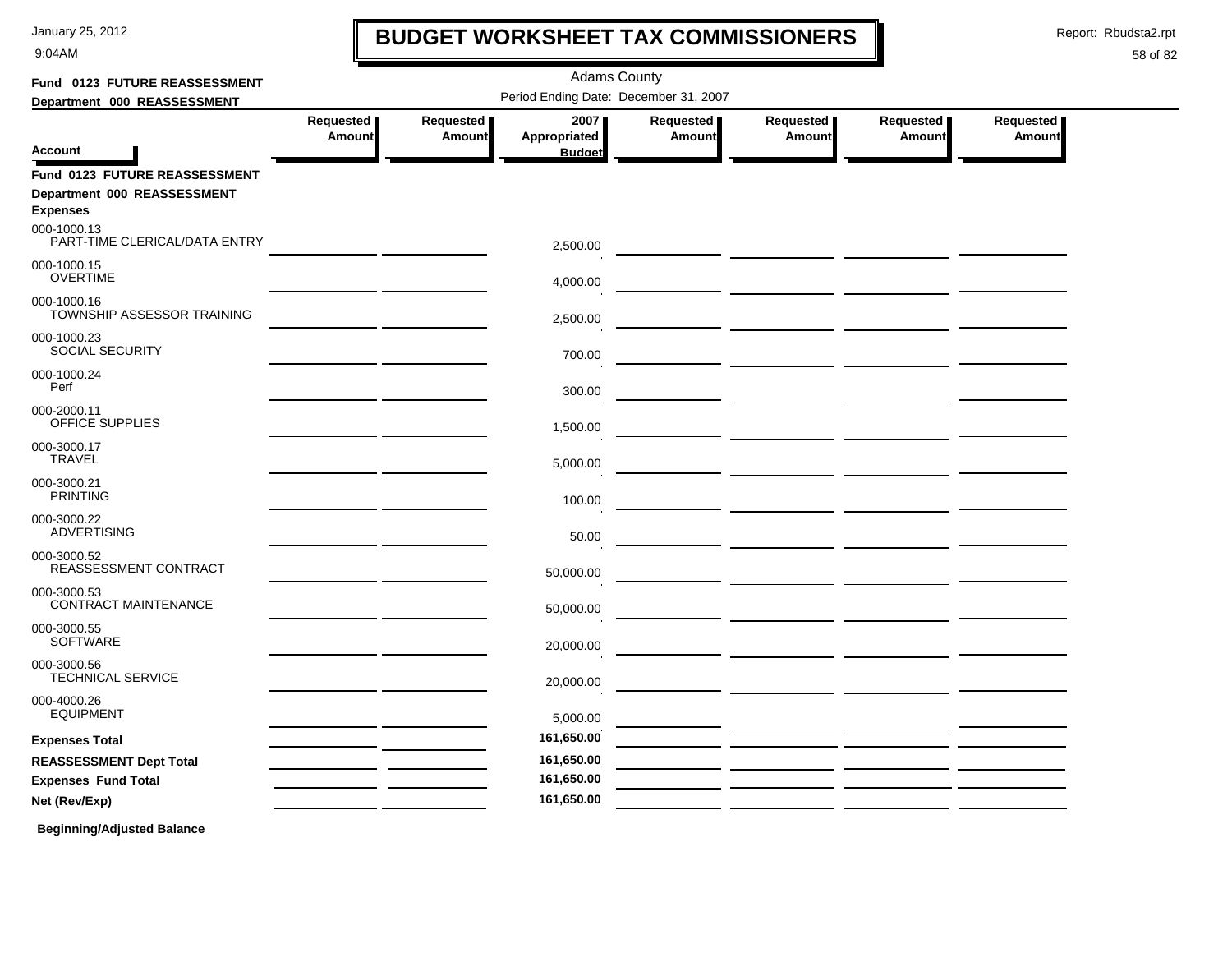9:04AM

### **BUDGET WORKSHEET TAX COMMISSIONERS**

Report: Rbudsta2.rpt

 $\mathbf l$ 

| Fund 0329 Clerk's Perp. Fund      |                                       |                              | <b>Adams County</b>  |                            |                     |                            |                     |  |  |
|-----------------------------------|---------------------------------------|------------------------------|----------------------|----------------------------|---------------------|----------------------------|---------------------|--|--|
| <b>Department</b>                 | Period Ending Date: December 31, 2007 |                              |                      |                            |                     |                            |                     |  |  |
| <b>Account</b>                    | Requested<br><b>Amount</b>            | Requested  <br><b>Amount</b> | 2007<br>Appropriated | Requested<br><b>Amount</b> | Requested<br>Amount | Requested<br><b>Amount</b> | Requested<br>Amount |  |  |
|                                   |                                       |                              | <b>Budget</b>        |                            |                     |                            |                     |  |  |
| Fund 0329 Clerk's Perp. Fund      |                                       |                              |                      |                            |                     |                            |                     |  |  |
| Department 000                    |                                       |                              |                      |                            |                     |                            |                     |  |  |
| <b>Expenses</b>                   |                                       |                              |                      |                            |                     |                            |                     |  |  |
| 000-4000.26<br><b>EQUIPMENT</b>   |                                       |                              | 24,000.00            |                            |                     |                            |                     |  |  |
| <b>Expenses Total</b>             |                                       |                              | 24,000.00            |                            |                     |                            |                     |  |  |
| <b>Dept Total</b>                 |                                       |                              | 24,000.00            |                            |                     |                            |                     |  |  |
| <b>Expenses Fund Total</b>        |                                       |                              | 24,000.00            |                            |                     |                            |                     |  |  |
| Net (Rev/Exp)                     |                                       |                              | 24,000.00            |                            |                     |                            |                     |  |  |
| <b>Beginning/Adjusted Balance</b> |                                       |                              |                      |                            |                     |                            |                     |  |  |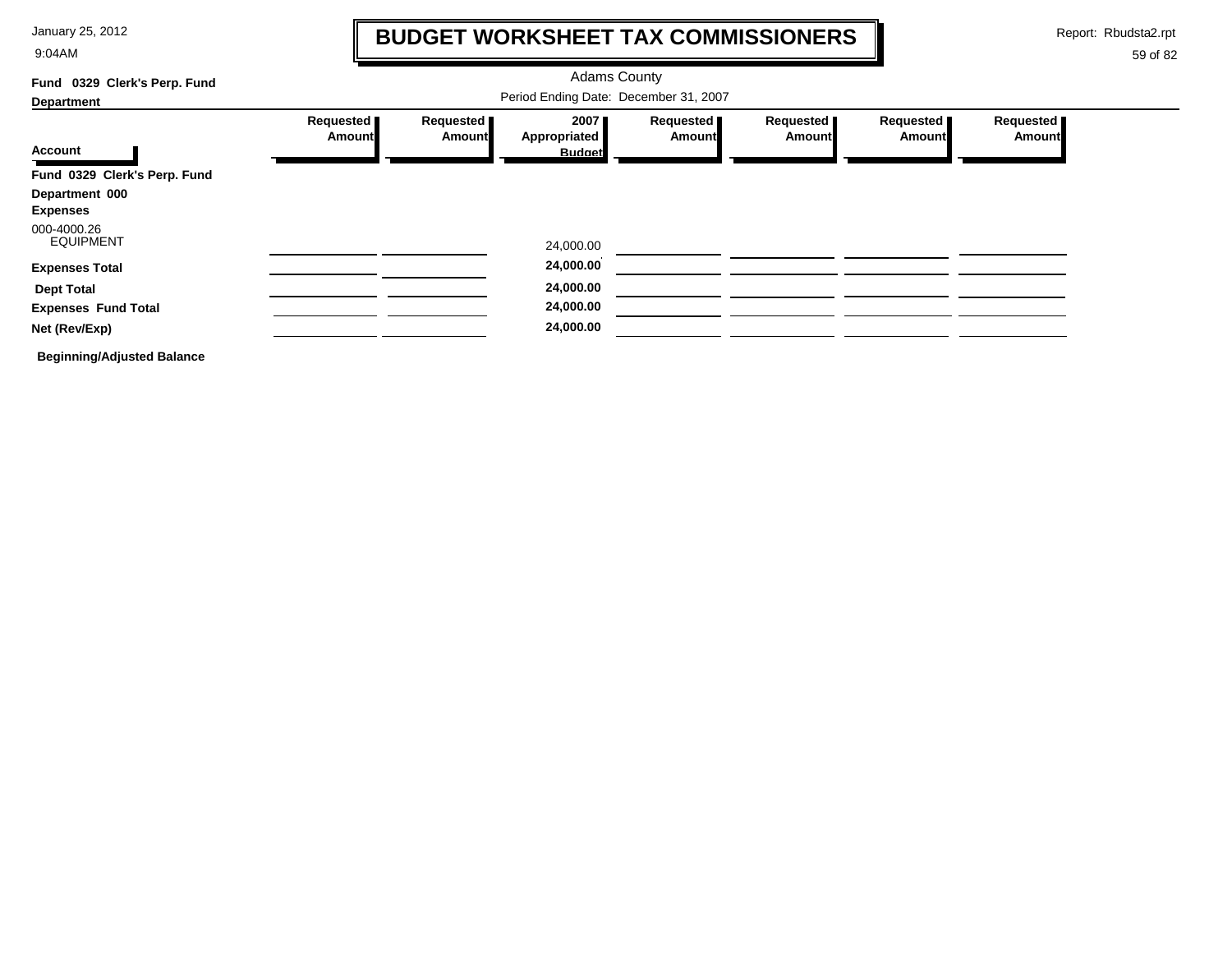9:04AM

### **BUDGET WORKSHEET TAX COMMISSIONERS**

Report: Rbudsta2.rpt

 $\mathbf l$ 

| Fund 0702 HIGHWAY                                       |                            |                     | <b>Adams County</b>                   |                            |                            |                            |                     |
|---------------------------------------------------------|----------------------------|---------------------|---------------------------------------|----------------------------|----------------------------|----------------------------|---------------------|
| Department 530 HIGHWAY ADMINSTRATION                    |                            |                     | Period Ending Date: December 31, 2007 |                            |                            |                            |                     |
| <b>Account</b>                                          | Requested<br><b>Amount</b> | Requested<br>Amount | 2007<br>Appropriated<br><b>Budget</b> | Requested<br><b>Amount</b> | Requested<br><b>Amount</b> | Requested<br><b>Amount</b> | Requested<br>Amount |
| Fund 0702 HIGHWAY                                       |                            |                     |                                       |                            |                            |                            |                     |
| Department 530 HIGHWAY ADMINSTRATION<br><b>Expenses</b> |                            |                     |                                       |                            |                            |                            |                     |
| 530-1000.11<br><b>SUPERVISOR</b>                        |                            |                     | 40,117.00                             |                            |                            |                            |                     |
| 530-1000.13<br><b>AST'S SUPERVISOR</b>                  |                            |                     | 35,438.00                             |                            |                            |                            |                     |
| 530-1000.14<br><b>BOOKKEEPER</b>                        |                            |                     | 26,365.00                             |                            |                            |                            |                     |
| 530-1000.15<br><b>OVERTIME</b>                          |                            |                     | 2,255.00                              |                            |                            |                            |                     |
| 530-1000.16<br><b>BOOKKEEPER</b>                        |                            |                     | 24,595.00                             |                            |                            |                            |                     |
| 530-2000.11<br>OFFICE SUPPLIES                          |                            |                     | 1,500.00                              |                            |                            |                            |                     |
| 530-2000.12<br><b>PRINTING</b>                          |                            |                     | 400.00                                |                            |                            |                            |                     |
| 530-2000.16<br><b>OTHER SUPPLIES</b>                    |                            |                     | 450.00                                |                            |                            |                            |                     |
| 530-3000.16<br><b>POSTAGE</b>                           |                            |                     | 300.00                                |                            |                            |                            |                     |
| 530-3000.17<br><b>TRAVEL EXPENSE</b>                    |                            |                     | 500.00                                |                            |                            |                            |                     |
| 530-3000.18<br><b>TELEPHONE</b>                         |                            |                     | 3,300.00                              |                            |                            |                            |                     |
| 530-3000.19<br><b>COMPUTER</b>                          |                            |                     | 1,000.00                              |                            |                            |                            |                     |
| 530-3000.37<br>REPAIRS-EQUIPMENT                        |                            |                     | 500.00                                |                            |                            |                            |                     |
| 530-3000.38<br>COMPUTER-MAINTENANCE                     |                            |                     | 2,000.00                              |                            |                            |                            |                     |
| 530-3000.40<br>RADIO-MAINTENANCE                        |                            |                     | 2,300.00                              |                            |                            |                            |                     |
| 530-3000.52<br>OTHER SERVICES AND CHARGES               |                            |                     | 3,100.00                              |                            |                            |                            |                     |
| <b>Expenses Total</b>                                   |                            |                     | 144,120.00                            |                            |                            |                            |                     |
| <b>HIGHWAY ADMINSTRATION Dept Total</b>                 |                            |                     | 144,120.00                            |                            |                            |                            |                     |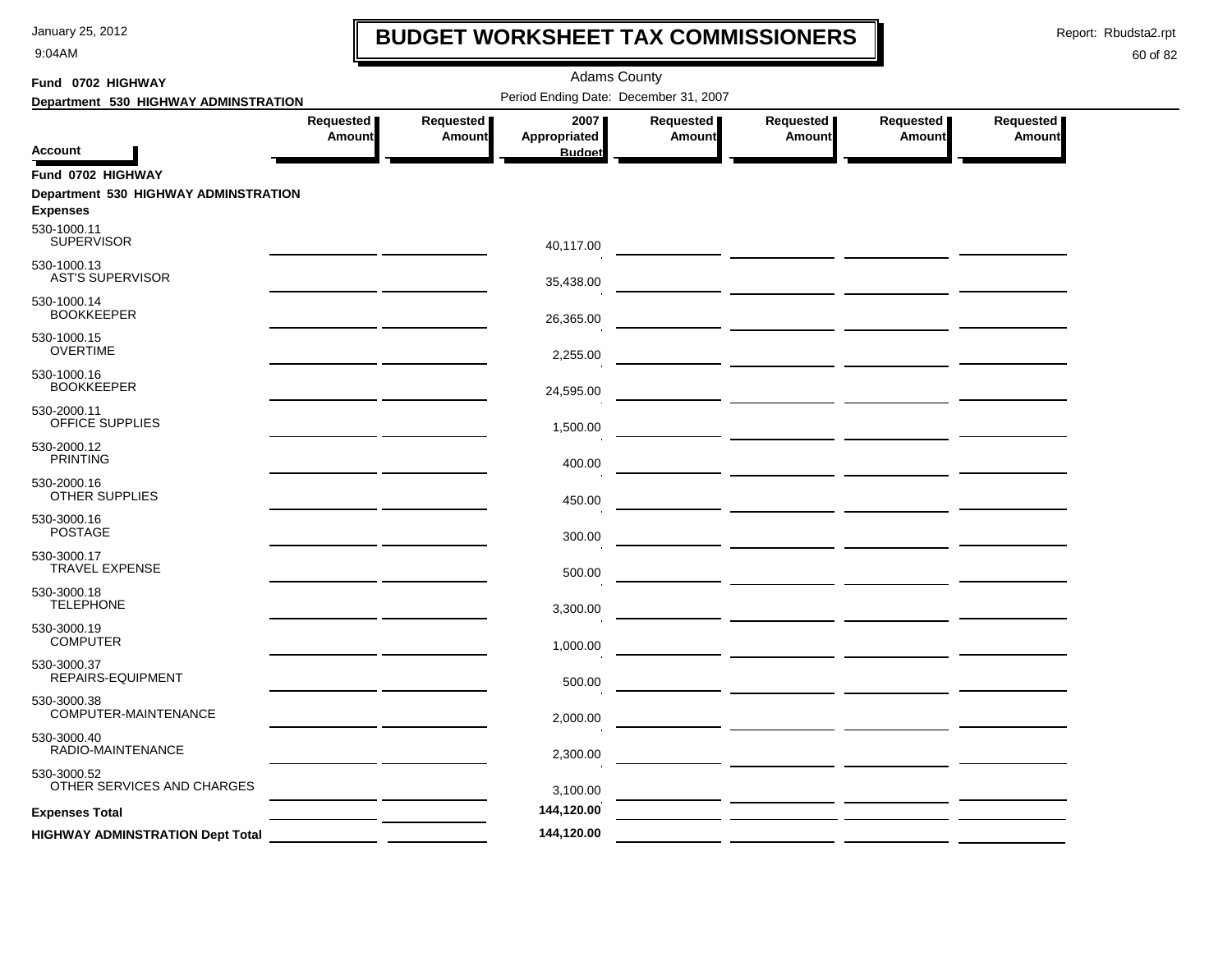9:04AM

### **BUDGET WORKSHEET TAX COMMISSIONERS**

Report: Rbudsta2.rpt

 $\mathbf I$ 

| Fund 0702 HIGHWAY                                      |                                                                       |                            |                                       |                              |                                                                                                                       |                            |                            |  |
|--------------------------------------------------------|-----------------------------------------------------------------------|----------------------------|---------------------------------------|------------------------------|-----------------------------------------------------------------------------------------------------------------------|----------------------------|----------------------------|--|
| Department 531 MAINTENANCE & REPAIR                    |                                                                       |                            | Period Ending Date: December 31, 2007 |                              |                                                                                                                       |                            |                            |  |
| <b>Account</b>                                         | Requested<br><b>Amount</b>                                            | Requested<br><b>Amount</b> | 2007<br>Appropriated<br><b>Budget</b> | Requested  <br><b>Amount</b> | Requested<br><b>Amount</b>                                                                                            | Requested<br><b>Amount</b> | Requested<br><b>Amount</b> |  |
|                                                        |                                                                       |                            |                                       |                              |                                                                                                                       |                            |                            |  |
| Department 531 MAINTENANCE & REPAIR<br><b>Expenses</b> |                                                                       |                            |                                       |                              |                                                                                                                       |                            |                            |  |
| 531-1000.15<br><b>OVERTIME</b>                         |                                                                       |                            | 23,300.00                             |                              |                                                                                                                       |                            |                            |  |
| 531-1000.16<br>MAINTENANCE OPERATOR                    |                                                                       |                            | 63,108.00                             |                              | <u> The Common Section of the Common Section of the Common Section of the Common Section of the Common Section of</u> |                            |                            |  |
| 531-1000.17<br>MAINTENANCE WORKER                      |                                                                       |                            | 575,807.00                            |                              |                                                                                                                       |                            |                            |  |
| 531-1000.19<br><b>SUMMER HELP</b>                      |                                                                       |                            | 1,000.00                              |                              |                                                                                                                       |                            |                            |  |
| 531-2000.22<br><b>WEED SPRAY</b>                       |                                                                       |                            | 1,000.00                              |                              |                                                                                                                       |                            |                            |  |
| 531-2000.24<br><b>STONE</b>                            |                                                                       |                            | 125,000.00                            |                              |                                                                                                                       |                            |                            |  |
| 531-2000.25<br><b>BITUMINOUS</b>                       |                                                                       |                            | 225,000.00                            |                              |                                                                                                                       |                            |                            |  |
| 531-2000.26<br>HARDWARE & TOOLS                        | <u> 1989 - Johann Harry Barn, mars an t-Amerikaansk kommunister (</u> |                            | 3,500.00                              |                              |                                                                                                                       |                            |                            |  |
| 531-2000.28<br><b>CULVERTS &amp; PIPE</b>              |                                                                       |                            | 17,000.00                             |                              |                                                                                                                       |                            |                            |  |
| 531-2000.29<br><b>LUMBER</b>                           |                                                                       |                            | 500.00                                |                              |                                                                                                                       |                            |                            |  |
| 531-2000.30<br><b>SIGNS</b>                            |                                                                       |                            | 12,696.00                             |                              |                                                                                                                       |                            |                            |  |
| 531-2000.31<br><b>BRICKS</b>                           |                                                                       |                            | 500.00                                |                              |                                                                                                                       |                            |                            |  |
| 531-2000.32<br><b>CEMENT &amp; READY MIX</b>           |                                                                       |                            | 1,000.00                              |                              |                                                                                                                       |                            |                            |  |
| 531-2000.33<br>DUSTAY DUST CONTROL                     |                                                                       |                            | 20,000.00                             |                              |                                                                                                                       |                            |                            |  |
| 531-2000.35<br><b>BUGGY PLATES</b>                     |                                                                       |                            | 4,640.00                              |                              |                                                                                                                       |                            |                            |  |
| 531-3000.13<br>TEMPORARY SERVICES                      |                                                                       |                            | 5,000.00                              |                              |                                                                                                                       |                            |                            |  |
| 531-3000.41<br>RENTAL OF EQUIPMENT                     |                                                                       |                            | 500.00                                |                              |                                                                                                                       |                            |                            |  |
| 531-3000.42<br>OTHER CONTRACTUAL SERVICES              |                                                                       |                            | 10,000.00                             |                              |                                                                                                                       |                            |                            |  |
| 531-3000.52<br>DRAINAGE & OTHER ASSESSMENTS            |                                                                       |                            | 10,350.00                             |                              |                                                                                                                       |                            |                            |  |
| <b>Expenses Total</b>                                  |                                                                       |                            | 1,099,901.00                          |                              |                                                                                                                       |                            |                            |  |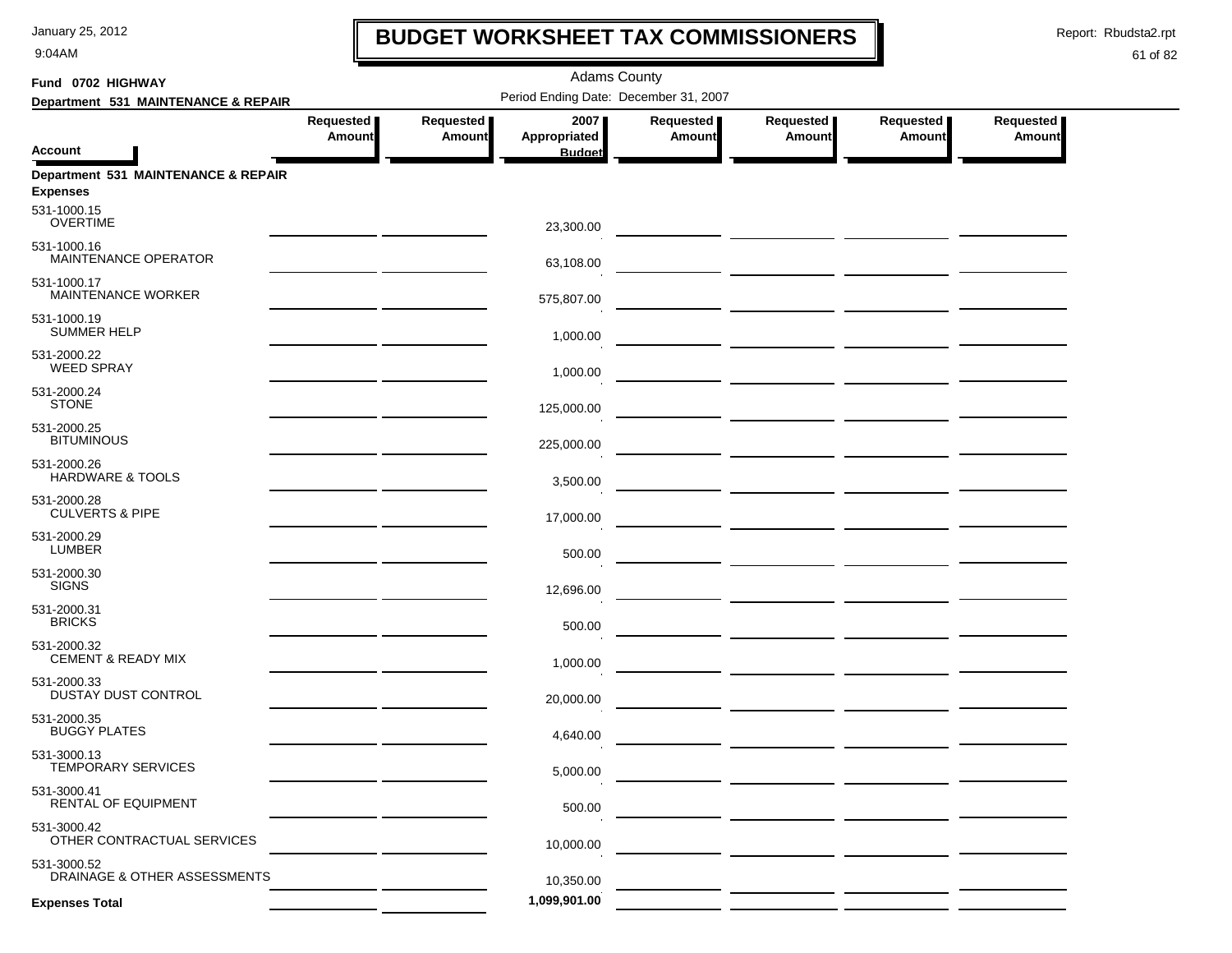9:04AM

### **BUDGET WORKSHEET TAX COMMISSIONERS**

Report: Rbudsta2.rpt

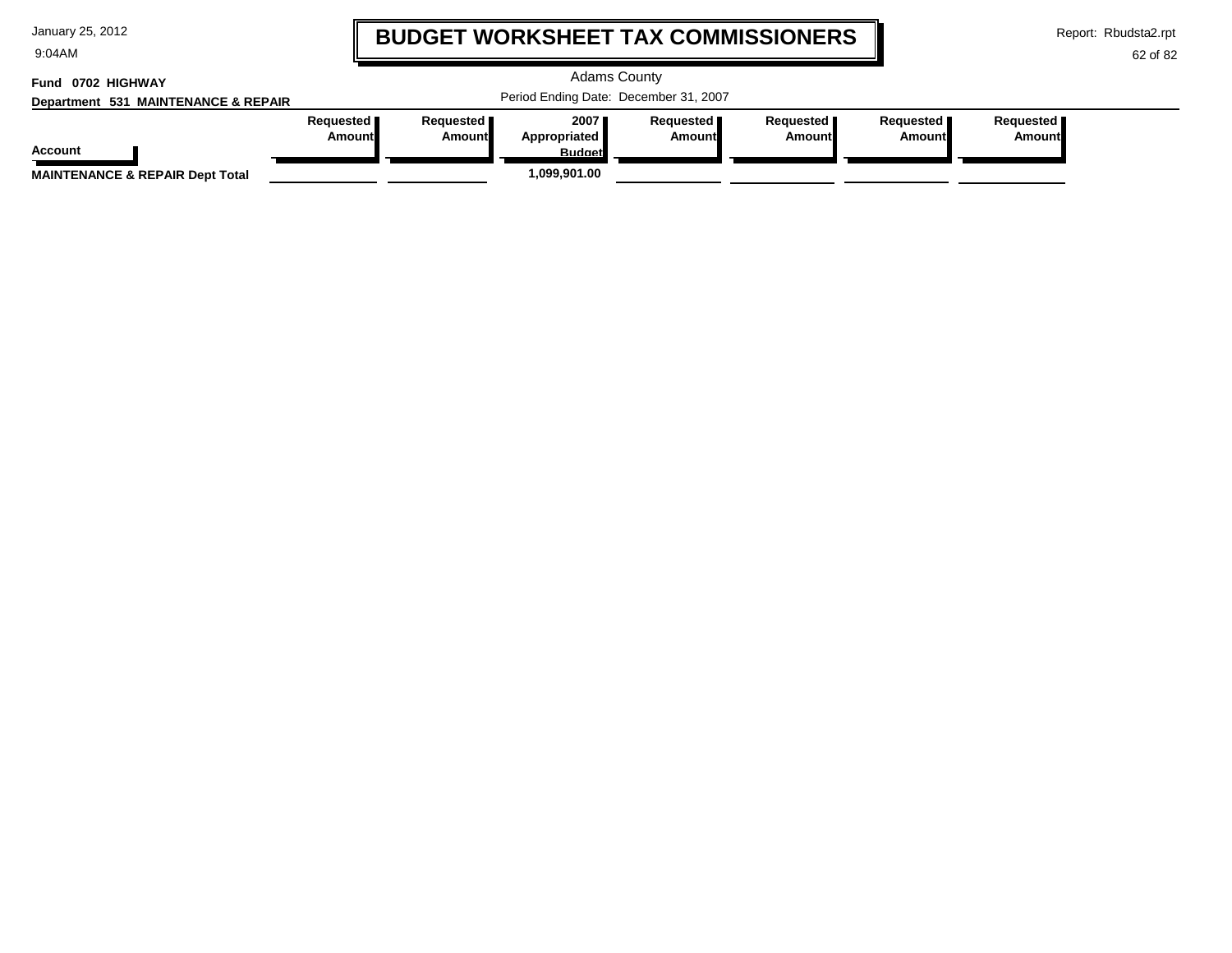9:04AM

### **BUDGET WORKSHEET TAX COMMISSIONERS**

Report: Rbudsta2.rpt

 $\mathbf \mathbf I$ 

| Fund 0702 HIGHWAY                                                               |                            |                     | <b>Adams County</b>                   |                     |                                                                                                                                                                                                                                      |                            |                            |
|---------------------------------------------------------------------------------|----------------------------|---------------------|---------------------------------------|---------------------|--------------------------------------------------------------------------------------------------------------------------------------------------------------------------------------------------------------------------------------|----------------------------|----------------------------|
| Department 533 GENERAL - UNDISTRIBUTED EXPENS                                   |                            |                     | Period Ending Date: December 31, 2007 |                     |                                                                                                                                                                                                                                      |                            |                            |
|                                                                                 | Requested<br><b>Amount</b> | Requested<br>Amount | 2007<br>Appropriated                  | Requested<br>Amount | Requested<br>Amount                                                                                                                                                                                                                  | Requested<br><b>Amount</b> | Requested<br><b>Amount</b> |
| <b>Account</b>                                                                  |                            |                     | <b>Budget</b>                         |                     |                                                                                                                                                                                                                                      |                            |                            |
| Department 533 GENERAL - UNDISTRIBUTED EXPENS<br><b>Expenses</b><br>533-1000.14 |                            |                     |                                       |                     |                                                                                                                                                                                                                                      |                            |                            |
| <b>GARAGE MECHANIC (SALARY)</b>                                                 |                            |                     | 32,774.00                             |                     |                                                                                                                                                                                                                                      |                            |                            |
| 533-1000.15<br><b>OVERTIME</b>                                                  |                            |                     | 2,320.00                              |                     |                                                                                                                                                                                                                                      |                            |                            |
| 533-1000.16<br>ASSISTANT GARAGE MECHANIC                                        |                            |                     | 31,560.00                             |                     | <u> 1989 - Jan Stein Harry Harry Harry Harry Harry Harry Harry Harry Harry Harry Harry Harry Harry Harry Harry H</u>                                                                                                                 |                            |                            |
| 533-1000.21<br><b>HEPATITIS SHOTS</b>                                           |                            |                     | 300.00                                |                     |                                                                                                                                                                                                                                      |                            |                            |
| 533-1000.22<br><b>GROUP INSURANCE</b>                                           |                            |                     | 256,410.00                            |                     |                                                                                                                                                                                                                                      |                            |                            |
| 533-1000.23<br><b>SOCIAL SECURITY</b>                                           |                            |                     | 65,610.00                             |                     |                                                                                                                                                                                                                                      |                            |                            |
| 533-1000.24<br><b>UNEMPLOYMENT</b>                                              |                            |                     | 500.00                                |                     | <u> 1990 - Johann John Harry Harry Harry Harry Harry Harry Harry Harry Harry Harry Harry Harry Harry Harry Harry</u>                                                                                                                 |                            |                            |
| 533-1000.25<br>RANDOM DRUG & ALCOHOL TESTING                                    |                            |                     | 1,200.00                              |                     |                                                                                                                                                                                                                                      |                            |                            |
| 533-1000.26<br><b>WORKMAN'S COMPENSATION</b>                                    |                            |                     | 50,000.00                             |                     |                                                                                                                                                                                                                                      |                            |                            |
| 533-1000.27<br><b>EMPLOYEE UNIFORMS</b>                                         |                            |                     | 15,000.00                             |                     |                                                                                                                                                                                                                                      |                            |                            |
| 533-1000.28<br><b>PERF</b>                                                      |                            |                     | 64,325.00                             |                     | <u> The Common State of the Common State of the Common State of the Common State of the Common State of the Common State of the Common State of the Common State of the Common State of the Common State of the Common State of </u> |                            |                            |
| 533-2000.21<br>GAS DIESEL, & OIL                                                |                            |                     | 200,000.00                            |                     |                                                                                                                                                                                                                                      |                            |                            |
| 533-2000.22<br><b>TIRES</b>                                                     |                            |                     | 30,000.00                             |                     |                                                                                                                                                                                                                                      |                            |                            |
| 533-2000.23<br>OTHER GARAGE & MOTOR SUPPLIES                                    |                            |                     | 12,000.00                             |                     |                                                                                                                                                                                                                                      |                            |                            |
| 533-2000.24<br>OTHER SUPPLIES                                                   |                            |                     | 70,000.00                             |                     |                                                                                                                                                                                                                                      |                            |                            |
| 533-2000.25<br><b>BATTERIES</b>                                                 |                            |                     | 2,000.00                              |                     |                                                                                                                                                                                                                                      |                            |                            |
| 533-2000.26<br><b>GRADER BLADES</b>                                             |                            |                     | 5,000.00                              |                     |                                                                                                                                                                                                                                      |                            |                            |
| 533-2000.27<br><b>FASTENERS</b>                                                 |                            |                     | 2,000.00                              |                     |                                                                                                                                                                                                                                      |                            |                            |
| 533-3000.26<br><b>INSURANCE</b>                                                 |                            |                     | 47,380.00                             |                     |                                                                                                                                                                                                                                      |                            |                            |
| 533-3000.31<br><b>UTILITIES</b>                                                 |                            |                     | 17,000.00                             |                     |                                                                                                                                                                                                                                      |                            |                            |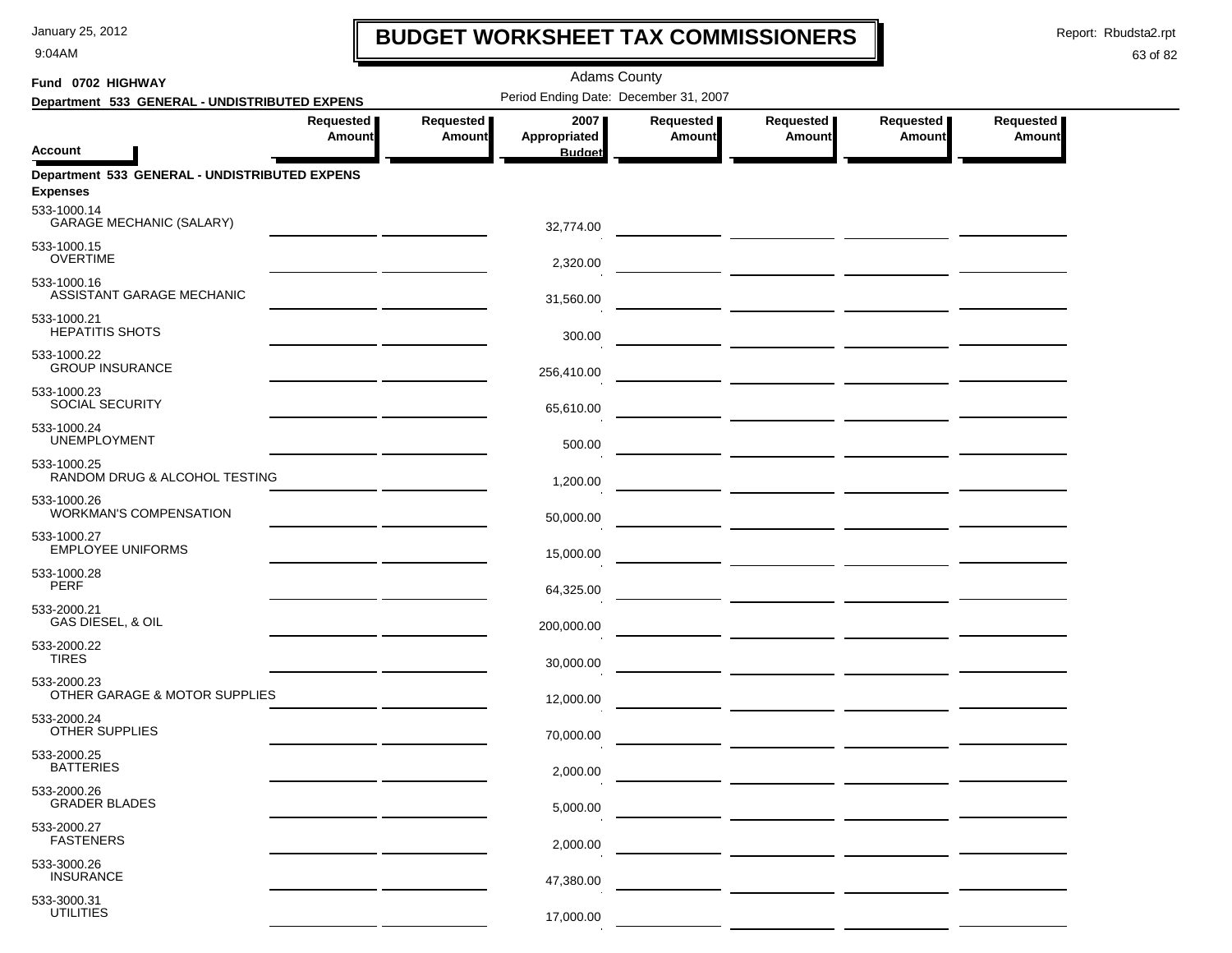9:04AM

### **BUDGET WORKSHEET TAX COMMISSIONERS**

Report: Rbudsta2.rpt

I

### 64 of 82

| Fund 0702 HIGHWAY                                          |                                       |                            | <b>Adams County</b>                          |                     |                            |                     |                                   |  |
|------------------------------------------------------------|---------------------------------------|----------------------------|----------------------------------------------|---------------------|----------------------------|---------------------|-----------------------------------|--|
| Department 533 GENERAL - UNDISTRIBUTED EXPENS              | Period Ending Date: December 31, 2007 |                            |                                              |                     |                            |                     |                                   |  |
| <b>Account</b>                                             | Requested<br>Amount                   | <b>Requested</b><br>Amount | 2007<br><b>Appropriated</b><br><b>Budget</b> | Requested<br>Amount | <b>Requested</b><br>Amount | Requested<br>Amount | <b>Requested</b><br><b>Amount</b> |  |
| 533-3000.36<br><b>MACHINE WORK</b>                         |                                       |                            | 500.00                                       |                     |                            |                     |                                   |  |
| 533-3000.37<br>TRUCK & TRACTOR REPAIRS                     |                                       |                            | 25,000.00                                    |                     |                            |                     |                                   |  |
| 533-3000.39<br>ROAD EQUIPMENT REPAIRS                      |                                       |                            | 10,000.00                                    |                     |                            |                     |                                   |  |
| 533-3000.40<br><b>OTHER REPAIRS</b>                        |                                       |                            | 1,000.00                                     |                     |                            |                     |                                   |  |
| 533-3000.41<br><b>GARAGE REPAIRS</b>                       |                                       |                            | 4,000.00                                     |                     |                            |                     |                                   |  |
| 533-3000.43<br><b>WRECKER</b>                              |                                       |                            | 2,500.00                                     |                     |                            |                     |                                   |  |
| 533-4000.26<br><b>GARAGE &amp; OFFICE EQUIPMENT</b>        |                                       |                            | 3,500.00                                     |                     |                            |                     |                                   |  |
| 533-4000.28<br><b>TRUCKS &amp; EQUIPMENT</b>               |                                       |                            | 150,000.00                                   |                     |                            |                     |                                   |  |
| <b>Expenses Total</b>                                      |                                       |                            | 1,101,879.00                                 |                     |                            |                     |                                   |  |
| <b>GENERAL - UNDISTRIBUTED EXPENS Dept</b><br><b>Total</b> |                                       |                            | 1,101,879.00                                 |                     |                            |                     |                                   |  |
| <b>Expenses Fund Total</b>                                 |                                       |                            | 2,345,900.00                                 |                     |                            |                     |                                   |  |
| Net (Rev/Exp)                                              |                                       |                            | 2,345,900.00                                 |                     |                            |                     |                                   |  |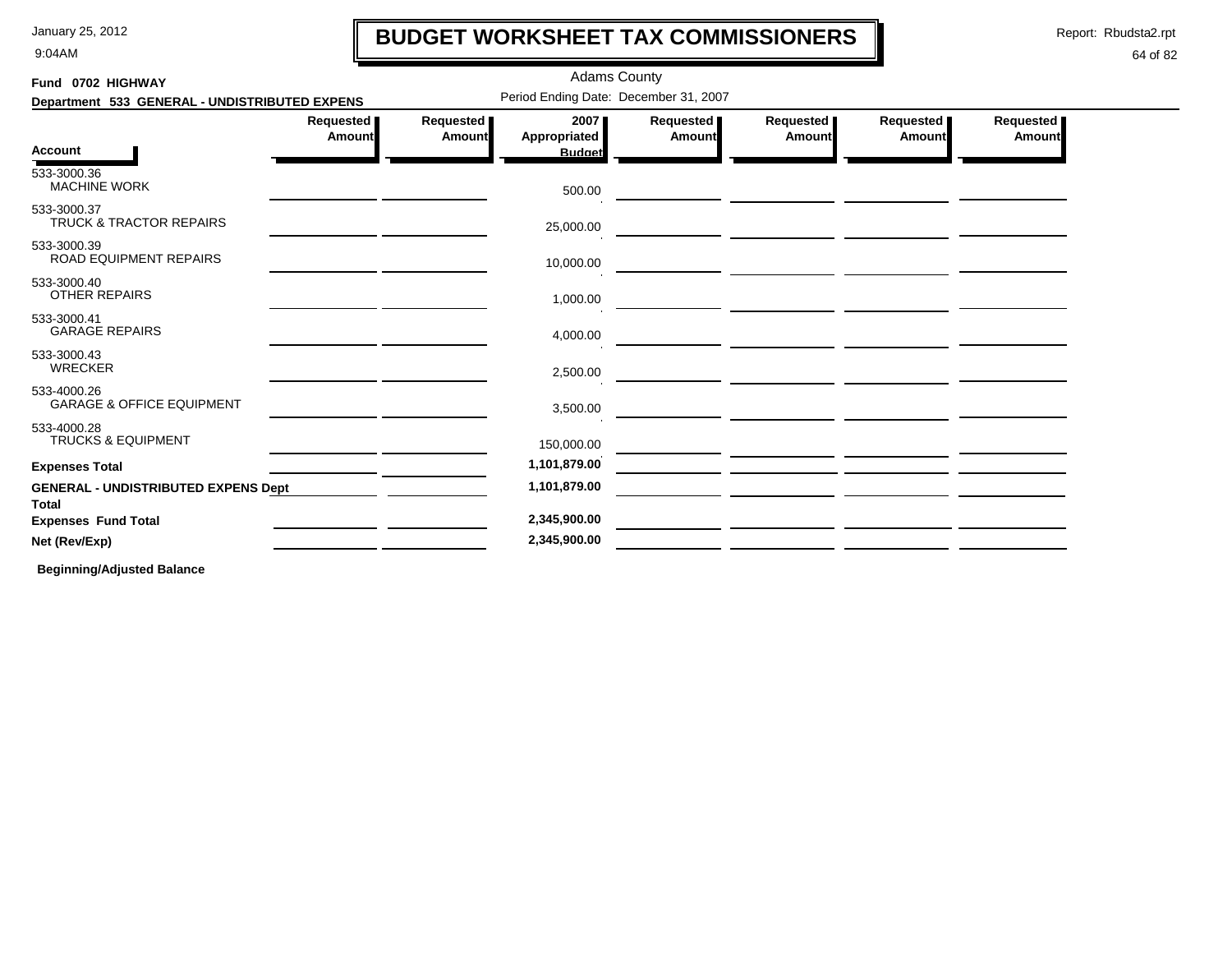9:04AM

# **BUDGET WORKSHEET TAX COMMISSIONERS**

Report: Rbudsta2.rpt

 $\mathbf l$ 

| Fund 0706 LOCAL ROADS AND STREET                         |                            |                            | <b>Adams County</b>                   |                     |                              |                     |                            |
|----------------------------------------------------------|----------------------------|----------------------------|---------------------------------------|---------------------|------------------------------|---------------------|----------------------------|
| Department 000 LOCAL ROADS AND STREET                    |                            |                            | Period Ending Date: December 31, 2007 |                     |                              |                     |                            |
|                                                          | Requested<br><b>Amount</b> | Requested<br><b>Amount</b> | 2007<br>Appropriated                  | Requested<br>Amount | Requested  <br><b>Amount</b> | Requested<br>Amount | Requested<br><b>Amount</b> |
| <b>Account</b>                                           |                            |                            | <b>Budget</b>                         |                     |                              |                     |                            |
| Fund 0706 LOCAL ROADS AND STREET                         |                            |                            |                                       |                     |                              |                     |                            |
| Department 000 LOCAL ROADS AND STREET<br><b>Expenses</b> |                            |                            |                                       |                     |                              |                     |                            |
| 000-3000.23<br><b>MATERIALS</b>                          |                            |                            | 300,000.00                            |                     |                              |                     |                            |
| <b>Expenses Total</b>                                    |                            |                            | 300,000.00                            |                     |                              |                     |                            |
| <b>LOCAL ROADS AND STREET Dept Total</b>                 |                            |                            | 300,000.00                            |                     |                              |                     |                            |
| <b>Expenses Fund Total</b>                               |                            |                            | 300,000.00                            |                     |                              |                     |                            |
| Net (Rev/Exp)                                            |                            |                            | 300,000.00                            |                     |                              |                     |                            |
| <b>Beginning/Adjusted Balance</b>                        |                            |                            |                                       |                     |                              |                     |                            |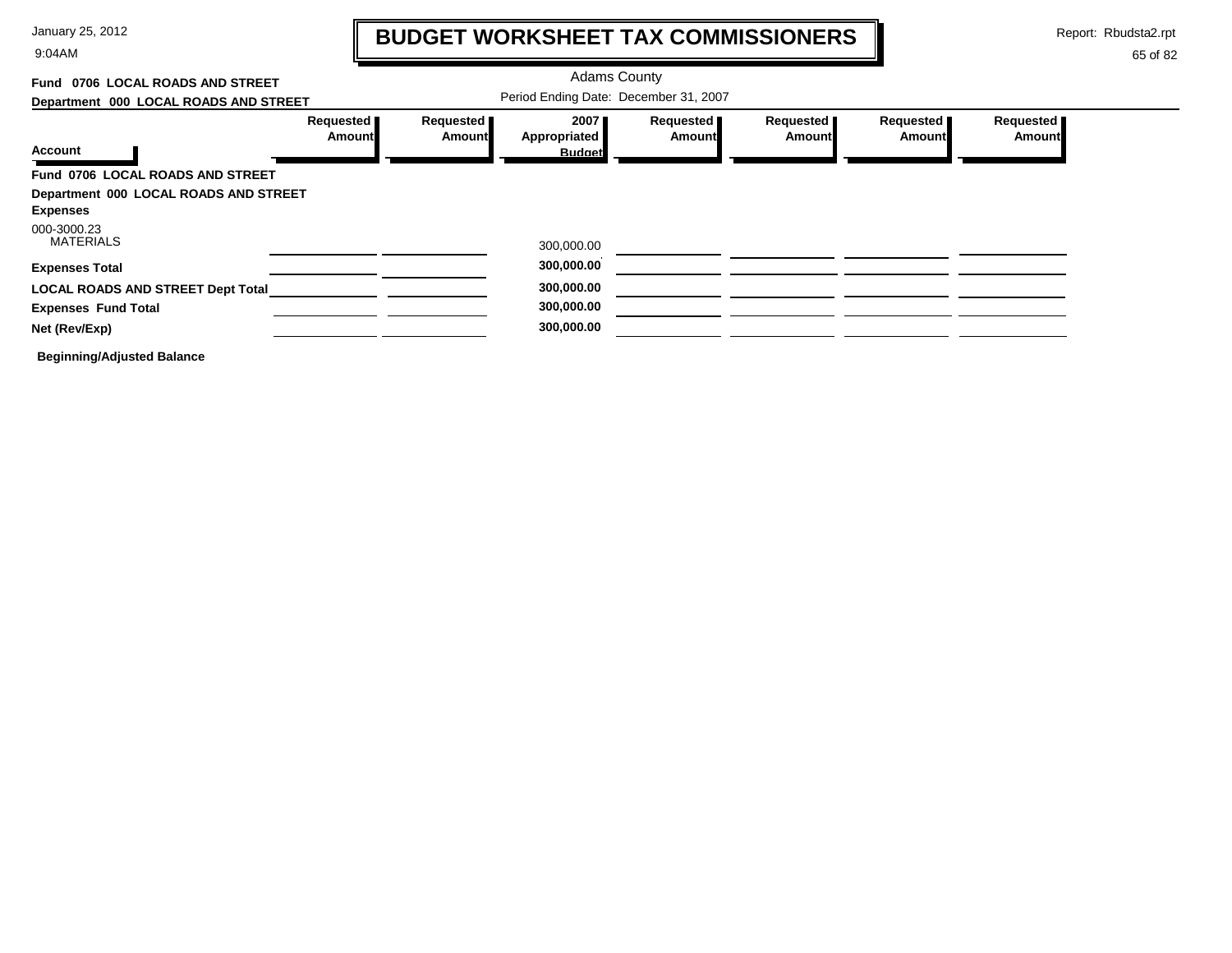9:04AM

# **BUDGET WORKSHEET TAX COMMISSIONERS**

Report: Rbudsta2.rpt

 $\mathbf l$ 

#### 66 of 82

| Fund 0790 CUMULATIVE BRIDGE                         |                     |                     | <b>Adams County</b>                   |                       |                                                                                                                       |                     |                     |  |
|-----------------------------------------------------|---------------------|---------------------|---------------------------------------|-----------------------|-----------------------------------------------------------------------------------------------------------------------|---------------------|---------------------|--|
| Department 000 CUMULATIVE BRIDGE                    |                     |                     | Period Ending Date: December 31, 2007 |                       |                                                                                                                       |                     |                     |  |
|                                                     | Requested<br>Amount | Requested<br>Amount | 2007<br>Appropriated                  | Requested  <br>Amount | Requested<br><b>Amount</b>                                                                                            | Requested<br>Amount | Requested<br>Amount |  |
| <b>Account</b>                                      |                     |                     | <b>Budget</b>                         |                       |                                                                                                                       |                     |                     |  |
| Fund 0790 CUMULATIVE BRIDGE                         |                     |                     |                                       |                       |                                                                                                                       |                     |                     |  |
| Department 000 CUMULATIVE BRIDGE<br><b>Expenses</b> |                     |                     |                                       |                       |                                                                                                                       |                     |                     |  |
| 000-2000.16<br><b>MATERIALS</b>                     |                     |                     | 20,000.00                             |                       |                                                                                                                       |                     |                     |  |
| 000-3000.11<br><b>LEGAL SERVICES</b>                |                     |                     | 400.00                                |                       |                                                                                                                       |                     |                     |  |
| 000-3000.12<br><b>TECHNICAL SERVICES</b>            |                     |                     | 20,000.00                             |                       |                                                                                                                       |                     |                     |  |
| 000-3000.17<br><b>TRAVEL EXPENSE</b>                |                     |                     | 700.00                                |                       | <u> 1989 - Johann John Stein, mars et al. (</u>                                                                       |                     |                     |  |
| 000-3000.18<br><b>TELEPHONE</b>                     |                     |                     | 2,000.00                              |                       |                                                                                                                       |                     |                     |  |
| 000-3000.26<br><b>INSURANCE</b>                     |                     |                     | 600.00                                |                       |                                                                                                                       |                     |                     |  |
| 000-3000.36<br><b>REPAIR AND MAINTENANCE</b>        |                     |                     | 30,000.00                             |                       |                                                                                                                       |                     |                     |  |
| 000-3000.60<br><b>BRIDGE REPLACEMENT</b>            |                     |                     | 500,000.00                            |                       | <u> 1980 - Johann Harry Harry Harry Harry Harry Harry Harry Harry Harry Harry Harry Harry Harry Harry Harry Harry</u> |                     |                     |  |
| 000-4000.26<br>OTHER EQUIPMENT                      |                     |                     | 1,000.00                              |                       |                                                                                                                       |                     |                     |  |
| <b>Expenses Total</b>                               |                     |                     | 574,700.00                            |                       |                                                                                                                       |                     |                     |  |
| <b>CUMULATIVE BRIDGE Dept Total</b>                 |                     |                     | 574,700.00                            |                       |                                                                                                                       |                     |                     |  |
| <b>Expenses Fund Total</b>                          |                     |                     | 574,700.00                            |                       |                                                                                                                       |                     |                     |  |
| Net (Rev/Exp)                                       |                     |                     | 574,700.00                            |                       |                                                                                                                       |                     |                     |  |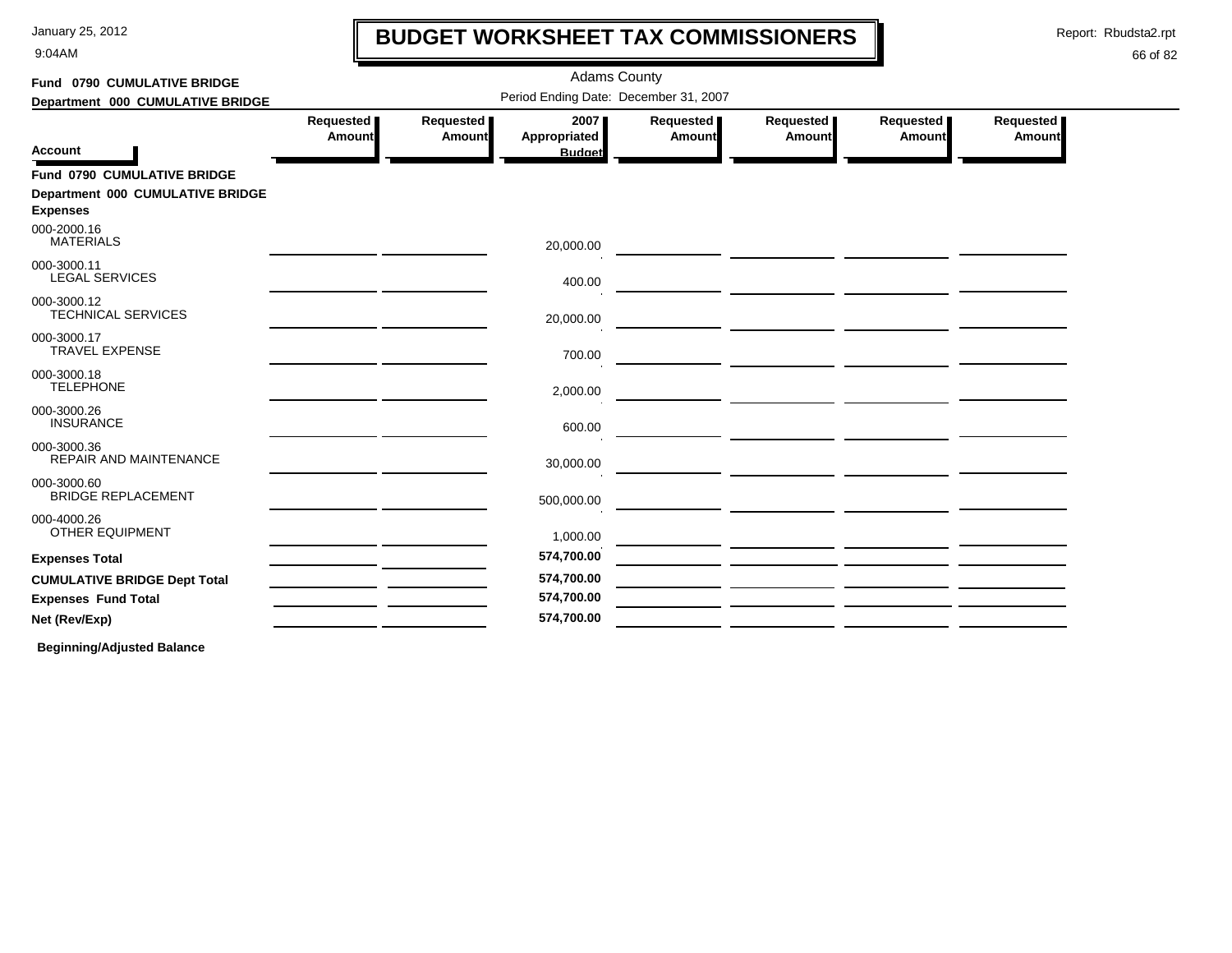9:04AM

### **BUDGET WORKSHEET TAX COMMISSIONERS**

Report: Rbudsta2.rpt

 $\mathbf l$ 

| Fund 0801 HEALTH                             |                                                                                                                                                                                                                                      |                              | <b>Adams County</b>  |                       |                       |                       |                     |
|----------------------------------------------|--------------------------------------------------------------------------------------------------------------------------------------------------------------------------------------------------------------------------------------|------------------------------|----------------------|-----------------------|-----------------------|-----------------------|---------------------|
| Department 000 HEALTH                        |                                                                                                                                                                                                                                      |                              |                      |                       |                       |                       |                     |
|                                              | Requested  <br><b>Amount</b>                                                                                                                                                                                                         | Requested  <br><b>Amount</b> | 2007<br>Appropriated | Requested  <br>Amount | Requested  <br>Amount | Requested  <br>Amount | Requested<br>Amount |
| <b>Account</b>                               |                                                                                                                                                                                                                                      |                              | <b>Budget</b>        |                       |                       |                       |                     |
| Fund 0801 HEALTH                             |                                                                                                                                                                                                                                      |                              |                      |                       |                       |                       |                     |
| Department 000 HEALTH<br><b>Expenses</b>     |                                                                                                                                                                                                                                      |                              |                      |                       |                       |                       |                     |
| 000-1000.11<br><b>REGISTRAR</b>              |                                                                                                                                                                                                                                      |                              | 23,008.00            |                       |                       |                       |                     |
| 000-1000.12<br><b>CLINIC SECRETARY</b>       |                                                                                                                                                                                                                                      |                              | 23,346.00            |                       |                       |                       |                     |
| 000-1000.13<br>SECRETARY/BOOKKEEPER          |                                                                                                                                                                                                                                      |                              | 23,685.00            |                       |                       |                       |                     |
| 000-1000.14<br>PUBLIC HEALTH NURSE           |                                                                                                                                                                                                                                      |                              | 41,424.00            |                       |                       |                       |                     |
| 000-1000.15<br>PUBLIC HEALTH NURSE-PART TIME |                                                                                                                                                                                                                                      |                              | 10,778.00            |                       |                       |                       |                     |
| 000-1000.16<br><b>SANITARIAN</b>             |                                                                                                                                                                                                                                      |                              | 40,117.00            |                       |                       |                       |                     |
| 000-1000.18<br><b>HEALTH OFFICER</b>         |                                                                                                                                                                                                                                      |                              | 20,194.00            |                       |                       |                       |                     |
| 000-1000.20<br><b>ATTORNEY</b>               |                                                                                                                                                                                                                                      |                              | 7,134.00             |                       |                       |                       |                     |
| 000-1000.23<br>SOCIAL SECURITY               | <u> 1989 - Johann Harry Communication (b. 1989)</u>                                                                                                                                                                                  |                              | 14,511.00            |                       |                       |                       |                     |
| 000-1000.24<br><b>PERF</b>                   |                                                                                                                                                                                                                                      |                              | 12,545.00            |                       |                       |                       |                     |
| 000-2000.11<br>OFFICE SUPPLIES               | <u> 1989 - Jan Stein Stein Stein Stein Stein Stein Stein Stein Stein Stein Stein Stein Stein Stein Stein Stein Stein Stein Stein Stein Stein Stein Stein Stein Stein Stein Stein Stein Stein Stein Stein Stein Stein Stein Stein</u> |                              | 2,000.00             |                       |                       |                       |                     |
| 000-2000.13<br>PERSONAL HEALTH               |                                                                                                                                                                                                                                      |                              | 10,073.00            |                       |                       |                       |                     |
| 000-2000.14<br>ENVIRONMENTAL HEALTH          |                                                                                                                                                                                                                                      |                              | 2,692.00             |                       |                       |                       |                     |
| 000-2000.26<br>PHOTO                         |                                                                                                                                                                                                                                      |                              | 500.00               |                       |                       |                       |                     |
| 000-2000.28<br>Gas, Oil, Maintenance         |                                                                                                                                                                                                                                      |                              | 2,000.00             |                       |                       |                       |                     |
| 000-3000.11<br>PERSONAL HEALTH (CLINIC)      |                                                                                                                                                                                                                                      |                              | 2,550.00             |                       |                       |                       |                     |
| 000-3000.12<br><b>ENVIRONMENTAL SERVICES</b> |                                                                                                                                                                                                                                      |                              | 500.00               |                       |                       |                       |                     |
| 000-3000.13<br>PERSONAL HEALTH SERVICES      |                                                                                                                                                                                                                                      |                              | 200.00               |                       |                       |                       |                     |
| 000-3000.14<br><b>BOARD OF HEALTH</b>        |                                                                                                                                                                                                                                      |                              | 2,520.00             |                       |                       |                       |                     |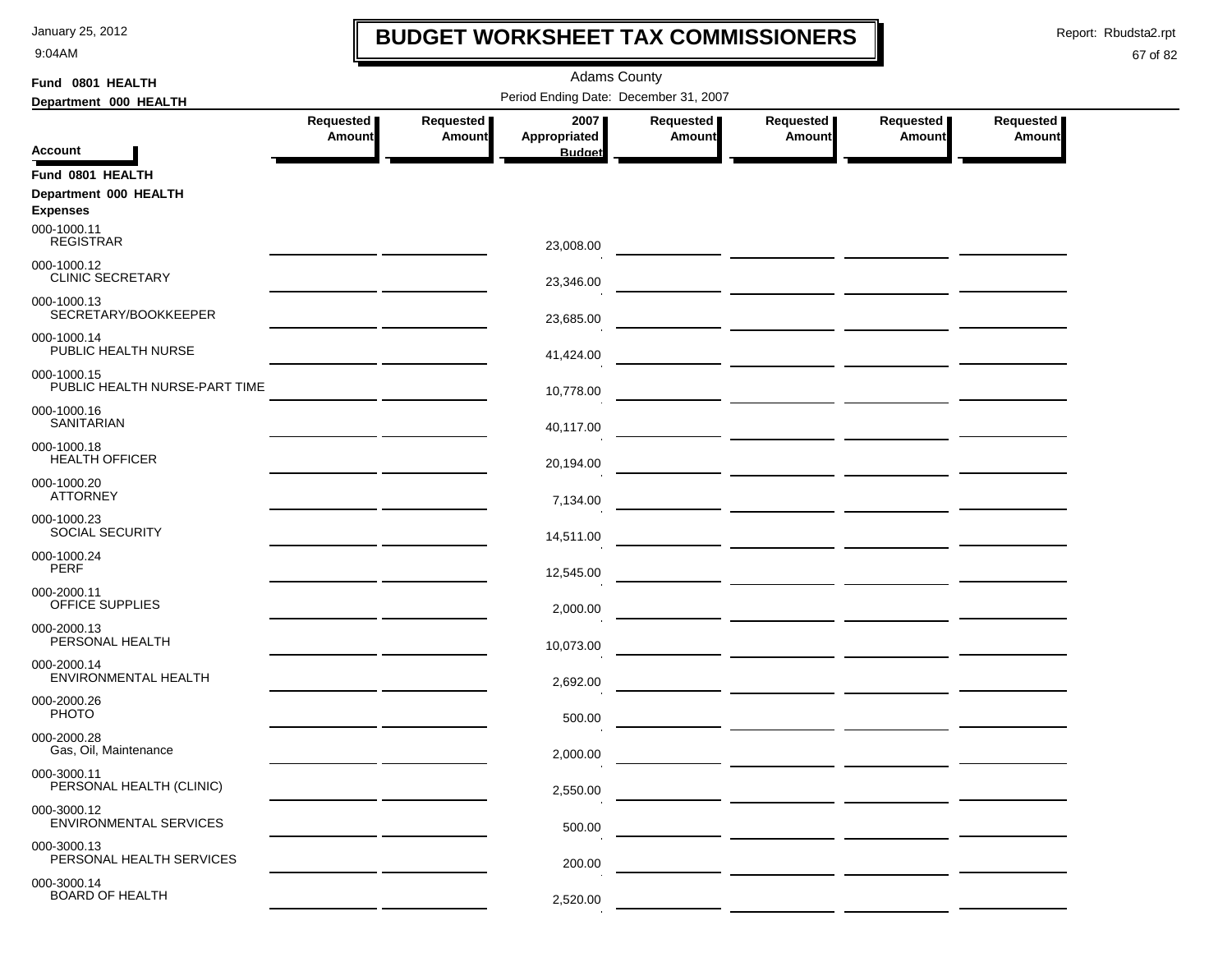9:04AM

### **BUDGET WORKSHEET TAX COMMISSIONERS**

Adams County

Report: Rbudsta2.rpt

I

#### 68 of 82

| Fund 0801 HEALTH                               | <b>Adams County</b>                   |                     |                      |                     |                     |                     |                            |  |
|------------------------------------------------|---------------------------------------|---------------------|----------------------|---------------------|---------------------|---------------------|----------------------------|--|
| Department 000 HEALTH                          | Period Ending Date: December 31, 2007 |                     |                      |                     |                     |                     |                            |  |
|                                                | Requested<br>Amount                   | Requested<br>Amount | 2007<br>Appropriated | Requested<br>Amount | Requested<br>Amount | Requested<br>Amount | <b>Requested</b><br>Amount |  |
| Account                                        |                                       |                     | <b>Budget</b>        |                     |                     |                     |                            |  |
| 000-3000.15<br>PROFESSIONAL SERVICES           |                                       |                     | 3,366.00             |                     |                     |                     |                            |  |
| 000-3000.16<br><b>POSTAGE</b>                  |                                       |                     | 1,320.00             |                     |                     |                     |                            |  |
| 000-3000.17<br><b>TRAVEL</b>                   |                                       |                     | 3,000.00             |                     |                     |                     |                            |  |
| 000-3000.19<br><b>LEGAL SERVICES</b>           |                                       |                     | 3,875.00             |                     |                     |                     |                            |  |
| 000-3000.22<br><b>PRINTING</b>                 |                                       |                     | 1,200.00             |                     |                     |                     |                            |  |
| 000-3000.23<br><b>REBINDING</b>                |                                       |                     | 1,000.00             |                     |                     |                     |                            |  |
| 000-3000.26<br><b>LIABILITY INSURANCE</b>      |                                       |                     | 200.00               |                     |                     |                     |                            |  |
| 000-3000.28<br>MALPRACTICE INSURANCE           |                                       |                     | 2,235.00             |                     |                     |                     |                            |  |
| 000-3000.36<br>MAINTENANCE CONTRACTS           |                                       |                     | 200.00               |                     |                     |                     |                            |  |
| 000-3000.37<br><b>EQUIPMENT REPAIR</b>         |                                       |                     | 500.00               |                     |                     |                     |                            |  |
| 000-3000.41<br><b>LEASES</b>                   |                                       |                     | 100.00               |                     |                     |                     |                            |  |
| 000-3000.51<br><b>DUES &amp; SUBSCRIPTIONS</b> |                                       |                     | 500.00               |                     |                     |                     |                            |  |
| 000-3000.52<br><b>TRAINING</b>                 |                                       |                     | 500.00               |                     |                     |                     |                            |  |
| 000-4000.26<br><b>EQUIPMENT</b>                |                                       |                     | 500.00               |                     |                     |                     |                            |  |
| <b>Expenses Total</b>                          |                                       |                     | 258,273.00           |                     |                     |                     |                            |  |
| <b>HEALTH Dept Total</b>                       |                                       |                     | 258,273.00           |                     |                     |                     |                            |  |
| <b>Expenses Fund Total</b>                     |                                       |                     | 258,273.00           |                     |                     |                     |                            |  |
| Net (Rev/Exp)                                  |                                       |                     | 258,273.00           |                     |                     |                     |                            |  |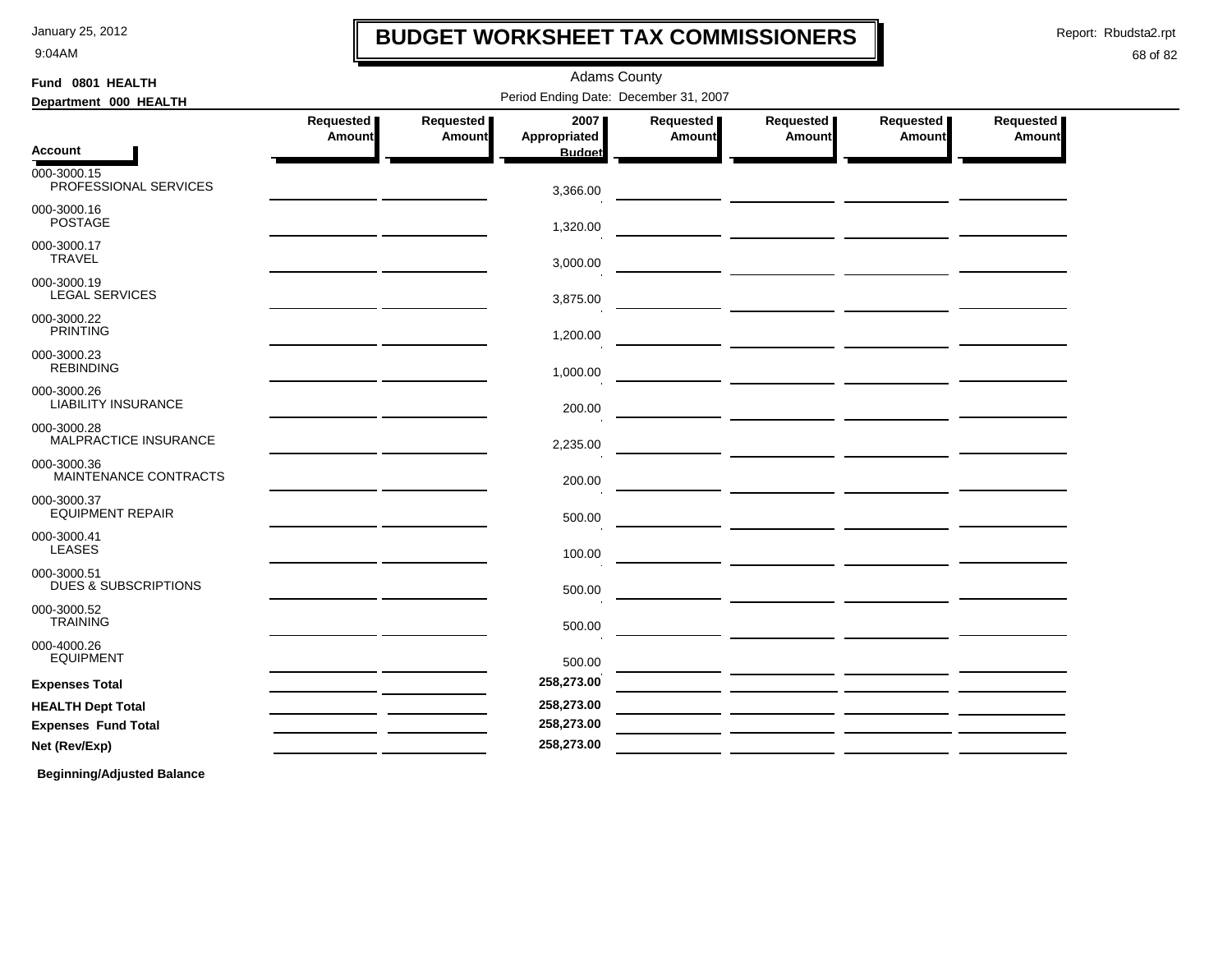9:04AM

## **BUDGET WORKSHEET TAX COMMISSIONERS**

Report: Rbudsta2.rpt

 $\mathbf l$ 

### 69 of 82

| Fund 0807 HEALTH MAINTANENCE                |                     |                     | <b>Adams County</b>                   |                     |                       |                     |                     |
|---------------------------------------------|---------------------|---------------------|---------------------------------------|---------------------|-----------------------|---------------------|---------------------|
| Department 000 LOCAL HEALTH MAINTENANCE     |                     |                     | Period Ending Date: December 31, 2007 |                     |                       |                     |                     |
|                                             | Requested<br>Amount | Requested<br>Amount | 2007<br><b>Appropriated</b>           | Requested<br>Amount | Requested  <br>Amount | Requested<br>Amount | Requested<br>Amount |
| <b>Account</b>                              |                     |                     | <b>Budget</b>                         |                     |                       |                     |                     |
| Fund 0807 HEALTH MAINTANENCE                |                     |                     |                                       |                     |                       |                     |                     |
| Department 000 LOCAL HEALTH MAINTENANCE     |                     |                     |                                       |                     |                       |                     |                     |
| <b>Expenses</b><br>000-1000.14              |                     |                     |                                       |                     |                       |                     |                     |
| <b>FOOD INSPECTOR</b>                       |                     |                     | 8,549.00                              |                     |                       |                     |                     |
| 000-1000.20<br><b>NURSE</b>                 |                     |                     | 9,756.00                              |                     |                       |                     |                     |
| 000-1000.23<br>SOCIAL SECURITY              |                     |                     | 1,400.00                              |                     |                       |                     |                     |
| 000-1000.24<br><b>PERF</b>                  |                     |                     | 295.00                                |                     |                       |                     |                     |
| 000-2000.11<br><b>SUPPLIES</b>              |                     |                     | 5,635.00                              |                     |                       |                     |                     |
| 000-2000.13<br>PERSONAL HEALTH SUPPLIES     |                     |                     | 250.00                                |                     |                       |                     |                     |
| 000-3000.13<br><b>Professional Services</b> |                     |                     | 4,935.00                              |                     |                       |                     |                     |
| <b>Expenses Total</b>                       |                     |                     | 30,820.00                             |                     |                       |                     |                     |
| <b>LOCAL HEALTH MAINTENANCE Dept Total</b>  |                     |                     | 30,820.00                             |                     |                       |                     |                     |
| <b>Expenses Fund Total</b>                  |                     |                     | 30,820.00                             |                     |                       |                     |                     |
| Net (Rev/Exp)                               |                     |                     | 30,820.00                             |                     |                       |                     |                     |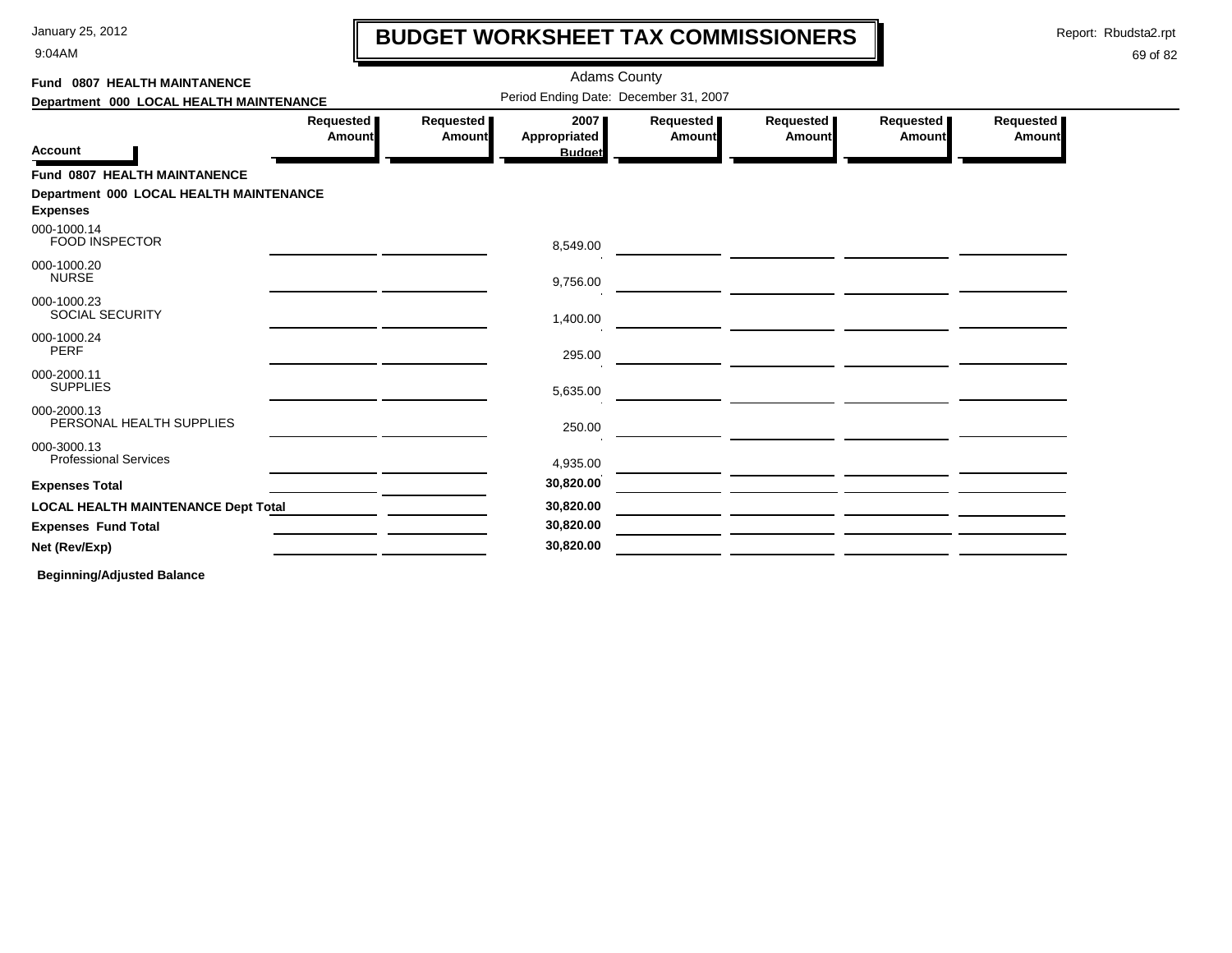9:04AM

# **BUDGET WORKSHEET TAX COMMISSIONERS**

Report: Rbudsta2.rpt

 $\mathbf l$ 

| Fund 0839 CHILDREN'S PSYCHIATRIC FUND         |                                     | <b>Adams County</b>                   |                                       |                            |                            |                            |                            |  |  |
|-----------------------------------------------|-------------------------------------|---------------------------------------|---------------------------------------|----------------------------|----------------------------|----------------------------|----------------------------|--|--|
| Department 661 Welfare                        |                                     | Period Ending Date: December 31, 2007 |                                       |                            |                            |                            |                            |  |  |
| <b>Account</b>                                | <b>Requested</b> ∎<br><b>Amount</b> | Requested<br>Amount                   | 2007<br>Appropriated<br><b>Budget</b> | Requested<br><b>Amount</b> | Requested<br><b>Amount</b> | Requested<br><b>Amount</b> | Requested<br><b>Amount</b> |  |  |
| Fund 0839 CHILDREN'S PSYCHIATRIC FUND         |                                     |                                       |                                       |                            |                            |                            |                            |  |  |
| Department 661 Welfare<br><b>Expenses</b>     |                                     |                                       |                                       |                            |                            |                            |                            |  |  |
| 661-3000.80<br>Children's Psy. Res. Treatment |                                     |                                       | 60,000.00                             |                            |                            |                            |                            |  |  |
| <b>Expenses Total</b>                         |                                     |                                       | 60,000.00                             |                            |                            |                            |                            |  |  |
| <b>Welfare Dept Total</b>                     |                                     |                                       | 60,000.00                             |                            |                            |                            |                            |  |  |
| <b>Expenses Fund Total</b>                    |                                     |                                       | 60,000.00                             |                            |                            |                            |                            |  |  |
| Net (Rev/Exp)                                 |                                     |                                       | 60,000.00                             |                            |                            |                            |                            |  |  |
| <b>Beginning/Adjusted Balance</b>             |                                     |                                       |                                       |                            |                            |                            |                            |  |  |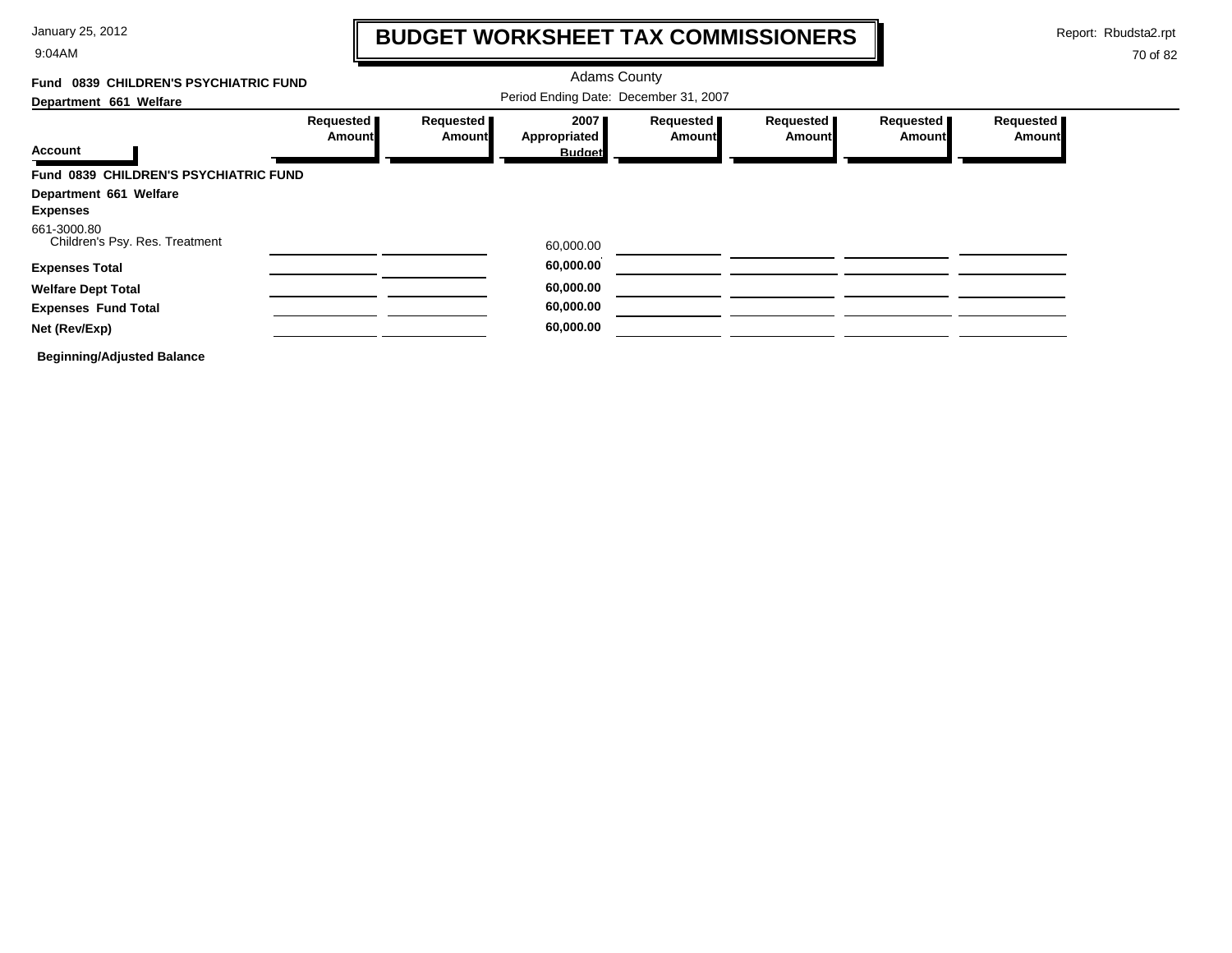9:04AM

# **BUDGET WORKSHEET TAX COMMISSIONERS**

Report: Rbudsta2.rpt

 $\blacksquare$ 

#### 71 of 82

| Fund 0843 COUNTY FAMILY & CHILDREN                                                          |                                       |                     | <b>Adams County</b>                          |                     |                                                                                                                            |                     |                     |  |  |
|---------------------------------------------------------------------------------------------|---------------------------------------|---------------------|----------------------------------------------|---------------------|----------------------------------------------------------------------------------------------------------------------------|---------------------|---------------------|--|--|
| Department 661 FAMILY AND CHILDREN                                                          | Period Ending Date: December 31, 2007 |                     |                                              |                     |                                                                                                                            |                     |                     |  |  |
| <b>Account</b>                                                                              | Requested  <br><b>Amount</b>          | Requested<br>Amount | 2007<br><b>Appropriated</b><br><b>Budget</b> | Requested<br>Amount | Requested  <br><b>Amount</b>                                                                                               | Requested<br>Amount | Requested<br>Amount |  |  |
| Fund 0843 COUNTY FAMILY & CHILDREN<br>Department 661 FAMILY AND CHILDREN<br><b>Expenses</b> |                                       |                     |                                              |                     |                                                                                                                            |                     |                     |  |  |
| 661-3000.09<br>OUT OF HOME PLACEMENTS-FOSTER I                                              |                                       |                     | 120,000.00                                   |                     |                                                                                                                            |                     |                     |  |  |
| 661-3000.10<br>OUT OF HOME PLACEMENTS-THER FO                                               |                                       |                     | 280,000.00                                   |                     |                                                                                                                            |                     |                     |  |  |
| 661-3000.20<br>OUT OF HOME PLACEMENTS-INSTITUT                                              |                                       |                     | 690,000.00                                   |                     | <u> 1989 - Andrea Stein, amerikan bizi</u>                                                                                 |                     |                     |  |  |
| 661-3000.30<br>INDEPENDENT LIVING FOR WARDS                                                 |                                       |                     | 20,000.00                                    |                     |                                                                                                                            |                     |                     |  |  |
| 661-3000.40<br>PRESERVATION SERVICES                                                        |                                       |                     | 250,000.00                                   |                     |                                                                                                                            |                     |                     |  |  |
| 661-3000.50<br>MISCELLANEOUS COST OF WARDS                                                  |                                       |                     | 60,000.00                                    |                     | <u>and</u> the contract of the contract of the contract of the contract of the contract of the contract of the contract of |                     |                     |  |  |
| 661-3000.60<br><b>MRO</b>                                                                   |                                       |                     | 20,000.00                                    |                     |                                                                                                                            |                     |                     |  |  |
| 661-3000.70<br><b>ADOPTION SERVICES</b>                                                     |                                       |                     | 200,000.00                                   |                     |                                                                                                                            |                     |                     |  |  |
| 661-3000.80<br><b>FOSTER PARENT INSURANCE</b>                                               |                                       |                     | 2,000.00                                     |                     | <u> 1989 - Johann Stein, mars et al. (1989)</u>                                                                            |                     |                     |  |  |
| 661-3000.94<br>CHILD WELFARE SERVICE                                                        |                                       |                     | 95,000.00                                    |                     |                                                                                                                            |                     |                     |  |  |
| <b>Expenses Total</b>                                                                       |                                       |                     | 1,737,000.00                                 |                     |                                                                                                                            |                     |                     |  |  |
| FAMILY AND CHILDREN Dept Total                                                              |                                       |                     | 1,737,000.00                                 |                     |                                                                                                                            |                     |                     |  |  |
| <b>Expenses Fund Total</b>                                                                  |                                       |                     | 1,737,000.00                                 |                     |                                                                                                                            |                     |                     |  |  |
| Net (Rev/Exp)                                                                               |                                       |                     | 1,737,000.00                                 |                     |                                                                                                                            |                     |                     |  |  |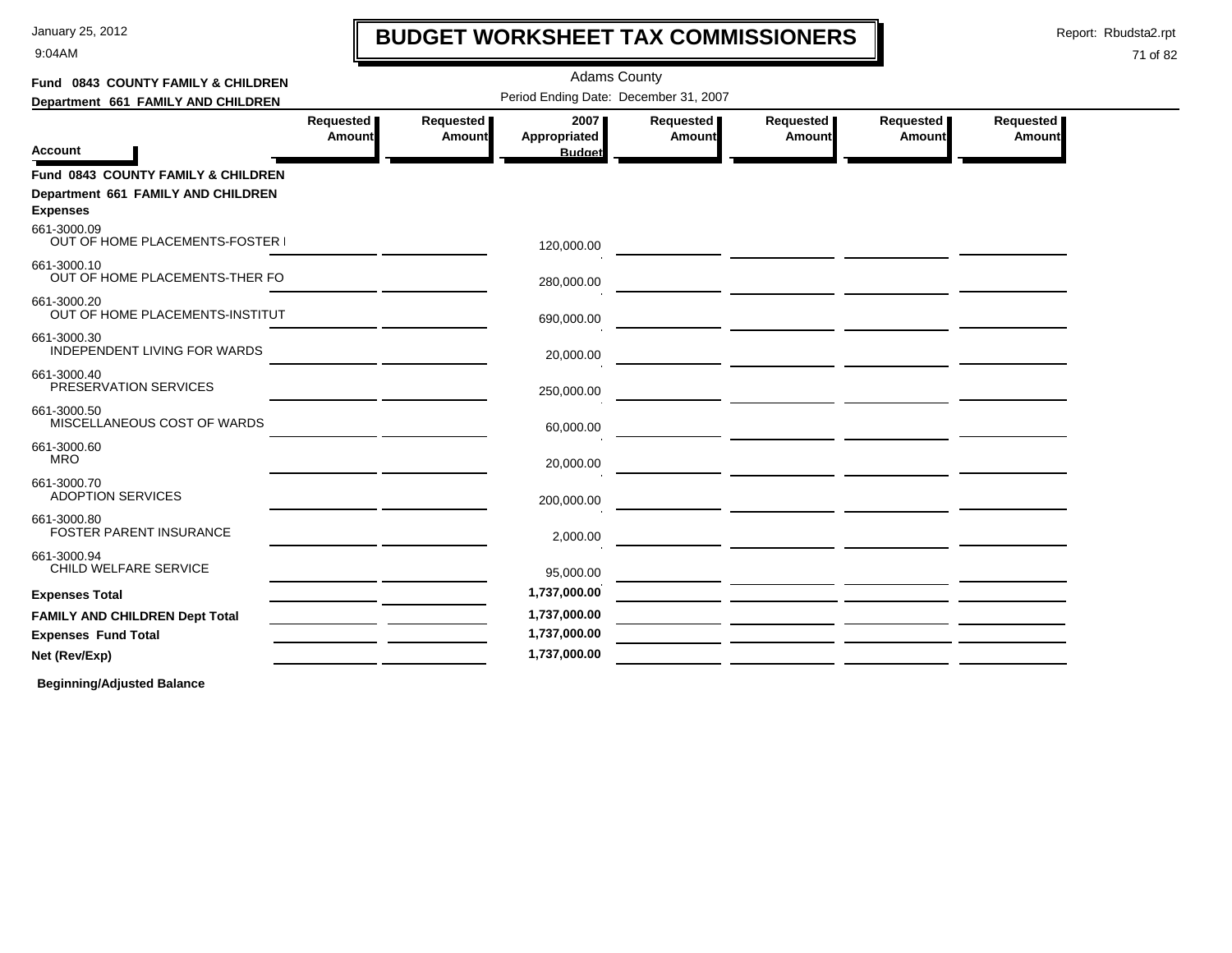9:04AM

# **BUDGET WORKSHEET TAX COMMISSIONERS**

Report: Rbudsta2.rpt

 $\mathbf l$ 

| Fund 0905 GENERAL DRAIN IMPROVEMENT                         |                              |                     | <b>Adams County</b>                   |                            |                            |                            |                     |
|-------------------------------------------------------------|------------------------------|---------------------|---------------------------------------|----------------------------|----------------------------|----------------------------|---------------------|
| Department 000 GENERAL DRAIN IMPROVEMENT                    |                              |                     | Period Ending Date: December 31, 2007 |                            |                            |                            |                     |
| <b>Account</b>                                              | Requested  <br><b>Amount</b> | Requested<br>Amount | 2007<br>Appropriated<br><b>Budget</b> | Requested<br><b>Amount</b> | Requested<br><b>Amount</b> | Requested<br><b>Amount</b> | Requested<br>Amount |
| Fund 0905 GENERAL DRAIN IMPROVEMENT                         |                              |                     |                                       |                            |                            |                            |                     |
| Department 000 GENERAL DRAIN IMPROVEMENT<br><b>Expenses</b> |                              |                     |                                       |                            |                            |                            |                     |
| 000-1000.11<br>Ditch Tech-Full/Part Time                    |                              |                     | 12,668.00                             |                            |                            |                            |                     |
| 000-1000.23<br>Social Security                              |                              |                     | 969.00                                |                            |                            |                            |                     |
| 000-1000.24<br>Retirement                                   |                              |                     | 760.00                                |                            |                            |                            |                     |
| <b>Expenses Total</b>                                       |                              |                     | 14,397.00                             |                            |                            |                            |                     |
| <b>GENERAL DRAIN IMPROVEMENT Dept Total</b>                 |                              |                     | 14,397.00                             |                            |                            |                            |                     |
| <b>Expenses Fund Total</b>                                  |                              |                     | 14,397.00                             |                            |                            |                            |                     |
| Net (Rev/Exp)                                               |                              |                     | 14,397.00                             |                            |                            |                            |                     |
| <b>Beginning/Adjusted Balance</b>                           |                              |                     |                                       |                            |                            |                            |                     |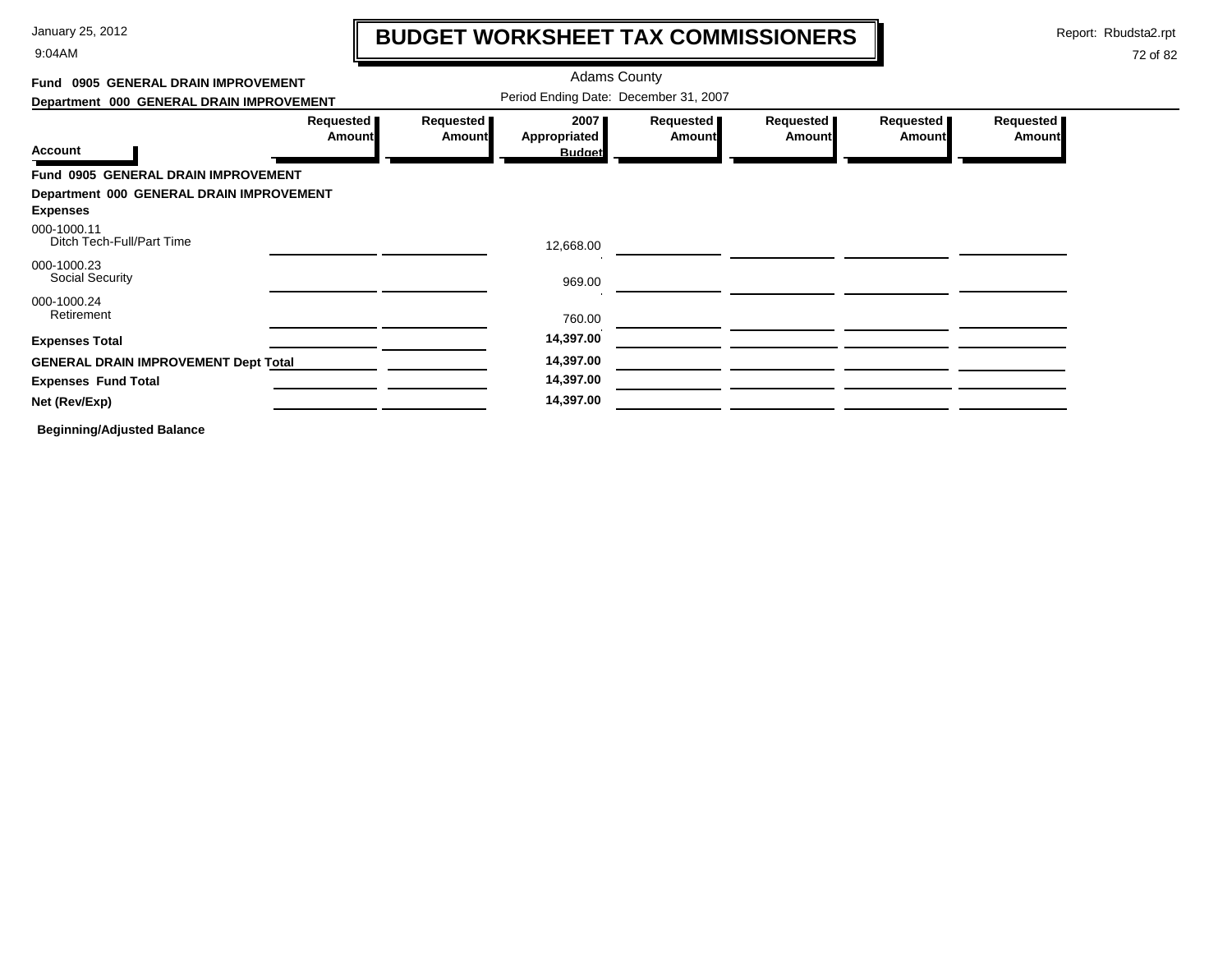9:04AM

# **BUDGET WORKSHEET TAX COMMISSIONERS**

Report: Rbudsta2.rpt

 $\mathbf l$ 

| Fund 0930 DRAINAGE MAINTANENCE                         |                                       |                     | <b>Adams County</b>                   |                       |                            |                     |                     |  |
|--------------------------------------------------------|---------------------------------------|---------------------|---------------------------------------|-----------------------|----------------------------|---------------------|---------------------|--|
| Department 000 DRAINAGE MAINTANENCE                    | Period Ending Date: December 31, 2007 |                     |                                       |                       |                            |                     |                     |  |
| <b>Account</b>                                         | Requested<br>Amount                   | Requested<br>Amount | 2007<br>Appropriated<br><b>Budget</b> | Requested  <br>Amount | Requested<br><b>Amount</b> | Requested<br>Amount | Requested<br>Amount |  |
| Fund 0930 DRAINAGE MAINTANENCE                         |                                       |                     |                                       |                       |                            |                     |                     |  |
| Department 000 DRAINAGE MAINTANENCE<br><b>Expenses</b> |                                       |                     |                                       |                       |                            |                     |                     |  |
| 000-1000.11<br>Ditch Tech-Full/Part Time               |                                       |                     | 52,785.00                             |                       |                            |                     |                     |  |
| 000-1000.23<br>Social Security                         |                                       |                     | 4,038.00                              |                       |                            |                     |                     |  |
| 000-1000.24<br>Retirement                              |                                       |                     | 3,167.00                              |                       |                            |                     |                     |  |
| <b>Expenses Total</b>                                  |                                       |                     | 59,990.00                             |                       |                            |                     |                     |  |
| <b>DRAINAGE MAINTANENCE Dept Total</b>                 |                                       |                     | 59,990.00                             |                       |                            |                     |                     |  |
| <b>Expenses Fund Total</b>                             |                                       |                     | 59,990.00                             |                       |                            |                     |                     |  |
| Net (Rev/Exp)                                          |                                       |                     | 59,990.00                             |                       |                            |                     |                     |  |
| <b>Beginning/Adjusted Balance</b>                      |                                       |                     |                                       |                       |                            |                     |                     |  |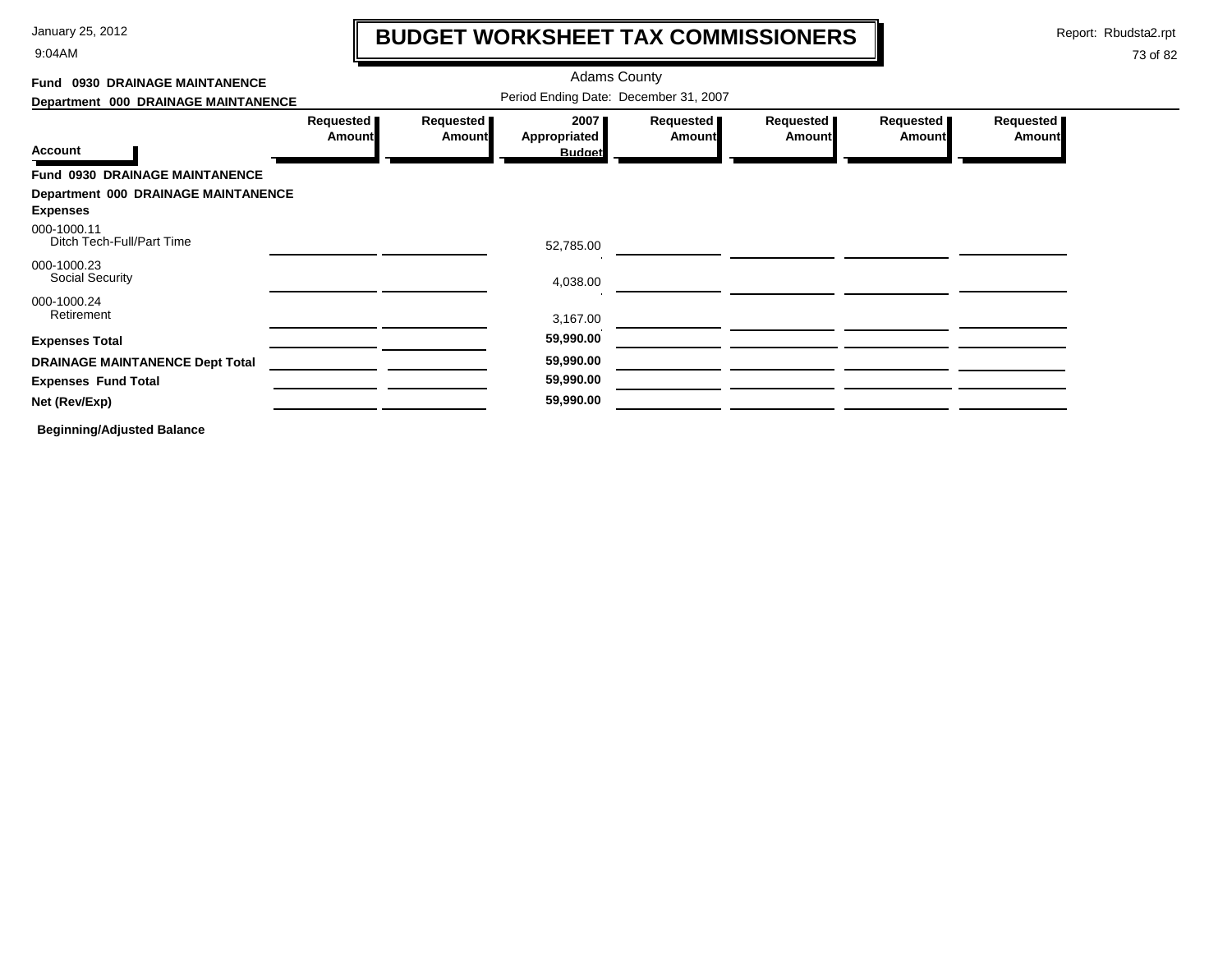9:04AM

# **BUDGET WORKSHEET TAX COMMISSIONERS**

Report: Rbudsta2.rpt

 $\mathbf l$ 

#### 74 of 82

| Fund 1156 EMERG TELEPHONE SYS 911                                                              |                                                                                                                       |                     | <b>Adams County</b>                   |                              |                                                                                                                      |                       |                            |
|------------------------------------------------------------------------------------------------|-----------------------------------------------------------------------------------------------------------------------|---------------------|---------------------------------------|------------------------------|----------------------------------------------------------------------------------------------------------------------|-----------------------|----------------------------|
| Department 000 EMERG TELEPHONE SYS 911                                                         |                                                                                                                       |                     | Period Ending Date: December 31, 2007 |                              |                                                                                                                      |                       |                            |
|                                                                                                | <b>Requested</b> ■<br>Amount                                                                                          | Requested<br>Amount | 2007<br>Appropriated                  | Requested  <br><b>Amount</b> | Requested  <br>Amount                                                                                                | Requested  <br>Amount | Requested<br><b>Amount</b> |
| Account                                                                                        |                                                                                                                       |                     | <b>Budget</b>                         |                              |                                                                                                                      |                       |                            |
| Fund 1156 EMERG TELEPHONE SYS 911<br>Department 000 EMERG TELEPHONE SYS 911<br><b>Expenses</b> |                                                                                                                       |                     |                                       |                              |                                                                                                                      |                       |                            |
| 000-1000.07<br>E-911 COORDINATOR                                                               |                                                                                                                       |                     | 33,782.00                             |                              |                                                                                                                      |                       |                            |
| 000-1000.09<br><b>DISPATCHER</b>                                                               | the contract of the contract of the contract of the contract of the contract of                                       |                     | 115,672.00                            |                              |                                                                                                                      |                       |                            |
| 000-1000.14<br><b>ASSISTANT DISPATCHER</b>                                                     |                                                                                                                       |                     | 22,206.00                             |                              |                                                                                                                      |                       |                            |
| 000-1000.22<br><b>GROUP INSURANCE</b>                                                          | <u> 1989 - Johann Harry Barn, mars and de la partie de la partie de la partie de la partie de la partie de la pa</u>  |                     | 49,473.00                             |                              |                                                                                                                      |                       |                            |
| 000-1000.23<br>SOCIAL SECURITY                                                                 | the contract of the contract of the contract of the contract of the contract of                                       |                     | 13,132.00                             |                              |                                                                                                                      |                       |                            |
| 000-1000.24<br><b>PERF</b>                                                                     | <u> 1989 - John Harry Barnett, mars ar yn y breninn y breninn y breninn y breninn y breninn y breninn y breninn y</u> |                     | 10,462.00                             |                              |                                                                                                                      |                       |                            |
| 000-2000.11<br><b>SUPPLIES</b>                                                                 |                                                                                                                       |                     | 1,000.00                              |                              |                                                                                                                      |                       |                            |
| 000-3000.16<br><b>POSTAGE</b>                                                                  |                                                                                                                       |                     | 10.00                                 |                              |                                                                                                                      |                       |                            |
| 000-3000.18<br><b>TELEPHONE</b>                                                                | <u> 1989 - John Stein, Amerikaansk politiker (</u>                                                                    |                     | 5,000.00                              |                              |                                                                                                                      |                       |                            |
| 000-3000.44<br>EQUIPMENT/SOFTWARE                                                              |                                                                                                                       |                     | 90,000.00                             |                              |                                                                                                                      |                       |                            |
| 000-3000.77<br><b>SUPPLIES/TRAINING</b>                                                        |                                                                                                                       |                     | 6,120.00                              |                              |                                                                                                                      |                       |                            |
| 000-3000.94<br><b>REPAIRS</b>                                                                  |                                                                                                                       |                     | 5,000.00                              |                              |                                                                                                                      |                       |                            |
| <b>Expenses Total</b>                                                                          | <u> 1989 - Johann Harry Barn, mars an t-Amerikaansk kommunist (</u>                                                   |                     | 351,857.00                            |                              |                                                                                                                      |                       |                            |
| <b>EMERG TELEPHONE SYS 911 Dept Total</b>                                                      |                                                                                                                       |                     | 351,857.00                            |                              | <u> 1999 - Jan James James Jan James James Jan James James Jan James James Jan James James Jan James James Jan J</u> |                       |                            |
| <b>Expenses Fund Total</b>                                                                     |                                                                                                                       |                     | 351,857.00                            |                              |                                                                                                                      |                       |                            |
| Net (Rev/Exp)                                                                                  |                                                                                                                       |                     | 351,857.00                            |                              |                                                                                                                      |                       |                            |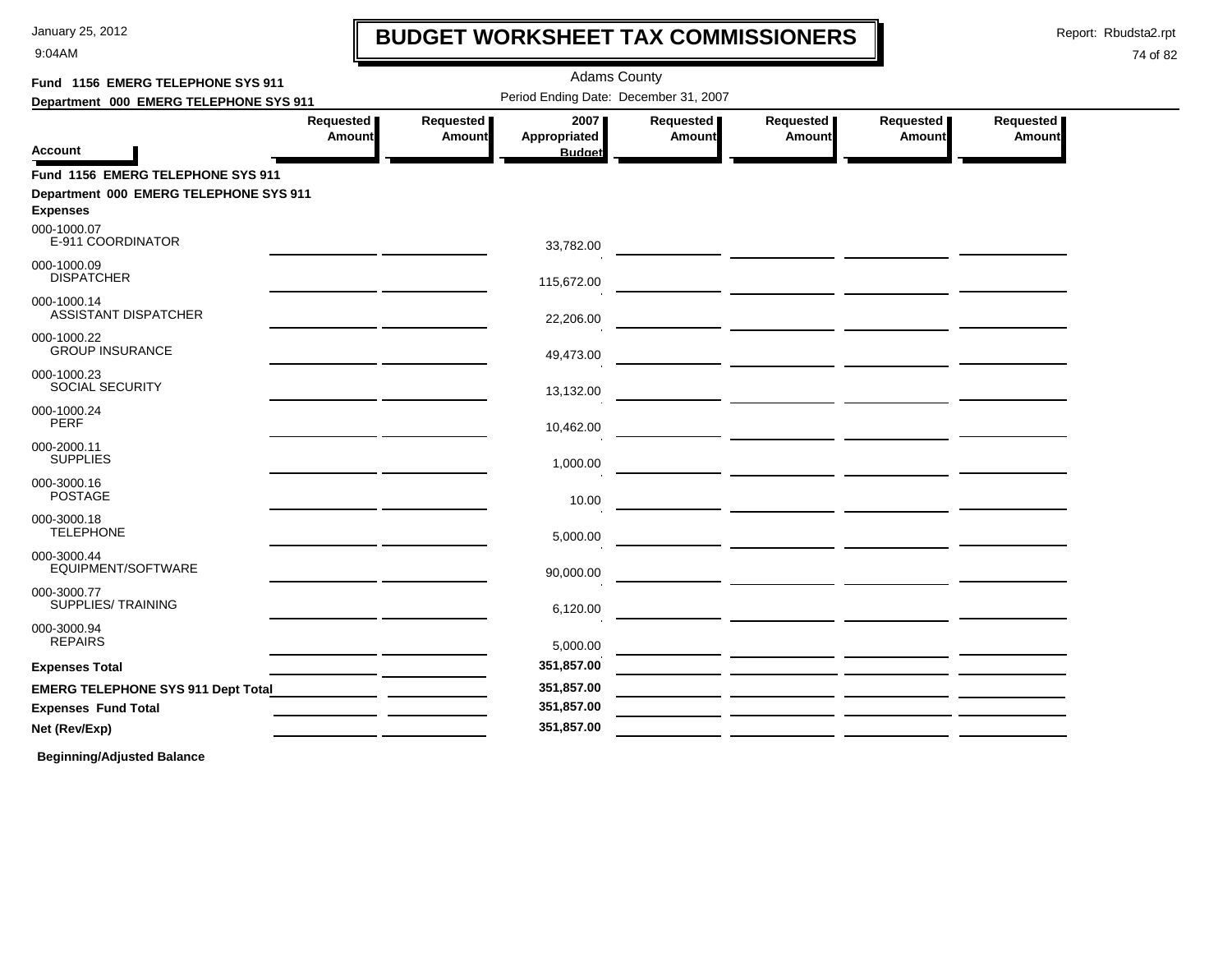9:04AM

## **BUDGET WORKSHEET TAX COMMISSIONERS**

Report: Rbudsta2.rpt

 $\mathbf l$ 

#### 75 of 82

| Fund 1160 EMERG PLANNING RIGHT TO KNOW |                     |                            | <b>Adams County</b>                   |                     |                       |                     |                            |
|----------------------------------------|---------------------|----------------------------|---------------------------------------|---------------------|-----------------------|---------------------|----------------------------|
| Department 000 LEPC                    |                     |                            | Period Ending Date: December 31, 2007 |                     |                       |                     |                            |
| <b>Account</b>                         | Requested<br>Amount | Requested<br><b>Amount</b> | 2007<br>Appropriated<br><b>Budget</b> | Requested<br>Amount | Requested  <br>Amount | Requested<br>Amount | Requested<br><b>Amount</b> |
| Fund 1160 EMERG PLANNING RIGHT TO KNOW |                     |                            |                                       |                     |                       |                     |                            |
| Department 000 LEPC<br><b>Expenses</b> |                     |                            |                                       |                     |                       |                     |                            |
| 000-1000.18<br><b>STIPEND FUND</b>     |                     |                            | 3,000.00                              |                     |                       |                     |                            |
| 000-2000.15<br>OPERATING SUPPLIES      |                     |                            | 400.00                                |                     |                       |                     |                            |
| 000-3000.38<br>Com Contract Labor      |                     |                            | 500.00                                |                     |                       |                     |                            |
| 000-3000.52<br><b>TRAINING</b>         |                     |                            | 7,060.00                              |                     |                       |                     |                            |
| 000-3000.55<br>SERVICES AND CHARGES    |                     |                            | 2,500.00                              |                     |                       |                     |                            |
| 000-4000.26<br><b>EQUIPMENT</b>        |                     |                            | 5,000.00                              |                     |                       |                     |                            |
| <b>Expenses Total</b>                  |                     |                            | 18,460.00                             |                     |                       |                     |                            |
| <b>LEPC Dept Total</b>                 |                     |                            | 18,460.00                             |                     |                       |                     |                            |
| <b>Expenses Fund Total</b>             |                     |                            | 18,460.00                             |                     |                       |                     |                            |
| Net (Rev/Exp)                          |                     |                            | 18,460.00                             |                     |                       |                     |                            |
|                                        |                     |                            |                                       |                     |                       |                     |                            |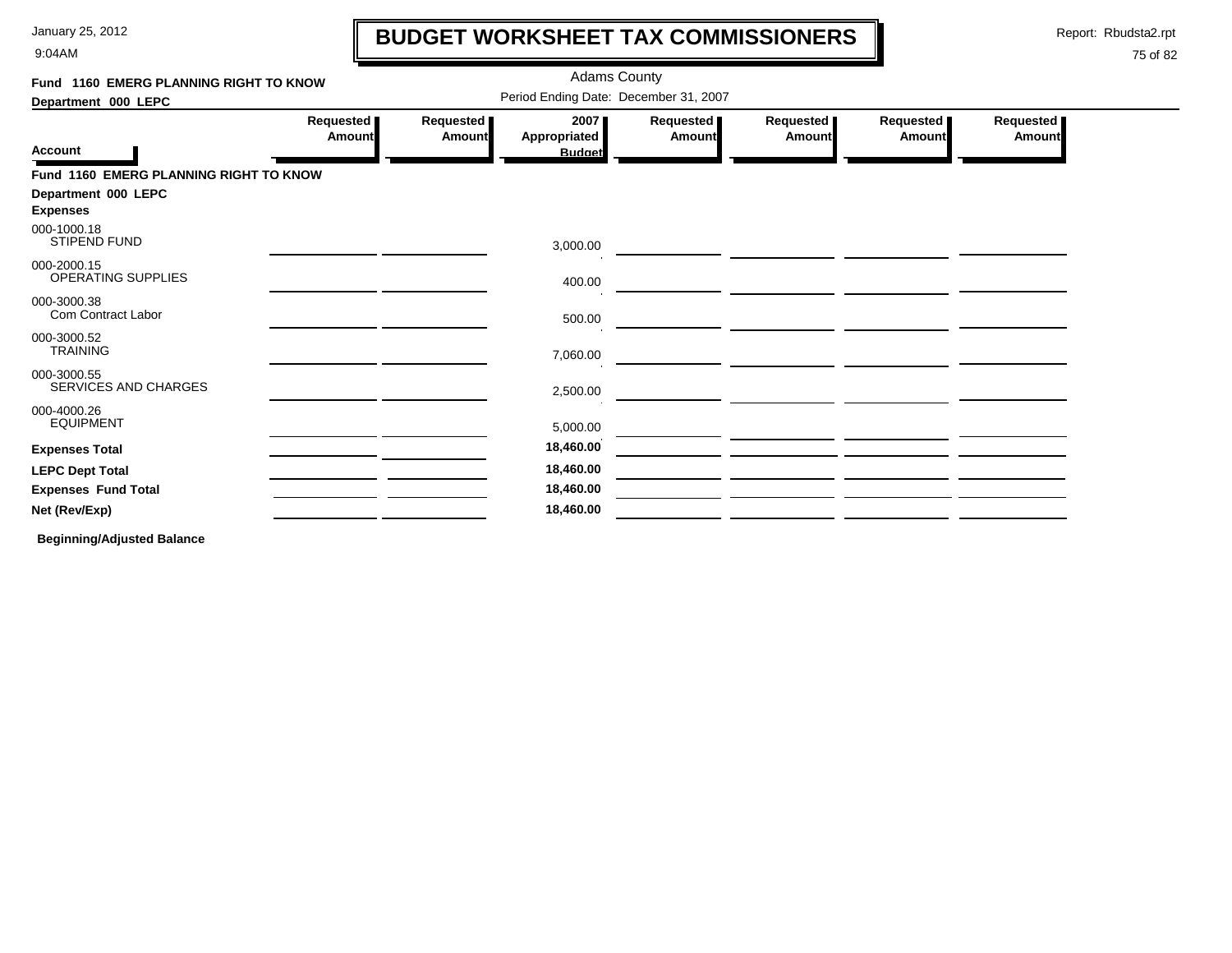9:04AM

# **BUDGET WORKSHEET TAX COMMISSIONERS**

Report: Rbudsta2.rpt

 $\mathbf \mathbf I$ 

| Fund 1301 PARKS AND RECREATION                                                               |                                       |                            | <b>Adams County</b>  |                            |                                                                                                                      |                            |                            |  |
|----------------------------------------------------------------------------------------------|---------------------------------------|----------------------------|----------------------|----------------------------|----------------------------------------------------------------------------------------------------------------------|----------------------------|----------------------------|--|
| Department 000 PARK & RECREATION                                                             | Period Ending Date: December 31, 2007 |                            |                      |                            |                                                                                                                      |                            |                            |  |
|                                                                                              | Requested<br><b>Amount</b>            | Requested<br><b>Amount</b> | 2007<br>Appropriated | Requested<br><b>Amount</b> | Requested<br><b>Amount</b>                                                                                           | Requested<br><b>Amount</b> | Requested<br><b>Amount</b> |  |
| <b>Account</b>                                                                               |                                       |                            | <b>Budget</b>        |                            |                                                                                                                      |                            |                            |  |
| <b>Fund 1301 PARKS AND RECREATION</b><br>Department 000 PARK & RECREATION<br><b>Expenses</b> |                                       |                            |                      |                            |                                                                                                                      |                            |                            |  |
| 000-1000.17<br>WAGES                                                                         |                                       |                            | 84,238.00            |                            |                                                                                                                      |                            |                            |  |
| 000-1000.18<br>PARK BOARD                                                                    |                                       |                            | 1,000.00             |                            |                                                                                                                      |                            |                            |  |
| 000-1000.23<br>SOCIAL SECURITY @ \$7.65                                                      |                                       |                            | 6,445.00             |                            |                                                                                                                      |                            |                            |  |
| 000-1000.24<br>PERF                                                                          |                                       |                            | 2,743.00             |                            |                                                                                                                      |                            |                            |  |
| 000-2000.11<br>OFFICE SUPPLIES                                                               |                                       |                            | 1,000.00             |                            |                                                                                                                      |                            |                            |  |
| 000-2000.16<br>INSTITUTIONAL                                                                 |                                       |                            | 300.00               |                            |                                                                                                                      |                            |                            |  |
| 000-2000.17<br>GAS & OIL                                                                     |                                       |                            | 4,250.00             |                            | <u> 1990 - John Harry Barn, mars and de la partie de la partie de la partie de la partie de la partie de la part</u> |                            |                            |  |
| 000-2000.19<br><b>CHEMICALS</b>                                                              |                                       |                            | 750.00               |                            |                                                                                                                      |                            |                            |  |
| 000-2000.21<br><b>MATERIALS</b>                                                              |                                       |                            | 2,250.00             |                            |                                                                                                                      |                            |                            |  |
| 000-3000.13<br><b>Temporary Services</b>                                                     |                                       |                            | 1,000.00             |                            |                                                                                                                      |                            |                            |  |
| 000-3000.26<br><b>INSURANCE</b>                                                              |                                       |                            | 9,000.00             |                            |                                                                                                                      |                            |                            |  |
| 000-3000.31<br><b>UTILITIES</b>                                                              |                                       |                            | 400.00               |                            |                                                                                                                      |                            |                            |  |
| 000-3000.36<br>CONTRACTUAL                                                                   |                                       |                            | 600.00               |                            |                                                                                                                      |                            |                            |  |
| 000-3000.37<br><b>REPAIRS</b>                                                                |                                       |                            | 1,500.00             |                            |                                                                                                                      |                            |                            |  |
| 000-3000.46<br>CITY OF DECATUR (CONTRACTUAL)                                                 |                                       |                            | 39,320.00            |                            |                                                                                                                      |                            |                            |  |
| 000-3000.47<br><b>ASSESSMENTS</b>                                                            |                                       |                            | 50.00                |                            |                                                                                                                      |                            |                            |  |
| 000-3000.51<br>REFUNDS-DUES                                                                  |                                       |                            | 50.00                |                            |                                                                                                                      |                            |                            |  |
| 000-4000.26<br><b>EQUIPMENT</b>                                                              |                                       |                            | 2,000.00             |                            |                                                                                                                      |                            |                            |  |
| <b>Expenses Total</b>                                                                        |                                       |                            | 156,896.00           |                            |                                                                                                                      |                            |                            |  |
| <b>PARK &amp; RECREATION Dept Total</b>                                                      |                                       |                            | 156,896.00           |                            |                                                                                                                      |                            |                            |  |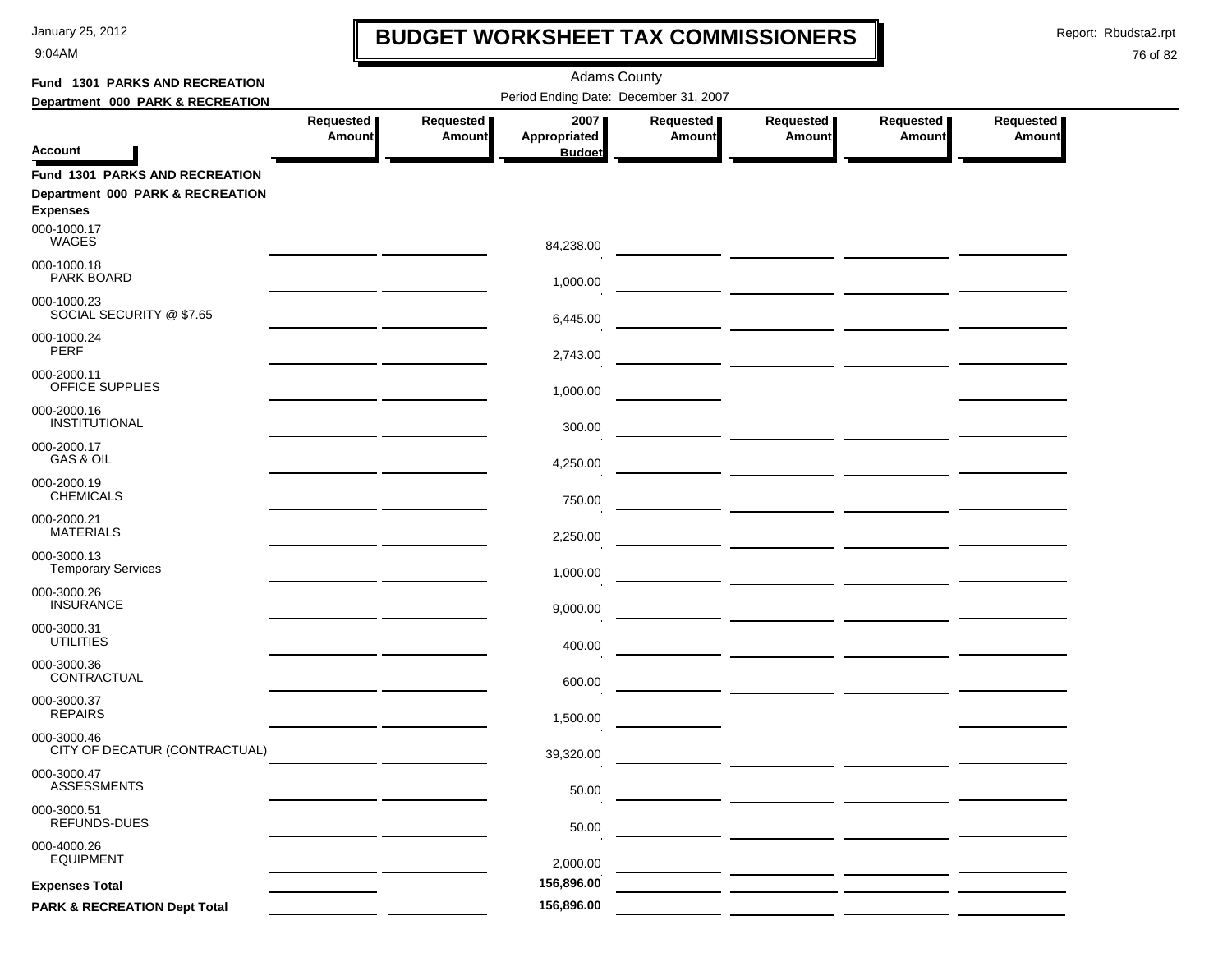| January 25, 2012 |  |  |  |
|------------------|--|--|--|
|------------------|--|--|--|

9:04AM

### **BUDGET WORKSHEET TAX COMMISSIONERS**

Report: Rbudsta2.rpt

#### 77 of 82

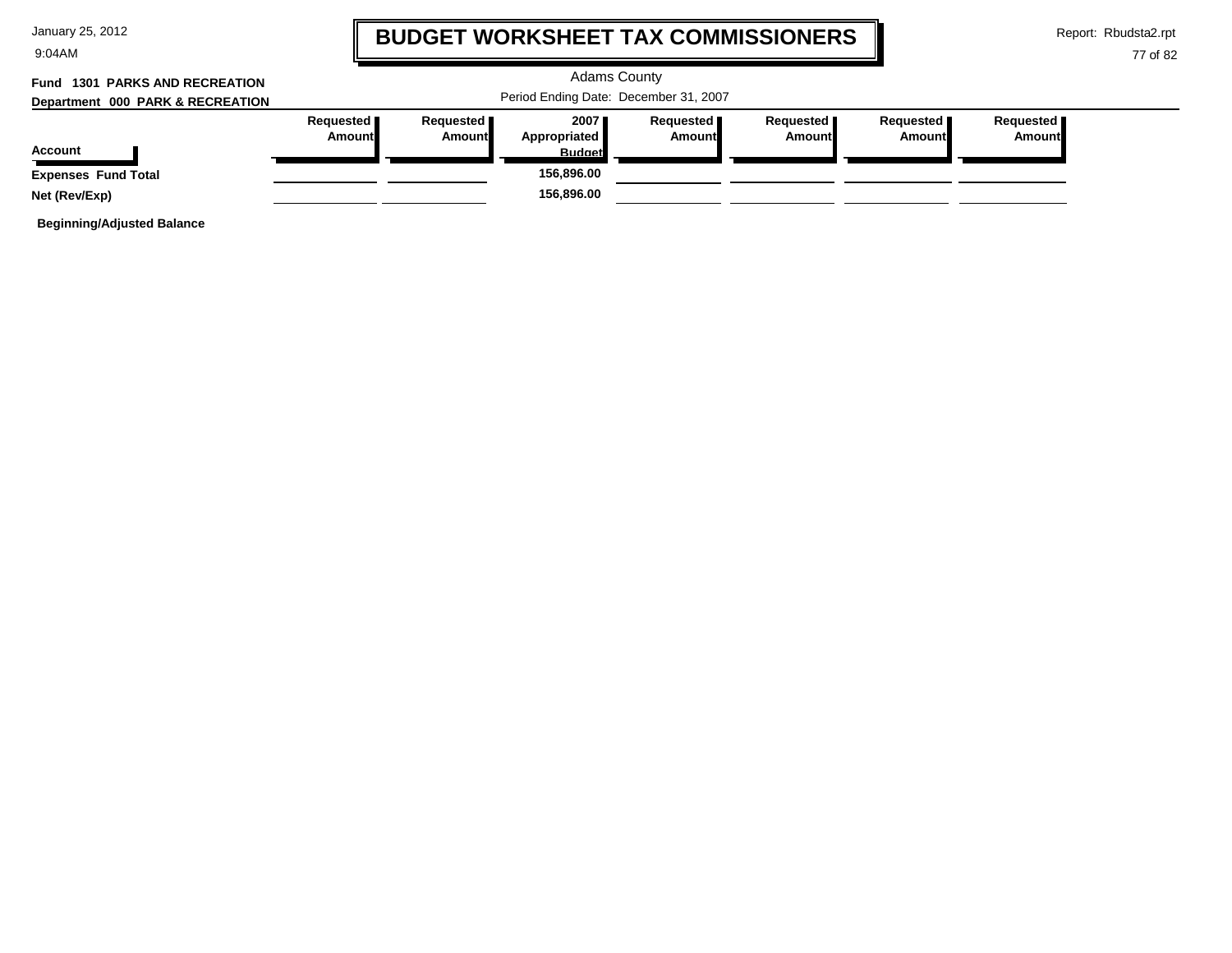9:04AM

# **BUDGET WORKSHEET TAX COMMISSIONERS**

Report: Rbudsta2.rpt

I

#### 78 of 82

| Fund 1302 PARK & REC NON. REV. OPERATING                         |                       |                     | <b>Adams County</b>                   |                            |                                                       |                     |                     |  |
|------------------------------------------------------------------|-----------------------|---------------------|---------------------------------------|----------------------------|-------------------------------------------------------|---------------------|---------------------|--|
| Department 000 PARK & REC NON. REV. OPERATING                    |                       |                     | Period Ending Date: December 31, 2007 |                            |                                                       |                     |                     |  |
| <b>Account</b>                                                   | Requested  <br>Amount | Requested<br>Amount | 2007<br>Appropriated<br><b>Budget</b> | Requested<br><b>Amount</b> | Requested<br>Amount                                   | Requested<br>Amount | Requested<br>Amount |  |
| Fund 1302 PARK & REC NON. REV. OPERATING                         |                       |                     |                                       |                            |                                                       |                     |                     |  |
| Department 000 PARK & REC NON. REV. OPERATING<br><b>Expenses</b> |                       |                     |                                       |                            |                                                       |                     |                     |  |
| 000-1000.17<br>WAGES                                             |                       |                     | 5,000.00                              |                            | <u> 1989 - Andrea Andrew Maria (h. 1976).</u>         |                     |                     |  |
| 000-1000.23<br><b>SOCIAL SECURITY</b>                            |                       |                     | 400.00                                |                            |                                                       |                     |                     |  |
| 000-2000.11<br><b>OFFICE SUPPLIES</b>                            |                       |                     | 7,000.00                              |                            | — <u>— — — — — — — — — — — — —</u>                    |                     |                     |  |
| 000-2000.16<br><b>OPERATING SUPPLIES</b>                         |                       |                     | 24,000.00                             |                            | <u> 1989 - Andrea State Barbara, poeta esperanto-</u> |                     |                     |  |
| 000-3000.16<br><b>POSTAGE</b>                                    |                       |                     | 1,000.00                              |                            |                                                       |                     |                     |  |
| 000-3000.36<br>CONTRACTUAL                                       |                       |                     | 15,000.00                             |                            |                                                       |                     |                     |  |
| 000-3000.51<br>REFUNDS-DUES                                      |                       |                     | 500.00                                |                            |                                                       |                     |                     |  |
| 000-3000.52<br><b>CONTINUING EDUCATION</b>                       |                       |                     | 5,000.00                              |                            |                                                       |                     |                     |  |
| 000-4000.26<br><b>EQUIPMENT</b>                                  |                       |                     | 40,000.00                             |                            | <u> 1989 - Andrea Andrew Maria (b. 1989)</u>          |                     |                     |  |
| <b>Expenses Total</b>                                            |                       |                     | 97,900.00                             |                            |                                                       |                     |                     |  |
| <b>PARK &amp; REC NON. REV. OPERATING Dept</b><br>Total          |                       |                     | 97,900.00                             |                            |                                                       |                     |                     |  |
| <b>Expenses Fund Total</b>                                       |                       |                     | 97,900.00                             |                            |                                                       |                     |                     |  |
| Net (Rev/Exp)                                                    |                       |                     | 97,900.00                             |                            |                                                       |                     |                     |  |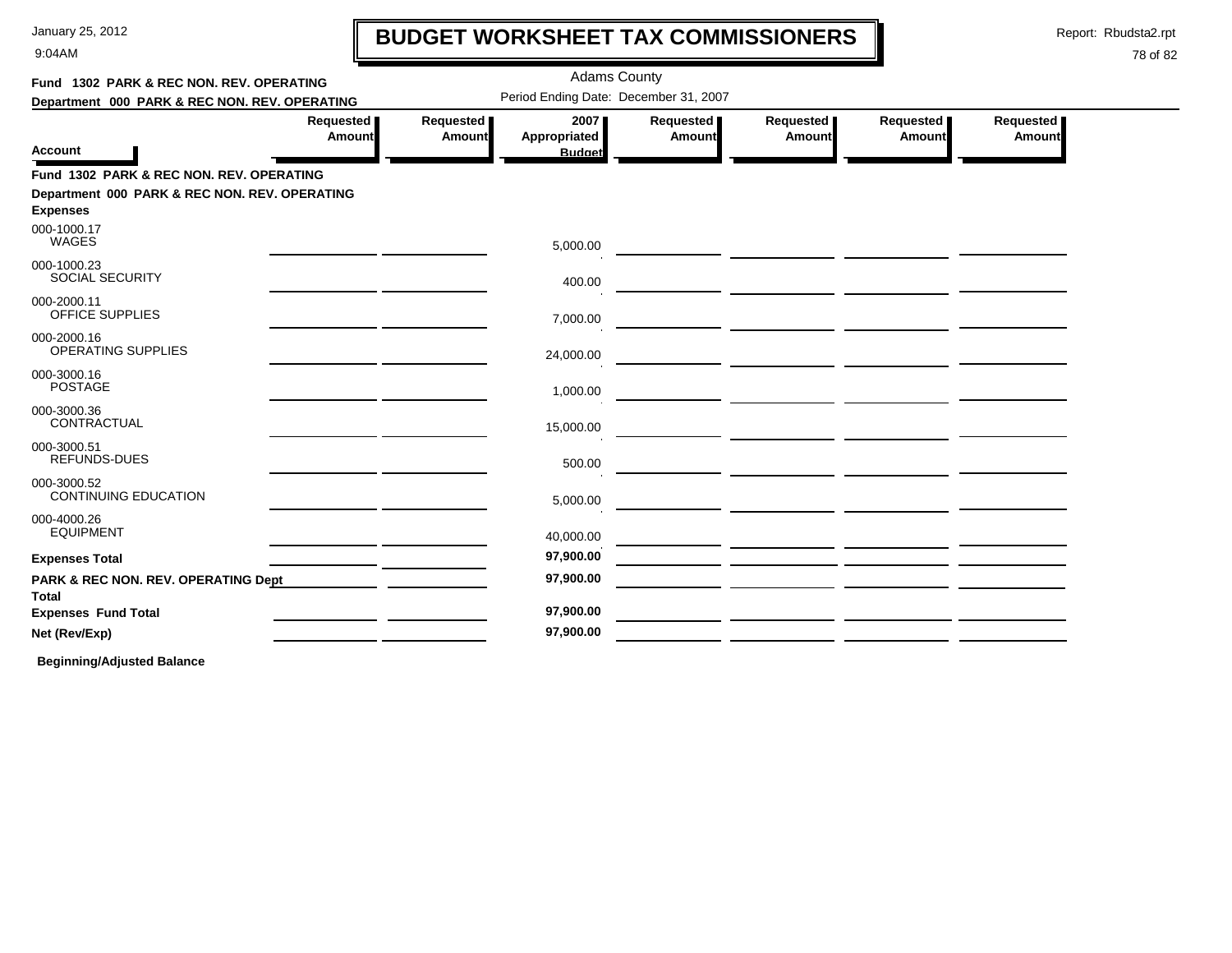9:04AM

# **BUDGET WORKSHEET TAX COMMISSIONERS**

Report: Rbudsta2.rpt

 $\mathbf l$ 

| Fund 2391 CUMULATIVE CAPITAL                               |                     |                                       | <b>Adams County</b>  |                     |                              |                            |                            |
|------------------------------------------------------------|---------------------|---------------------------------------|----------------------|---------------------|------------------------------|----------------------------|----------------------------|
| DEVELOPMENTO CUMULATIVE CAPITAL DEVELOPMENT                |                     | Period Ending Date: December 31, 2007 |                      |                     |                              |                            |                            |
|                                                            | Requested<br>Amount | Requested<br><b>Amount</b>            | 2007<br>Appropriated | Requested<br>Amount | Requested  <br><b>Amount</b> | Requested<br><b>Amount</b> | Requested<br><b>Amount</b> |
| <b>Account</b>                                             |                     |                                       | <b>Budget</b>        |                     |                              |                            |                            |
| Fund 2391 CUMULATIVE CAPITAL DEVELOPMENT                   |                     |                                       |                      |                     |                              |                            |                            |
| Department 000 CUMULATIVE CAPITAL DEVELOPMENT              |                     |                                       |                      |                     |                              |                            |                            |
| <b>Expenses</b>                                            |                     |                                       |                      |                     |                              |                            |                            |
| 000-3000.36<br><b>REPAIRS</b>                              |                     |                                       | 100,000.00           |                     |                              |                            |                            |
| 000-4000.27<br><b>Computer Software Purchases</b>          |                     |                                       | 32,000.00            |                     |                              |                            |                            |
| 000-4000.29<br><b>GIS</b>                                  |                     |                                       | 60,000.00            |                     |                              |                            |                            |
| 000-4000.50<br>Jail System Lease                           |                     |                                       | 43,000.00            |                     |                              |                            |                            |
| 000-4000.71<br>Software Licensing                          |                     |                                       |                      |                     |                              |                            |                            |
|                                                            |                     |                                       | 25,000.00            |                     |                              |                            |                            |
| <b>Expenses Total</b>                                      |                     |                                       | 260,000.00           |                     |                              |                            |                            |
| <b>CUMULATIVE CAPITAL DEVELOPMENT Dept</b><br><b>Total</b> |                     |                                       | 260,000.00           |                     |                              |                            |                            |
| <b>Expenses Fund Total</b>                                 |                     |                                       | 260,000.00           |                     |                              |                            |                            |
| Net (Rev/Exp)                                              |                     |                                       | 260,000.00           |                     |                              |                            |                            |
| <b>Beginning/Adjusted Balance</b>                          |                     |                                       |                      |                     |                              |                            |                            |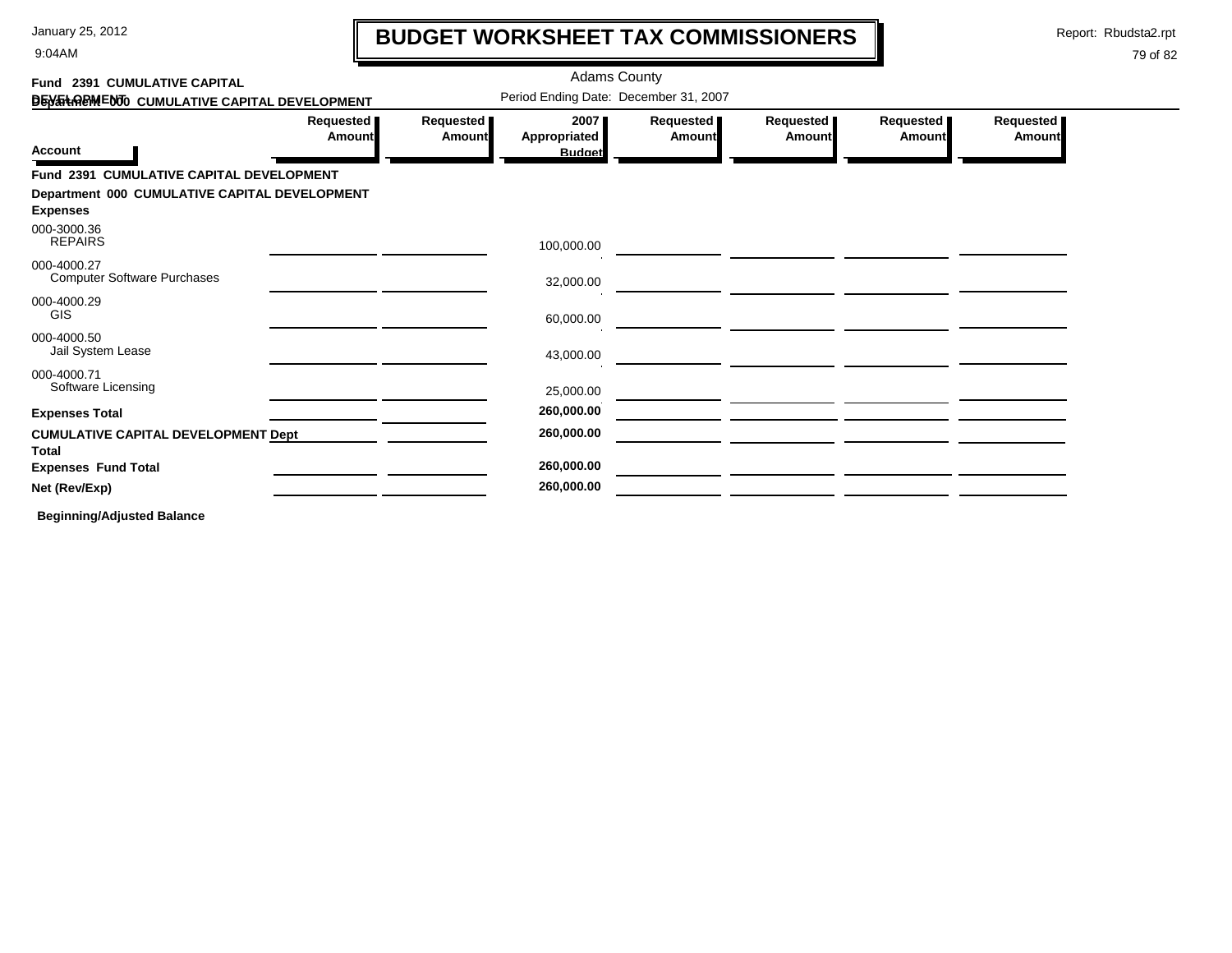9:04AM

# **BUDGET WORKSHEET TAX COMMISSIONERS**

Report: Rbudsta2.rpt

 $\mathbf l$ 

| Fund 2392 CUMULATIVE COURTHOUSE         |                            |                            | <b>Adams County</b>                     |                     |                              |                            |                            |
|-----------------------------------------|----------------------------|----------------------------|-----------------------------------------|---------------------|------------------------------|----------------------------|----------------------------|
| Department 000 CUMULATIVE COURTHOUSE    |                            |                            | Period Ending Date: December 31, 2007   |                     |                              |                            |                            |
| <b>Account</b>                          | Requested<br><b>Amount</b> | Requested<br><b>Amount</b> | ا 2007<br>Appropriated<br><b>Budget</b> | Requested<br>Amount | Requested  <br><b>Amount</b> | Requested<br><b>Amount</b> | Requested<br><b>Amount</b> |
| <b>Fund 2392 CUMULATIVE COURTHOUSE</b>  |                            |                            |                                         |                     |                              |                            |                            |
|                                         |                            |                            |                                         |                     |                              |                            |                            |
| Department 000 CUMULATIVE COURTHOUSE    |                            |                            |                                         |                     |                              |                            |                            |
| <b>Expenses</b>                         |                            |                            |                                         |                     |                              |                            |                            |
| 000-3000.36                             |                            |                            |                                         |                     |                              |                            |                            |
| <b>REPAIRS</b>                          |                            |                            | 40,000.00                               |                     |                              |                            |                            |
| <b>Expenses Total</b>                   |                            |                            | 40,000.00                               |                     |                              |                            |                            |
| <b>CUMULATIVE COURTHOUSE Dept Total</b> |                            |                            | 40,000.00                               |                     |                              |                            |                            |
| <b>Expenses Fund Total</b>              |                            |                            | 40,000.00                               |                     |                              |                            |                            |
| Net (Rev/Exp)                           |                            |                            | 40,000.00                               |                     |                              |                            |                            |
| <b>Beginning/Adjusted Balance</b>       |                            |                            |                                         |                     |                              |                            |                            |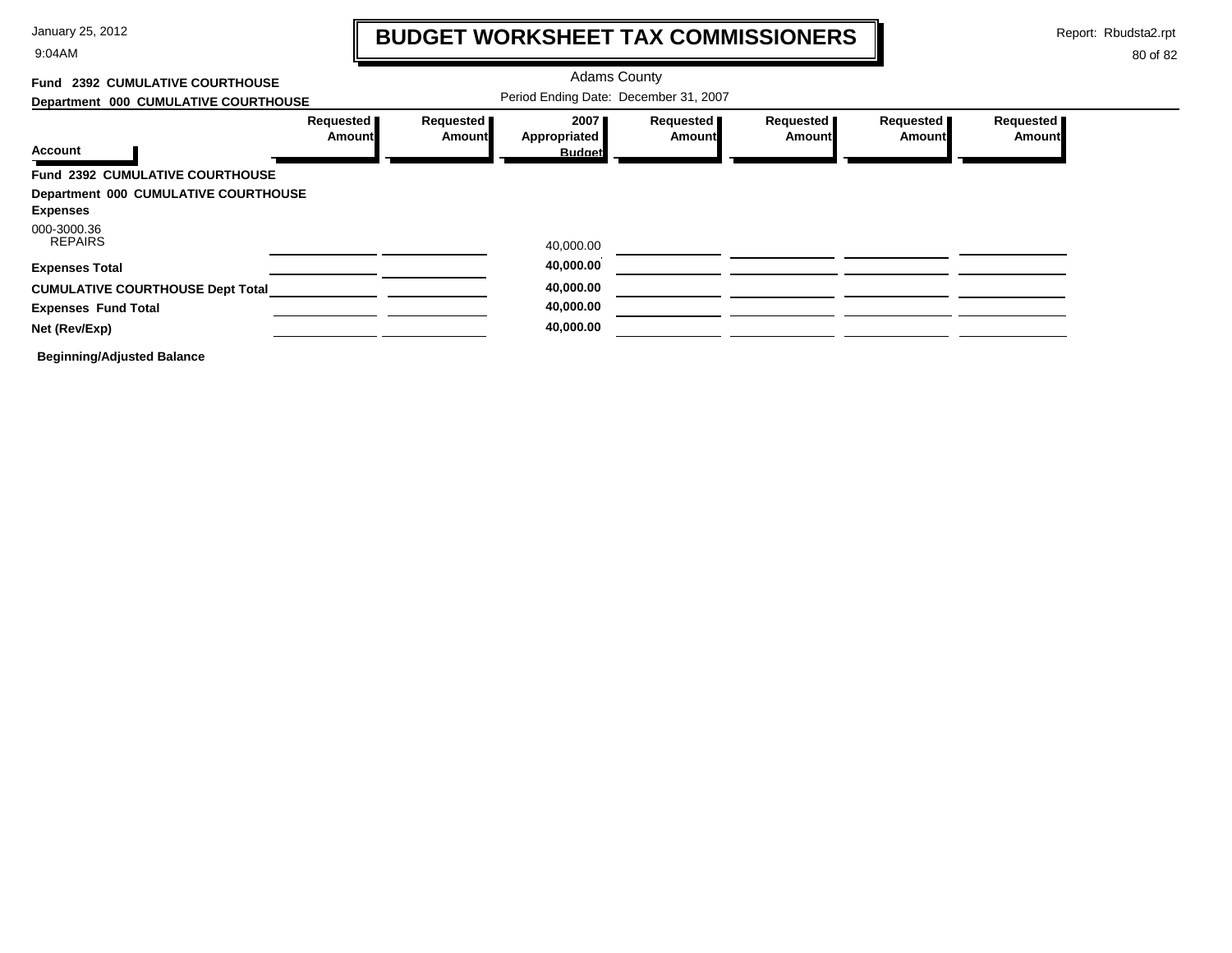9:04AM

### **BUDGET WORKSHEET TAX COMMISSIONERS**

Report: Rbudsta2.rpt

 $\mathbf l$ 

| Fund 2393 CUMULATIVE JAIL         |                              |                                       | <b>Adams County</b>                   |                              |                            |                     |                            |
|-----------------------------------|------------------------------|---------------------------------------|---------------------------------------|------------------------------|----------------------------|---------------------|----------------------------|
| <b>Department</b>                 |                              | Period Ending Date: December 31, 2007 |                                       |                              |                            |                     |                            |
| <b>Account</b>                    | Requested  <br><b>Amount</b> | Requested<br><b>Amount</b>            | 2007<br>Appropriated<br><b>Budget</b> | Requested  <br><b>Amount</b> | Requested<br><b>Amount</b> | Requested<br>Amount | Requested<br><b>Amount</b> |
| Fund 2393 CUMULATIVE JAIL         |                              |                                       |                                       |                              |                            |                     |                            |
| Department 000                    |                              |                                       |                                       |                              |                            |                     |                            |
| <b>Expenses</b>                   |                              |                                       |                                       |                              |                            |                     |                            |
| 000-3000.37<br>Jail Expenses      |                              |                                       | 170,626.00                            |                              |                            |                     |                            |
| <b>Expenses Total</b>             |                              |                                       | 170,626.00                            |                              |                            |                     |                            |
| <b>Dept Total</b>                 |                              |                                       | 170,626.00                            |                              |                            |                     |                            |
| <b>Expenses Fund Total</b>        |                              |                                       | 170,626.00                            |                              |                            |                     |                            |
| Net (Rev/Exp)                     |                              |                                       | 170,626.00                            |                              |                            |                     |                            |
| <b>Beginning/Adjusted Balance</b> |                              |                                       |                                       |                              |                            |                     |                            |